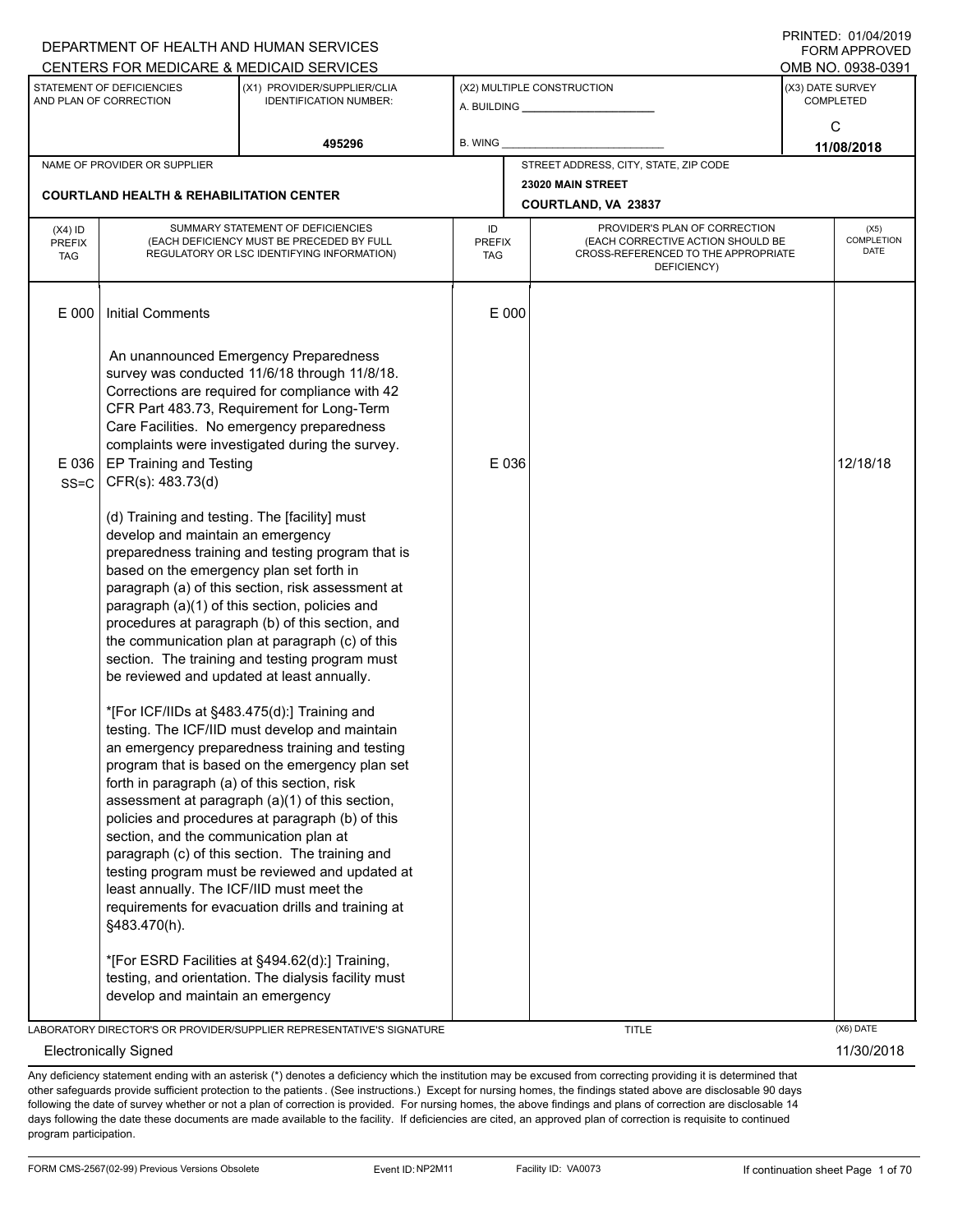|                                          |                                                                                                                                                                                                                                                                         | DEPARTMENT OF HEALTH AND HUMAN SERVICES<br>CENTERS FOR MEDICARE & MEDICAID SERVICES                                                                                                                                                                                                                                                                                                                                                                                                                                                                                                                                                                                                                                                                                                                                                                                                                                                                                                                                                                                                                                                                                                                                                                                                                                                                                                                                                                                                |                                   |                                                                                                                                                                                                                                                                                                                                                                                                                                                                                                                                                                                                                                                                                                                                                                                                                                                                                                                                                                                                                                                                                                                                                                                 | FININILU. VIIV <del>I</del> IZVIJ<br><b>FORM APPROVED</b><br>OMB NO. 0938-0391 |
|------------------------------------------|-------------------------------------------------------------------------------------------------------------------------------------------------------------------------------------------------------------------------------------------------------------------------|------------------------------------------------------------------------------------------------------------------------------------------------------------------------------------------------------------------------------------------------------------------------------------------------------------------------------------------------------------------------------------------------------------------------------------------------------------------------------------------------------------------------------------------------------------------------------------------------------------------------------------------------------------------------------------------------------------------------------------------------------------------------------------------------------------------------------------------------------------------------------------------------------------------------------------------------------------------------------------------------------------------------------------------------------------------------------------------------------------------------------------------------------------------------------------------------------------------------------------------------------------------------------------------------------------------------------------------------------------------------------------------------------------------------------------------------------------------------------------|-----------------------------------|---------------------------------------------------------------------------------------------------------------------------------------------------------------------------------------------------------------------------------------------------------------------------------------------------------------------------------------------------------------------------------------------------------------------------------------------------------------------------------------------------------------------------------------------------------------------------------------------------------------------------------------------------------------------------------------------------------------------------------------------------------------------------------------------------------------------------------------------------------------------------------------------------------------------------------------------------------------------------------------------------------------------------------------------------------------------------------------------------------------------------------------------------------------------------------|--------------------------------------------------------------------------------|
|                                          | STATEMENT OF DEFICIENCIES<br>AND PLAN OF CORRECTION                                                                                                                                                                                                                     | (X1) PROVIDER/SUPPLIER/CLIA<br><b>IDENTIFICATION NUMBER:</b>                                                                                                                                                                                                                                                                                                                                                                                                                                                                                                                                                                                                                                                                                                                                                                                                                                                                                                                                                                                                                                                                                                                                                                                                                                                                                                                                                                                                                       |                                   | (X2) MULTIPLE CONSTRUCTION                                                                                                                                                                                                                                                                                                                                                                                                                                                                                                                                                                                                                                                                                                                                                                                                                                                                                                                                                                                                                                                                                                                                                      | (X3) DATE SURVEY<br><b>COMPLETED</b>                                           |
|                                          |                                                                                                                                                                                                                                                                         | 495296                                                                                                                                                                                                                                                                                                                                                                                                                                                                                                                                                                                                                                                                                                                                                                                                                                                                                                                                                                                                                                                                                                                                                                                                                                                                                                                                                                                                                                                                             | <b>B. WING</b>                    |                                                                                                                                                                                                                                                                                                                                                                                                                                                                                                                                                                                                                                                                                                                                                                                                                                                                                                                                                                                                                                                                                                                                                                                 | C<br>11/08/2018                                                                |
|                                          | NAME OF PROVIDER OR SUPPLIER                                                                                                                                                                                                                                            |                                                                                                                                                                                                                                                                                                                                                                                                                                                                                                                                                                                                                                                                                                                                                                                                                                                                                                                                                                                                                                                                                                                                                                                                                                                                                                                                                                                                                                                                                    |                                   | STREET ADDRESS, CITY, STATE, ZIP CODE                                                                                                                                                                                                                                                                                                                                                                                                                                                                                                                                                                                                                                                                                                                                                                                                                                                                                                                                                                                                                                                                                                                                           |                                                                                |
|                                          |                                                                                                                                                                                                                                                                         |                                                                                                                                                                                                                                                                                                                                                                                                                                                                                                                                                                                                                                                                                                                                                                                                                                                                                                                                                                                                                                                                                                                                                                                                                                                                                                                                                                                                                                                                                    |                                   | 23020 MAIN STREET                                                                                                                                                                                                                                                                                                                                                                                                                                                                                                                                                                                                                                                                                                                                                                                                                                                                                                                                                                                                                                                                                                                                                               |                                                                                |
|                                          | <b>COURTLAND HEALTH &amp; REHABILITATION CENTER</b>                                                                                                                                                                                                                     |                                                                                                                                                                                                                                                                                                                                                                                                                                                                                                                                                                                                                                                                                                                                                                                                                                                                                                                                                                                                                                                                                                                                                                                                                                                                                                                                                                                                                                                                                    |                                   | <b>COURTLAND, VA 23837</b>                                                                                                                                                                                                                                                                                                                                                                                                                                                                                                                                                                                                                                                                                                                                                                                                                                                                                                                                                                                                                                                                                                                                                      |                                                                                |
| $(X4)$ ID<br><b>PREFIX</b><br><b>TAG</b> |                                                                                                                                                                                                                                                                         | SUMMARY STATEMENT OF DEFICIENCIES<br>(EACH DEFICIENCY MUST BE PRECEDED BY FULL<br>REGULATORY OR LSC IDENTIFYING INFORMATION)                                                                                                                                                                                                                                                                                                                                                                                                                                                                                                                                                                                                                                                                                                                                                                                                                                                                                                                                                                                                                                                                                                                                                                                                                                                                                                                                                       | ID<br><b>PREFIX</b><br><b>TAG</b> | PROVIDER'S PLAN OF CORRECTION<br>(EACH CORRECTIVE ACTION SHOULD BE<br>CROSS-REFERENCED TO THE APPROPRIATE<br>DEFICIENCY)                                                                                                                                                                                                                                                                                                                                                                                                                                                                                                                                                                                                                                                                                                                                                                                                                                                                                                                                                                                                                                                        | (X5)<br><b>COMPLETION</b><br>DATE                                              |
| E036                                     | Continued From page 1<br>preparedness training, testing and patient<br>orientation program that is based on the<br>updated at least annually.<br>by:<br>plan.<br>The findings include:<br>On 11/8/18 at 10:00 a.m., an interview was<br>required regulatory components. | emergency plan set forth in paragraph (a) of this<br>section, risk assessment at paragraph (a)(1) of<br>this section, policies and procedures at paragraph<br>(b) of this section, and the communication plan at<br>paragraph (c) of this section. The training, testing<br>and orientation program must be reviewed and<br>This REQUIREMENT is not met as evidenced<br>Based on staff interviews and review of the<br>facility's Emergency Preparedness (EP) plan the<br>facility staff failed to have an all inclusive training<br>and testing program based on the facility's EP<br>conducted with the Administrator, the Director of<br>Maintenance and the Director of Environmental<br>Services. They were unable to demonstrate that<br>their EP training and testing program for the<br>facility staff was all inclusive with the components<br>of their plan and that the drills and exercises were<br>in place to test the emergency plan in order to<br>identify gaps and areas for improvement. They<br>were not able to demonstrate that the current<br>training and testing process included contractors<br>and facility volunteers. The Administrator stated<br>after the interview that she would update the<br>current emergency preparedness training to<br>broaden the training based on the additional<br>Interviews were conducted with the following<br>eight facility staff: Registered Nurse (RN) #4 on<br>11/8/18 at 2:45 p.m., Housekeeper #4 on 11/8/18 | E 036                             | The statements included are not an<br>admission and do not constitute<br>agreement with the alleged deficiencies<br>herein. The plan of correction is<br>completed in the compliance of state and<br>federal regulations as outlined. To remain<br>in compliance with all federal and state<br>regulations the center has taken or will<br>take the actions set forth in the following<br>plan of correction. The following plan of<br>correction constitutes the centers<br>allegation of compliance. All alleged<br>deficiencies cited have been or will be<br>completed by the dates indicated.<br>1- The Emergency Preparedness Manual<br>has been updated with a revised<br>all-inclusive training and testing program.<br>2- The Administrator or Designee<br>contacted Eastern Virginia Healthcare<br>Coalition to obtain additional testing forms<br>and training material to be included in the<br>training and testing program.<br>3-The Administrator or designee<br>conducted training to all staff, including<br>contractors and facility volunteers on the<br>revised program.<br>4- The Administrator or designee will<br>conduct monthly interviews of staff to |                                                                                |

FORM CMS-2567(02-99) Previous Versions Obsolete Event ID:NP2M11 Facility ID: VA0073 If continuation sheet Page 2 of 70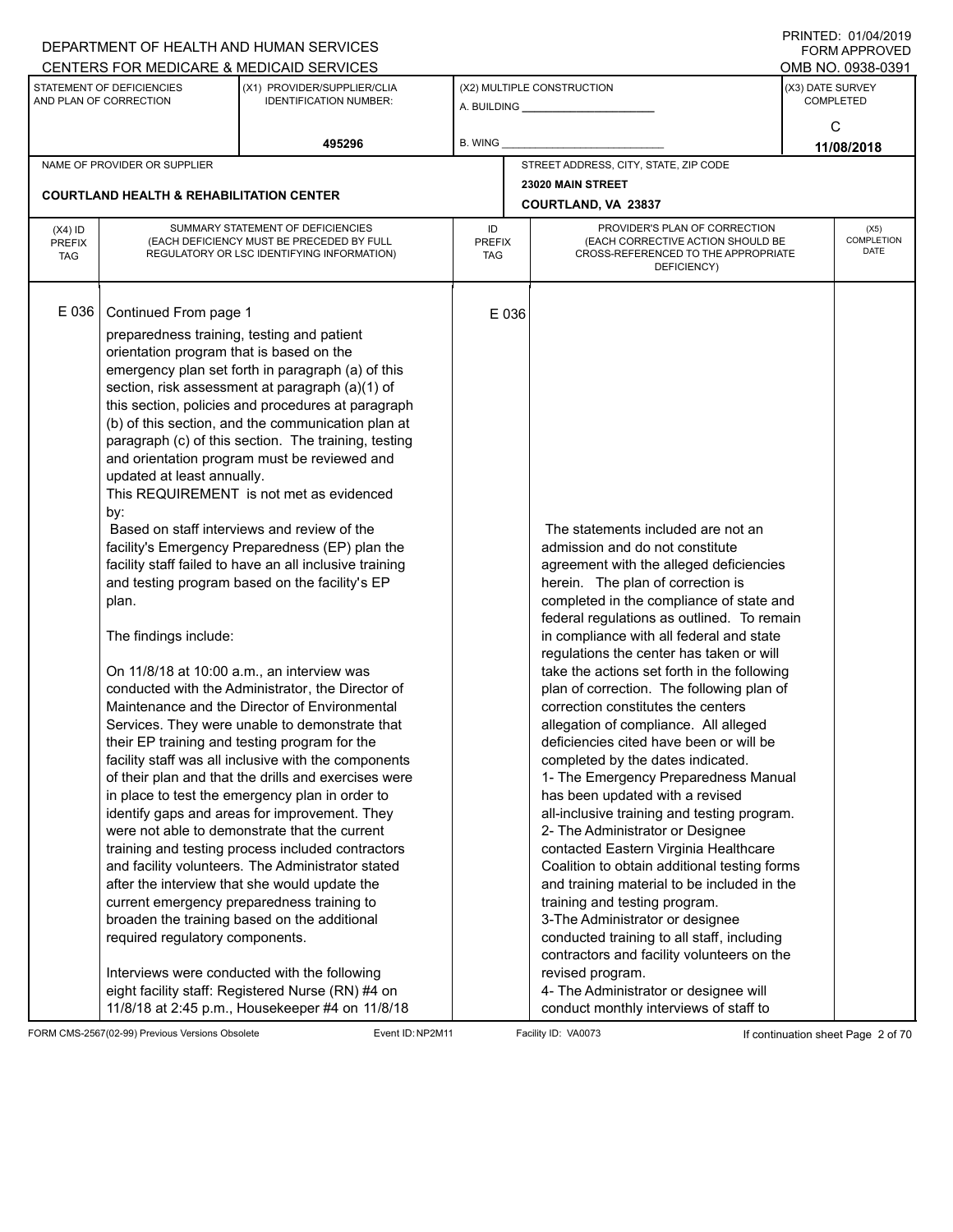|                            |                                                          | DEPARTMENT OF HEALTH AND HUMAN SERVICES                                                             |                     |                                                                               |                  | 11111111110110 <del>1</del> 12013<br><b>FORM APPROVED</b> |
|----------------------------|----------------------------------------------------------|-----------------------------------------------------------------------------------------------------|---------------------|-------------------------------------------------------------------------------|------------------|-----------------------------------------------------------|
|                            | STATEMENT OF DEFICIENCIES                                | CENTERS FOR MEDICARE & MEDICAID SERVICES<br>(X1) PROVIDER/SUPPLIER/CLIA                             |                     | (X2) MULTIPLE CONSTRUCTION                                                    | (X3) DATE SURVEY | OMB NO. 0938-0391                                         |
|                            | AND PLAN OF CORRECTION                                   | <b>IDENTIFICATION NUMBER:</b>                                                                       |                     |                                                                               |                  | <b>COMPLETED</b>                                          |
|                            |                                                          |                                                                                                     |                     |                                                                               |                  | С                                                         |
|                            |                                                          | 495296                                                                                              | B. WING             |                                                                               |                  | 11/08/2018                                                |
|                            | NAME OF PROVIDER OR SUPPLIER                             |                                                                                                     |                     | STREET ADDRESS, CITY, STATE, ZIP CODE                                         |                  |                                                           |
|                            | <b>COURTLAND HEALTH &amp; REHABILITATION CENTER</b>      |                                                                                                     |                     | 23020 MAIN STREET                                                             |                  |                                                           |
|                            |                                                          |                                                                                                     |                     | COURTLAND, VA 23837                                                           |                  |                                                           |
| $(X4)$ ID<br><b>PREFIX</b> |                                                          | SUMMARY STATEMENT OF DEFICIENCIES<br>(EACH DEFICIENCY MUST BE PRECEDED BY FULL                      | ID<br><b>PREFIX</b> | PROVIDER'S PLAN OF CORRECTION<br>(EACH CORRECTIVE ACTION SHOULD BE            |                  | (X5)<br><b>COMPLETION</b>                                 |
| <b>TAG</b>                 |                                                          | REGULATORY OR LSC IDENTIFYING INFORMATION)                                                          | TAG                 | CROSS-REFERENCED TO THE APPROPRIATE                                           |                  | DATE                                                      |
|                            |                                                          |                                                                                                     |                     | DEFICIENCY)                                                                   |                  |                                                           |
|                            |                                                          |                                                                                                     |                     |                                                                               |                  |                                                           |
| E 036                      | Continued From page 2                                    |                                                                                                     | E 036               |                                                                               |                  |                                                           |
|                            |                                                          | at 3:00 p.m., Laundry staff #5 on 11/8/18 at 3:15<br>p.m., Licensed Practical Nurse (LPN) #1 on     |                     | validate their understanding of the<br><b>Emergency Preparedness training</b> |                  |                                                           |
|                            |                                                          | 11/8/18 at 3:30 p.m., RN #3 on 11/8/18 at 3:45                                                      |                     | program. Results of the audits will be                                        |                  |                                                           |
|                            |                                                          | p.m., Certified Nursing Assistant (CNA) #3 on                                                       |                     | presented to the quarterly Quality                                            |                  |                                                           |
|                            |                                                          | 11/8/18 at 4:00 p.m., CNA #4 on 11/8/18 at 4:10                                                     |                     | Assurance committee for review and                                            |                  |                                                           |
|                            |                                                          | p.m. and CNA #5 on 11/8/18 at 4:25 p.m. All eight<br>staff members stated they received EP training |                     | recommendation.<br>5- Completion date 12/18/18.                               |                  |                                                           |
|                            | that included fire drill procedures, missing             |                                                                                                     |                     |                                                                               |                  |                                                           |
|                            |                                                          | residents and what to do if there were a bomb                                                       |                     |                                                                               |                  |                                                           |
|                            |                                                          | threat. They were not clear on the risks identified                                                 |                     |                                                                               |                  |                                                           |
|                            |                                                          | specific in their facility's risk assessment, that<br>would close or cause evacuation, how they     |                     |                                                                               |                  |                                                           |
|                            | would communicate the facility closure to                |                                                                                                     |                     |                                                                               |                  |                                                           |
|                            |                                                          | required individuals and agencies, nor testing and                                                  |                     |                                                                               |                  |                                                           |
|                            |                                                          | training on resident tracking systems to include                                                    |                     |                                                                               |                  |                                                           |
|                            |                                                          | transportation procedures for safely moving                                                         |                     |                                                                               |                  |                                                           |
| F 000                      | patients to other facilities.<br><b>INITIAL COMMENTS</b> |                                                                                                     | F 000               |                                                                               |                  |                                                           |
|                            |                                                          |                                                                                                     |                     |                                                                               |                  |                                                           |
|                            |                                                          | An unannounced Medicare/Medicaid standard                                                           |                     |                                                                               |                  |                                                           |
|                            |                                                          | survey was conducted 11/6/18 through 11/08/18.                                                      |                     |                                                                               |                  |                                                           |
|                            |                                                          | Corrections are required for compliance with the                                                    |                     |                                                                               |                  |                                                           |
|                            |                                                          | following 42 CFR Part 483 Federal Long Term                                                         |                     |                                                                               |                  |                                                           |
|                            |                                                          | Care requirements. Three complaints were                                                            |                     |                                                                               |                  |                                                           |
|                            | investigated during the survey.                          |                                                                                                     |                     |                                                                               |                  |                                                           |
|                            |                                                          | The Life Safety Code survey/report will follow.                                                     |                     |                                                                               |                  |                                                           |
|                            |                                                          | The census in this 90 certified bed facility was 76                                                 |                     |                                                                               |                  |                                                           |
|                            |                                                          | at the time of the survey. The survey sample                                                        |                     |                                                                               |                  |                                                           |
|                            | reviews and and 4 closed record reviews.                 | consisted of 39 residents: 35 current resident                                                      |                     |                                                                               |                  |                                                           |
| F 607                      |                                                          | Develop/Implement Abuse/Neglect Policies                                                            | F 607               |                                                                               |                  | 12/18/18                                                  |
| $SS = E$                   | $CFR(s): 483.12(b)(1)-(3)$                               |                                                                                                     |                     |                                                                               |                  |                                                           |
|                            | §483.12(b) The facility must develop and                 |                                                                                                     |                     |                                                                               |                  |                                                           |
|                            |                                                          | implement written policies and procedures that:                                                     |                     |                                                                               |                  |                                                           |
|                            |                                                          |                                                                                                     |                     |                                                                               |                  |                                                           |

FORM CMS-2567(02-99) Previous Versions Obsolete Event ID:NP2M11 Facility ID: VA0073 If continuation sheet Page 3 of 70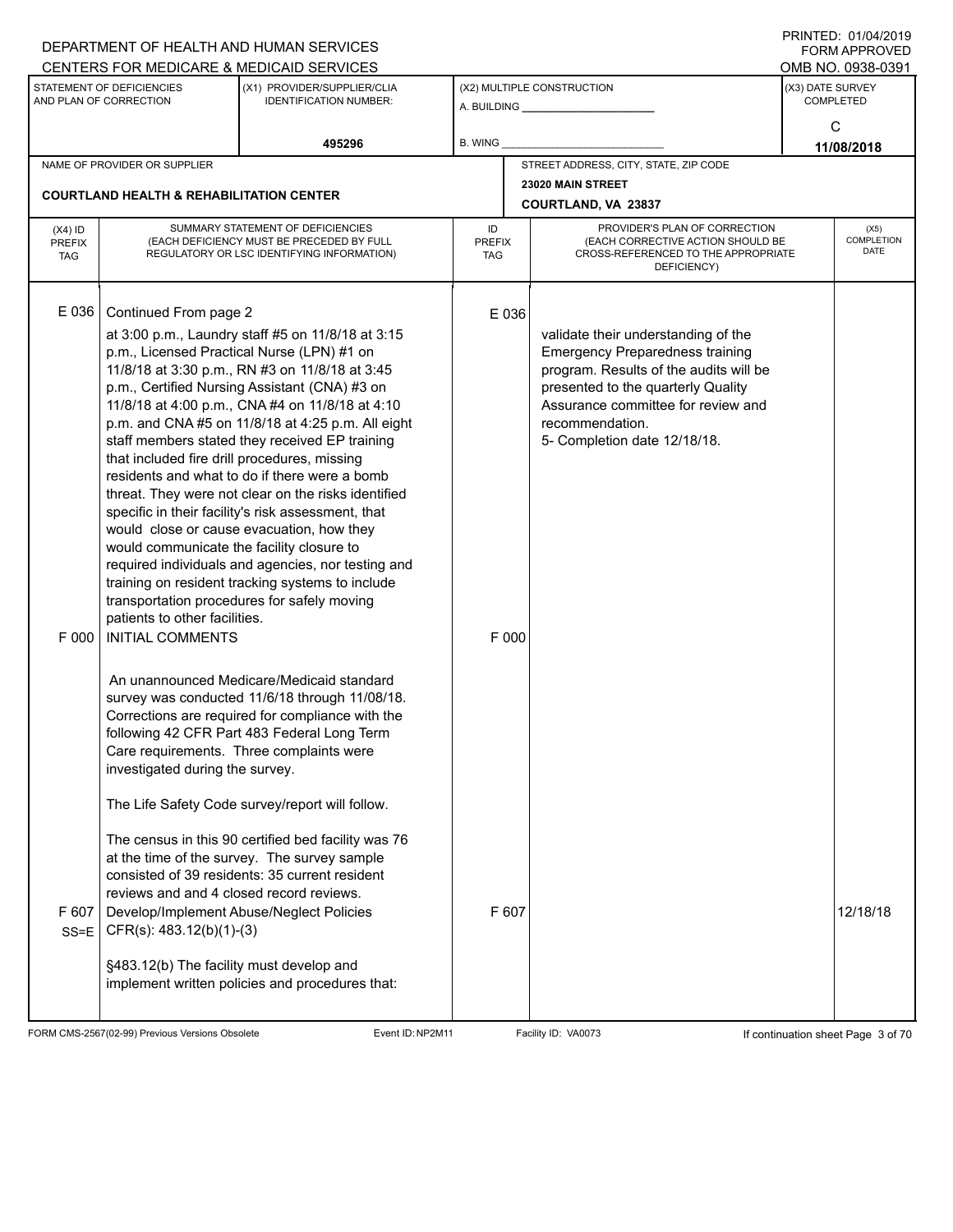|                                          |                                                                                                                                                                                                                                                                                                                                                                                                                                                                                           | DEPARTMENT OF HEALTH AND HUMAN SERVICES<br>CENTERS FOR MEDICARE & MEDICAID SERVICES                                                                                                                                                                                                                                                                                                                                                                                                                                                                                                                                                                                                                                                                                                                                                                                                                                                                                                                                                                                                                                     |                                   |                                                                                                                                                                                                                                                                                                                                                                                                                                                                                                                                                                                                                                                                                                                                                                                                                                                                                                                                                                                                                                                                                                                                                                                        | FININILU. VIIVHIZVIJ<br>FORM APPROVED<br>OMB NO. 0938-0391 |
|------------------------------------------|-------------------------------------------------------------------------------------------------------------------------------------------------------------------------------------------------------------------------------------------------------------------------------------------------------------------------------------------------------------------------------------------------------------------------------------------------------------------------------------------|-------------------------------------------------------------------------------------------------------------------------------------------------------------------------------------------------------------------------------------------------------------------------------------------------------------------------------------------------------------------------------------------------------------------------------------------------------------------------------------------------------------------------------------------------------------------------------------------------------------------------------------------------------------------------------------------------------------------------------------------------------------------------------------------------------------------------------------------------------------------------------------------------------------------------------------------------------------------------------------------------------------------------------------------------------------------------------------------------------------------------|-----------------------------------|----------------------------------------------------------------------------------------------------------------------------------------------------------------------------------------------------------------------------------------------------------------------------------------------------------------------------------------------------------------------------------------------------------------------------------------------------------------------------------------------------------------------------------------------------------------------------------------------------------------------------------------------------------------------------------------------------------------------------------------------------------------------------------------------------------------------------------------------------------------------------------------------------------------------------------------------------------------------------------------------------------------------------------------------------------------------------------------------------------------------------------------------------------------------------------------|------------------------------------------------------------|
|                                          | STATEMENT OF DEFICIENCIES<br>AND PLAN OF CORRECTION                                                                                                                                                                                                                                                                                                                                                                                                                                       | (X1) PROVIDER/SUPPLIER/CLIA<br><b>IDENTIFICATION NUMBER:</b>                                                                                                                                                                                                                                                                                                                                                                                                                                                                                                                                                                                                                                                                                                                                                                                                                                                                                                                                                                                                                                                            |                                   | (X2) MULTIPLE CONSTRUCTION                                                                                                                                                                                                                                                                                                                                                                                                                                                                                                                                                                                                                                                                                                                                                                                                                                                                                                                                                                                                                                                                                                                                                             | (X3) DATE SURVEY<br><b>COMPLETED</b>                       |
|                                          |                                                                                                                                                                                                                                                                                                                                                                                                                                                                                           | 495296                                                                                                                                                                                                                                                                                                                                                                                                                                                                                                                                                                                                                                                                                                                                                                                                                                                                                                                                                                                                                                                                                                                  | <b>B. WING</b>                    |                                                                                                                                                                                                                                                                                                                                                                                                                                                                                                                                                                                                                                                                                                                                                                                                                                                                                                                                                                                                                                                                                                                                                                                        | C<br>11/08/2018                                            |
|                                          | NAME OF PROVIDER OR SUPPLIER                                                                                                                                                                                                                                                                                                                                                                                                                                                              |                                                                                                                                                                                                                                                                                                                                                                                                                                                                                                                                                                                                                                                                                                                                                                                                                                                                                                                                                                                                                                                                                                                         |                                   | STREET ADDRESS, CITY, STATE, ZIP CODE                                                                                                                                                                                                                                                                                                                                                                                                                                                                                                                                                                                                                                                                                                                                                                                                                                                                                                                                                                                                                                                                                                                                                  |                                                            |
|                                          |                                                                                                                                                                                                                                                                                                                                                                                                                                                                                           |                                                                                                                                                                                                                                                                                                                                                                                                                                                                                                                                                                                                                                                                                                                                                                                                                                                                                                                                                                                                                                                                                                                         |                                   | 23020 MAIN STREET                                                                                                                                                                                                                                                                                                                                                                                                                                                                                                                                                                                                                                                                                                                                                                                                                                                                                                                                                                                                                                                                                                                                                                      |                                                            |
|                                          | <b>COURTLAND HEALTH &amp; REHABILITATION CENTER</b>                                                                                                                                                                                                                                                                                                                                                                                                                                       |                                                                                                                                                                                                                                                                                                                                                                                                                                                                                                                                                                                                                                                                                                                                                                                                                                                                                                                                                                                                                                                                                                                         |                                   | <b>COURTLAND, VA 23837</b>                                                                                                                                                                                                                                                                                                                                                                                                                                                                                                                                                                                                                                                                                                                                                                                                                                                                                                                                                                                                                                                                                                                                                             |                                                            |
| $(X4)$ ID<br><b>PREFIX</b><br><b>TAG</b> |                                                                                                                                                                                                                                                                                                                                                                                                                                                                                           | SUMMARY STATEMENT OF DEFICIENCIES<br>(EACH DEFICIENCY MUST BE PRECEDED BY FULL<br>REGULATORY OR LSC IDENTIFYING INFORMATION)                                                                                                                                                                                                                                                                                                                                                                                                                                                                                                                                                                                                                                                                                                                                                                                                                                                                                                                                                                                            | ID<br><b>PREFIX</b><br><b>TAG</b> | PROVIDER'S PLAN OF CORRECTION<br>(EACH CORRECTIVE ACTION SHOULD BE<br>CROSS-REFERENCED TO THE APPROPRIATE<br>DEFICIENCY)                                                                                                                                                                                                                                                                                                                                                                                                                                                                                                                                                                                                                                                                                                                                                                                                                                                                                                                                                                                                                                                               | (X5)<br><b>COMPLETION</b><br><b>DATE</b>                   |
| F 607                                    | Continued From page 3<br>§483.12(b)(1) Prohibit and prevent abuse,<br>neglect, and exploitation of residents and<br>misappropriation of resident property,<br>to investigate any such allegations, and<br>paragraph §483.95,<br>by:<br>other required agencies within specified<br>policies to ensure alleged abuse reporting<br>requirements.<br>1. Resident #30 alleged his roommate had<br>the State survey and certification agency.<br>allegation was made.<br>The findings include: | §483.12(b)(2) Establish policies and procedures<br>§483.12(b)(3) Include training as required at<br>This REQUIREMENT is not met as evidenced<br>Based on clinical record review, staff interviews<br>and facility documentation review, the facility staff<br>failed to establish and implement policies and<br>procedures that included immediately reporting all<br>alleged violations of abuse to the Administrator,<br>state agency, adult protective services and to all<br>timeframes. Two out of 39 residents (Resident<br>#30 and #10) in the survey sample were affected<br>by the facility's failure to develop and implement<br>requirements were in compliance with regulatory<br>exhibited inappropriate sexual abuse behaviors<br>towards him on 2/18/18 which was told to a<br>Certified Nursing Assistant (CNA). The nursing<br>staff failed to inform the Administrator within two<br>hours after the allegation was made, as well as<br>2. An allegation of verbal abuse by a staff against<br>Resident #10 occurred on 7/22/18 which was not<br>reported to the State certification agency after the | F 607                             | The statements included are not an<br>admission and do not constitute<br>agreement with the alleged deficiencies<br>herein. The plan of correction is<br>completed in the compliance of state and<br>federal regulations as outlined. To remain<br>in compliance with all federal and state<br>regulations the center has taken or will<br>take the actions set forth in the following<br>plan of correction. The following plan of<br>correction constitutes the centers<br>allegation of compliance. All alleged<br>deficiencies cited have been or will be<br>completed by the dates indicated.<br>1-The Abuse Policy #704 was revised to<br>include timely reporting of alleged<br>violations of abuse to the Administrator<br>and all other required agencies in the<br>appropriate timeframe. Resident #30 was<br>immediately separated from the alleged<br>abuser. The alleged abuser no longer<br>resides in the facility. Staff member<br>involved in the incident with resident #10<br>was suspended upon notification of<br>allegation and subsequently terminated.<br>Resident #10 remains in the facility free<br>from verbal abuse.<br>2-The DON or designee will review |                                                            |

FORM CMS-2567(02-99) Previous Versions Obsolete Event ID:NP2M11 Facility ID: VA0073 If continuation sheet Page 4 of 70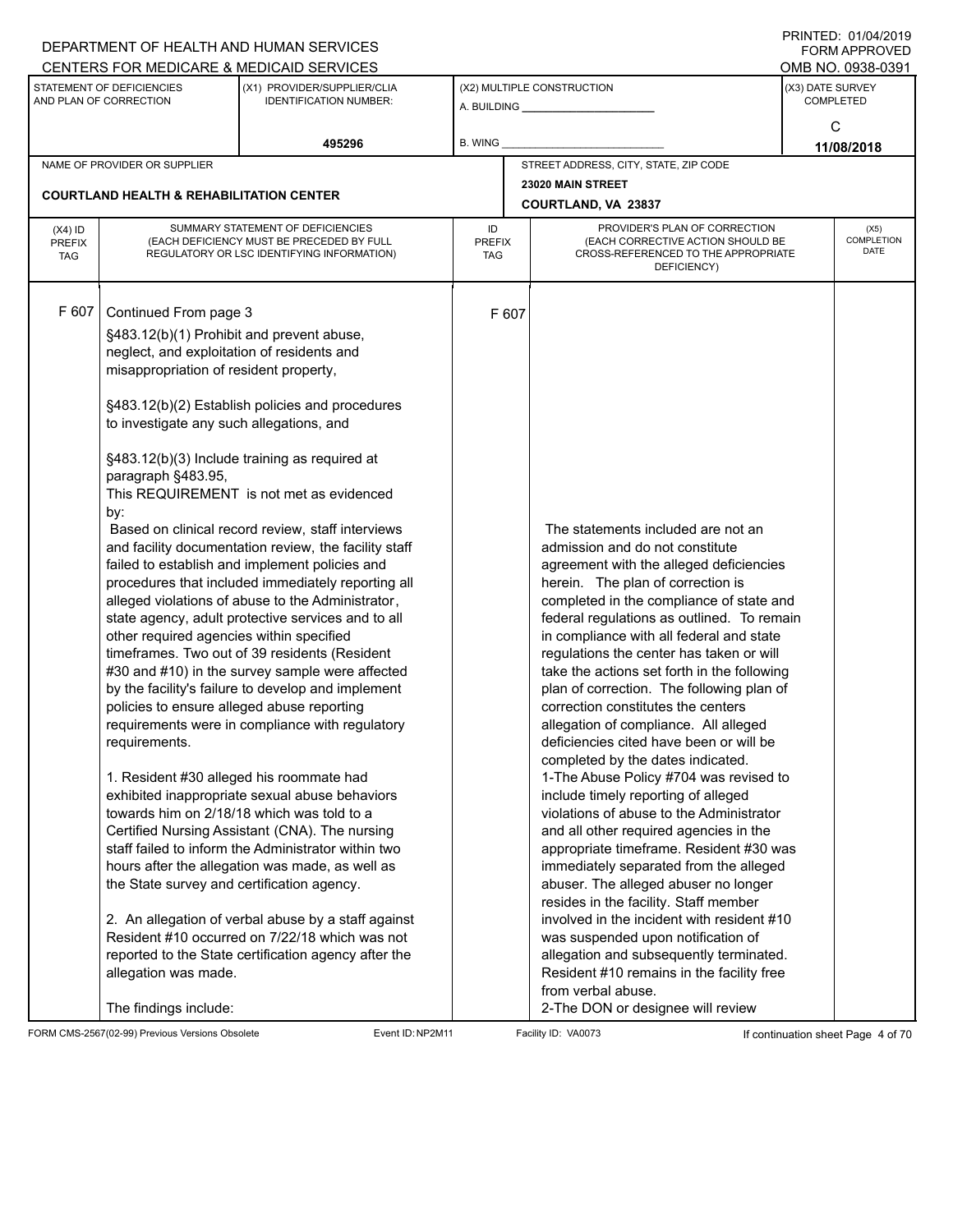|                                          |                                                                                                                                                                               | DEPARTMENT OF HEALTH AND HUMAN SERVICES                                                                                                                                                                                                                                                                                                                                                                                                                                                                                                                                                                                                                                                                                                                                                                                                                                                                                                                                                                                                                                                                                                                                                                                                                                                                                                                                                                                                                                                                                                                                                                                          |                            |       |                                                                                                                                                                                                                                                                                                                                                                                                                                                                                                                                                                                              |                  | <b>FORM APPROVED</b>       |
|------------------------------------------|-------------------------------------------------------------------------------------------------------------------------------------------------------------------------------|----------------------------------------------------------------------------------------------------------------------------------------------------------------------------------------------------------------------------------------------------------------------------------------------------------------------------------------------------------------------------------------------------------------------------------------------------------------------------------------------------------------------------------------------------------------------------------------------------------------------------------------------------------------------------------------------------------------------------------------------------------------------------------------------------------------------------------------------------------------------------------------------------------------------------------------------------------------------------------------------------------------------------------------------------------------------------------------------------------------------------------------------------------------------------------------------------------------------------------------------------------------------------------------------------------------------------------------------------------------------------------------------------------------------------------------------------------------------------------------------------------------------------------------------------------------------------------------------------------------------------------|----------------------------|-------|----------------------------------------------------------------------------------------------------------------------------------------------------------------------------------------------------------------------------------------------------------------------------------------------------------------------------------------------------------------------------------------------------------------------------------------------------------------------------------------------------------------------------------------------------------------------------------------------|------------------|----------------------------|
|                                          |                                                                                                                                                                               | CENTERS FOR MEDICARE & MEDICAID SERVICES                                                                                                                                                                                                                                                                                                                                                                                                                                                                                                                                                                                                                                                                                                                                                                                                                                                                                                                                                                                                                                                                                                                                                                                                                                                                                                                                                                                                                                                                                                                                                                                         |                            |       |                                                                                                                                                                                                                                                                                                                                                                                                                                                                                                                                                                                              |                  | OMB NO. 0938-0391          |
|                                          | STATEMENT OF DEFICIENCIES<br>AND PLAN OF CORRECTION                                                                                                                           | (X1) PROVIDER/SUPPLIER/CLIA<br><b>IDENTIFICATION NUMBER:</b>                                                                                                                                                                                                                                                                                                                                                                                                                                                                                                                                                                                                                                                                                                                                                                                                                                                                                                                                                                                                                                                                                                                                                                                                                                                                                                                                                                                                                                                                                                                                                                     |                            |       | (X2) MULTIPLE CONSTRUCTION                                                                                                                                                                                                                                                                                                                                                                                                                                                                                                                                                                   | (X3) DATE SURVEY | <b>COMPLETED</b>           |
|                                          |                                                                                                                                                                               | 495296                                                                                                                                                                                                                                                                                                                                                                                                                                                                                                                                                                                                                                                                                                                                                                                                                                                                                                                                                                                                                                                                                                                                                                                                                                                                                                                                                                                                                                                                                                                                                                                                                           | B. WING                    |       |                                                                                                                                                                                                                                                                                                                                                                                                                                                                                                                                                                                              |                  | C<br>11/08/2018            |
|                                          | NAME OF PROVIDER OR SUPPLIER                                                                                                                                                  |                                                                                                                                                                                                                                                                                                                                                                                                                                                                                                                                                                                                                                                                                                                                                                                                                                                                                                                                                                                                                                                                                                                                                                                                                                                                                                                                                                                                                                                                                                                                                                                                                                  |                            |       | STREET ADDRESS, CITY, STATE, ZIP CODE                                                                                                                                                                                                                                                                                                                                                                                                                                                                                                                                                        |                  |                            |
|                                          |                                                                                                                                                                               |                                                                                                                                                                                                                                                                                                                                                                                                                                                                                                                                                                                                                                                                                                                                                                                                                                                                                                                                                                                                                                                                                                                                                                                                                                                                                                                                                                                                                                                                                                                                                                                                                                  |                            |       | 23020 MAIN STREET                                                                                                                                                                                                                                                                                                                                                                                                                                                                                                                                                                            |                  |                            |
|                                          | <b>COURTLAND HEALTH &amp; REHABILITATION CENTER</b>                                                                                                                           |                                                                                                                                                                                                                                                                                                                                                                                                                                                                                                                                                                                                                                                                                                                                                                                                                                                                                                                                                                                                                                                                                                                                                                                                                                                                                                                                                                                                                                                                                                                                                                                                                                  |                            |       | COURTLAND, VA 23837                                                                                                                                                                                                                                                                                                                                                                                                                                                                                                                                                                          |                  |                            |
| $(X4)$ ID<br><b>PREFIX</b><br><b>TAG</b> |                                                                                                                                                                               | SUMMARY STATEMENT OF DEFICIENCIES<br>(EACH DEFICIENCY MUST BE PRECEDED BY FULL<br>REGULATORY OR LSC IDENTIFYING INFORMATION)                                                                                                                                                                                                                                                                                                                                                                                                                                                                                                                                                                                                                                                                                                                                                                                                                                                                                                                                                                                                                                                                                                                                                                                                                                                                                                                                                                                                                                                                                                     | ID<br><b>PREFIX</b><br>TAG |       | PROVIDER'S PLAN OF CORRECTION<br>(EACH CORRECTIVE ACTION SHOULD BE<br>CROSS-REFERENCED TO THE APPROPRIATE<br>DEFICIENCY)                                                                                                                                                                                                                                                                                                                                                                                                                                                                     |                  | (X5)<br>COMPLETION<br>DATE |
| F 607                                    | Continued From page 4<br>stroke and swallowing problems.<br>The most recent Minimal Data Set (MDS)<br>ensuring hearing aids were in place every<br>control, encourage as much | 1. Resident #30 was admitted to the nursing<br>facility on 2/26/16 with diagnoses that included<br>assessment was a quarterly dated 9/5/18 and<br>coded the resident on the Brief Interview for<br>Mental Status (BIMS) with a score of 6 out of a<br>possible score of 15 which indicated he was<br>severely impaired in the necessary skills for daily<br>decision making. The resident was not coded to<br>have any mood or behavior problems. Resident<br>#30 was coded to respond adequately to simple,<br>direct communication and usually understood<br>with clear speech. The resident was assessed to<br>require extensive assistance from one staff for<br>bed mobility, transfers and dressing. The resident<br>was coded as totally dependent on one staff for<br>locomotion on the unit via assistance from staff<br>using a wheelchair, totally dependent on staff for<br>eating, toilet use, personal hygiene and bathing.<br>The care plan created on 2/27/18 and revised as<br>current on 9/25/18 indicated the resident had<br>some Activities of Daily Living (ADL) self-care<br>deficits. The goal set for the resident by the staff<br>included they would address the resident's basic<br>needs and ensure he would maintain his current<br>level of function. The approaches the staff would<br>implement to accomplish this goal included<br>morning, allow the resident to make decisions<br>about treatment regime, to provide a sense of<br>participation/interaction by the resident as much<br>as possible during care activities, give clear<br>explanation of all care activities prior to and as |                            | F 607 | current facility incidents to ensure that<br>they were reported in the appropriate<br>timeframe.<br>3-The DON or designee will educate all<br>staff on the revised policy for timely<br>reporting of allegations of abuse.<br>4-The DON or designee will review shift<br>report and incidents on a daily basis to<br>ensure that any alleged allegations or<br>violations of abuse are reported in the<br>appropriate timeframe. Results of the<br>audits will be presented to the quarterly<br>Quality Assurance committee for review<br>and recommendation.<br>5-Completion date 12/18/18. |                  |                            |
|                                          |                                                                                                                                                                               | they occur during each contact, when possible                                                                                                                                                                                                                                                                                                                                                                                                                                                                                                                                                                                                                                                                                                                                                                                                                                                                                                                                                                                                                                                                                                                                                                                                                                                                                                                                                                                                                                                                                                                                                                                    |                            |       |                                                                                                                                                                                                                                                                                                                                                                                                                                                                                                                                                                                              |                  |                            |

FORM CMS-2567(02-99) Previous Versions Obsolete Event ID:NP2M11 Facility ID: VA0073 If continuation sheet Page 5 of 70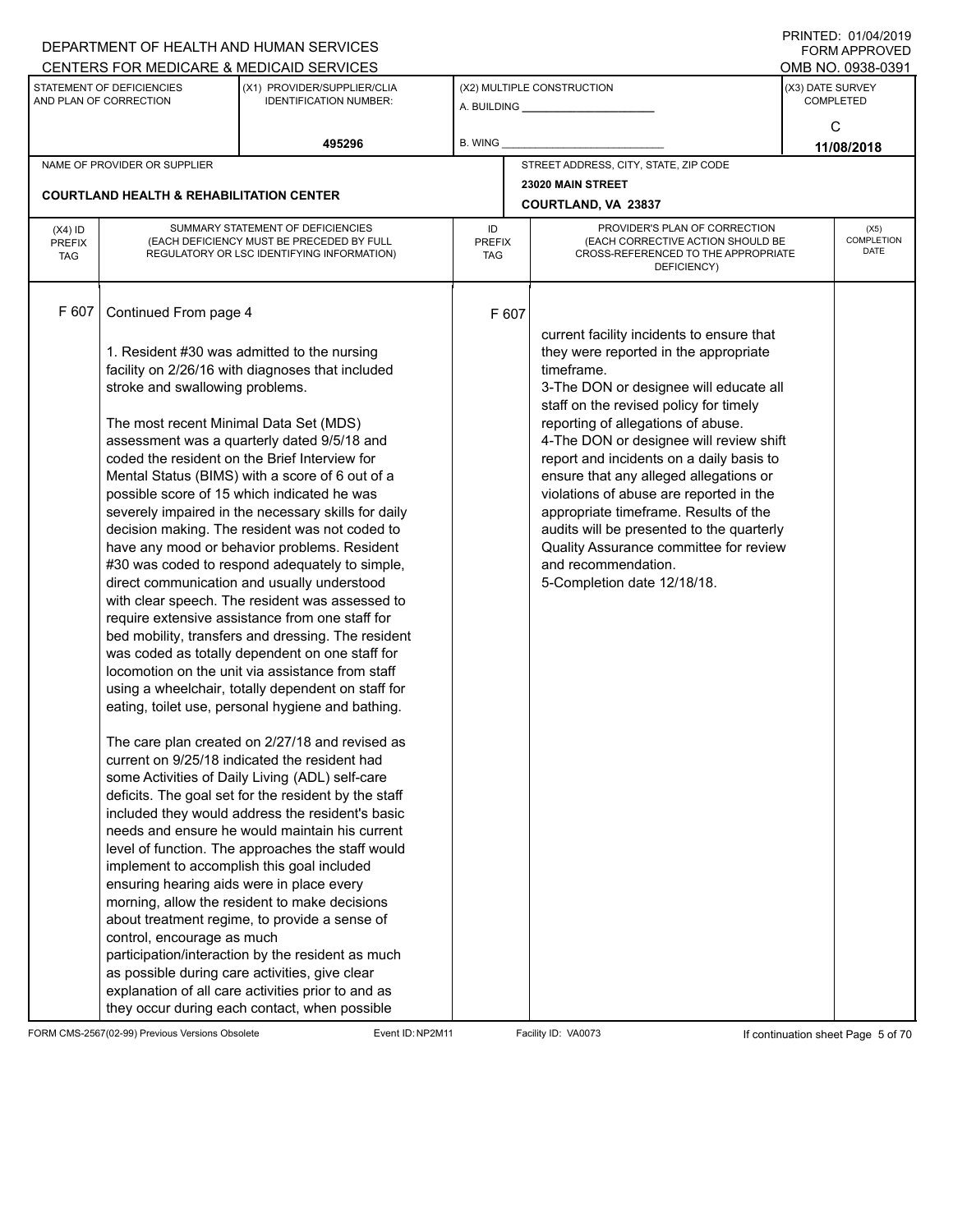| DEPARTMENT OF HEALTH AND HUMAN SERVICES                      |                                                                                                                                                                                                                                                                                                                                                                                                                                                                                                                                                                                                                                                                                                                                                                                                                                                                                                                                                                                                                                                                                                                                                                                                                                                                                                                                                                                                                                                                                                                                                                                                                                                                                                                                                                                                                                                                                                                                                                                                                                                             |                                              |                                                                                                                 | $1 \times 11 \times 11 = 12.$ $0 \times 110 = 12$<br>FORM APPROVED       |
|--------------------------------------------------------------|-------------------------------------------------------------------------------------------------------------------------------------------------------------------------------------------------------------------------------------------------------------------------------------------------------------------------------------------------------------------------------------------------------------------------------------------------------------------------------------------------------------------------------------------------------------------------------------------------------------------------------------------------------------------------------------------------------------------------------------------------------------------------------------------------------------------------------------------------------------------------------------------------------------------------------------------------------------------------------------------------------------------------------------------------------------------------------------------------------------------------------------------------------------------------------------------------------------------------------------------------------------------------------------------------------------------------------------------------------------------------------------------------------------------------------------------------------------------------------------------------------------------------------------------------------------------------------------------------------------------------------------------------------------------------------------------------------------------------------------------------------------------------------------------------------------------------------------------------------------------------------------------------------------------------------------------------------------------------------------------------------------------------------------------------------------|----------------------------------------------|-----------------------------------------------------------------------------------------------------------------|--------------------------------------------------------------------------|
|                                                              |                                                                                                                                                                                                                                                                                                                                                                                                                                                                                                                                                                                                                                                                                                                                                                                                                                                                                                                                                                                                                                                                                                                                                                                                                                                                                                                                                                                                                                                                                                                                                                                                                                                                                                                                                                                                                                                                                                                                                                                                                                                             |                                              |                                                                                                                 | OMB NO. 0938-0391                                                        |
| (X1) PROVIDER/SUPPLIER/CLIA<br><b>IDENTIFICATION NUMBER:</b> |                                                                                                                                                                                                                                                                                                                                                                                                                                                                                                                                                                                                                                                                                                                                                                                                                                                                                                                                                                                                                                                                                                                                                                                                                                                                                                                                                                                                                                                                                                                                                                                                                                                                                                                                                                                                                                                                                                                                                                                                                                                             |                                              | (X3) DATE SURVEY                                                                                                | <b>COMPLETED</b>                                                         |
| 495296                                                       | B. WING                                                                                                                                                                                                                                                                                                                                                                                                                                                                                                                                                                                                                                                                                                                                                                                                                                                                                                                                                                                                                                                                                                                                                                                                                                                                                                                                                                                                                                                                                                                                                                                                                                                                                                                                                                                                                                                                                                                                                                                                                                                     |                                              |                                                                                                                 | C<br>11/08/2018                                                          |
|                                                              |                                                                                                                                                                                                                                                                                                                                                                                                                                                                                                                                                                                                                                                                                                                                                                                                                                                                                                                                                                                                                                                                                                                                                                                                                                                                                                                                                                                                                                                                                                                                                                                                                                                                                                                                                                                                                                                                                                                                                                                                                                                             |                                              |                                                                                                                 |                                                                          |
|                                                              |                                                                                                                                                                                                                                                                                                                                                                                                                                                                                                                                                                                                                                                                                                                                                                                                                                                                                                                                                                                                                                                                                                                                                                                                                                                                                                                                                                                                                                                                                                                                                                                                                                                                                                                                                                                                                                                                                                                                                                                                                                                             |                                              |                                                                                                                 |                                                                          |
|                                                              |                                                                                                                                                                                                                                                                                                                                                                                                                                                                                                                                                                                                                                                                                                                                                                                                                                                                                                                                                                                                                                                                                                                                                                                                                                                                                                                                                                                                                                                                                                                                                                                                                                                                                                                                                                                                                                                                                                                                                                                                                                                             |                                              |                                                                                                                 |                                                                          |
|                                                              | ID                                                                                                                                                                                                                                                                                                                                                                                                                                                                                                                                                                                                                                                                                                                                                                                                                                                                                                                                                                                                                                                                                                                                                                                                                                                                                                                                                                                                                                                                                                                                                                                                                                                                                                                                                                                                                                                                                                                                                                                                                                                          | PROVIDER'S PLAN OF CORRECTION<br>DEFICIENCY) |                                                                                                                 | (X5)<br>COMPLETION<br>DATE                                               |
|                                                              |                                                                                                                                                                                                                                                                                                                                                                                                                                                                                                                                                                                                                                                                                                                                                                                                                                                                                                                                                                                                                                                                                                                                                                                                                                                                                                                                                                                                                                                                                                                                                                                                                                                                                                                                                                                                                                                                                                                                                                                                                                                             |                                              |                                                                                                                 |                                                                          |
|                                                              | CENTERS FOR MEDICARE & MEDICAID SERVICES<br><b>COURTLAND HEALTH &amp; REHABILITATION CENTER</b><br>SUMMARY STATEMENT OF DEFICIENCIES<br>(EACH DEFICIENCY MUST BE PRECEDED BY FULL<br>REGULATORY OR LSC IDENTIFYING INFORMATION)<br>Continued From page 5<br>negotiate as time for ADLs so that the resident<br>can participate in decision making and return at<br>A facility reported incident was forwarded to the<br>State survey and certification agency on 2/19/18<br>that entailed the following information:<br>"During the rounds on the evening of 2/18/18,<br>Certified Nursing Assistant (CNA) (name of CNA)<br>noticed that (Resident #30's name) brief<br>appeared to have been removed, he had a visible<br>erection and he reported to her that someone<br>touched him. (Resident #30's name) roommate<br>has exhibited inappropriate sexual behaviors,<br>such as public masturbation in the past. After<br>confirming there were no visitors in their room the<br>evening on 2/18/18, (Resident #30's name) was<br>transferred to another room. A skin assessment<br>was completed which did not show any<br>impairments. An investigation is in progress. This<br>alleged sexual assault was reported to state,<br>responsible party, physician, law enforcement<br>and the State survey and certification agency on<br>On 11/8/18 at 2:00 p.m., an interview was<br>conducted with the Administrator, the Interim<br>Director of Nursing (DON) and the Corporate<br>Clinical Nurse. They stated they thought<br>reporting in two hours only referred to if serious<br>bodily harm had to occurred. They stated there<br>was concern about the failure of the CNA to<br>report the alleged sexual assault incident to the<br>charge nurse and the Administrator, thus causing<br>the alleged incident to be reported late to State<br>agencies. The Interim Director of Nursing (IDON)<br>stated in response to the failure to report as<br>mandated reporters, widespread abuse, neglect<br>and reporting education was conducted. They | PREFIX<br>TAG<br>F 607                       | (X2) MULTIPLE CONSTRUCTION<br>STREET ADDRESS, CITY, STATE, ZIP CODE<br>23020 MAIN STREET<br>COURTLAND, VA 23837 | (EACH CORRECTIVE ACTION SHOULD BE<br>CROSS-REFERENCED TO THE APPROPRIATE |

FORM CMS-2567(02-99) Previous Versions Obsolete Event ID:NP2M11 Facility ID: VA0073 If continuation sheet Page 6 of 70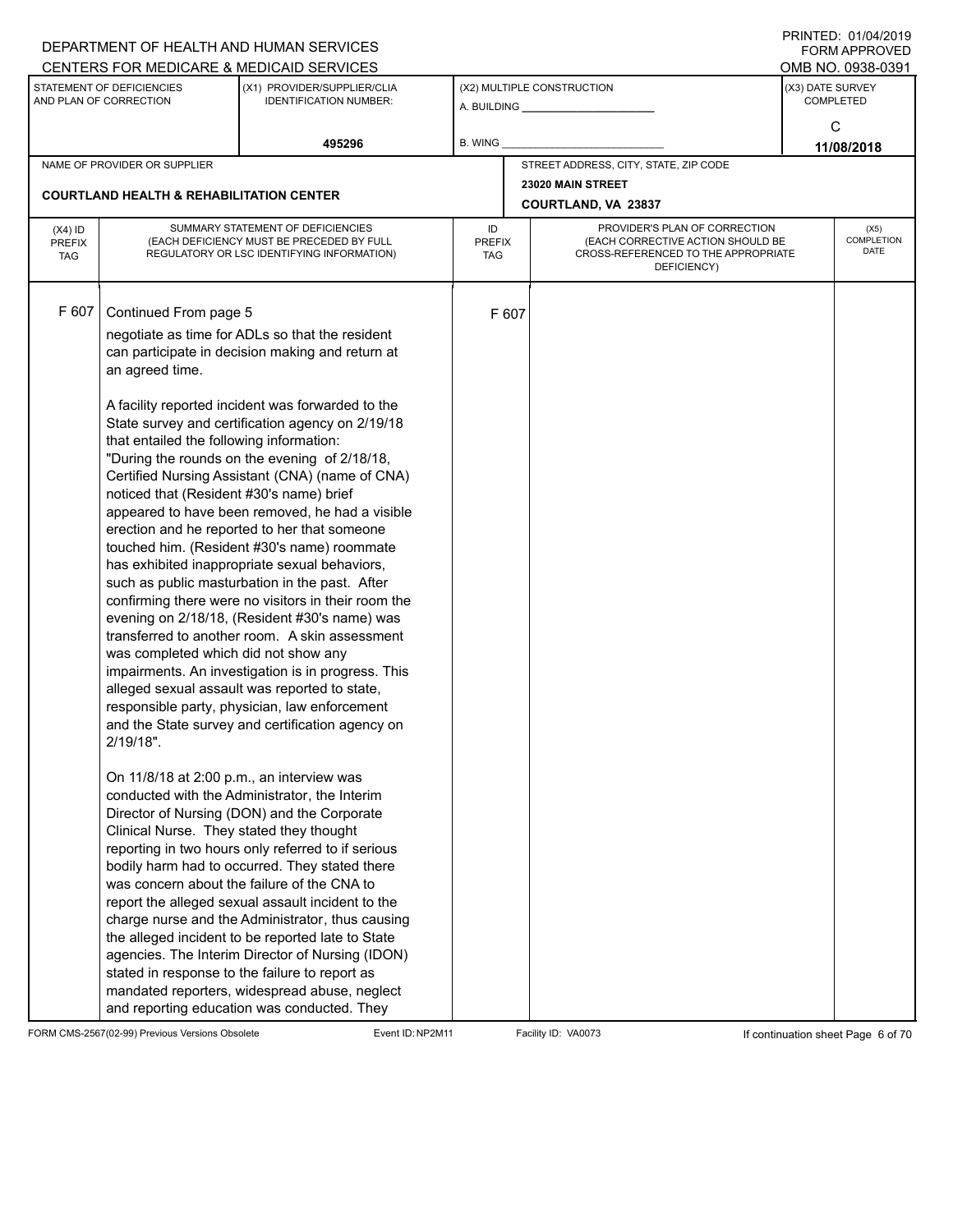|                                          |                                                                                                                                                                                                                                                                      | DEPARTMENT OF HEALTH AND HUMAN SERVICES                                                                                                                                                                                                                                                                                                                                                                                                                                                                                                                                                                                                                                                                                                                                                                                                                                                                                                                                                                                                                                                                                                                                                                                                                                                                                                                                                                                                                                                                                                             |                            |       |                                                                                                                          |                  | <b>FORM APPROVED</b>       |
|------------------------------------------|----------------------------------------------------------------------------------------------------------------------------------------------------------------------------------------------------------------------------------------------------------------------|-----------------------------------------------------------------------------------------------------------------------------------------------------------------------------------------------------------------------------------------------------------------------------------------------------------------------------------------------------------------------------------------------------------------------------------------------------------------------------------------------------------------------------------------------------------------------------------------------------------------------------------------------------------------------------------------------------------------------------------------------------------------------------------------------------------------------------------------------------------------------------------------------------------------------------------------------------------------------------------------------------------------------------------------------------------------------------------------------------------------------------------------------------------------------------------------------------------------------------------------------------------------------------------------------------------------------------------------------------------------------------------------------------------------------------------------------------------------------------------------------------------------------------------------------------|----------------------------|-------|--------------------------------------------------------------------------------------------------------------------------|------------------|----------------------------|
|                                          |                                                                                                                                                                                                                                                                      | CENTERS FOR MEDICARE & MEDICAID SERVICES                                                                                                                                                                                                                                                                                                                                                                                                                                                                                                                                                                                                                                                                                                                                                                                                                                                                                                                                                                                                                                                                                                                                                                                                                                                                                                                                                                                                                                                                                                            |                            |       |                                                                                                                          |                  | OMB NO. 0938-0391          |
|                                          | STATEMENT OF DEFICIENCIES<br>AND PLAN OF CORRECTION                                                                                                                                                                                                                  | (X1) PROVIDER/SUPPLIER/CLIA<br><b>IDENTIFICATION NUMBER:</b>                                                                                                                                                                                                                                                                                                                                                                                                                                                                                                                                                                                                                                                                                                                                                                                                                                                                                                                                                                                                                                                                                                                                                                                                                                                                                                                                                                                                                                                                                        |                            |       | (X2) MULTIPLE CONSTRUCTION                                                                                               | (X3) DATE SURVEY | <b>COMPLETED</b>           |
|                                          |                                                                                                                                                                                                                                                                      | 495296                                                                                                                                                                                                                                                                                                                                                                                                                                                                                                                                                                                                                                                                                                                                                                                                                                                                                                                                                                                                                                                                                                                                                                                                                                                                                                                                                                                                                                                                                                                                              | B. WING                    |       |                                                                                                                          |                  | C<br>11/08/2018            |
|                                          | NAME OF PROVIDER OR SUPPLIER                                                                                                                                                                                                                                         |                                                                                                                                                                                                                                                                                                                                                                                                                                                                                                                                                                                                                                                                                                                                                                                                                                                                                                                                                                                                                                                                                                                                                                                                                                                                                                                                                                                                                                                                                                                                                     |                            |       | STREET ADDRESS, CITY, STATE, ZIP CODE                                                                                    |                  |                            |
|                                          |                                                                                                                                                                                                                                                                      |                                                                                                                                                                                                                                                                                                                                                                                                                                                                                                                                                                                                                                                                                                                                                                                                                                                                                                                                                                                                                                                                                                                                                                                                                                                                                                                                                                                                                                                                                                                                                     |                            |       | 23020 MAIN STREET                                                                                                        |                  |                            |
|                                          | <b>COURTLAND HEALTH &amp; REHABILITATION CENTER</b>                                                                                                                                                                                                                  |                                                                                                                                                                                                                                                                                                                                                                                                                                                                                                                                                                                                                                                                                                                                                                                                                                                                                                                                                                                                                                                                                                                                                                                                                                                                                                                                                                                                                                                                                                                                                     |                            |       | COURTLAND, VA 23837                                                                                                      |                  |                            |
| $(X4)$ ID<br><b>PREFIX</b><br><b>TAG</b> |                                                                                                                                                                                                                                                                      | SUMMARY STATEMENT OF DEFICIENCIES<br>(EACH DEFICIENCY MUST BE PRECEDED BY FULL<br>REGULATORY OR LSC IDENTIFYING INFORMATION)                                                                                                                                                                                                                                                                                                                                                                                                                                                                                                                                                                                                                                                                                                                                                                                                                                                                                                                                                                                                                                                                                                                                                                                                                                                                                                                                                                                                                        | ID<br><b>PREFIX</b><br>TAG |       | PROVIDER'S PLAN OF CORRECTION<br>(EACH CORRECTIVE ACTION SHOULD BE<br>CROSS-REFERENCED TO THE APPROPRIATE<br>DEFICIENCY) |                  | (X5)<br>COMPLETION<br>DATE |
| F 607                                    | Continued From page 6<br>stated they thought the facility's policy was<br>Administrator confirmed that she was not<br>comments to female staff members. The<br>facility due to his repeated inappropriate<br>behaviors.<br>education indicated the objectives of the | revised to make clear the reporting mandates and<br>requirements regarding abuse, but after review of<br>the policy; it was determined the policy had not<br>been revised to include the correct required<br>timeframe for reporting alleged abuse. The<br>informed of the incident on 2/18/18 until the<br>following day 2/19/18 and that the CNA should<br>have immediately informed the charge nurse at<br>which time she would have been made aware<br>and reporting to State agencies would have taken<br>place. The previous Director of Nursing's written<br>investigative statement undated titled "Notes<br>from FRI (no date) on (Resident #30's name)"<br>indicated Resident #30's roommate had a history<br>of public masturbating and making inappropriate<br>Administrator stated although the outcome of the<br>facility's investigation of the aforementioned did<br>not confirm sexual abuse had occurred, Resident<br>#30's roommate was transferred to another<br>The education conducted on 2/21/18 and 2/28/18<br>was titled "Mandated Reporting of Abuse or<br>Suspected Abuse", CNAs are to report allegations<br>immediately to the charge nurse. Review of the<br>in-service included verbalization of all types of<br>abuse, verbalization of mandated reporting<br>requirements, a discussion of the importance of<br>immediately reporting allegations of abuse,<br>verbalization of what immediate meant, identify<br>who were mandated reporters in the facility and<br>that the reporting was to be submitted within |                            | F 607 |                                                                                                                          |                  |                            |
|                                          |                                                                                                                                                                                                                                                                      | regulatory defined time frames. The timeframes<br>were not specifically outlined in the education that                                                                                                                                                                                                                                                                                                                                                                                                                                                                                                                                                                                                                                                                                                                                                                                                                                                                                                                                                                                                                                                                                                                                                                                                                                                                                                                                                                                                                                              |                            |       |                                                                                                                          |                  |                            |

FORM CMS-2567(02-99) Previous Versions Obsolete Event ID:NP2M11 Facility ID: VA0073 If continuation sheet Page 7 of 70

PRINTED: 01/04/2019 FORM APPROVED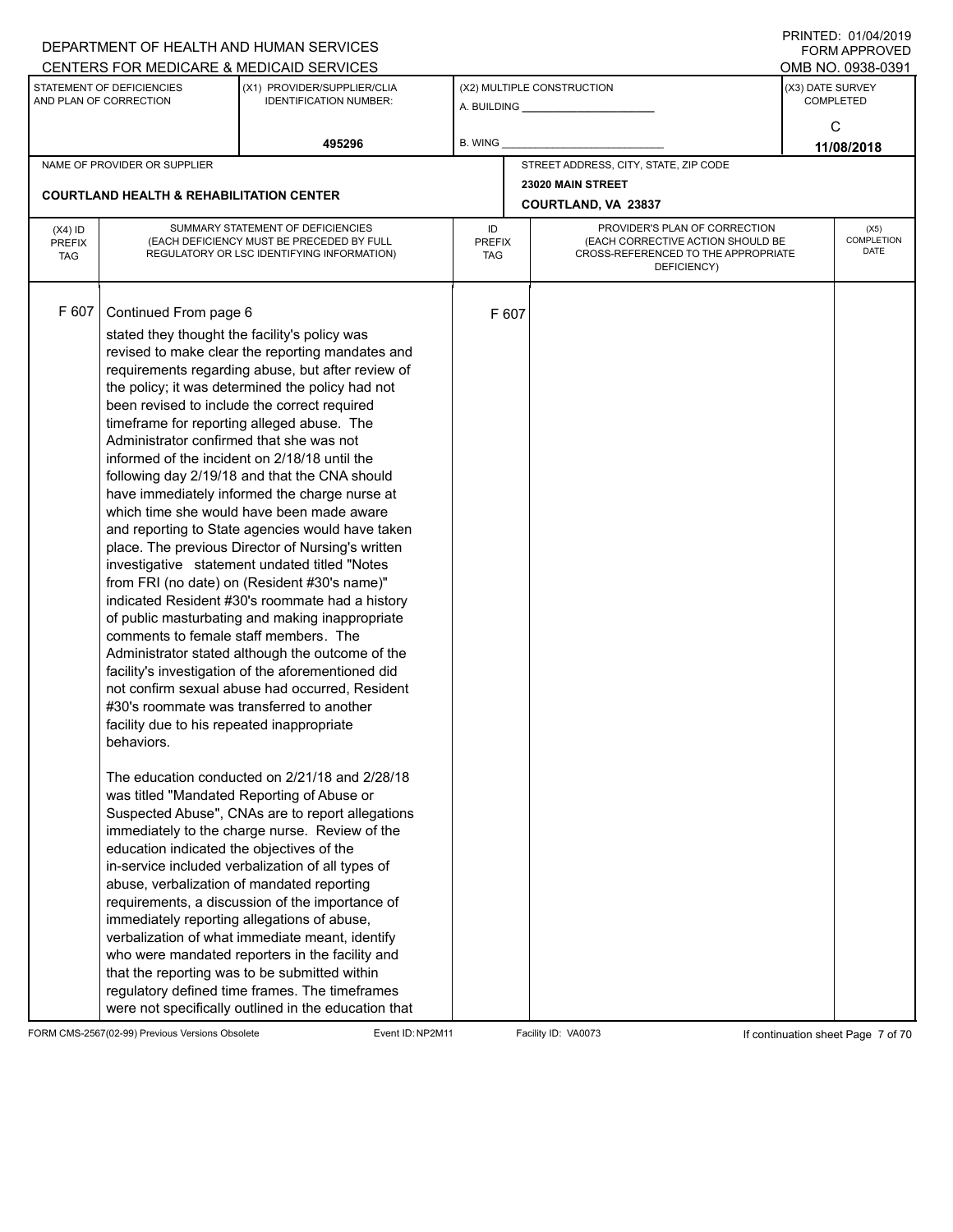|                            |                                                       | DEPARTMENT OF HEALTH AND HUMAN SERVICES                                                                |              |       |                                                                    |                            | $1111$ $1111$<br>FORM APPROVED |  |
|----------------------------|-------------------------------------------------------|--------------------------------------------------------------------------------------------------------|--------------|-------|--------------------------------------------------------------------|----------------------------|--------------------------------|--|
|                            |                                                       | CENTERS FOR MEDICARE & MEDICAID SERVICES                                                               |              |       |                                                                    |                            | OMB NO. 0938-0391              |  |
|                            | STATEMENT OF DEFICIENCIES<br>AND PLAN OF CORRECTION   | (X1) PROVIDER/SUPPLIER/CLIA<br><b>IDENTIFICATION NUMBER:</b>                                           |              |       | (X2) MULTIPLE CONSTRUCTION                                         | (X3) DATE SURVEY           | <b>COMPLETED</b>               |  |
|                            |                                                       |                                                                                                        |              |       |                                                                    |                            | C                              |  |
|                            |                                                       | 495296                                                                                                 | B. WING      |       |                                                                    |                            | 11/08/2018                     |  |
|                            | NAME OF PROVIDER OR SUPPLIER                          |                                                                                                        |              |       | STREET ADDRESS, CITY, STATE, ZIP CODE                              |                            |                                |  |
|                            | <b>COURTLAND HEALTH &amp; REHABILITATION CENTER</b>   |                                                                                                        |              |       | 23020 MAIN STREET                                                  |                            |                                |  |
|                            |                                                       |                                                                                                        |              |       | COURTLAND, VA 23837                                                |                            |                                |  |
| $(X4)$ ID<br><b>PREFIX</b> |                                                       | SUMMARY STATEMENT OF DEFICIENCIES<br>(EACH DEFICIENCY MUST BE PRECEDED BY FULL                         | ID<br>PREFIX |       | PROVIDER'S PLAN OF CORRECTION<br>(EACH CORRECTIVE ACTION SHOULD BE | (X5)<br>COMPLETION<br>DATE |                                |  |
| <b>TAG</b>                 |                                                       | REGULATORY OR LSC IDENTIFYING INFORMATION)                                                             | TAG          |       | CROSS-REFERENCED TO THE APPROPRIATE<br>DEFICIENCY)                 |                            |                                |  |
|                            |                                                       |                                                                                                        |              |       |                                                                    |                            |                                |  |
| F 607                      | Continued From page 7                                 |                                                                                                        |              | F 607 |                                                                    |                            |                                |  |
|                            |                                                       | was presented to this surveyor. The education<br>further indicated that failure to immediately report  |              |       |                                                                    |                            |                                |  |
|                            |                                                       | allegations of abuse may result in potential harm                                                      |              |       |                                                                    |                            |                                |  |
|                            |                                                       | to residents and is a violation of the State and                                                       |              |       |                                                                    |                            |                                |  |
|                            | Federal Mandated Reporting regulations.               |                                                                                                        |              |       |                                                                    |                            |                                |  |
|                            |                                                       | On 11/8/18 at 5:00 p.m., a debriefing was held                                                         |              |       |                                                                    |                            |                                |  |
|                            |                                                       | with the Administrator, the Corporate Clinical                                                         |              |       |                                                                    |                            |                                |  |
|                            |                                                       | Nurse and the Interim Director of Nursing. No                                                          |              |       |                                                                    |                            |                                |  |
|                            | exit.                                                 | further information was provided prior to survey                                                       |              |       |                                                                    |                            |                                |  |
|                            |                                                       |                                                                                                        |              |       |                                                                    |                            |                                |  |
|                            |                                                       | The facility's policy was not revised to include                                                       |              |       |                                                                    |                            |                                |  |
|                            |                                                       | reporting within 2 hours alleged abuse to the                                                          |              |       |                                                                    |                            |                                |  |
|                            | Administrator and other applicable State<br>agencies. |                                                                                                        |              |       |                                                                    |                            |                                |  |
|                            |                                                       |                                                                                                        |              |       |                                                                    |                            |                                |  |
|                            | The policy dated 11/4/16 titled                       |                                                                                                        |              |       |                                                                    |                            |                                |  |
|                            | Abuse/Neglect/Misappropriation/Crime                  | Investigation and Follow Up reporting indicated                                                        |              |       |                                                                    |                            |                                |  |
|                            |                                                       | serious bodily injury must be reported no later                                                        |              |       |                                                                    |                            |                                |  |
|                            | than two hours after forming the suspicion.           |                                                                                                        |              |       |                                                                    |                            |                                |  |
|                            |                                                       | Crimes not resulting in serious bodily injury to the                                                   |              |       |                                                                    |                            |                                |  |
|                            |                                                       | patient must be reported no later than 24 hours<br>after forming the suspicion. The Administrator will |              |       |                                                                    |                            |                                |  |
|                            |                                                       | immediately (within 2 or 24 hours of knowledge of                                                      |              |       |                                                                    |                            |                                |  |
|                            |                                                       | the allegation), notify the State licensure and                                                        |              |       |                                                                    |                            |                                |  |
|                            | certification agency.                                 |                                                                                                        |              |       |                                                                    |                            |                                |  |
|                            |                                                       | 2. An allegation of verbal abuse by a staff against                                                    |              |       |                                                                    |                            |                                |  |
|                            |                                                       | Resident #10 occurred on 7/22/18 which was not                                                         |              |       |                                                                    |                            |                                |  |
|                            |                                                       | reported to the State certification agency after the                                                   |              |       |                                                                    |                            |                                |  |
|                            | allegation was made.                                  |                                                                                                        |              |       |                                                                    |                            |                                |  |
|                            |                                                       | Resident #10 was re-admitted to the nursing                                                            |              |       |                                                                    |                            |                                |  |
|                            |                                                       | facility on 9/4/18 with diagnoses that included                                                        |              |       |                                                                    |                            |                                |  |
|                            |                                                       | history of falls, diabetes and high blood pressure.                                                    |              |       |                                                                    |                            |                                |  |
|                            |                                                       | The most recent Minimum Data Set (MDS) was a                                                           |              |       |                                                                    |                            |                                |  |

FORM CMS-2567(02-99) Previous Versions Obsolete Event ID:NP2M11 Facility ID: VA0073 If continuation sheet Page 8 of 70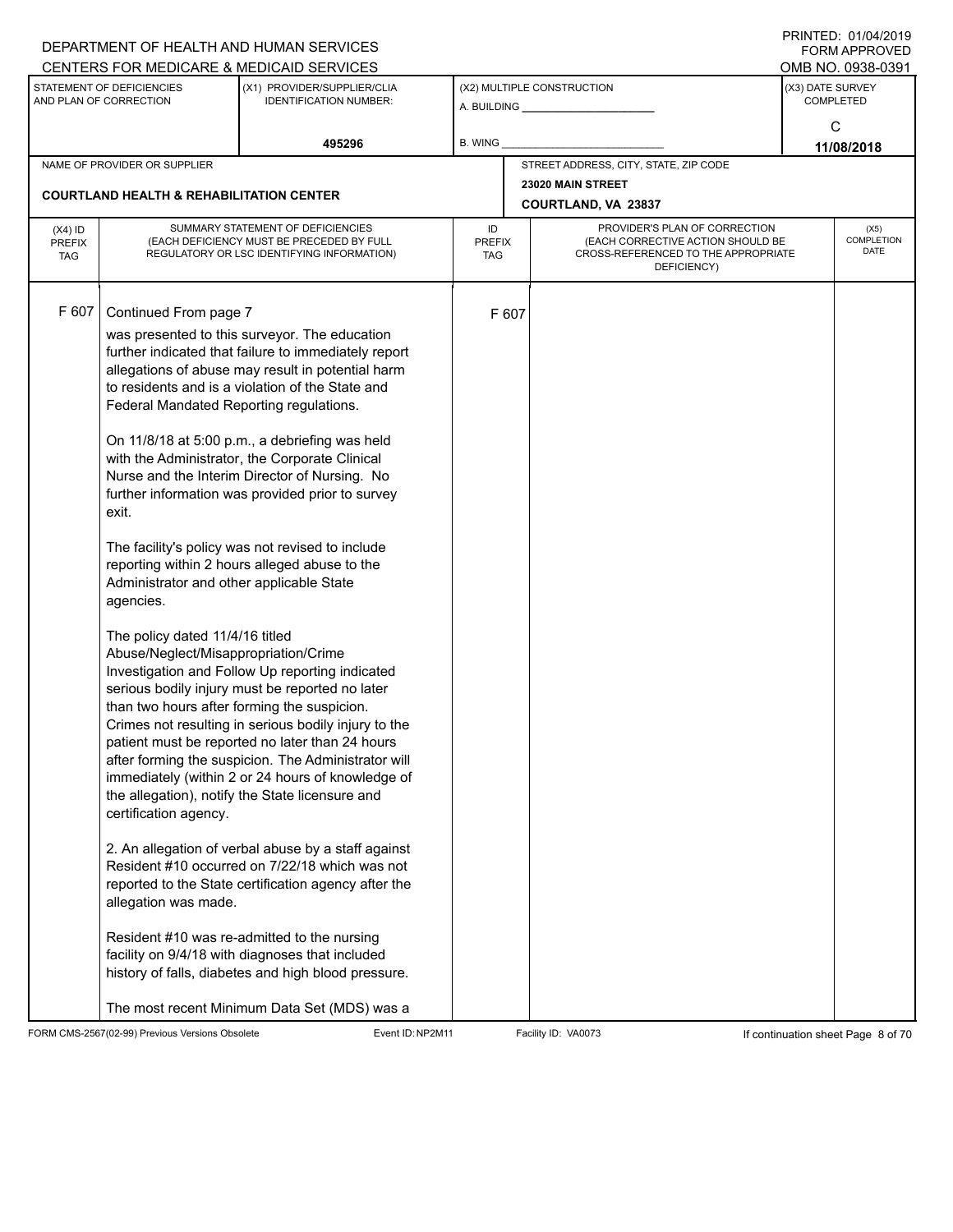|                                          |                                                                                                                                                                                                                                                                                                                                  | DEPARTMENT OF HEALTH AND HUMAN SERVICES                                                                                                                                                                                                                                                                                                                                                                                                                                                                                                                                                                                                                                                                                                                                                                                                                                                                                                                                                                                                                                                                                                                                                                                                                                                                                                                                                                                 |                                   |       |                                                                                                                          |                  | $1 \times 11 \times 11 = 12.$ $0 \times 110 = 12$<br><b>FORM APPROVED</b> |
|------------------------------------------|----------------------------------------------------------------------------------------------------------------------------------------------------------------------------------------------------------------------------------------------------------------------------------------------------------------------------------|-------------------------------------------------------------------------------------------------------------------------------------------------------------------------------------------------------------------------------------------------------------------------------------------------------------------------------------------------------------------------------------------------------------------------------------------------------------------------------------------------------------------------------------------------------------------------------------------------------------------------------------------------------------------------------------------------------------------------------------------------------------------------------------------------------------------------------------------------------------------------------------------------------------------------------------------------------------------------------------------------------------------------------------------------------------------------------------------------------------------------------------------------------------------------------------------------------------------------------------------------------------------------------------------------------------------------------------------------------------------------------------------------------------------------|-----------------------------------|-------|--------------------------------------------------------------------------------------------------------------------------|------------------|---------------------------------------------------------------------------|
|                                          |                                                                                                                                                                                                                                                                                                                                  | CENTERS FOR MEDICARE & MEDICAID SERVICES                                                                                                                                                                                                                                                                                                                                                                                                                                                                                                                                                                                                                                                                                                                                                                                                                                                                                                                                                                                                                                                                                                                                                                                                                                                                                                                                                                                |                                   |       |                                                                                                                          |                  | OMB NO. 0938-0391                                                         |
|                                          | STATEMENT OF DEFICIENCIES<br>AND PLAN OF CORRECTION                                                                                                                                                                                                                                                                              | (X1) PROVIDER/SUPPLIER/CLIA<br><b>IDENTIFICATION NUMBER:</b>                                                                                                                                                                                                                                                                                                                                                                                                                                                                                                                                                                                                                                                                                                                                                                                                                                                                                                                                                                                                                                                                                                                                                                                                                                                                                                                                                            |                                   |       | (X2) MULTIPLE CONSTRUCTION                                                                                               | (X3) DATE SURVEY | <b>COMPLETED</b>                                                          |
|                                          |                                                                                                                                                                                                                                                                                                                                  | 495296                                                                                                                                                                                                                                                                                                                                                                                                                                                                                                                                                                                                                                                                                                                                                                                                                                                                                                                                                                                                                                                                                                                                                                                                                                                                                                                                                                                                                  | B. WING                           |       |                                                                                                                          |                  | C<br>11/08/2018                                                           |
|                                          | NAME OF PROVIDER OR SUPPLIER                                                                                                                                                                                                                                                                                                     |                                                                                                                                                                                                                                                                                                                                                                                                                                                                                                                                                                                                                                                                                                                                                                                                                                                                                                                                                                                                                                                                                                                                                                                                                                                                                                                                                                                                                         |                                   |       | STREET ADDRESS, CITY, STATE, ZIP CODE                                                                                    |                  |                                                                           |
|                                          |                                                                                                                                                                                                                                                                                                                                  |                                                                                                                                                                                                                                                                                                                                                                                                                                                                                                                                                                                                                                                                                                                                                                                                                                                                                                                                                                                                                                                                                                                                                                                                                                                                                                                                                                                                                         |                                   |       | 23020 MAIN STREET                                                                                                        |                  |                                                                           |
|                                          | <b>COURTLAND HEALTH &amp; REHABILITATION CENTER</b>                                                                                                                                                                                                                                                                              |                                                                                                                                                                                                                                                                                                                                                                                                                                                                                                                                                                                                                                                                                                                                                                                                                                                                                                                                                                                                                                                                                                                                                                                                                                                                                                                                                                                                                         |                                   |       | COURTLAND, VA 23837                                                                                                      |                  |                                                                           |
| $(X4)$ ID<br><b>PREFIX</b><br><b>TAG</b> |                                                                                                                                                                                                                                                                                                                                  | SUMMARY STATEMENT OF DEFICIENCIES<br>(EACH DEFICIENCY MUST BE PRECEDED BY FULL<br>REGULATORY OR LSC IDENTIFYING INFORMATION)                                                                                                                                                                                                                                                                                                                                                                                                                                                                                                                                                                                                                                                                                                                                                                                                                                                                                                                                                                                                                                                                                                                                                                                                                                                                                            | ID<br><b>PREFIX</b><br><b>TAG</b> |       | PROVIDER'S PLAN OF CORRECTION<br>(EACH CORRECTIVE ACTION SHOULD BE<br>CROSS-REFERENCED TO THE APPROPRIATE<br>DEFICIENCY) |                  | (X5)<br>COMPLETION<br>DATE                                                |
| F 607                                    | Continued From page 8<br>making.<br>at 3:15 p.m. that entailed the following<br>information:<br>indicated after reviewing and obtaining<br>hallway in her wheelchair. The CNA was<br>7/23/18.<br>On 11/8/18 at 2:00 p.m., an interview was<br>Clinical Nurse. They stated they thought<br>Sunday and was reported to the nursing | quarterly dated 9/2/18 and coded the resident<br>with short term memory problems and moderately<br>impaired in the skills needed for daily decision<br>A facility reported incident was forwarded to the<br>State survey and certification agency on 7/23/18<br>"Visitor approached nurse (supervisor) on 7/22/18<br>stating he witnessed a Certified Nursing Assistant<br>(CNA) yelling at a resident and pointing her finger<br>at her face. The nurse identified the CNA as<br>(CNA's name). The CNA was suspended pending<br>an investigation". The follow up report to the State<br>survey and certification agency dated 7/27/18<br>statements from the staff that was on duty, it was<br>validated from other witnesses that the CNA<br>implicated in the verbal abuse toward Resident<br>#10 yelled and aggressively pushed her down the<br>terminated based on the aforementioned findings<br>from the abuse investigation. This alleged verbal<br>abuse was reported to the responsible party and<br>the State survey and certification agency on<br>conducted with the Administrator, the Interim<br>Director of Nursing (DON) and the Corporate<br>reporting in two hours only referred to if serious<br>bodily harm had to occurred. The Administrator<br>stated the alleged verbal abuse occurred on a<br>supervisor by a visitor on 7/22/18 and she was<br>made aware of the incident on Monday 7/23/18. |                                   | F 607 |                                                                                                                          |                  |                                                                           |
|                                          |                                                                                                                                                                                                                                                                                                                                  | They stated they thought the facility's policy was                                                                                                                                                                                                                                                                                                                                                                                                                                                                                                                                                                                                                                                                                                                                                                                                                                                                                                                                                                                                                                                                                                                                                                                                                                                                                                                                                                      |                                   |       |                                                                                                                          |                  |                                                                           |

FORM CMS-2567(02-99) Previous Versions Obsolete Event ID:NP2M11 Facility ID: VA0073 If continuation sheet Page 9 of 70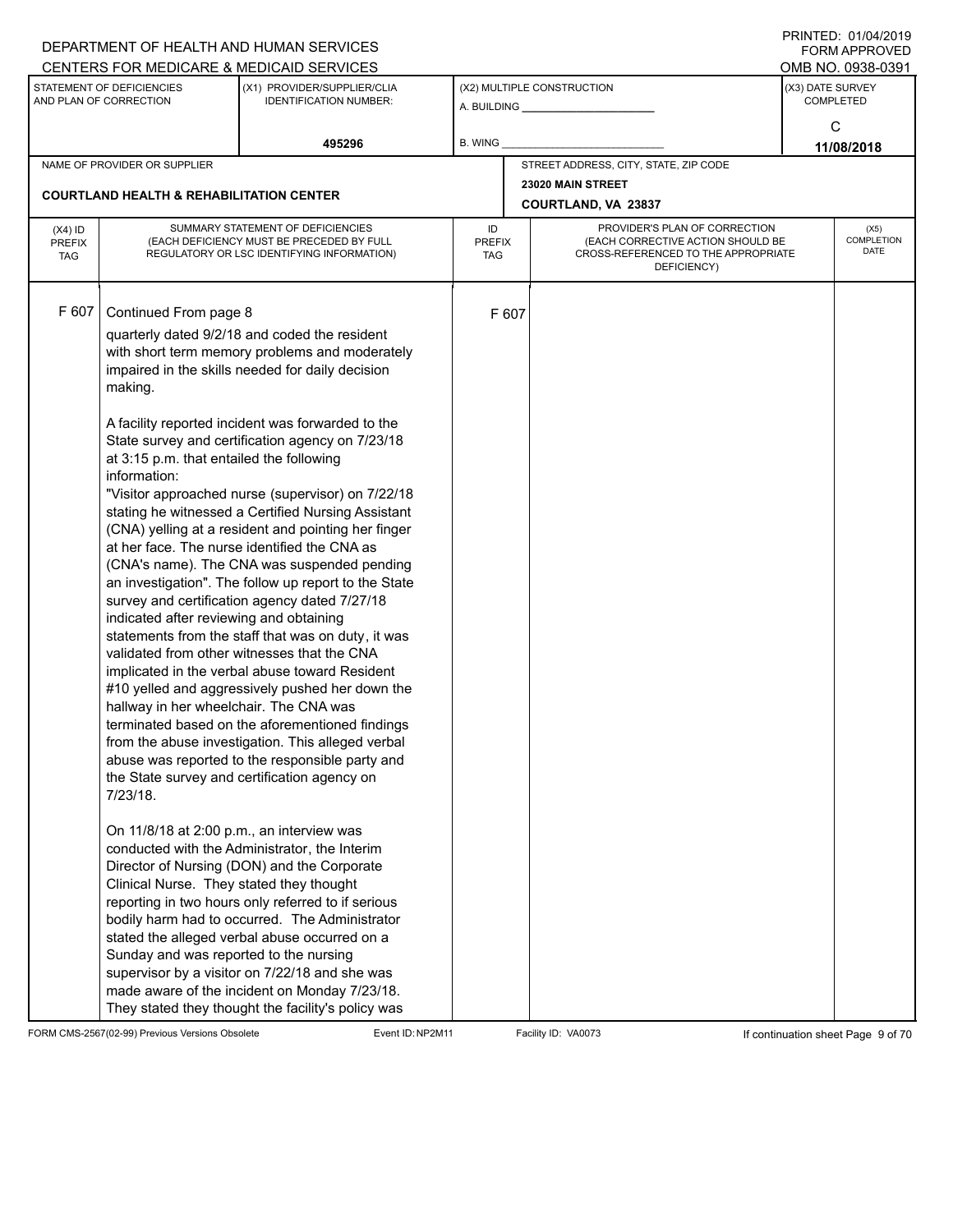|                                          |                                                                                                                                                                                                                                                                                                                              | DEPARTMENT OF HEALTH AND HUMAN SERVICES<br>CENTERS FOR MEDICARE & MEDICAID SERVICES                                                                                                                                                                                                                                                                                                                                                                                                                                                                                                                                                                                                                                                                                                                                                                                                                                                                                                                                                                                                                                                                                                                                                                                                                                                           |                     |                |                                                                                                                          |                  | $1 \times 11 \times 11 = 12.$ $0 \times 110 = 12$<br>FORM APPROVED<br>OMB NO. 0938-0391 |
|------------------------------------------|------------------------------------------------------------------------------------------------------------------------------------------------------------------------------------------------------------------------------------------------------------------------------------------------------------------------------|-----------------------------------------------------------------------------------------------------------------------------------------------------------------------------------------------------------------------------------------------------------------------------------------------------------------------------------------------------------------------------------------------------------------------------------------------------------------------------------------------------------------------------------------------------------------------------------------------------------------------------------------------------------------------------------------------------------------------------------------------------------------------------------------------------------------------------------------------------------------------------------------------------------------------------------------------------------------------------------------------------------------------------------------------------------------------------------------------------------------------------------------------------------------------------------------------------------------------------------------------------------------------------------------------------------------------------------------------|---------------------|----------------|--------------------------------------------------------------------------------------------------------------------------|------------------|-----------------------------------------------------------------------------------------|
|                                          | STATEMENT OF DEFICIENCIES<br>AND PLAN OF CORRECTION                                                                                                                                                                                                                                                                          | (X1) PROVIDER/SUPPLIER/CLIA<br><b>IDENTIFICATION NUMBER:</b>                                                                                                                                                                                                                                                                                                                                                                                                                                                                                                                                                                                                                                                                                                                                                                                                                                                                                                                                                                                                                                                                                                                                                                                                                                                                                  |                     |                | (X2) MULTIPLE CONSTRUCTION                                                                                               | (X3) DATE SURVEY | <b>COMPLETED</b>                                                                        |
|                                          |                                                                                                                                                                                                                                                                                                                              | 495296                                                                                                                                                                                                                                                                                                                                                                                                                                                                                                                                                                                                                                                                                                                                                                                                                                                                                                                                                                                                                                                                                                                                                                                                                                                                                                                                        | B. WING             |                |                                                                                                                          |                  | C<br>11/08/2018                                                                         |
|                                          | NAME OF PROVIDER OR SUPPLIER                                                                                                                                                                                                                                                                                                 |                                                                                                                                                                                                                                                                                                                                                                                                                                                                                                                                                                                                                                                                                                                                                                                                                                                                                                                                                                                                                                                                                                                                                                                                                                                                                                                                               |                     |                | STREET ADDRESS, CITY, STATE, ZIP CODE                                                                                    |                  |                                                                                         |
|                                          | <b>COURTLAND HEALTH &amp; REHABILITATION CENTER</b>                                                                                                                                                                                                                                                                          |                                                                                                                                                                                                                                                                                                                                                                                                                                                                                                                                                                                                                                                                                                                                                                                                                                                                                                                                                                                                                                                                                                                                                                                                                                                                                                                                               |                     |                | 23020 MAIN STREET<br>COURTLAND, VA 23837                                                                                 |                  |                                                                                         |
| $(X4)$ ID<br><b>PREFIX</b><br><b>TAG</b> |                                                                                                                                                                                                                                                                                                                              | SUMMARY STATEMENT OF DEFICIENCIES<br>(EACH DEFICIENCY MUST BE PRECEDED BY FULL<br>REGULATORY OR LSC IDENTIFYING INFORMATION)                                                                                                                                                                                                                                                                                                                                                                                                                                                                                                                                                                                                                                                                                                                                                                                                                                                                                                                                                                                                                                                                                                                                                                                                                  | ID<br>PREFIX<br>TAG |                | PROVIDER'S PLAN OF CORRECTION<br>(EACH CORRECTIVE ACTION SHOULD BE<br>CROSS-REFERENCED TO THE APPROPRIATE<br>DEFICIENCY) |                  | (X5)<br>COMPLETION<br>DATE                                                              |
| F 607<br>F 609<br>$SS = D$               | Continued From page 9<br>facility's policy was not revised to include<br>Administrator and other applicable State<br>agencies.<br>exit.<br>Reporting of Alleged Violations<br>CFR(s): 483.12(c)(1)(4)<br>must:<br>involving abuse, neglect, exploitation or<br>the administrator of the facility and to other<br>procedures. | revised to make clear the reporting mandates and<br>requirements regarding abuse, but after review of<br>the policy; it was determined the policy had not<br>been revised to include the correct required<br>timeframe for reporting alleged abuse. The<br>reporting within 2 hours alleged abuse to the<br>On 11/8/18 at 5:00 p.m., a debriefing was held<br>with the Administrator, the Corporate Clinical<br>Nurse and the Interim Director of Nursing. No<br>further information was provided prior to survey<br>§483.12(c) In response to allegations of abuse,<br>neglect, exploitation, or mistreatment, the facility<br>§483.12(c)(1) Ensure that all alleged violations<br>mistreatment, including injuries of unknown<br>source and misappropriation of resident property,<br>are reported immediately, but not later than 2<br>hours after the allegation is made, if the events<br>that cause the allegation involve abuse or result in<br>serious bodily injury, or not later than 24 hours if<br>the events that cause the allegation do not involve<br>abuse and do not result in serious bodily injury, to<br>officials (including to the State Survey Agency and<br>adult protective services where state law provides<br>for jurisdiction in long-term care facilities) in<br>accordance with State law through established |                     | F 607<br>F 609 |                                                                                                                          |                  | 12/18/18                                                                                |

FORM CMS-2567(02-99) Previous Versions Obsolete Event ID:NP2M11 Facility ID: VA0073 If continuation sheet Page 10 of 70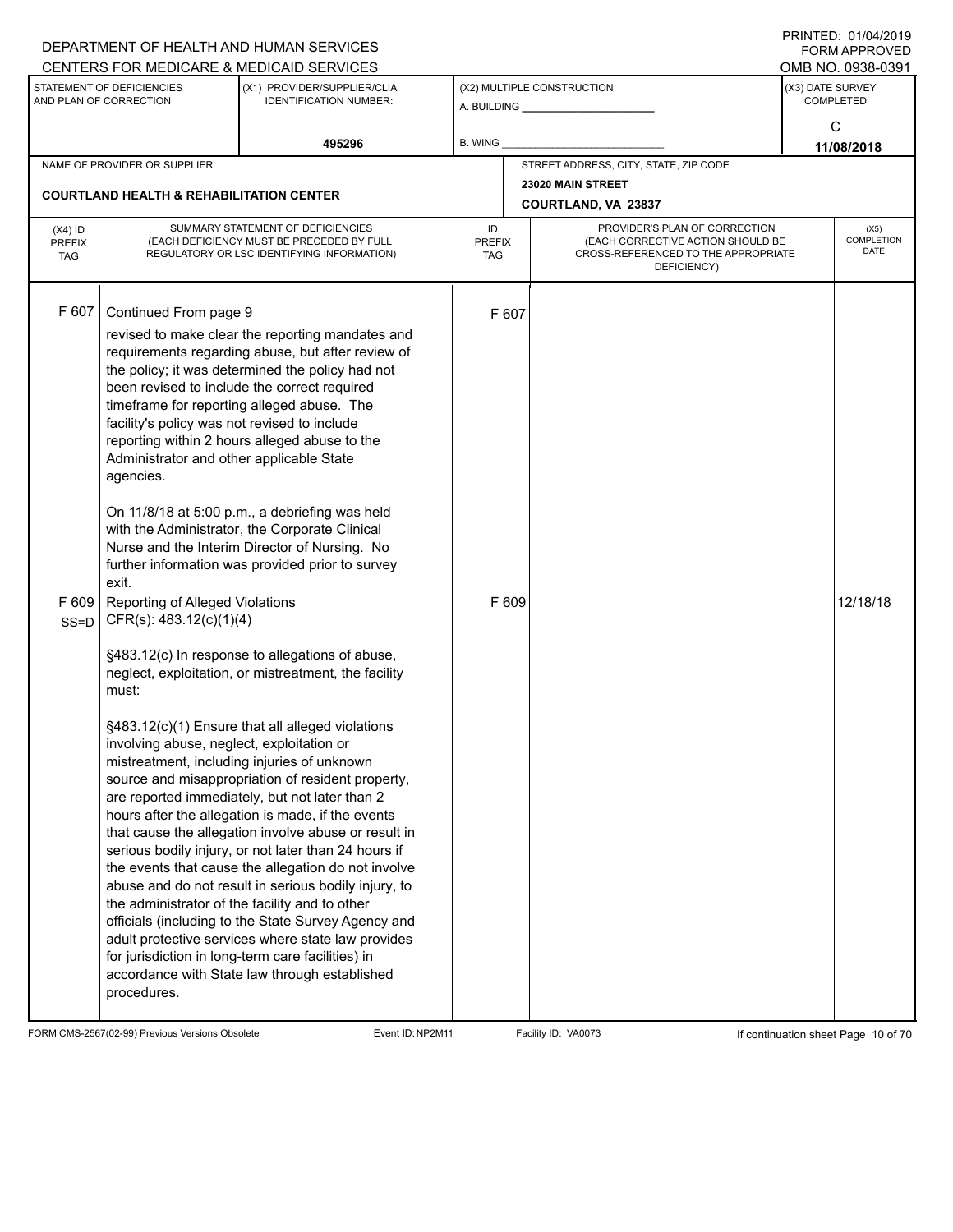|                                          |                                                                                                                                                                                                                                                                        | DEPARTMENT OF HEALTH AND HUMAN SERVICES<br>CENTERS FOR MEDICARE & MEDICAID SERVICES                                                                                                                                                                                                                                                                                                                                                                                                                                                                                                                                                                                                                                                                                                                                                                                                                                                                                                                                                                                                                                                                                                                                                                                                                                        |                                   |                                                                                                                                                                                                                                                                                                                                                                                                                                                                                                                                                                                                                                                                                                                                                                                                                                                                                                                                                                                                                                                                                                   |  | ד ה <i>ווייטו</i> וט. טווט <del>יו</del> וצטוס<br><b>FORM APPROVED</b><br>OMB NO. 0938-0391 |  |
|------------------------------------------|------------------------------------------------------------------------------------------------------------------------------------------------------------------------------------------------------------------------------------------------------------------------|----------------------------------------------------------------------------------------------------------------------------------------------------------------------------------------------------------------------------------------------------------------------------------------------------------------------------------------------------------------------------------------------------------------------------------------------------------------------------------------------------------------------------------------------------------------------------------------------------------------------------------------------------------------------------------------------------------------------------------------------------------------------------------------------------------------------------------------------------------------------------------------------------------------------------------------------------------------------------------------------------------------------------------------------------------------------------------------------------------------------------------------------------------------------------------------------------------------------------------------------------------------------------------------------------------------------------|-----------------------------------|---------------------------------------------------------------------------------------------------------------------------------------------------------------------------------------------------------------------------------------------------------------------------------------------------------------------------------------------------------------------------------------------------------------------------------------------------------------------------------------------------------------------------------------------------------------------------------------------------------------------------------------------------------------------------------------------------------------------------------------------------------------------------------------------------------------------------------------------------------------------------------------------------------------------------------------------------------------------------------------------------------------------------------------------------------------------------------------------------|--|---------------------------------------------------------------------------------------------|--|
|                                          | STATEMENT OF DEFICIENCIES<br>AND PLAN OF CORRECTION                                                                                                                                                                                                                    | (X1) PROVIDER/SUPPLIER/CLIA<br><b>IDENTIFICATION NUMBER:</b>                                                                                                                                                                                                                                                                                                                                                                                                                                                                                                                                                                                                                                                                                                                                                                                                                                                                                                                                                                                                                                                                                                                                                                                                                                                               |                                   | (X2) MULTIPLE CONSTRUCTION                                                                                                                                                                                                                                                                                                                                                                                                                                                                                                                                                                                                                                                                                                                                                                                                                                                                                                                                                                                                                                                                        |  | (X3) DATE SURVEY<br><b>COMPLETED</b>                                                        |  |
|                                          |                                                                                                                                                                                                                                                                        | 495296                                                                                                                                                                                                                                                                                                                                                                                                                                                                                                                                                                                                                                                                                                                                                                                                                                                                                                                                                                                                                                                                                                                                                                                                                                                                                                                     | <b>B. WING</b>                    |                                                                                                                                                                                                                                                                                                                                                                                                                                                                                                                                                                                                                                                                                                                                                                                                                                                                                                                                                                                                                                                                                                   |  | C<br>11/08/2018                                                                             |  |
|                                          | NAME OF PROVIDER OR SUPPLIER                                                                                                                                                                                                                                           |                                                                                                                                                                                                                                                                                                                                                                                                                                                                                                                                                                                                                                                                                                                                                                                                                                                                                                                                                                                                                                                                                                                                                                                                                                                                                                                            |                                   | STREET ADDRESS, CITY, STATE, ZIP CODE                                                                                                                                                                                                                                                                                                                                                                                                                                                                                                                                                                                                                                                                                                                                                                                                                                                                                                                                                                                                                                                             |  |                                                                                             |  |
|                                          | <b>COURTLAND HEALTH &amp; REHABILITATION CENTER</b>                                                                                                                                                                                                                    |                                                                                                                                                                                                                                                                                                                                                                                                                                                                                                                                                                                                                                                                                                                                                                                                                                                                                                                                                                                                                                                                                                                                                                                                                                                                                                                            |                                   | 23020 MAIN STREET<br>COURTLAND, VA 23837                                                                                                                                                                                                                                                                                                                                                                                                                                                                                                                                                                                                                                                                                                                                                                                                                                                                                                                                                                                                                                                          |  |                                                                                             |  |
| $(X4)$ ID<br><b>PREFIX</b><br><b>TAG</b> |                                                                                                                                                                                                                                                                        | SUMMARY STATEMENT OF DEFICIENCIES<br>(EACH DEFICIENCY MUST BE PRECEDED BY FULL<br>REGULATORY OR LSC IDENTIFYING INFORMATION)                                                                                                                                                                                                                                                                                                                                                                                                                                                                                                                                                                                                                                                                                                                                                                                                                                                                                                                                                                                                                                                                                                                                                                                               | ID<br><b>PREFIX</b><br><b>TAG</b> | PROVIDER'S PLAN OF CORRECTION<br>(EACH CORRECTIVE ACTION SHOULD BE<br>CROSS-REFERENCED TO THE APPROPRIATE<br>DEFICIENCY)                                                                                                                                                                                                                                                                                                                                                                                                                                                                                                                                                                                                                                                                                                                                                                                                                                                                                                                                                                          |  | (X5)<br><b>COMPLETION</b><br>DATE                                                           |  |
| F 609                                    | Continued From page 10                                                                                                                                                                                                                                                 |                                                                                                                                                                                                                                                                                                                                                                                                                                                                                                                                                                                                                                                                                                                                                                                                                                                                                                                                                                                                                                                                                                                                                                                                                                                                                                                            | F 609                             |                                                                                                                                                                                                                                                                                                                                                                                                                                                                                                                                                                                                                                                                                                                                                                                                                                                                                                                                                                                                                                                                                                   |  |                                                                                             |  |
|                                          | §483.12(c)(4) Report the results of all<br>by:<br>1. Resident #30 alleged his roommate had<br>the State survey and certification agency.<br>allegation was made.<br>The findings include:<br>stroke and swallowing problems.<br>The most recent Minimal Data Set (MDS) | investigations to the administrator or his or her<br>designated representative and to other officials in<br>accordance with State law, including to the State<br>Survey Agency, within 5 working days of the<br>incident, and if the alleged violation is verified<br>appropriate corrective action must be taken.<br>This REQUIREMENT is not met as evidenced<br>Based on clinical record review, staff interviews<br>and facility documentation review, the facility staff<br>failed to report an allegation of abuse immediately<br>to the Administrator, as well as the State survey<br>and certification agency for 2 of 39 residents<br>(Resident #30 and #10) in the survey sample.<br>exhibited inappropriate sexual abuse behaviors<br>towards him on 2/18/18 which was told to a<br>Certified Nursing Assistant (CNA). The nursing<br>staff failed to inform the Administrator within two<br>hours after the allegation was made, as well as<br>2. An allegation of verbal abuse by a staff against<br>Resident #10 occurred on 7/22/18 which was not<br>reported to the State certification agency after the<br>1. Resident #30 was admitted to the nursing<br>facility on 2/26/16 with diagnoses that included<br>assessment was a quarterly dated 9/5/18 and<br>coded the resident on the Brief Interview for |                                   | 1-. The facility has not had any reportable<br>incidents since 11/9/18. Resident #30 was<br>immediately separated from the alleged<br>abuser. The alleged abuser no longer<br>resides in the facility. Staff member<br>involved in the incident with resident #10<br>was suspended upon notification of<br>allegation and subsequently terminated.<br>Resident #10 remains in the facility free<br>from verbal abuse.<br>2-The DON or designee will review<br>current facility incidents to ensure that<br>they were reported in the appropriate<br>timeframe to the Administrator and other<br>required agencies.<br>3-The DON or designee will educate all<br>staff on the reporting requirements of<br>allegations of abuse.<br>4-The DON or designee will review shift<br>report and incidents on a daily basis to<br>ensure that any alleged allegations or<br>violations of abuse are reported in the<br>appropriate timeframe. Results of the<br>audits will be presented to the quarterly<br>Quality Assurance committee for review<br>and recommendation.<br>5-Completion date 12/18/18. |  |                                                                                             |  |

FORM CMS-2567(02-99) Previous Versions Obsolete Event ID:NP2M11 Facility ID: VA0073 If continuation sheet Page 11 of 70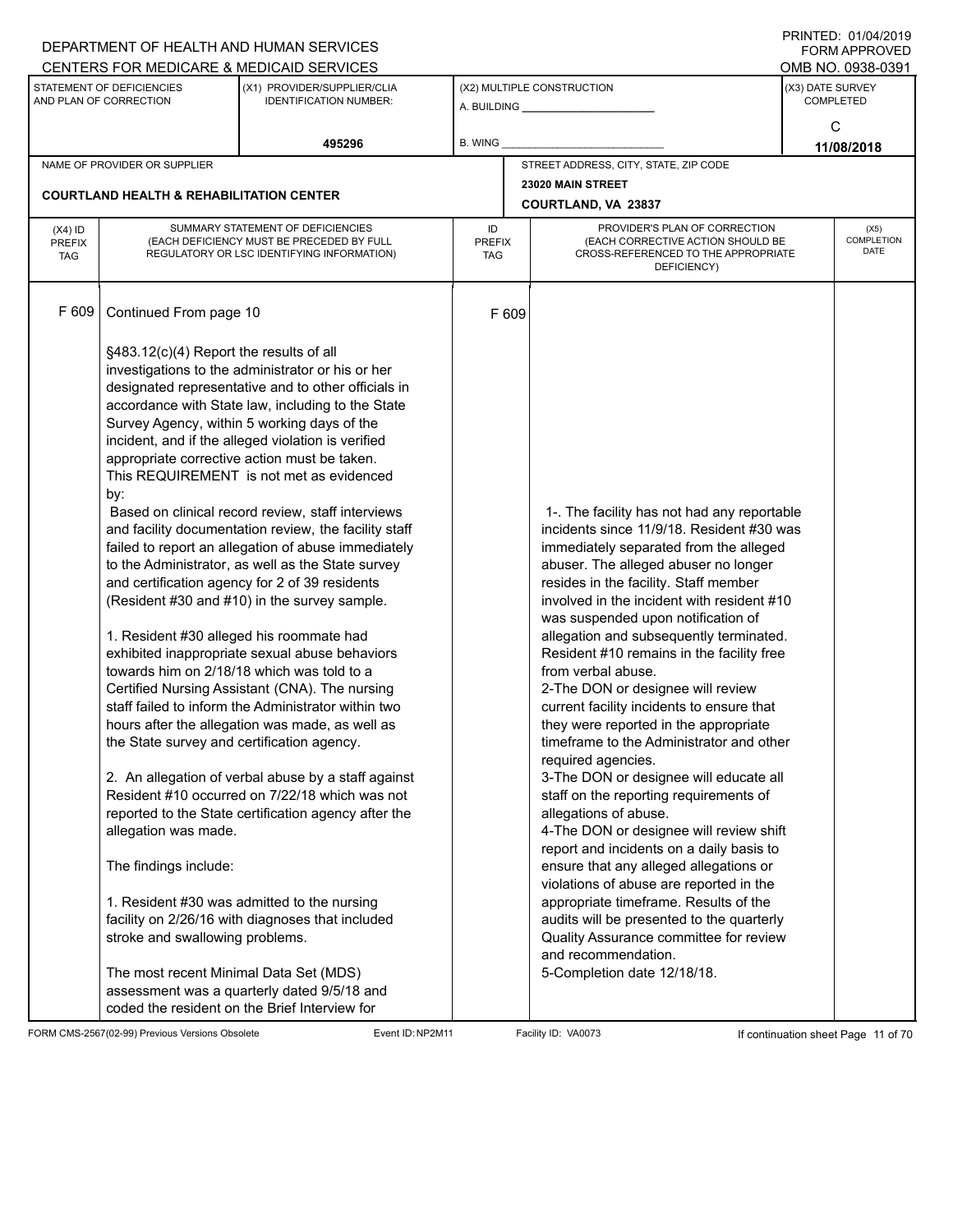|                                          |                                                                                                                      | DEPARTMENT OF HEALTH AND HUMAN SERVICES                                                                                                                                                                                                                                                                                                                                                                                                                                                                                                                                                                                                                                                                                                                                                                                                                                                                                                                                                                                                                                                                                                                                                                                                                                                                                                                                                                                                                                                                                                                                                                                                                                                        |                     |       |                                                                                                                          |                  | $1 \times 11 \times 11 = 12.$ $0 \times 110 = 12$<br>FORM APPROVED |
|------------------------------------------|----------------------------------------------------------------------------------------------------------------------|------------------------------------------------------------------------------------------------------------------------------------------------------------------------------------------------------------------------------------------------------------------------------------------------------------------------------------------------------------------------------------------------------------------------------------------------------------------------------------------------------------------------------------------------------------------------------------------------------------------------------------------------------------------------------------------------------------------------------------------------------------------------------------------------------------------------------------------------------------------------------------------------------------------------------------------------------------------------------------------------------------------------------------------------------------------------------------------------------------------------------------------------------------------------------------------------------------------------------------------------------------------------------------------------------------------------------------------------------------------------------------------------------------------------------------------------------------------------------------------------------------------------------------------------------------------------------------------------------------------------------------------------------------------------------------------------|---------------------|-------|--------------------------------------------------------------------------------------------------------------------------|------------------|--------------------------------------------------------------------|
|                                          |                                                                                                                      | CENTERS FOR MEDICARE & MEDICAID SERVICES                                                                                                                                                                                                                                                                                                                                                                                                                                                                                                                                                                                                                                                                                                                                                                                                                                                                                                                                                                                                                                                                                                                                                                                                                                                                                                                                                                                                                                                                                                                                                                                                                                                       |                     |       |                                                                                                                          |                  | OMB NO. 0938-0391                                                  |
|                                          | STATEMENT OF DEFICIENCIES<br>AND PLAN OF CORRECTION                                                                  | (X1) PROVIDER/SUPPLIER/CLIA<br><b>IDENTIFICATION NUMBER:</b>                                                                                                                                                                                                                                                                                                                                                                                                                                                                                                                                                                                                                                                                                                                                                                                                                                                                                                                                                                                                                                                                                                                                                                                                                                                                                                                                                                                                                                                                                                                                                                                                                                   |                     |       | (X2) MULTIPLE CONSTRUCTION                                                                                               | (X3) DATE SURVEY | <b>COMPLETED</b>                                                   |
|                                          |                                                                                                                      | 495296                                                                                                                                                                                                                                                                                                                                                                                                                                                                                                                                                                                                                                                                                                                                                                                                                                                                                                                                                                                                                                                                                                                                                                                                                                                                                                                                                                                                                                                                                                                                                                                                                                                                                         | B. WING             |       |                                                                                                                          |                  | C<br>11/08/2018                                                    |
|                                          | NAME OF PROVIDER OR SUPPLIER                                                                                         |                                                                                                                                                                                                                                                                                                                                                                                                                                                                                                                                                                                                                                                                                                                                                                                                                                                                                                                                                                                                                                                                                                                                                                                                                                                                                                                                                                                                                                                                                                                                                                                                                                                                                                |                     |       | STREET ADDRESS, CITY, STATE, ZIP CODE                                                                                    |                  |                                                                    |
|                                          |                                                                                                                      |                                                                                                                                                                                                                                                                                                                                                                                                                                                                                                                                                                                                                                                                                                                                                                                                                                                                                                                                                                                                                                                                                                                                                                                                                                                                                                                                                                                                                                                                                                                                                                                                                                                                                                |                     |       | 23020 MAIN STREET                                                                                                        |                  |                                                                    |
|                                          | <b>COURTLAND HEALTH &amp; REHABILITATION CENTER</b>                                                                  |                                                                                                                                                                                                                                                                                                                                                                                                                                                                                                                                                                                                                                                                                                                                                                                                                                                                                                                                                                                                                                                                                                                                                                                                                                                                                                                                                                                                                                                                                                                                                                                                                                                                                                |                     |       | COURTLAND, VA 23837                                                                                                      |                  |                                                                    |
| $(X4)$ ID<br><b>PREFIX</b><br><b>TAG</b> |                                                                                                                      | SUMMARY STATEMENT OF DEFICIENCIES<br>(EACH DEFICIENCY MUST BE PRECEDED BY FULL<br>REGULATORY OR LSC IDENTIFYING INFORMATION)                                                                                                                                                                                                                                                                                                                                                                                                                                                                                                                                                                                                                                                                                                                                                                                                                                                                                                                                                                                                                                                                                                                                                                                                                                                                                                                                                                                                                                                                                                                                                                   | ID<br>PREFIX<br>TAG |       | PROVIDER'S PLAN OF CORRECTION<br>(EACH CORRECTIVE ACTION SHOULD BE<br>CROSS-REFERENCED TO THE APPROPRIATE<br>DEFICIENCY) |                  | (X5)<br>COMPLETION<br>DATE                                         |
| F 609                                    | Continued From page 11<br>ensuring hearing aids were in place every<br>control, encourage as much<br>an agreed time. | Mental Status (BIMS) with a score of 6 out of a<br>possible score of 15 which indicated he was<br>severely impaired in the necessary skills for daily<br>decision making. The resident was not coded to<br>have any mood or behavior problems. Resident<br>#30 was coded to respond adequately to simple,<br>direct communication and usually understood<br>with clear speech. The resident was assessed to<br>require extensive assistance from one staff for<br>bed mobility, transfers and dressing. The resident<br>was coded as totally dependent on one staff for<br>locomotion on the unit via assistance from staff<br>using a wheelchair, totally dependent on staff for<br>eating, toilet use, personal hygiene and bathing.<br>The care plan created on 2/27/18 and revised as<br>current on 9/25/18 indicated the resident had<br>some Activities of Daily Living (ADL) self-care<br>deficits. The goal set for the resident by the staff<br>included they would address the resident's basic<br>needs and ensure he would maintain his current<br>level of function. The approaches the staff would<br>implement to accomplish this goal included<br>morning, allow the resident to make decisions<br>about treatment regime, to provide a sense of<br>participation/interaction by the resident as much<br>as possible during care activities, give clear<br>explanation of all care activities prior to and as<br>they occur during each contact, when possible<br>negotiate as time for ADLs so that the resident<br>can participate in decision making and return at<br>A facility reported incident was forwarded to the<br>State survey and certification agency on 2/19/18 |                     | F 609 |                                                                                                                          |                  |                                                                    |
|                                          | that entailed the following information:                                                                             | "During the rounds on the evening of 2/18/18,                                                                                                                                                                                                                                                                                                                                                                                                                                                                                                                                                                                                                                                                                                                                                                                                                                                                                                                                                                                                                                                                                                                                                                                                                                                                                                                                                                                                                                                                                                                                                                                                                                                  |                     |       |                                                                                                                          |                  |                                                                    |

FORM CMS-2567(02-99) Previous Versions Obsolete Event ID:NP2M11 Facility ID: VA0073 If continuation sheet Page 12 of 70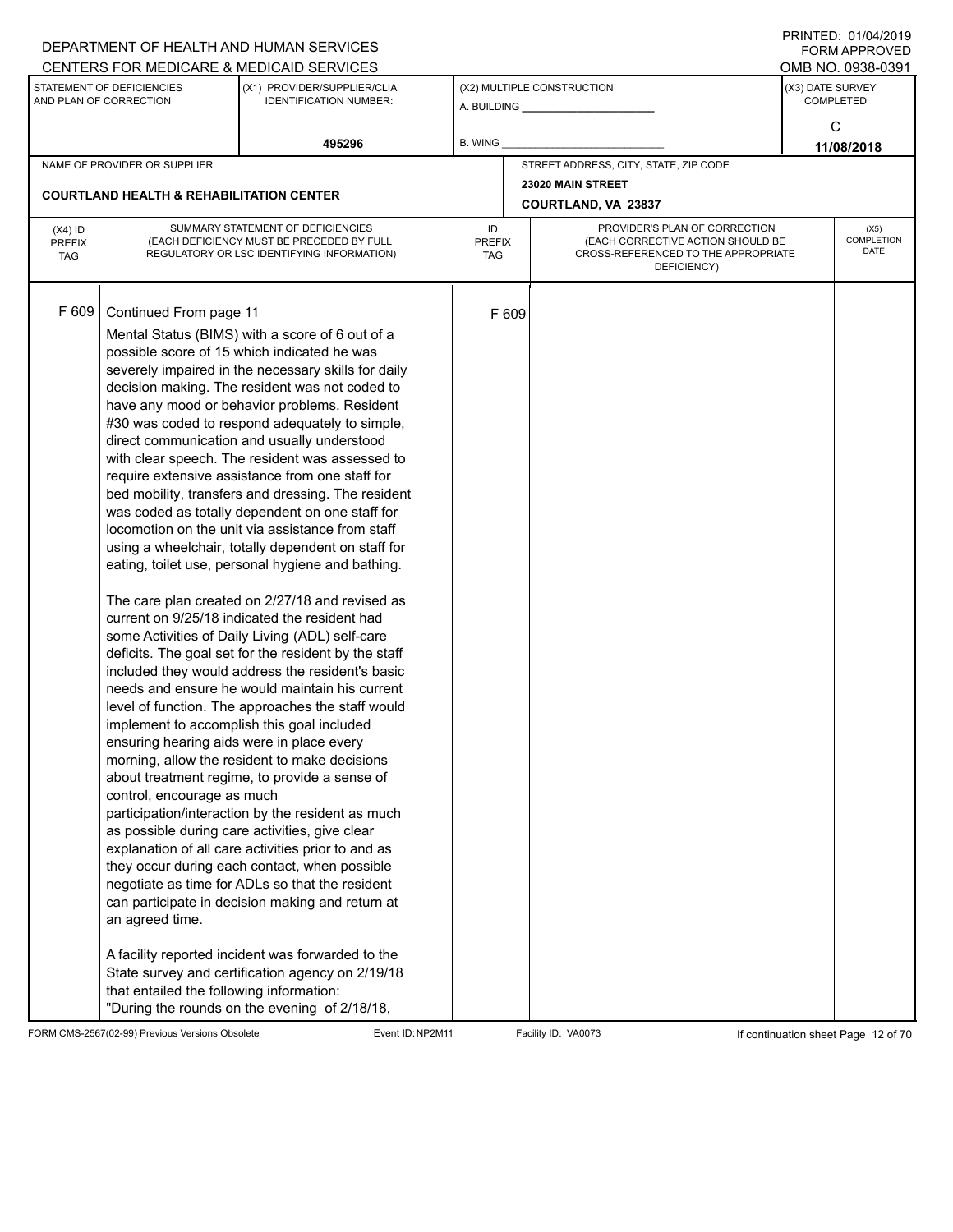|               |                                                     | DEPARTMENT OF HEALTH AND HUMAN SERVICES                                                             |         |       |                                                                          |                  | $1111$ $1111$<br><b>FORM APPROVED</b> |
|---------------|-----------------------------------------------------|-----------------------------------------------------------------------------------------------------|---------|-------|--------------------------------------------------------------------------|------------------|---------------------------------------|
|               |                                                     | CENTERS FOR MEDICARE & MEDICAID SERVICES                                                            |         |       |                                                                          |                  | OMB NO. 0938-0391                     |
|               | STATEMENT OF DEFICIENCIES<br>AND PLAN OF CORRECTION | (X1) PROVIDER/SUPPLIER/CLIA<br><b>IDENTIFICATION NUMBER:</b>                                        |         |       | (X2) MULTIPLE CONSTRUCTION                                               | (X3) DATE SURVEY | <b>COMPLETED</b>                      |
|               |                                                     |                                                                                                     |         |       |                                                                          |                  |                                       |
|               |                                                     |                                                                                                     |         |       |                                                                          |                  | C                                     |
|               |                                                     | 495296                                                                                              | B. WING |       |                                                                          |                  | 11/08/2018                            |
|               | NAME OF PROVIDER OR SUPPLIER                        |                                                                                                     |         |       | STREET ADDRESS, CITY, STATE, ZIP CODE                                    |                  |                                       |
|               | <b>COURTLAND HEALTH &amp; REHABILITATION CENTER</b> |                                                                                                     |         |       | 23020 MAIN STREET                                                        |                  |                                       |
|               |                                                     |                                                                                                     |         |       | COURTLAND, VA 23837                                                      |                  |                                       |
| $(X4)$ ID     |                                                     | SUMMARY STATEMENT OF DEFICIENCIES                                                                   | ID      |       | PROVIDER'S PLAN OF CORRECTION                                            |                  | (X5)                                  |
| <b>PREFIX</b> |                                                     | (EACH DEFICIENCY MUST BE PRECEDED BY FULL                                                           | PREFIX  |       | (EACH CORRECTIVE ACTION SHOULD BE<br>CROSS-REFERENCED TO THE APPROPRIATE |                  | COMPLETION<br>DATE                    |
| <b>TAG</b>    |                                                     | REGULATORY OR LSC IDENTIFYING INFORMATION)                                                          | TAG     |       | DEFICIENCY)                                                              |                  |                                       |
|               |                                                     |                                                                                                     |         |       |                                                                          |                  |                                       |
|               |                                                     |                                                                                                     |         |       |                                                                          |                  |                                       |
| F 609         | Continued From page 12                              |                                                                                                     |         | F 609 |                                                                          |                  |                                       |
|               |                                                     | Certified Nursing Assistant (CNA) (name of CNA)                                                     |         |       |                                                                          |                  |                                       |
|               | noticed that (Resident #30's name) brief            |                                                                                                     |         |       |                                                                          |                  |                                       |
|               |                                                     | appeared to have been removed, he had a visible                                                     |         |       |                                                                          |                  |                                       |
|               |                                                     | erection and he reported to her that someone                                                        |         |       |                                                                          |                  |                                       |
|               |                                                     | touched him. (Resident #30's name) roommate                                                         |         |       |                                                                          |                  |                                       |
|               |                                                     | has exhibited inappropriate sexual behaviors,                                                       |         |       |                                                                          |                  |                                       |
|               |                                                     | such as public masturbation in the past. After                                                      |         |       |                                                                          |                  |                                       |
|               |                                                     | confirming there were no visitors in their room the                                                 |         |       |                                                                          |                  |                                       |
|               |                                                     | evening on 2/18/18, (Resident #30's name) was                                                       |         |       |                                                                          |                  |                                       |
|               |                                                     | transferred to another room. A skin assessment                                                      |         |       |                                                                          |                  |                                       |
|               | was completed which did not show any                |                                                                                                     |         |       |                                                                          |                  |                                       |
|               |                                                     | impairments. An investigation is in progress. This<br>alleged sexual assault was reported to state, |         |       |                                                                          |                  |                                       |
|               |                                                     | responsible party, physician, law enforcement                                                       |         |       |                                                                          |                  |                                       |
|               |                                                     | and the State survey and certification agency on                                                    |         |       |                                                                          |                  |                                       |
|               | $2/19/18$ ".                                        |                                                                                                     |         |       |                                                                          |                  |                                       |
|               |                                                     |                                                                                                     |         |       |                                                                          |                  |                                       |
|               | On 11/8/18 at 2:00 p.m., an interview was           |                                                                                                     |         |       |                                                                          |                  |                                       |
|               |                                                     | conducted with the Administrator, the Interim                                                       |         |       |                                                                          |                  |                                       |
|               |                                                     | Director of Nursing (DON) and the Corporate                                                         |         |       |                                                                          |                  |                                       |
|               | Clinical Nurse. They stated they thought            |                                                                                                     |         |       |                                                                          |                  |                                       |
|               |                                                     | reporting in two hours only referred to if serious                                                  |         |       |                                                                          |                  |                                       |
|               |                                                     | bodily harm had to occurred. They stated there                                                      |         |       |                                                                          |                  |                                       |
|               |                                                     | was concern about the failure of the CNA to                                                         |         |       |                                                                          |                  |                                       |
|               |                                                     | report the alleged sexual assault incident to the                                                   |         |       |                                                                          |                  |                                       |
|               |                                                     | charge nurse and the Administrator, thus causing                                                    |         |       |                                                                          |                  |                                       |
|               |                                                     | the alleged incident to be reported late to State                                                   |         |       |                                                                          |                  |                                       |
|               |                                                     | agencies. The Interim Director of Nursing (IDON)                                                    |         |       |                                                                          |                  |                                       |
|               |                                                     | stated in response to the failure to report as                                                      |         |       |                                                                          |                  |                                       |
|               |                                                     | mandated reporters, widespread abuse, neglect                                                       |         |       |                                                                          |                  |                                       |
|               |                                                     | and reporting education was conducted. They                                                         |         |       |                                                                          |                  |                                       |
|               | stated they thought the facility's policy was       |                                                                                                     |         |       |                                                                          |                  |                                       |
|               |                                                     | revised to make clear the reporting mandates and                                                    |         |       |                                                                          |                  |                                       |
|               |                                                     | requirements regarding abuse, but after review of                                                   |         |       |                                                                          |                  |                                       |
|               |                                                     | the policy; it was determined the policy had not                                                    |         |       |                                                                          |                  |                                       |
|               |                                                     | been revised to include the correct required                                                        |         |       |                                                                          |                  |                                       |
|               |                                                     | timeframe for reporting alleged abuse. The                                                          |         |       |                                                                          |                  |                                       |
|               | Administrator confirmed that she was not            |                                                                                                     |         |       |                                                                          |                  |                                       |
|               |                                                     | informed of the incident on 2/18/18 until the                                                       |         |       |                                                                          |                  |                                       |

FORM CMS-2567(02-99) Previous Versions Obsolete Event ID:NP2M11 Facility ID: VA0073 If continuation sheet Page 13 of 70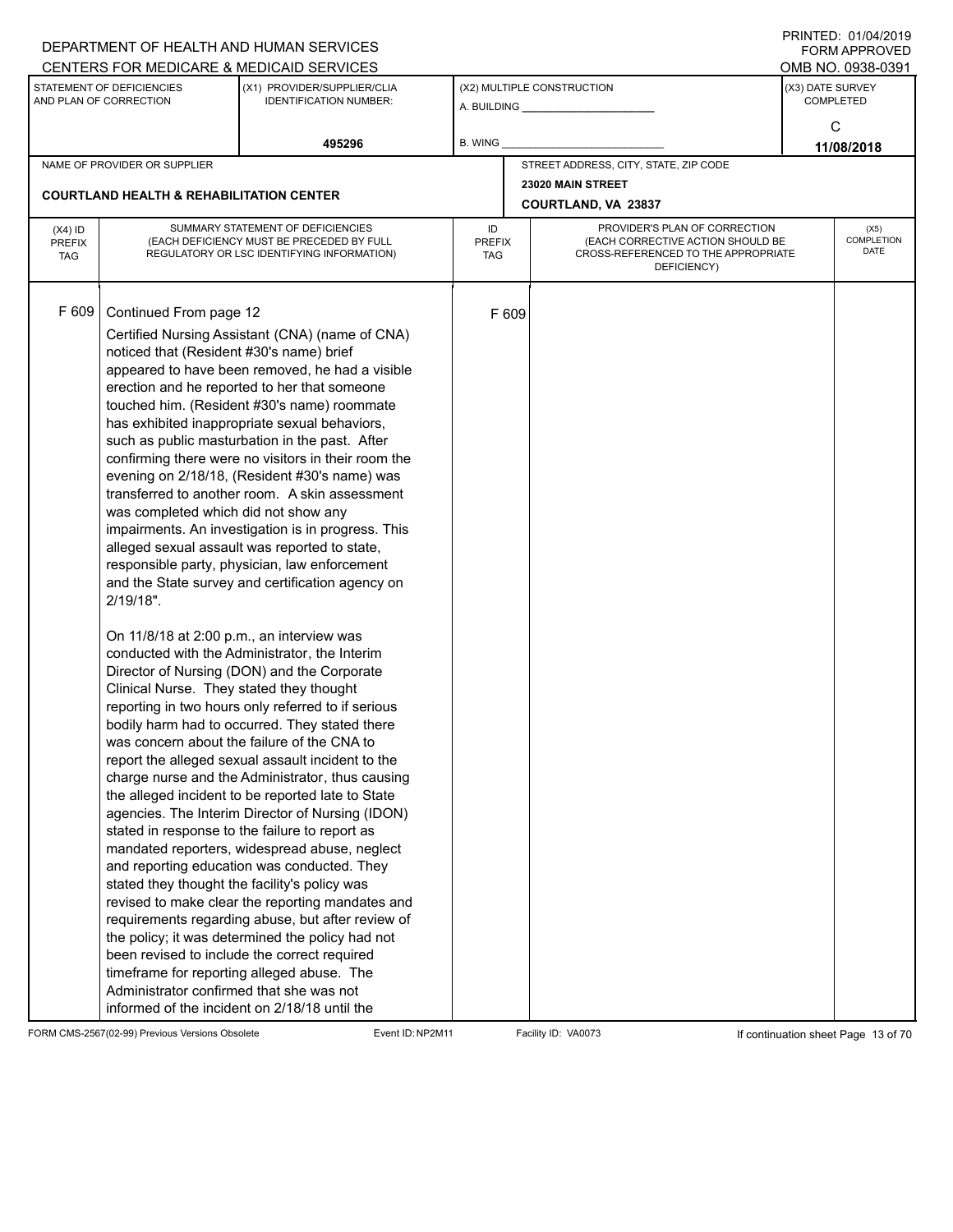|                             |                                                          | DEPARTMENT OF HEALTH AND HUMAN SERVICES                                                               |               |       |                                                                          |                  | $1 \times 11 \times 11 = 12.$ $0 \times 110 = 12$<br>FORM APPROVED |  |
|-----------------------------|----------------------------------------------------------|-------------------------------------------------------------------------------------------------------|---------------|-------|--------------------------------------------------------------------------|------------------|--------------------------------------------------------------------|--|
|                             |                                                          | CENTERS FOR MEDICARE & MEDICAID SERVICES                                                              |               |       |                                                                          |                  | OMB NO. 0938-0391                                                  |  |
|                             | STATEMENT OF DEFICIENCIES<br>AND PLAN OF CORRECTION      | (X1) PROVIDER/SUPPLIER/CLIA<br><b>IDENTIFICATION NUMBER:</b>                                          |               |       | (X2) MULTIPLE CONSTRUCTION                                               | (X3) DATE SURVEY | <b>COMPLETED</b>                                                   |  |
|                             |                                                          |                                                                                                       |               |       |                                                                          |                  |                                                                    |  |
|                             |                                                          | 495296                                                                                                | B. WING       |       |                                                                          |                  | C<br>11/08/2018                                                    |  |
|                             | NAME OF PROVIDER OR SUPPLIER                             |                                                                                                       |               |       | STREET ADDRESS, CITY, STATE, ZIP CODE                                    |                  |                                                                    |  |
|                             |                                                          |                                                                                                       |               |       | 23020 MAIN STREET                                                        |                  |                                                                    |  |
|                             | <b>COURTLAND HEALTH &amp; REHABILITATION CENTER</b>      |                                                                                                       |               |       | COURTLAND, VA 23837                                                      |                  |                                                                    |  |
| $(X4)$ ID                   |                                                          | SUMMARY STATEMENT OF DEFICIENCIES                                                                     | ID            |       | PROVIDER'S PLAN OF CORRECTION                                            | (X5)             |                                                                    |  |
| <b>PREFIX</b><br><b>TAG</b> |                                                          | (EACH DEFICIENCY MUST BE PRECEDED BY FULL<br>REGULATORY OR LSC IDENTIFYING INFORMATION)               | PREFIX<br>TAG |       | (EACH CORRECTIVE ACTION SHOULD BE<br>CROSS-REFERENCED TO THE APPROPRIATE |                  | COMPLETION<br>DATE                                                 |  |
|                             |                                                          |                                                                                                       |               |       | DEFICIENCY)                                                              |                  |                                                                    |  |
|                             |                                                          |                                                                                                       |               |       |                                                                          |                  |                                                                    |  |
| F 609                       | Continued From page 13                                   |                                                                                                       |               | F 609 |                                                                          |                  |                                                                    |  |
|                             |                                                          | following day 2/19/18 and that the CNA should                                                         |               |       |                                                                          |                  |                                                                    |  |
|                             |                                                          | have immediately informed the charge nurse at                                                         |               |       |                                                                          |                  |                                                                    |  |
|                             |                                                          | which time she would have been made aware                                                             |               |       |                                                                          |                  |                                                                    |  |
|                             |                                                          | and reporting to State agencies would have taken                                                      |               |       |                                                                          |                  |                                                                    |  |
|                             |                                                          | place. The previous Director of Nursing's written                                                     |               |       |                                                                          |                  |                                                                    |  |
|                             |                                                          | investigative statement undated titled "Notes                                                         |               |       |                                                                          |                  |                                                                    |  |
|                             |                                                          | from FRI (no date) on (Resident #30's name)"<br>indicated Resident #30's roommate had a history       |               |       |                                                                          |                  |                                                                    |  |
|                             |                                                          | of public masturbating and making inappropriate                                                       |               |       |                                                                          |                  |                                                                    |  |
|                             | comments to female staff members. The                    |                                                                                                       |               |       |                                                                          |                  |                                                                    |  |
|                             |                                                          | Administrator stated although the outcome of the                                                      |               |       |                                                                          |                  |                                                                    |  |
|                             |                                                          | facility's investigation of the aforementioned did                                                    |               |       |                                                                          |                  |                                                                    |  |
|                             |                                                          | not confirm sexual abuse had occurred, Resident                                                       |               |       |                                                                          |                  |                                                                    |  |
|                             |                                                          | #30's roommate was transferred to another                                                             |               |       |                                                                          |                  |                                                                    |  |
|                             | facility due to his repeated inappropriate<br>behaviors. |                                                                                                       |               |       |                                                                          |                  |                                                                    |  |
|                             |                                                          |                                                                                                       |               |       |                                                                          |                  |                                                                    |  |
|                             |                                                          | The education conducted on 2/21/18 and 2/28/18                                                        |               |       |                                                                          |                  |                                                                    |  |
|                             |                                                          | was titled "Mandated Reporting of Abuse or                                                            |               |       |                                                                          |                  |                                                                    |  |
|                             |                                                          | Suspected Abuse", CNAs are to report allegations                                                      |               |       |                                                                          |                  |                                                                    |  |
|                             |                                                          | immediately to the charge nurse. Review of the                                                        |               |       |                                                                          |                  |                                                                    |  |
|                             | education indicated the objectives of the                |                                                                                                       |               |       |                                                                          |                  |                                                                    |  |
|                             | abuse, verbalization of mandated reporting               | in-service included verbalization of all types of                                                     |               |       |                                                                          |                  |                                                                    |  |
|                             |                                                          | requirements, a discussion of the importance of                                                       |               |       |                                                                          |                  |                                                                    |  |
|                             |                                                          | immediately reporting allegations of abuse,                                                           |               |       |                                                                          |                  |                                                                    |  |
|                             |                                                          | verbalization of what immediate meant, identify                                                       |               |       |                                                                          |                  |                                                                    |  |
|                             |                                                          | who were mandated reporters in the facility and                                                       |               |       |                                                                          |                  |                                                                    |  |
|                             |                                                          | that the reporting was to be submitted within                                                         |               |       |                                                                          |                  |                                                                    |  |
|                             |                                                          | regulatory defined time frames. The timeframes                                                        |               |       |                                                                          |                  |                                                                    |  |
|                             |                                                          | were not specifically outlined in the education that<br>was presented to this surveyor. The education |               |       |                                                                          |                  |                                                                    |  |
|                             |                                                          | further indicated that failure to immediately report                                                  |               |       |                                                                          |                  |                                                                    |  |
|                             |                                                          | allegations of abuse may result in potential harm                                                     |               |       |                                                                          |                  |                                                                    |  |
|                             |                                                          | to residents and is a violation of the State and                                                      |               |       |                                                                          |                  |                                                                    |  |
|                             | Federal Mandated Reporting regulations.                  |                                                                                                       |               |       |                                                                          |                  |                                                                    |  |
|                             |                                                          |                                                                                                       |               |       |                                                                          |                  |                                                                    |  |
|                             |                                                          | On 11/8/18 at 5:00 p.m., a debriefing was held                                                        |               |       |                                                                          |                  |                                                                    |  |
|                             |                                                          | with the Administrator, the Corporate Clinical                                                        |               |       |                                                                          |                  |                                                                    |  |

FORM CMS-2567(02-99) Previous Versions Obsolete Event ID:NP2M11 Facility ID: VA0073 If continuation sheet Page 14 of 70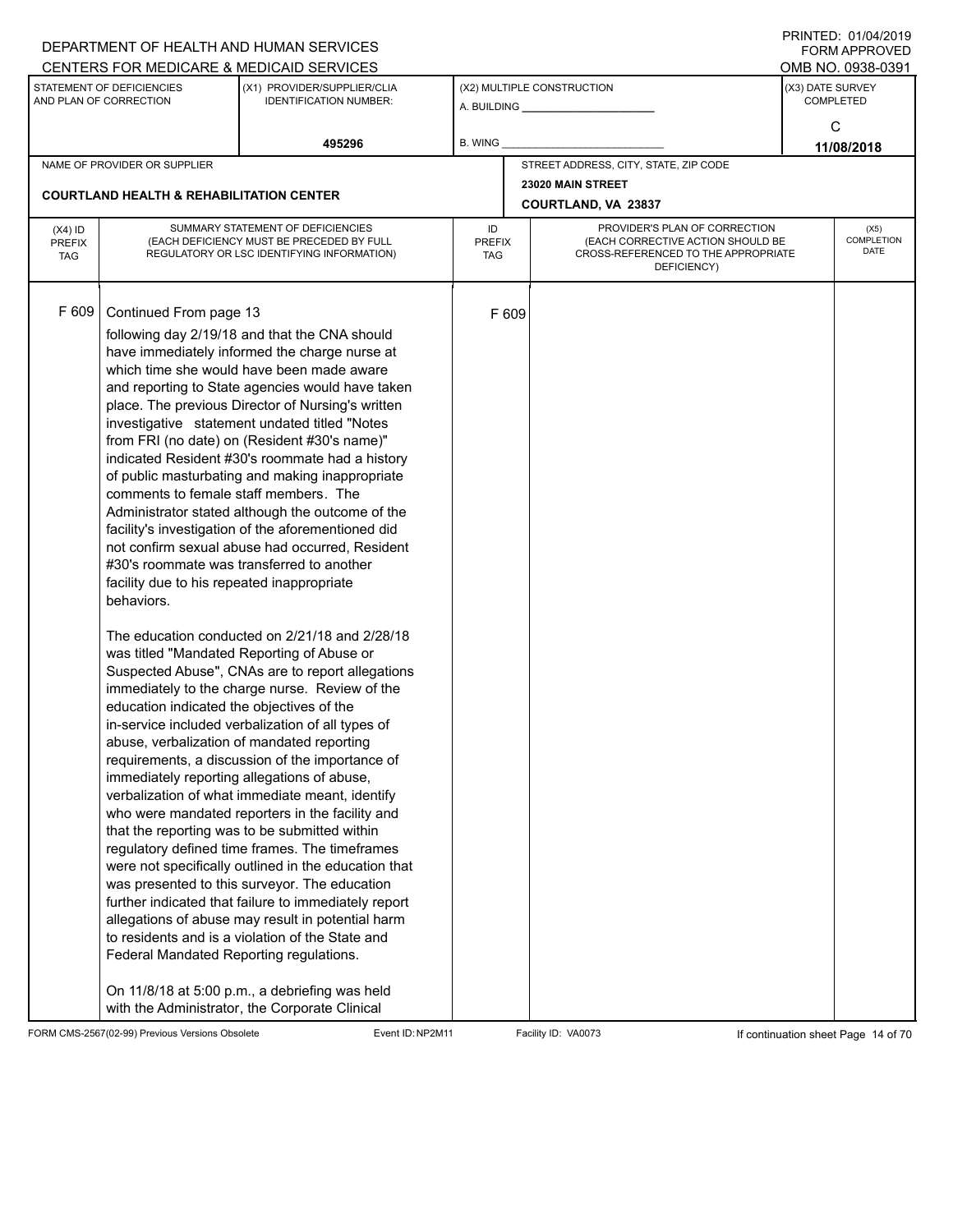|                             |                                                     | DEPARTMENT OF HEALTH AND HUMAN SERVICES                                                            |                      |       |                                                                          |                  | $1 \times 11 \times 11 = 12.$ $0 \times 110 = 71$<br>FORM APPROVED |  |
|-----------------------------|-----------------------------------------------------|----------------------------------------------------------------------------------------------------|----------------------|-------|--------------------------------------------------------------------------|------------------|--------------------------------------------------------------------|--|
|                             |                                                     | CENTERS FOR MEDICARE & MEDICAID SERVICES                                                           |                      |       |                                                                          |                  | OMB NO. 0938-0391                                                  |  |
|                             | STATEMENT OF DEFICIENCIES<br>AND PLAN OF CORRECTION | (X1) PROVIDER/SUPPLIER/CLIA<br><b>IDENTIFICATION NUMBER:</b>                                       |                      |       | (X2) MULTIPLE CONSTRUCTION                                               | (X3) DATE SURVEY | <b>COMPLETED</b>                                                   |  |
|                             |                                                     |                                                                                                    |                      |       |                                                                          |                  | C                                                                  |  |
|                             |                                                     | 495296                                                                                             | B. WING              |       |                                                                          |                  | 11/08/2018                                                         |  |
|                             | NAME OF PROVIDER OR SUPPLIER                        |                                                                                                    |                      |       | STREET ADDRESS, CITY, STATE, ZIP CODE                                    |                  |                                                                    |  |
|                             |                                                     |                                                                                                    |                      |       | 23020 MAIN STREET                                                        |                  |                                                                    |  |
|                             | <b>COURTLAND HEALTH &amp; REHABILITATION CENTER</b> |                                                                                                    |                      |       | COURTLAND, VA 23837                                                      |                  |                                                                    |  |
| $(X4)$ ID                   |                                                     | SUMMARY STATEMENT OF DEFICIENCIES                                                                  | ID                   |       | PROVIDER'S PLAN OF CORRECTION                                            | (X5)             |                                                                    |  |
| <b>PREFIX</b><br><b>TAG</b> |                                                     | (EACH DEFICIENCY MUST BE PRECEDED BY FULL<br>REGULATORY OR LSC IDENTIFYING INFORMATION)            | <b>PREFIX</b><br>TAG |       | (EACH CORRECTIVE ACTION SHOULD BE<br>CROSS-REFERENCED TO THE APPROPRIATE |                  | COMPLETION<br>DATE                                                 |  |
|                             |                                                     |                                                                                                    |                      |       | DEFICIENCY)                                                              |                  |                                                                    |  |
|                             |                                                     |                                                                                                    |                      |       |                                                                          |                  |                                                                    |  |
| F 609                       | Continued From page 14                              |                                                                                                    |                      | F 609 |                                                                          |                  |                                                                    |  |
|                             |                                                     | Nurse and the Interim Director of Nursing. No                                                      |                      |       |                                                                          |                  |                                                                    |  |
|                             |                                                     | further information was provided prior to survey                                                   |                      |       |                                                                          |                  |                                                                    |  |
|                             | exit.                                               |                                                                                                    |                      |       |                                                                          |                  |                                                                    |  |
|                             |                                                     |                                                                                                    |                      |       |                                                                          |                  |                                                                    |  |
|                             |                                                     | The facility's policy was not revised to include<br>reporting within 2 hours alleged abuse to the  |                      |       |                                                                          |                  |                                                                    |  |
|                             | Administrator and other applicable State            |                                                                                                    |                      |       |                                                                          |                  |                                                                    |  |
|                             | agencies.                                           |                                                                                                    |                      |       |                                                                          |                  |                                                                    |  |
|                             |                                                     |                                                                                                    |                      |       |                                                                          |                  |                                                                    |  |
|                             | The policy dated 11/4/16 titled                     |                                                                                                    |                      |       |                                                                          |                  |                                                                    |  |
|                             | Abuse/Neglect/Misappropriation/Crime                |                                                                                                    |                      |       |                                                                          |                  |                                                                    |  |
|                             |                                                     | Investigation and Follow Up reporting indicated<br>serious bodily injury must be reported no later |                      |       |                                                                          |                  |                                                                    |  |
|                             |                                                     | than two hours after forming the suspicion.                                                        |                      |       |                                                                          |                  |                                                                    |  |
|                             |                                                     | Crimes not resulting in serious bodily injury to the                                               |                      |       |                                                                          |                  |                                                                    |  |
|                             |                                                     | patient must be reported no later than 24 hours                                                    |                      |       |                                                                          |                  |                                                                    |  |
|                             |                                                     | after forming the suspicion. The Administrator will                                                |                      |       |                                                                          |                  |                                                                    |  |
|                             |                                                     | immediately (within 2 or 24 hours of knowledge of                                                  |                      |       |                                                                          |                  |                                                                    |  |
|                             |                                                     | the allegation), notify the State licensure and                                                    |                      |       |                                                                          |                  |                                                                    |  |
|                             | certification agency.                               |                                                                                                    |                      |       |                                                                          |                  |                                                                    |  |
|                             |                                                     | 2. An allegation of verbal abuse by a staff against                                                |                      |       |                                                                          |                  |                                                                    |  |
|                             |                                                     | Resident #10 occurred on 7/22/18 which was not                                                     |                      |       |                                                                          |                  |                                                                    |  |
|                             |                                                     | reported to the State certification agency after the                                               |                      |       |                                                                          |                  |                                                                    |  |
|                             | allegation was made.                                |                                                                                                    |                      |       |                                                                          |                  |                                                                    |  |
|                             |                                                     |                                                                                                    |                      |       |                                                                          |                  |                                                                    |  |
|                             |                                                     | Resident #10 was re-admitted to the nursing<br>facility on 9/4/18 with diagnoses that included     |                      |       |                                                                          |                  |                                                                    |  |
|                             |                                                     | history of falls, diabetes and high blood pressure.                                                |                      |       |                                                                          |                  |                                                                    |  |
|                             |                                                     |                                                                                                    |                      |       |                                                                          |                  |                                                                    |  |
|                             |                                                     | The most recent Minimum Data Set (MDS) was a                                                       |                      |       |                                                                          |                  |                                                                    |  |
|                             |                                                     | quarterly dated 9/2/18 and coded the resident                                                      |                      |       |                                                                          |                  |                                                                    |  |
|                             |                                                     | with short term memory problems and moderately<br>impaired in the skills needed for daily decision |                      |       |                                                                          |                  |                                                                    |  |
|                             | making.                                             |                                                                                                    |                      |       |                                                                          |                  |                                                                    |  |
|                             |                                                     |                                                                                                    |                      |       |                                                                          |                  |                                                                    |  |
|                             |                                                     | A facility reported incident was forwarded to the                                                  |                      |       |                                                                          |                  |                                                                    |  |
|                             |                                                     | State survey and certification agency on 7/23/18                                                   |                      |       |                                                                          |                  |                                                                    |  |
|                             | at 3:15 p.m. that entailed the following            |                                                                                                    |                      |       |                                                                          |                  |                                                                    |  |

FORM CMS-2567(02-99) Previous Versions Obsolete Event ID:NP2M11 Facility ID: VA0073 If continuation sheet Page 15 of 70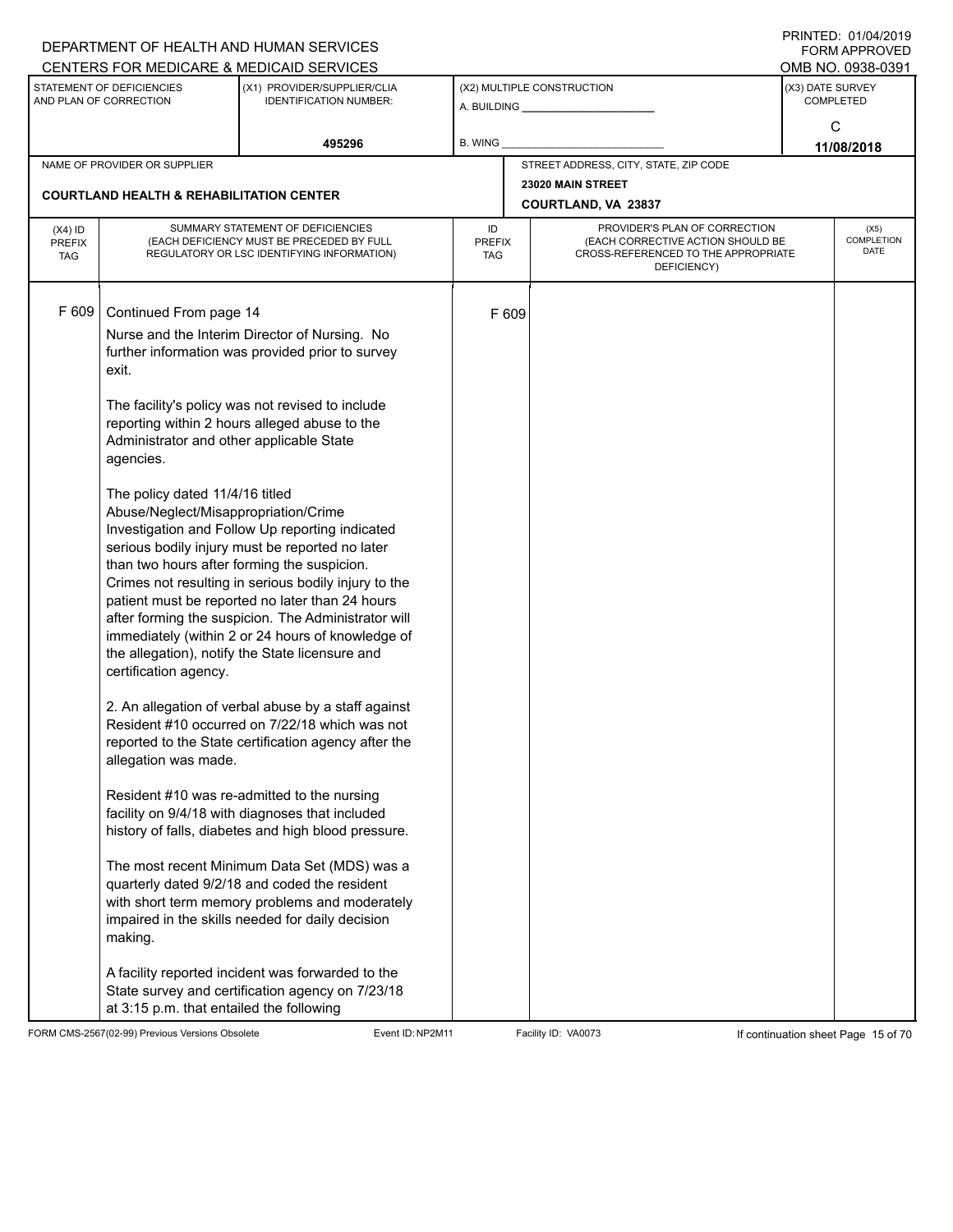|                                          |                                                                                                                                                                                                                                                                                                                                                                        | DEPARTMENT OF HEALTH AND HUMAN SERVICES                                                                                                                                                                                                                                                                                                                                                                                                                                                                                                                                                                                                                                                                                                                                                                                                                                                                                                                                                                                                                                                                                                                                                                                                                                                                                                                                                                                                                                                                                   |                            |       |                                                                                                                          |                  | $1 \times 11 \times 11 = 12.$ $0 \times 110 = 12$<br><b>FORM APPROVED</b> |  |  |
|------------------------------------------|------------------------------------------------------------------------------------------------------------------------------------------------------------------------------------------------------------------------------------------------------------------------------------------------------------------------------------------------------------------------|---------------------------------------------------------------------------------------------------------------------------------------------------------------------------------------------------------------------------------------------------------------------------------------------------------------------------------------------------------------------------------------------------------------------------------------------------------------------------------------------------------------------------------------------------------------------------------------------------------------------------------------------------------------------------------------------------------------------------------------------------------------------------------------------------------------------------------------------------------------------------------------------------------------------------------------------------------------------------------------------------------------------------------------------------------------------------------------------------------------------------------------------------------------------------------------------------------------------------------------------------------------------------------------------------------------------------------------------------------------------------------------------------------------------------------------------------------------------------------------------------------------------------|----------------------------|-------|--------------------------------------------------------------------------------------------------------------------------|------------------|---------------------------------------------------------------------------|--|--|
|                                          |                                                                                                                                                                                                                                                                                                                                                                        | CENTERS FOR MEDICARE & MEDICAID SERVICES                                                                                                                                                                                                                                                                                                                                                                                                                                                                                                                                                                                                                                                                                                                                                                                                                                                                                                                                                                                                                                                                                                                                                                                                                                                                                                                                                                                                                                                                                  |                            |       |                                                                                                                          |                  | OMB NO. 0938-0391                                                         |  |  |
|                                          | STATEMENT OF DEFICIENCIES<br>AND PLAN OF CORRECTION                                                                                                                                                                                                                                                                                                                    | (X1) PROVIDER/SUPPLIER/CLIA<br><b>IDENTIFICATION NUMBER:</b>                                                                                                                                                                                                                                                                                                                                                                                                                                                                                                                                                                                                                                                                                                                                                                                                                                                                                                                                                                                                                                                                                                                                                                                                                                                                                                                                                                                                                                                              |                            |       | (X2) MULTIPLE CONSTRUCTION                                                                                               | (X3) DATE SURVEY | <b>COMPLETED</b>                                                          |  |  |
|                                          |                                                                                                                                                                                                                                                                                                                                                                        | 495296                                                                                                                                                                                                                                                                                                                                                                                                                                                                                                                                                                                                                                                                                                                                                                                                                                                                                                                                                                                                                                                                                                                                                                                                                                                                                                                                                                                                                                                                                                                    | B. WING                    |       |                                                                                                                          |                  | C<br>11/08/2018                                                           |  |  |
|                                          | NAME OF PROVIDER OR SUPPLIER                                                                                                                                                                                                                                                                                                                                           |                                                                                                                                                                                                                                                                                                                                                                                                                                                                                                                                                                                                                                                                                                                                                                                                                                                                                                                                                                                                                                                                                                                                                                                                                                                                                                                                                                                                                                                                                                                           |                            |       | STREET ADDRESS, CITY, STATE, ZIP CODE                                                                                    |                  |                                                                           |  |  |
|                                          |                                                                                                                                                                                                                                                                                                                                                                        |                                                                                                                                                                                                                                                                                                                                                                                                                                                                                                                                                                                                                                                                                                                                                                                                                                                                                                                                                                                                                                                                                                                                                                                                                                                                                                                                                                                                                                                                                                                           |                            |       | 23020 MAIN STREET                                                                                                        |                  |                                                                           |  |  |
|                                          | <b>COURTLAND HEALTH &amp; REHABILITATION CENTER</b>                                                                                                                                                                                                                                                                                                                    |                                                                                                                                                                                                                                                                                                                                                                                                                                                                                                                                                                                                                                                                                                                                                                                                                                                                                                                                                                                                                                                                                                                                                                                                                                                                                                                                                                                                                                                                                                                           |                            |       | COURTLAND, VA 23837                                                                                                      |                  |                                                                           |  |  |
| $(X4)$ ID<br><b>PREFIX</b><br><b>TAG</b> |                                                                                                                                                                                                                                                                                                                                                                        | SUMMARY STATEMENT OF DEFICIENCIES<br>(EACH DEFICIENCY MUST BE PRECEDED BY FULL<br>REGULATORY OR LSC IDENTIFYING INFORMATION)                                                                                                                                                                                                                                                                                                                                                                                                                                                                                                                                                                                                                                                                                                                                                                                                                                                                                                                                                                                                                                                                                                                                                                                                                                                                                                                                                                                              | ID<br><b>PREFIX</b><br>TAG |       | PROVIDER'S PLAN OF CORRECTION<br>(EACH CORRECTIVE ACTION SHOULD BE<br>CROSS-REFERENCED TO THE APPROPRIATE<br>DEFICIENCY) |                  | (X5)<br>COMPLETION<br>DATE                                                |  |  |
| F 609                                    | Continued From page 15<br>information:<br>indicated after reviewing and obtaining<br>hallway in her wheelchair. The CNA was<br>7/23/18.<br>On 11/8/18 at 2:00 p.m., an interview was<br>Clinical Nurse. They stated they thought<br>Sunday and was reported to the nursing<br>facility's policy was not revised to include<br>Administrator and other applicable State | "Visitor approached nurse (supervisor) on 7/22/18<br>stating he witnessed a Certified Nursing Assistant<br>(CNA) yelling at a resident and pointing her finger<br>at her face. The nurse identified the CNA as<br>(CNA's name). The CNA was suspended pending<br>an investigation". The follow up report to the State<br>survey and certification agency dated 7/27/18<br>statements from the staff that was on duty, it was<br>validated from other witnesses that the CNA<br>implicated in the verbal abuse toward Resident<br>#10 yelled and aggressively pushed her down the<br>terminated based on the aforementioned findings<br>from the abuse investigation. This alleged verbal<br>abuse was reported to the responsible party and<br>the State survey and certification agency on<br>conducted with the Administrator, the Interim<br>Director of Nursing (DON) and the Corporate<br>reporting in two hours only referred to if serious<br>bodily harm had to occurred. The Administrator<br>stated the alleged verbal abuse occurred on a<br>supervisor by a visitor on 7/22/18 and she was<br>made aware of the incident on Monday 7/23/18.<br>They stated they thought the facility's policy was<br>revised to make clear the reporting mandates and<br>requirements regarding abuse, but after review of<br>the policy; it was determined the policy had not<br>been revised to include the correct required<br>timeframe for reporting alleged abuse. The<br>reporting within 2 hours alleged abuse to the |                            | F 609 |                                                                                                                          |                  |                                                                           |  |  |

FORM CMS-2567(02-99) Previous Versions Obsolete Event ID:NP2M11 Facility ID: VA0073 If continuation sheet Page 16 of 70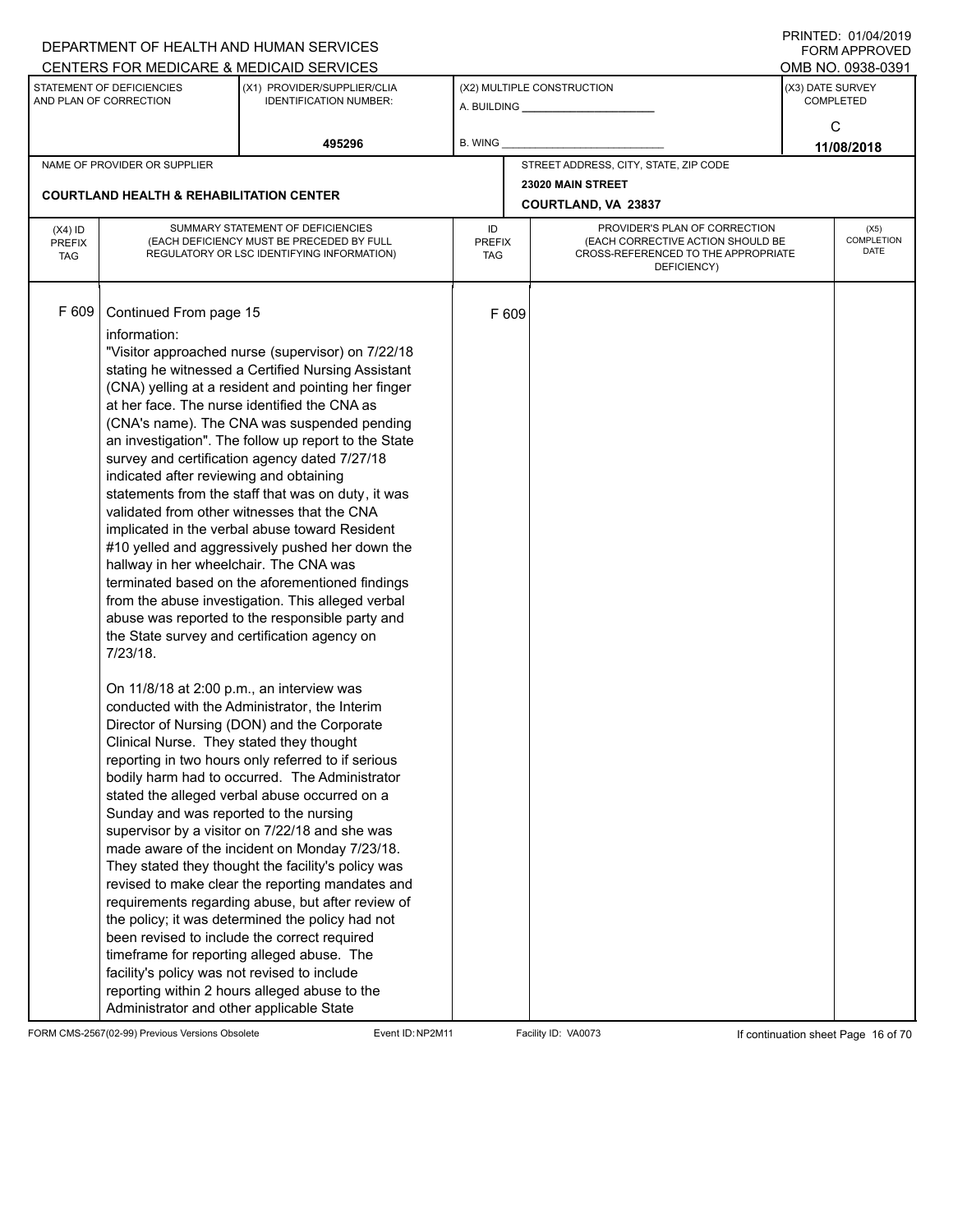|                             |                                                     | DEPARTMENT OF HEALTH AND HUMAN SERVICES                                                                |                             |       |                                                                          |                                          | <b>FORM APPROVED</b>                 |  |
|-----------------------------|-----------------------------------------------------|--------------------------------------------------------------------------------------------------------|-----------------------------|-------|--------------------------------------------------------------------------|------------------------------------------|--------------------------------------|--|
|                             |                                                     | CENTERS FOR MEDICARE & MEDICAID SERVICES                                                               |                             |       |                                                                          |                                          | OMB NO. 0938-0391                    |  |
|                             | STATEMENT OF DEFICIENCIES<br>AND PLAN OF CORRECTION | (X1) PROVIDER/SUPPLIER/CLIA<br><b>IDENTIFICATION NUMBER:</b>                                           |                             |       | (X2) MULTIPLE CONSTRUCTION<br>A. BUILDING A. BUILDING                    |                                          | (X3) DATE SURVEY<br><b>COMPLETED</b> |  |
|                             |                                                     |                                                                                                        |                             |       |                                                                          |                                          | C                                    |  |
|                             |                                                     | 495296                                                                                                 | B. WING                     |       |                                                                          |                                          | 11/08/2018                           |  |
|                             | NAME OF PROVIDER OR SUPPLIER                        |                                                                                                        |                             |       | STREET ADDRESS, CITY, STATE, ZIP CODE                                    |                                          |                                      |  |
|                             |                                                     |                                                                                                        |                             |       | 23020 MAIN STREET                                                        |                                          |                                      |  |
|                             | <b>COURTLAND HEALTH &amp; REHABILITATION CENTER</b> |                                                                                                        |                             |       | COURTLAND, VA 23837                                                      |                                          |                                      |  |
| $(X4)$ ID                   |                                                     | SUMMARY STATEMENT OF DEFICIENCIES                                                                      | ID                          |       | PROVIDER'S PLAN OF CORRECTION                                            |                                          |                                      |  |
| <b>PREFIX</b><br><b>TAG</b> |                                                     | (EACH DEFICIENCY MUST BE PRECEDED BY FULL<br>REGULATORY OR LSC IDENTIFYING INFORMATION)                | <b>PREFIX</b><br><b>TAG</b> |       | (EACH CORRECTIVE ACTION SHOULD BE<br>CROSS-REFERENCED TO THE APPROPRIATE | (X5)<br><b>COMPLETION</b><br><b>DATE</b> |                                      |  |
|                             |                                                     |                                                                                                        |                             |       | DEFICIENCY)                                                              |                                          |                                      |  |
|                             |                                                     |                                                                                                        |                             |       |                                                                          |                                          |                                      |  |
| F 609                       | Continued From page 16                              |                                                                                                        |                             | F 609 |                                                                          |                                          |                                      |  |
|                             | agencies.                                           |                                                                                                        |                             |       |                                                                          |                                          |                                      |  |
|                             |                                                     |                                                                                                        |                             |       |                                                                          |                                          |                                      |  |
|                             |                                                     | On 11/8/18 at 5:00 p.m., a debriefing was held<br>with the Administrator, the Corporate Clinical       |                             |       |                                                                          |                                          |                                      |  |
|                             |                                                     | Nurse and the Interim Director of Nursing. No                                                          |                             |       |                                                                          |                                          |                                      |  |
|                             |                                                     | further information was provided prior to survey                                                       |                             |       |                                                                          |                                          |                                      |  |
|                             | exit.                                               |                                                                                                        |                             |       |                                                                          |                                          |                                      |  |
| F 622                       | Transfer and Discharge Requirements                 |                                                                                                        |                             | F 622 |                                                                          |                                          | 12/18/18                             |  |
| $SS = E$                    | CFR(s): 483.15(c)(1)(i)(ii)(2)(i)-(iii)             |                                                                                                        |                             |       |                                                                          |                                          |                                      |  |
|                             | §483.15(c) Transfer and discharge-                  |                                                                                                        |                             |       |                                                                          |                                          |                                      |  |
|                             | §483.15(c)(1) Facility requirements-                |                                                                                                        |                             |       |                                                                          |                                          |                                      |  |
|                             | (i) The facility must permit each resident to       |                                                                                                        |                             |       |                                                                          |                                          |                                      |  |
|                             | remain in the facility, and not transfer or         | discharge the resident from the facility unless-                                                       |                             |       |                                                                          |                                          |                                      |  |
|                             |                                                     | (A) The transfer or discharge is necessary for the                                                     |                             |       |                                                                          |                                          |                                      |  |
|                             | resident's welfare and the resident's needs         |                                                                                                        |                             |       |                                                                          |                                          |                                      |  |
|                             | cannot be met in the facility;                      |                                                                                                        |                             |       |                                                                          |                                          |                                      |  |
|                             |                                                     | (B) The transfer or discharge is appropriate<br>because the resident's health has improved             |                             |       |                                                                          |                                          |                                      |  |
|                             |                                                     | sufficiently so the resident no longer needs the                                                       |                             |       |                                                                          |                                          |                                      |  |
|                             | services provided by the facility;                  |                                                                                                        |                             |       |                                                                          |                                          |                                      |  |
|                             |                                                     | (C) The safety of individuals in the facility is                                                       |                             |       |                                                                          |                                          |                                      |  |
|                             | status of the resident:                             | endangered due to the clinical or behavioral                                                           |                             |       |                                                                          |                                          |                                      |  |
|                             |                                                     | (D) The health of individuals in the facility would                                                    |                             |       |                                                                          |                                          |                                      |  |
|                             | otherwise be endangered;                            |                                                                                                        |                             |       |                                                                          |                                          |                                      |  |
|                             |                                                     | (E) The resident has failed, after reasonable and                                                      |                             |       |                                                                          |                                          |                                      |  |
|                             |                                                     | appropriate notice, to pay for (or to have paid                                                        |                             |       |                                                                          |                                          |                                      |  |
|                             |                                                     | under Medicare or Medicaid) a stay at the facility.<br>Nonpayment applies if the resident does not     |                             |       |                                                                          |                                          |                                      |  |
|                             |                                                     | submit the necessary paperwork for third party                                                         |                             |       |                                                                          |                                          |                                      |  |
|                             | payment or after the third party, including         |                                                                                                        |                             |       |                                                                          |                                          |                                      |  |
|                             |                                                     | Medicare or Medicaid, denies the claim and the                                                         |                             |       |                                                                          |                                          |                                      |  |
|                             |                                                     | resident refuses to pay for his or her stay. For a                                                     |                             |       |                                                                          |                                          |                                      |  |
|                             |                                                     | resident who becomes eligible for Medicaid after<br>admission to a facility, the facility may charge a |                             |       |                                                                          |                                          |                                      |  |
|                             |                                                     | resident only allowable charges under Medicaid;                                                        |                             |       |                                                                          |                                          |                                      |  |
|                             |                                                     |                                                                                                        |                             |       |                                                                          |                                          |                                      |  |

FORM CMS-2567(02-99) Previous Versions Obsolete Event ID:NP2M11 Facility ID: VA0073 If continuation sheet Page 17 of 70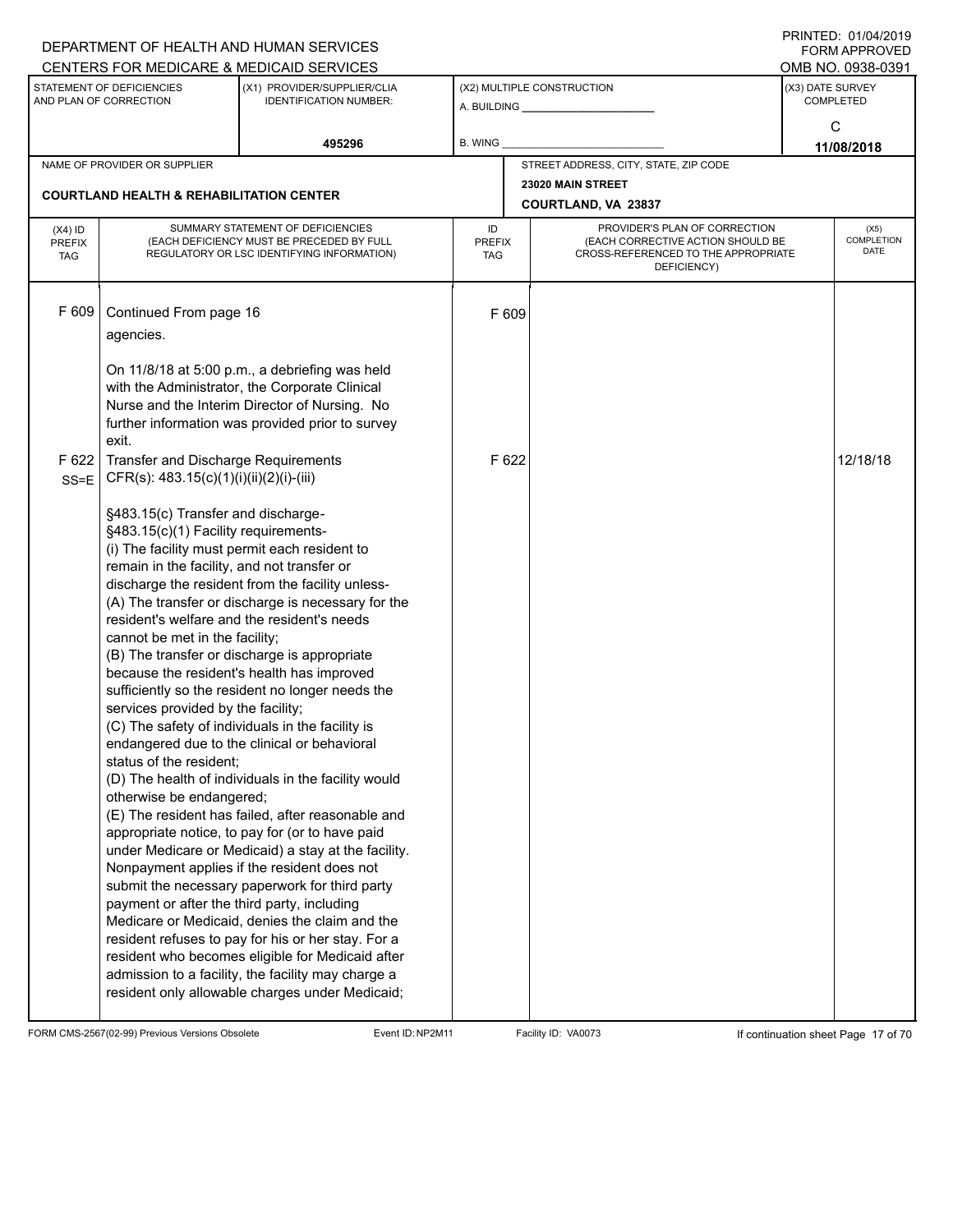|                                          |                                                                                                                                                                                                                                                                                                                                                                                                                                   | DEPARTMENT OF HEALTH AND HUMAN SERVICES                                                                                                                                                                                                                                                                                                                                                                                                                                                                                                                                                                                                                                                                                                                                                                                                                                                                                                                                                                                                                                                                                                                                                                                                                                                                                                                               |                                                                                                                                                 |       |                                          |                                      | $1 \times 11 \times 11 = 12.$ $0 \times 110 = 12$<br>FORM APPROVED |  |
|------------------------------------------|-----------------------------------------------------------------------------------------------------------------------------------------------------------------------------------------------------------------------------------------------------------------------------------------------------------------------------------------------------------------------------------------------------------------------------------|-----------------------------------------------------------------------------------------------------------------------------------------------------------------------------------------------------------------------------------------------------------------------------------------------------------------------------------------------------------------------------------------------------------------------------------------------------------------------------------------------------------------------------------------------------------------------------------------------------------------------------------------------------------------------------------------------------------------------------------------------------------------------------------------------------------------------------------------------------------------------------------------------------------------------------------------------------------------------------------------------------------------------------------------------------------------------------------------------------------------------------------------------------------------------------------------------------------------------------------------------------------------------------------------------------------------------------------------------------------------------|-------------------------------------------------------------------------------------------------------------------------------------------------|-------|------------------------------------------|--------------------------------------|--------------------------------------------------------------------|--|
|                                          |                                                                                                                                                                                                                                                                                                                                                                                                                                   | CENTERS FOR MEDICARE & MEDICAID SERVICES                                                                                                                                                                                                                                                                                                                                                                                                                                                                                                                                                                                                                                                                                                                                                                                                                                                                                                                                                                                                                                                                                                                                                                                                                                                                                                                              |                                                                                                                                                 |       |                                          |                                      | OMB NO. 0938-0391                                                  |  |
|                                          | STATEMENT OF DEFICIENCIES<br>AND PLAN OF CORRECTION                                                                                                                                                                                                                                                                                                                                                                               | (X1) PROVIDER/SUPPLIER/CLIA<br><b>IDENTIFICATION NUMBER:</b>                                                                                                                                                                                                                                                                                                                                                                                                                                                                                                                                                                                                                                                                                                                                                                                                                                                                                                                                                                                                                                                                                                                                                                                                                                                                                                          |                                                                                                                                                 |       | (X2) MULTIPLE CONSTRUCTION               | (X3) DATE SURVEY<br><b>COMPLETED</b> |                                                                    |  |
|                                          |                                                                                                                                                                                                                                                                                                                                                                                                                                   | 495296                                                                                                                                                                                                                                                                                                                                                                                                                                                                                                                                                                                                                                                                                                                                                                                                                                                                                                                                                                                                                                                                                                                                                                                                                                                                                                                                                                | B. WING                                                                                                                                         |       |                                          |                                      | C<br>11/08/2018                                                    |  |
|                                          | NAME OF PROVIDER OR SUPPLIER                                                                                                                                                                                                                                                                                                                                                                                                      |                                                                                                                                                                                                                                                                                                                                                                                                                                                                                                                                                                                                                                                                                                                                                                                                                                                                                                                                                                                                                                                                                                                                                                                                                                                                                                                                                                       |                                                                                                                                                 |       | STREET ADDRESS, CITY, STATE, ZIP CODE    |                                      |                                                                    |  |
|                                          | <b>COURTLAND HEALTH &amp; REHABILITATION CENTER</b>                                                                                                                                                                                                                                                                                                                                                                               |                                                                                                                                                                                                                                                                                                                                                                                                                                                                                                                                                                                                                                                                                                                                                                                                                                                                                                                                                                                                                                                                                                                                                                                                                                                                                                                                                                       |                                                                                                                                                 |       | 23020 MAIN STREET<br>COURTLAND, VA 23837 |                                      |                                                                    |  |
| $(X4)$ ID<br><b>PREFIX</b><br><b>TAG</b> |                                                                                                                                                                                                                                                                                                                                                                                                                                   | SUMMARY STATEMENT OF DEFICIENCIES<br>(EACH DEFICIENCY MUST BE PRECEDED BY FULL<br>REGULATORY OR LSC IDENTIFYING INFORMATION)                                                                                                                                                                                                                                                                                                                                                                                                                                                                                                                                                                                                                                                                                                                                                                                                                                                                                                                                                                                                                                                                                                                                                                                                                                          | PROVIDER'S PLAN OF CORRECTION<br>ID<br>(EACH CORRECTIVE ACTION SHOULD BE<br>PREFIX<br>CROSS-REFERENCED TO THE APPROPRIATE<br>TAG<br>DEFICIENCY) |       |                                          |                                      | (X5)<br>COMPLETION<br>DATE                                         |  |
| F 622                                    | Continued From page 17<br>or<br>(F) The facility ceases to operate.<br>§ 431.230 of this chapter, when a resident<br>§483.15(c)(2) Documentation.<br>When the facility transfers or discharges a<br>communicated to the receiving health care<br>institution or provider.<br>must include:<br>(i) of this section.<br>facility to meet the need(s).<br>(2)(i) of this section must be made by-<br>(A) or (B) of this section; and | (ii) The facility may not transfer or discharge the<br>resident while the appeal is pending, pursuant to<br>exercises his or her right to appeal a transfer or<br>discharge notice from the facility pursuant to $\S$<br>431.220(a)(3) of this chapter, unless the failure to<br>discharge or transfer would endanger the health<br>or safety of the resident or other individuals in the<br>facility. The facility must document the danger<br>that failure to transfer or discharge would pose.<br>resident under any of the circumstances specified<br>in paragraphs $(c)(1)(i)(A)$ through $(F)$ of this<br>section, the facility must ensure that the transfer<br>or discharge is documented in the resident's<br>medical record and appropriate information is<br>(i) Documentation in the resident's medical record<br>(A) The basis for the transfer per paragraph (c)(1)<br>(B) In the case of paragraph $(c)(1)(i)(A)$ of this<br>section, the specific resident need(s) that cannot<br>be met, facility attempts to meet the resident<br>needs, and the service available at the receiving<br>(ii) The documentation required by paragraph (c)<br>(A) The resident's physician when transfer or<br>discharge is necessary under paragraph (c) (1)<br>(B) A physician when transfer or discharge is<br>necessary under paragraph $(c)(1)(i)(C)$ or $(D)$ of |                                                                                                                                                 | F 622 |                                          |                                      |                                                                    |  |

FORM CMS-2567(02-99) Previous Versions Obsolete Event ID:NP2M11 Facility ID: VA0073 If continuation sheet Page 18 of 70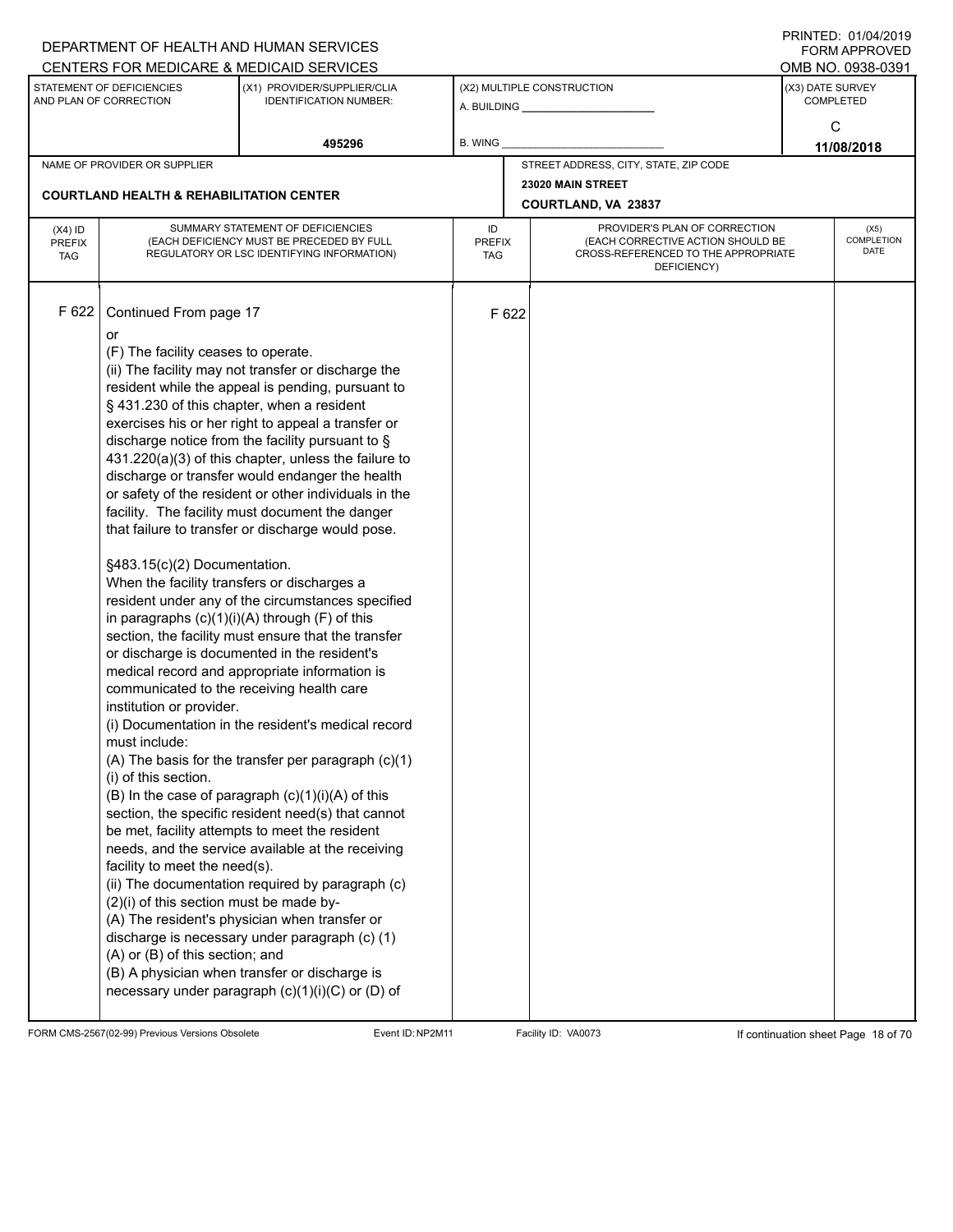| CENTERS FOR MEDICARE & MEDICAID SERVICES<br>STATEMENT OF DEFICIENCIES<br>(X2) MULTIPLE CONSTRUCTION<br>(X1) PROVIDER/SUPPLIER/CLIA<br>AND PLAN OF CORRECTION<br><b>IDENTIFICATION NUMBER:</b><br>A. BUILDING <b>A.</b> BUILDING<br>495296<br>B. WING<br>STREET ADDRESS, CITY, STATE, ZIP CODE<br>NAME OF PROVIDER OR SUPPLIER<br>23020 MAIN STREET<br><b>COURTLAND HEALTH &amp; REHABILITATION CENTER</b><br>COURTLAND, VA 23837                                                                                                                                                                                                                                                                                                                                                                                                                                                                                                                                                                                                                                                                                                                                                                                                                                                                                                                                                                                                                                                                                                                                                                                                                                                                                                                                                                                                                                                                                                                                                                                                                                                                                                                                                                                                                                                                                                                                                                                                                                                                                                 | OMB NO. 0938-0391<br>(X3) DATE SURVEY<br><b>COMPLETED</b><br>C<br>11/08/2018 |
|----------------------------------------------------------------------------------------------------------------------------------------------------------------------------------------------------------------------------------------------------------------------------------------------------------------------------------------------------------------------------------------------------------------------------------------------------------------------------------------------------------------------------------------------------------------------------------------------------------------------------------------------------------------------------------------------------------------------------------------------------------------------------------------------------------------------------------------------------------------------------------------------------------------------------------------------------------------------------------------------------------------------------------------------------------------------------------------------------------------------------------------------------------------------------------------------------------------------------------------------------------------------------------------------------------------------------------------------------------------------------------------------------------------------------------------------------------------------------------------------------------------------------------------------------------------------------------------------------------------------------------------------------------------------------------------------------------------------------------------------------------------------------------------------------------------------------------------------------------------------------------------------------------------------------------------------------------------------------------------------------------------------------------------------------------------------------------------------------------------------------------------------------------------------------------------------------------------------------------------------------------------------------------------------------------------------------------------------------------------------------------------------------------------------------------------------------------------------------------------------------------------------------------|------------------------------------------------------------------------------|
|                                                                                                                                                                                                                                                                                                                                                                                                                                                                                                                                                                                                                                                                                                                                                                                                                                                                                                                                                                                                                                                                                                                                                                                                                                                                                                                                                                                                                                                                                                                                                                                                                                                                                                                                                                                                                                                                                                                                                                                                                                                                                                                                                                                                                                                                                                                                                                                                                                                                                                                                  |                                                                              |
|                                                                                                                                                                                                                                                                                                                                                                                                                                                                                                                                                                                                                                                                                                                                                                                                                                                                                                                                                                                                                                                                                                                                                                                                                                                                                                                                                                                                                                                                                                                                                                                                                                                                                                                                                                                                                                                                                                                                                                                                                                                                                                                                                                                                                                                                                                                                                                                                                                                                                                                                  |                                                                              |
|                                                                                                                                                                                                                                                                                                                                                                                                                                                                                                                                                                                                                                                                                                                                                                                                                                                                                                                                                                                                                                                                                                                                                                                                                                                                                                                                                                                                                                                                                                                                                                                                                                                                                                                                                                                                                                                                                                                                                                                                                                                                                                                                                                                                                                                                                                                                                                                                                                                                                                                                  |                                                                              |
|                                                                                                                                                                                                                                                                                                                                                                                                                                                                                                                                                                                                                                                                                                                                                                                                                                                                                                                                                                                                                                                                                                                                                                                                                                                                                                                                                                                                                                                                                                                                                                                                                                                                                                                                                                                                                                                                                                                                                                                                                                                                                                                                                                                                                                                                                                                                                                                                                                                                                                                                  |                                                                              |
|                                                                                                                                                                                                                                                                                                                                                                                                                                                                                                                                                                                                                                                                                                                                                                                                                                                                                                                                                                                                                                                                                                                                                                                                                                                                                                                                                                                                                                                                                                                                                                                                                                                                                                                                                                                                                                                                                                                                                                                                                                                                                                                                                                                                                                                                                                                                                                                                                                                                                                                                  |                                                                              |
|                                                                                                                                                                                                                                                                                                                                                                                                                                                                                                                                                                                                                                                                                                                                                                                                                                                                                                                                                                                                                                                                                                                                                                                                                                                                                                                                                                                                                                                                                                                                                                                                                                                                                                                                                                                                                                                                                                                                                                                                                                                                                                                                                                                                                                                                                                                                                                                                                                                                                                                                  |                                                                              |
| SUMMARY STATEMENT OF DEFICIENCIES<br>PROVIDER'S PLAN OF CORRECTION<br>ID<br>$(X4)$ ID<br>(EACH DEFICIENCY MUST BE PRECEDED BY FULL<br>(EACH CORRECTIVE ACTION SHOULD BE<br><b>PREFIX</b><br><b>PREFIX</b><br>CROSS-REFERENCED TO THE APPROPRIATE<br>REGULATORY OR LSC IDENTIFYING INFORMATION)<br><b>TAG</b><br><b>TAG</b><br>DEFICIENCY)                                                                                                                                                                                                                                                                                                                                                                                                                                                                                                                                                                                                                                                                                                                                                                                                                                                                                                                                                                                                                                                                                                                                                                                                                                                                                                                                                                                                                                                                                                                                                                                                                                                                                                                                                                                                                                                                                                                                                                                                                                                                                                                                                                                        | (X5)<br><b>COMPLETION</b><br><b>DATE</b>                                     |
| F 622<br>Continued From page 18<br>F 622<br>this section.<br>(iii) Information provided to the receiving provider<br>must include a minimum of the following:<br>(A) Contact information of the practitioner<br>responsible for the care of the resident.<br>(B) Resident representative information including<br>contact information<br>(C) Advance Directive information<br>(D) All special instructions or precautions for<br>ongoing care, as appropriate.<br>(E) Comprehensive care plan goals;<br>(F) All other necessary information, including a<br>copy of the resident's discharge summary,<br>consistent with §483.21(c)(2) as applicable, and<br>any other documentation, as applicable, to ensure<br>a safe and effective transition of care.<br>This REQUIREMENT is not met as evidenced<br>by:<br>1-The Individual Plan of Care is now<br>Based on medical record review, facility<br>document review and staff interviews the facility<br>being sent with the resident upon<br>staff failed to convey the Individual Plan Of Care<br>transfer/discharge to the hospital.<br>upon transfer/discharge to the hospital for 6 of 39<br>2-Residents being transferred or<br>Residents in the survey sample, Resident #60,<br>discharged to the hospital will be sent with<br>#18, #10, #26, #122 and #7.<br>a copy of the Plan of Care.<br>3- The DON or designee will educate<br>1. The facility staff failed to convey the Individual<br>Licensed Nursing staff on the requirement<br>Plan Of Care upon transfer/discharge on 8/1/18<br>to send the Individual Plan of Care with<br>for Resident #60.<br>the resident upon transfer/discharge to<br>the hospital and to provide documentation<br>that the Plan of Care was sent in the<br>2. The facility staff failed to convey the Individual<br>Plan Of Care upon transfer/discharge on 8/11/18<br>resident□s medical record.<br>for Resident #18<br>4-The DON or designee will review any<br>residents transferred or discharged to the<br>hospital on a weekly basis to ensure that<br>3. The facility staff failed to convey the Individual<br>the Plan of Care was sent with the<br>Plan Of Care upon transfer/discharge on 9/2/18<br>for Resident #10<br>resident at the time of the transfer as<br>evidenced by the documentation in the<br>resident <sup>®</sup> s medical record. Results of the<br>4. The facility staff failed to convey the Individual<br>Plan Of Care upon transfer/discharge on 5/7/18<br>audits will be presented to the quarterly |                                                                              |

FORM CMS-2567(02-99) Previous Versions Obsolete Event ID:NP2M11 Facility ID: VA0073 If continuation sheet Page 19 of 70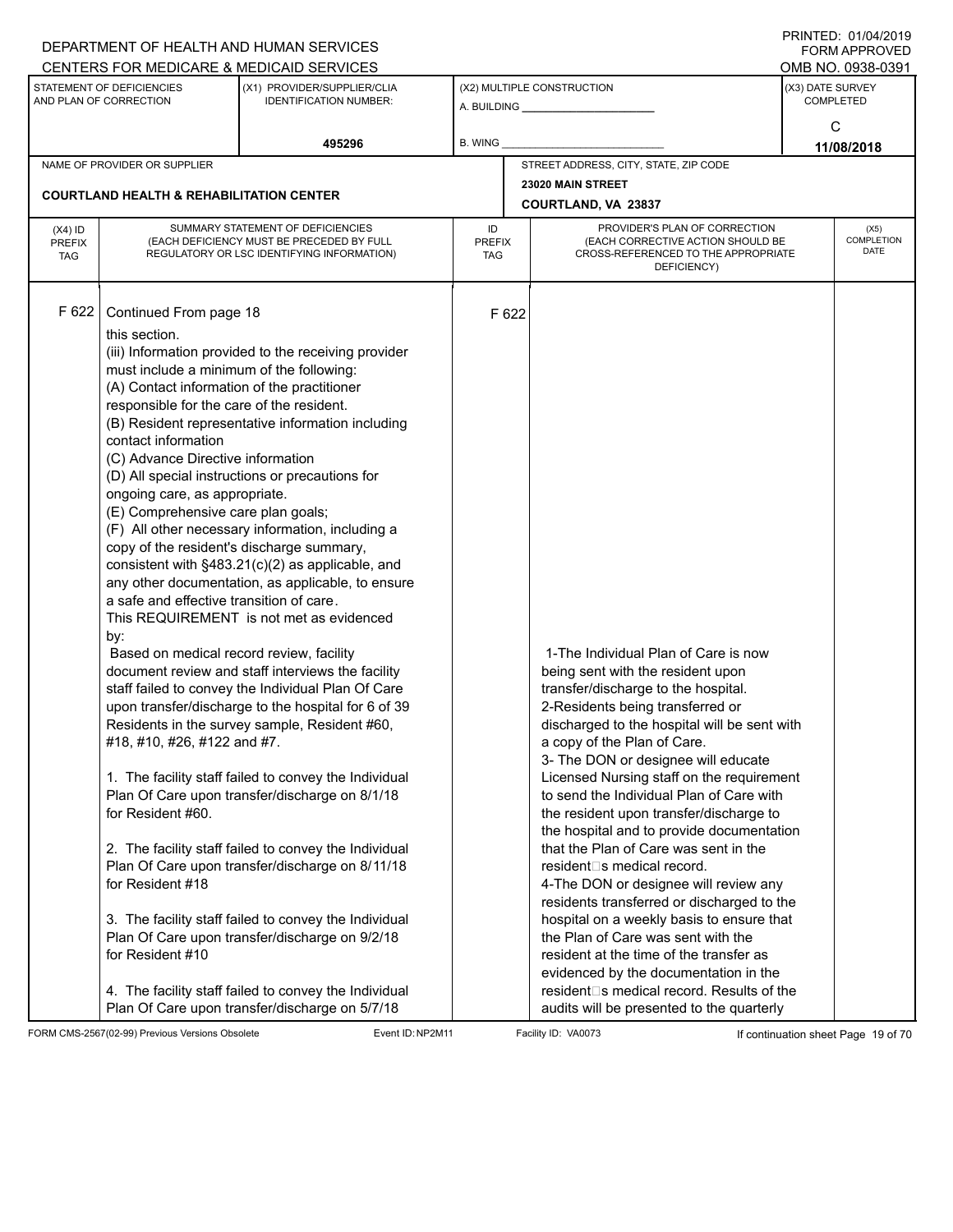|                                          |                                                                                                                                                                                                                                                                                                        | DEPARTMENT OF HEALTH AND HUMAN SERVICES<br>CENTERS FOR MEDICARE & MEDICAID SERVICES                                                                                                                                                                                                                                                                                                                                                                                                                                                                                                                                                                                                                                                                                                                                                                                                                                                                                                                                                                                                         |                            |       |                                                                                              |                                                                        | FNINILD. VIIVHIZVIJ<br><b>FORM APPROVED</b><br>OMB NO. 0938-0391 |  |  |  |
|------------------------------------------|--------------------------------------------------------------------------------------------------------------------------------------------------------------------------------------------------------------------------------------------------------------------------------------------------------|---------------------------------------------------------------------------------------------------------------------------------------------------------------------------------------------------------------------------------------------------------------------------------------------------------------------------------------------------------------------------------------------------------------------------------------------------------------------------------------------------------------------------------------------------------------------------------------------------------------------------------------------------------------------------------------------------------------------------------------------------------------------------------------------------------------------------------------------------------------------------------------------------------------------------------------------------------------------------------------------------------------------------------------------------------------------------------------------|----------------------------|-------|----------------------------------------------------------------------------------------------|------------------------------------------------------------------------|------------------------------------------------------------------|--|--|--|
|                                          | STATEMENT OF DEFICIENCIES<br>AND PLAN OF CORRECTION                                                                                                                                                                                                                                                    | (X1) PROVIDER/SUPPLIER/CLIA<br><b>IDENTIFICATION NUMBER:</b>                                                                                                                                                                                                                                                                                                                                                                                                                                                                                                                                                                                                                                                                                                                                                                                                                                                                                                                                                                                                                                |                            |       | (X2) MULTIPLE CONSTRUCTION                                                                   | (X3) DATE SURVEY<br><b>COMPLETED</b>                                   |                                                                  |  |  |  |
|                                          |                                                                                                                                                                                                                                                                                                        | 495296                                                                                                                                                                                                                                                                                                                                                                                                                                                                                                                                                                                                                                                                                                                                                                                                                                                                                                                                                                                                                                                                                      | <b>B. WING</b>             |       |                                                                                              |                                                                        | C<br>11/08/2018                                                  |  |  |  |
|                                          | NAME OF PROVIDER OR SUPPLIER                                                                                                                                                                                                                                                                           |                                                                                                                                                                                                                                                                                                                                                                                                                                                                                                                                                                                                                                                                                                                                                                                                                                                                                                                                                                                                                                                                                             |                            |       | STREET ADDRESS, CITY, STATE, ZIP CODE                                                        |                                                                        |                                                                  |  |  |  |
|                                          |                                                                                                                                                                                                                                                                                                        |                                                                                                                                                                                                                                                                                                                                                                                                                                                                                                                                                                                                                                                                                                                                                                                                                                                                                                                                                                                                                                                                                             |                            |       | 23020 MAIN STREET                                                                            |                                                                        |                                                                  |  |  |  |
|                                          | <b>COURTLAND HEALTH &amp; REHABILITATION CENTER</b>                                                                                                                                                                                                                                                    |                                                                                                                                                                                                                                                                                                                                                                                                                                                                                                                                                                                                                                                                                                                                                                                                                                                                                                                                                                                                                                                                                             |                            |       | COURTLAND, VA 23837                                                                          |                                                                        |                                                                  |  |  |  |
| $(X4)$ ID<br><b>PREFIX</b><br><b>TAG</b> |                                                                                                                                                                                                                                                                                                        | SUMMARY STATEMENT OF DEFICIENCIES<br>(EACH DEFICIENCY MUST BE PRECEDED BY FULL<br>REGULATORY OR LSC IDENTIFYING INFORMATION)                                                                                                                                                                                                                                                                                                                                                                                                                                                                                                                                                                                                                                                                                                                                                                                                                                                                                                                                                                | ID<br>PREFIX<br><b>TAG</b> |       | PROVIDER'S PLAN OF CORRECTION<br>CROSS-REFERENCED TO THE APPROPRIATE<br>DEFICIENCY)          | (X5)<br>COMPLETION<br>(EACH CORRECTIVE ACTION SHOULD BE<br><b>DATE</b> |                                                                  |  |  |  |
| F 622                                    | Continued From page 19<br>for Resident #26<br>for Resident #122<br>for Resident #7.<br>The findings included:<br>Mellitus.<br>Significant Change with an Assessment<br>of 8/1/18 was identified.<br>and are documented in part, as follows:<br>(acute renal failure). MD (Medical Doctor)<br>notified. | 5. The facility staff failed to convey the Individual<br>Plan Of Care upon transfer/discharge on 3/7/18<br>6. The facility staff failed to convey the Individual<br>Plan Of Care upon transfer/discharge on 2/17/18<br>1. Resident #60 is a 72 year old admitted to the<br>facility on 1/8/99 and readmitted on 8/5/18 with<br>diagnoses to include Hypertension and Diabetes<br>The most recent Minimum Data Set (MDS) was a<br>Reference Date (ARD) of 7/13/18. The Brief<br>Interview for Mental Status was coded as 0, not<br>attempted because the resident is rarely/never<br>understood. Under Section C Cognitive Patterns<br>Resident #60 was coded to have long and short<br>term memory deficits and was severely impaired<br>in cognition for daily decision making. While<br>reviewing Resident #60's MDS's a Discharge<br>Assessment-return anticipated with an ARD date<br>Resident #60's Progress Notes were reviewed<br>8/1/18 22:39 (10:39) P.M. Health Status Note:<br>Resident admitted to Hospital for sepsis and ARF<br>Resident #60's Hospital Discharge Summary was |                            | F 622 | Quality Assurance committee for review<br>and recommendation.<br>5-Completion date 12/18/18. |                                                                        |                                                                  |  |  |  |

FORM CMS-2567(02-99) Previous Versions Obsolete Event ID:NP2M11 Facility ID: VA0073 If continuation sheet Page 20 of 70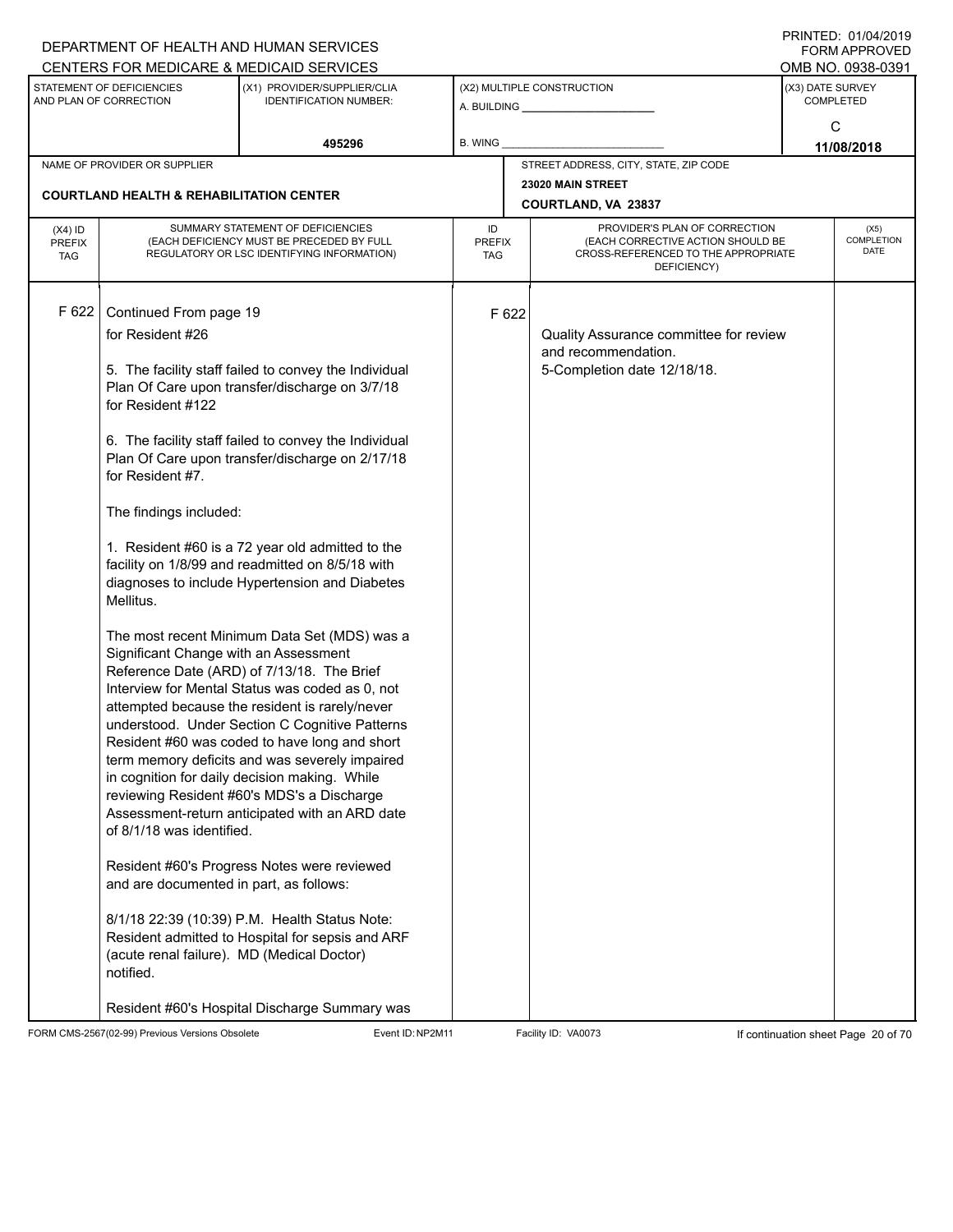|                                          |                                                                                                                                                     | DEPARTMENT OF HEALTH AND HUMAN SERVICES                                                                                                                                                                                                                                                                                                                                                                                                                                                                                                                                                                                                                               |                            |       |                                                                                                                          |                            | I I \ II \ I L D .   U I / U T / L U I J<br><b>FORM APPROVED</b> |  |
|------------------------------------------|-----------------------------------------------------------------------------------------------------------------------------------------------------|-----------------------------------------------------------------------------------------------------------------------------------------------------------------------------------------------------------------------------------------------------------------------------------------------------------------------------------------------------------------------------------------------------------------------------------------------------------------------------------------------------------------------------------------------------------------------------------------------------------------------------------------------------------------------|----------------------------|-------|--------------------------------------------------------------------------------------------------------------------------|----------------------------|------------------------------------------------------------------|--|
|                                          |                                                                                                                                                     | CENTERS FOR MEDICARE & MEDICAID SERVICES                                                                                                                                                                                                                                                                                                                                                                                                                                                                                                                                                                                                                              |                            |       |                                                                                                                          |                            | OMB NO. 0938-0391                                                |  |
|                                          | STATEMENT OF DEFICIENCIES<br>AND PLAN OF CORRECTION                                                                                                 | (X1) PROVIDER/SUPPLIER/CLIA<br><b>IDENTIFICATION NUMBER:</b>                                                                                                                                                                                                                                                                                                                                                                                                                                                                                                                                                                                                          |                            |       | (X2) MULTIPLE CONSTRUCTION                                                                                               |                            | (X3) DATE SURVEY<br><b>COMPLETED</b>                             |  |
|                                          |                                                                                                                                                     | 495296                                                                                                                                                                                                                                                                                                                                                                                                                                                                                                                                                                                                                                                                | B. WING                    |       |                                                                                                                          |                            | C<br>11/08/2018                                                  |  |
|                                          | NAME OF PROVIDER OR SUPPLIER                                                                                                                        |                                                                                                                                                                                                                                                                                                                                                                                                                                                                                                                                                                                                                                                                       |                            |       | STREET ADDRESS, CITY, STATE, ZIP CODE                                                                                    |                            |                                                                  |  |
|                                          | <b>COURTLAND HEALTH &amp; REHABILITATION CENTER</b>                                                                                                 |                                                                                                                                                                                                                                                                                                                                                                                                                                                                                                                                                                                                                                                                       |                            |       | 23020 MAIN STREET<br>COURTLAND, VA 23837                                                                                 |                            |                                                                  |  |
|                                          |                                                                                                                                                     |                                                                                                                                                                                                                                                                                                                                                                                                                                                                                                                                                                                                                                                                       |                            |       |                                                                                                                          |                            |                                                                  |  |
| $(X4)$ ID<br><b>PREFIX</b><br><b>TAG</b> |                                                                                                                                                     | SUMMARY STATEMENT OF DEFICIENCIES<br>(EACH DEFICIENCY MUST BE PRECEDED BY FULL<br>REGULATORY OR LSC IDENTIFYING INFORMATION)                                                                                                                                                                                                                                                                                                                                                                                                                                                                                                                                          | ID<br><b>PREFIX</b><br>TAG |       | PROVIDER'S PLAN OF CORRECTION<br>(EACH CORRECTIVE ACTION SHOULD BE<br>CROSS-REFERENCED TO THE APPROPRIATE<br>DEFICIENCY) | (X5)<br>COMPLETION<br>DATE |                                                                  |  |
| F 622                                    | Continued From page 20                                                                                                                              | reviewed and is documented in part, as follows:                                                                                                                                                                                                                                                                                                                                                                                                                                                                                                                                                                                                                       |                            | F 622 |                                                                                                                          |                            |                                                                  |  |
|                                          |                                                                                                                                                     |                                                                                                                                                                                                                                                                                                                                                                                                                                                                                                                                                                                                                                                                       |                            |       |                                                                                                                          |                            |                                                                  |  |
|                                          | Date of Admission: Aug-01-2018<br>Date of Discharge: Aug-05-2018                                                                                    |                                                                                                                                                                                                                                                                                                                                                                                                                                                                                                                                                                                                                                                                       |                            |       |                                                                                                                          |                            |                                                                  |  |
|                                          | sent with her on 8/1/18 when<br>to occur forward."                                                                                                  | On 11/7/18 at approximately 11:45 A.M. the<br>facility was asked for documentation to show that<br>Resident #60's Comprehensive Plan of Care was<br>transferred/discharged to the hospital. The<br>Corporate Clinical Nurse stated, "We do not have<br>any documentation to support the care plan was<br>sent with the resident when discharged. The<br>nurses are able to state that they send the POC<br>(plan of care) with the resident at the time of<br>transfer, however there is no evidence that this<br>was done. We need to develop a system for this<br>The facility policy titled "Patient Transfer Form"<br>effective date 11/28/17 was reviewed and is |                            |       |                                                                                                                          |                            |                                                                  |  |
|                                          | documented in part, as follows:<br>treatment.<br>PROCEDURE:<br>current TAR(treatment medication record),<br>Nurses Notes for 24 hour care plan, and | POLICY: A Patient Transfer Form (eINTERACT)<br>must be sent with the patient when transporting to<br>a hospital or acute care setting. This process will<br>provide a format of all pertinent information<br>regarding the patient's medical status when the<br>patient requires additional hospital care and<br>3. Place a copy of the Patient Transfer Form<br>(elnteract), copies of the current face sheet,<br>current MAR (medication administration record),<br>Physician Progress notes in the designated<br>INTERACT envelope and send with the patient to                                                                                                    |                            |       |                                                                                                                          |                            |                                                                  |  |

FORM CMS-2567(02-99) Previous Versions Obsolete Event ID:NP2M11 Facility ID: VA0073 If continuation sheet Page 21 of 70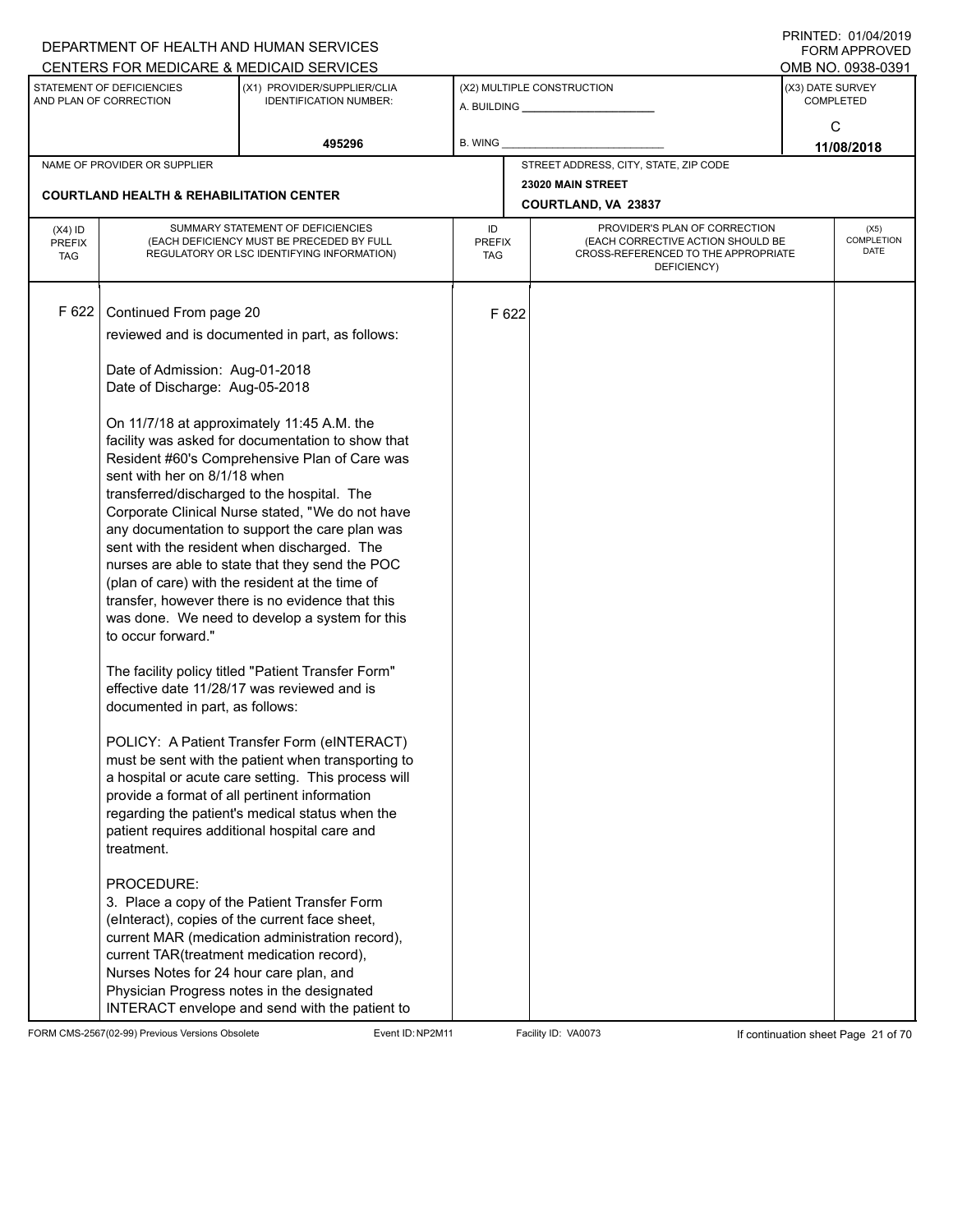|                                          |                                                                                                                                                                                                                                                                          | DEPARTMENT OF HEALTH AND HUMAN SERVICES<br>CENTERS FOR MEDICARE & MEDICAID SERVICES                                                                                                                                                                                                                                                                                                                                                                                                                                                                                                                                                                                                                                                                                                                                                                                                                                                                                |         |                             |                                                                          |                                      | <b>FININILU. UIIUHIZUI J</b><br><b>FORM APPROVED</b><br>OMB NO. 0938-0391 |  |  |  |
|------------------------------------------|--------------------------------------------------------------------------------------------------------------------------------------------------------------------------------------------------------------------------------------------------------------------------|--------------------------------------------------------------------------------------------------------------------------------------------------------------------------------------------------------------------------------------------------------------------------------------------------------------------------------------------------------------------------------------------------------------------------------------------------------------------------------------------------------------------------------------------------------------------------------------------------------------------------------------------------------------------------------------------------------------------------------------------------------------------------------------------------------------------------------------------------------------------------------------------------------------------------------------------------------------------|---------|-----------------------------|--------------------------------------------------------------------------|--------------------------------------|---------------------------------------------------------------------------|--|--|--|
|                                          | STATEMENT OF DEFICIENCIES<br>AND PLAN OF CORRECTION                                                                                                                                                                                                                      | (X1) PROVIDER/SUPPLIER/CLIA<br><b>IDENTIFICATION NUMBER:</b>                                                                                                                                                                                                                                                                                                                                                                                                                                                                                                                                                                                                                                                                                                                                                                                                                                                                                                       |         |                             | (X2) MULTIPLE CONSTRUCTION                                               | (X3) DATE SURVEY<br><b>COMPLETED</b> |                                                                           |  |  |  |
|                                          |                                                                                                                                                                                                                                                                          | 495296                                                                                                                                                                                                                                                                                                                                                                                                                                                                                                                                                                                                                                                                                                                                                                                                                                                                                                                                                             | B. WING |                             |                                                                          |                                      | C<br>11/08/2018                                                           |  |  |  |
|                                          | NAME OF PROVIDER OR SUPPLIER                                                                                                                                                                                                                                             |                                                                                                                                                                                                                                                                                                                                                                                                                                                                                                                                                                                                                                                                                                                                                                                                                                                                                                                                                                    |         |                             | STREET ADDRESS, CITY, STATE, ZIP CODE                                    |                                      |                                                                           |  |  |  |
|                                          | <b>COURTLAND HEALTH &amp; REHABILITATION CENTER</b>                                                                                                                                                                                                                      |                                                                                                                                                                                                                                                                                                                                                                                                                                                                                                                                                                                                                                                                                                                                                                                                                                                                                                                                                                    |         |                             | 23020 MAIN STREET<br>COURTLAND, VA 23837                                 |                                      |                                                                           |  |  |  |
| $(X4)$ ID<br><b>PREFIX</b><br><b>TAG</b> | SUMMARY STATEMENT OF DEFICIENCIES<br>(EACH DEFICIENCY MUST BE PRECEDED BY FULL<br>REGULATORY OR LSC IDENTIFYING INFORMATION)                                                                                                                                             |                                                                                                                                                                                                                                                                                                                                                                                                                                                                                                                                                                                                                                                                                                                                                                                                                                                                                                                                                                    |         | <b>PREFIX</b><br><b>TAG</b> | (EACH CORRECTIVE ACTION SHOULD BE<br>CROSS-REFERENCED TO THE APPROPRIATE | (X5)<br>COMPLETION<br><b>DATE</b>    |                                                                           |  |  |  |
| F 622                                    | Continued From page 21<br>the acute care center or hospital.<br>was conducted with the Administrator, the<br>facility.<br>Anemia.<br>making.<br>While reviewing Resident #18's MDS's a<br>ARD date of 8/11/18 was identified.<br>and are documented in part, as follows: | On 11/8/18 at 5:00 P.M. a pre-exit conference<br>Director of Nursing, the Corporate Clinical Nurse<br>where the above information was shared. Prior to<br>exit no further information was shared by the<br>2. Resident #18 is a 82 year old admitted to the<br>facility on 7/21/2016 and readmitted on 8/13/18<br>with diagnoses to include Hypertension and<br>The most recent Minimum Data Set (MDS) was<br>an Annual Assessment with an Assessment<br>Reference Date (ARD) of 10/16/18. The Brief<br>Interview for Mental Status was coded as a 15<br>out of a possible 15 indicating Resident #18 was<br>cognitively intact and capable of daily decision<br>Discharge Assessment-return anticipated with an<br>Resident #18's Progress Notes were reviewed<br>8/12/18 at 11:01 A.M.: Resident was sent to ER<br>(emergency room) and was admitted 8/11/18.<br>On 11/7/18 at approximately 11:45 A.M. the<br>facility was asked for documentation to show that |         | F 622                       | DEFICIENCY)                                                              |                                      |                                                                           |  |  |  |
|                                          | sent with her on 8/11/18 when                                                                                                                                                                                                                                            | Resident #18's Comprehensive Plan of Care was<br>transferred/discharged the he hospital. The<br>Corporate Clinical Nurse stated, "We do not have<br>any documentation to support the care plan was<br>sent with the resident when discharged. The                                                                                                                                                                                                                                                                                                                                                                                                                                                                                                                                                                                                                                                                                                                  |         |                             |                                                                          |                                      |                                                                           |  |  |  |

FORM CMS-2567(02-99) Previous Versions Obsolete Event ID:NP2M11 Facility ID: VA0073 If continuation sheet Page 22 of 70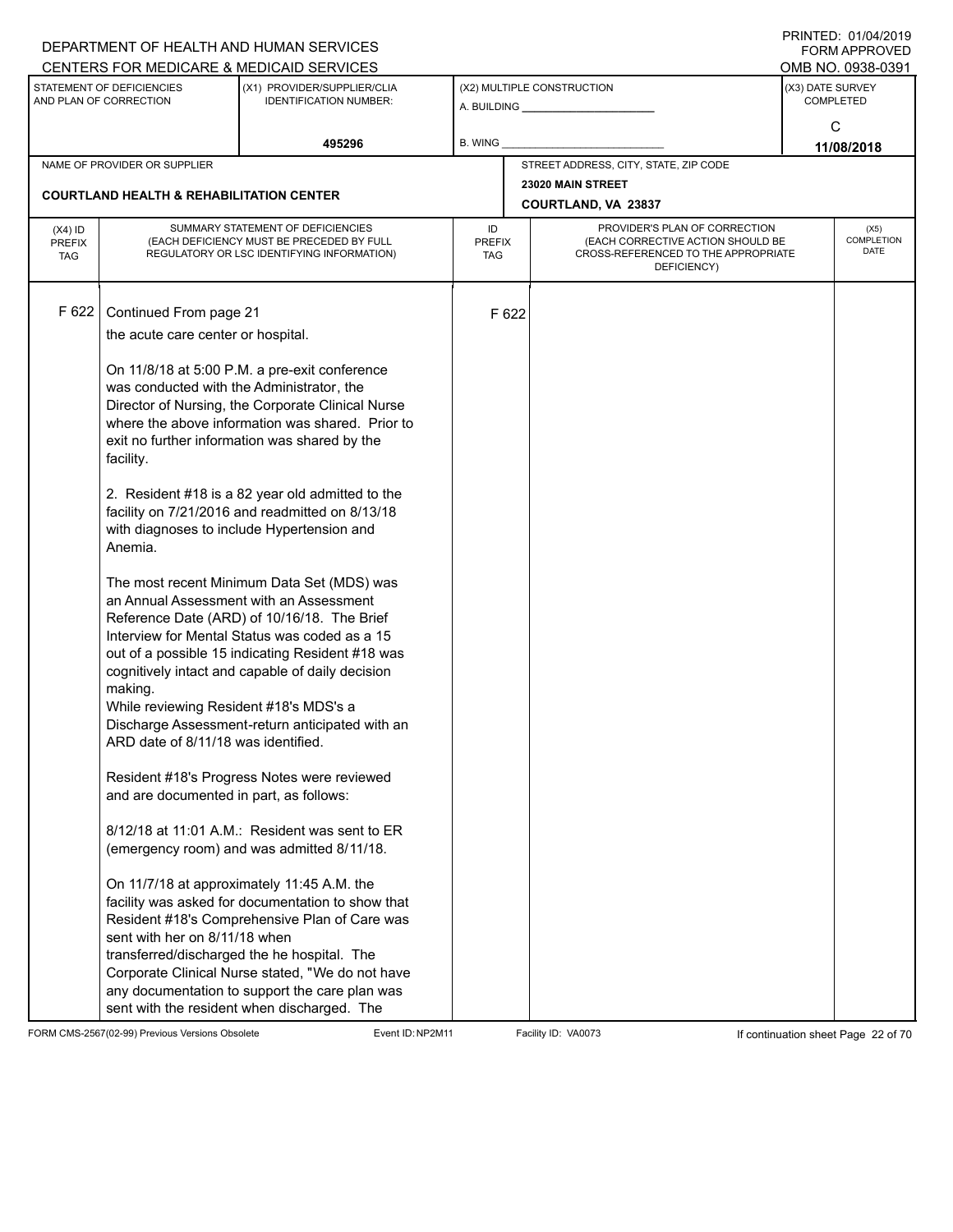|                             |                                                     | DEPARTMENT OF HEALTH AND HUMAN SERVICES                                                           |                      |       |                                                                          |                  | <b>FORM APPROVED</b> |
|-----------------------------|-----------------------------------------------------|---------------------------------------------------------------------------------------------------|----------------------|-------|--------------------------------------------------------------------------|------------------|----------------------|
|                             | STATEMENT OF DEFICIENCIES                           | CENTERS FOR MEDICARE & MEDICAID SERVICES                                                          |                      |       |                                                                          |                  | OMB NO. 0938-0391    |
|                             | AND PLAN OF CORRECTION                              | (X1) PROVIDER/SUPPLIER/CLIA<br><b>IDENTIFICATION NUMBER:</b>                                      |                      |       | (X2) MULTIPLE CONSTRUCTION<br>A. BUILDING <b>A.</b> BUILDING             | (X3) DATE SURVEY | <b>COMPLETED</b>     |
|                             |                                                     |                                                                                                   |                      |       |                                                                          |                  | C                    |
|                             |                                                     | 495296                                                                                            | B. WING              |       |                                                                          |                  | 11/08/2018           |
|                             | NAME OF PROVIDER OR SUPPLIER                        |                                                                                                   |                      |       | STREET ADDRESS, CITY, STATE, ZIP CODE                                    |                  |                      |
|                             |                                                     |                                                                                                   |                      |       | 23020 MAIN STREET                                                        |                  |                      |
|                             | <b>COURTLAND HEALTH &amp; REHABILITATION CENTER</b> |                                                                                                   |                      |       | COURTLAND, VA 23837                                                      |                  |                      |
| $(X4)$ ID                   |                                                     | SUMMARY STATEMENT OF DEFICIENCIES                                                                 | ID                   |       | PROVIDER'S PLAN OF CORRECTION                                            |                  | (X5)                 |
| <b>PREFIX</b><br><b>TAG</b> |                                                     | (EACH DEFICIENCY MUST BE PRECEDED BY FULL<br>REGULATORY OR LSC IDENTIFYING INFORMATION)           | <b>PREFIX</b><br>TAG |       | (EACH CORRECTIVE ACTION SHOULD BE<br>CROSS-REFERENCED TO THE APPROPRIATE |                  | COMPLETION<br>DATE   |
|                             |                                                     |                                                                                                   |                      |       | DEFICIENCY)                                                              |                  |                      |
|                             |                                                     |                                                                                                   |                      |       |                                                                          |                  |                      |
| F 622                       | Continued From page 22                              |                                                                                                   |                      | F 622 |                                                                          |                  |                      |
|                             |                                                     | nurses are able to state that they send the POC                                                   |                      |       |                                                                          |                  |                      |
|                             |                                                     | (plan of care) with the resident at the time of                                                   |                      |       |                                                                          |                  |                      |
|                             |                                                     | transfer, however there is no evidence that this                                                  |                      |       |                                                                          |                  |                      |
|                             | to occur forward."                                  | was done. We need to develop a system for this                                                    |                      |       |                                                                          |                  |                      |
|                             |                                                     |                                                                                                   |                      |       |                                                                          |                  |                      |
|                             |                                                     | The facility policy titled "Patient Transfer Form"                                                |                      |       |                                                                          |                  |                      |
|                             |                                                     | effective date 11/28/17 was reviewed and is                                                       |                      |       |                                                                          |                  |                      |
|                             | documented in part, as follows:                     |                                                                                                   |                      |       |                                                                          |                  |                      |
|                             |                                                     |                                                                                                   |                      |       |                                                                          |                  |                      |
|                             |                                                     | POLICY: A Patient Transfer Form (eINTERACT)<br>must be sent with the patient when transporting to |                      |       |                                                                          |                  |                      |
|                             |                                                     | a hospital or acute care setting. This process will                                               |                      |       |                                                                          |                  |                      |
|                             |                                                     | provide a format of all pertinent information                                                     |                      |       |                                                                          |                  |                      |
|                             |                                                     | regarding the patient's medical status when the                                                   |                      |       |                                                                          |                  |                      |
|                             |                                                     | patient requires additional hospital care and                                                     |                      |       |                                                                          |                  |                      |
|                             | treatment.                                          |                                                                                                   |                      |       |                                                                          |                  |                      |
|                             | PROCEDURE:                                          |                                                                                                   |                      |       |                                                                          |                  |                      |
|                             |                                                     | 3. Place a copy of the Patient Transfer Form                                                      |                      |       |                                                                          |                  |                      |
|                             |                                                     | (eInteract), copies of the current face sheet,                                                    |                      |       |                                                                          |                  |                      |
|                             |                                                     | current MAR (medication administration record),                                                   |                      |       |                                                                          |                  |                      |
|                             | current TAR(treatment medication record),           |                                                                                                   |                      |       |                                                                          |                  |                      |
|                             | Nurses Notes for 24 hour care plan, and             |                                                                                                   |                      |       |                                                                          |                  |                      |
|                             |                                                     | Physician Progress notes in the designated<br>INTERACT envelope and send with the patient to      |                      |       |                                                                          |                  |                      |
|                             | the acute care center or hospital.                  |                                                                                                   |                      |       |                                                                          |                  |                      |
|                             |                                                     |                                                                                                   |                      |       |                                                                          |                  |                      |
|                             |                                                     | On 11/8/18 at 5:00 P.M. a pre-exit conference                                                     |                      |       |                                                                          |                  |                      |
|                             | was conducted with the Administrator, the           |                                                                                                   |                      |       |                                                                          |                  |                      |
|                             |                                                     | Director of Nursing, the Corporate Clinical Nurse                                                 |                      |       |                                                                          |                  |                      |
|                             |                                                     | where the above information was shared. Prior to<br>exit no further information was shared by the |                      |       |                                                                          |                  |                      |
|                             | facility.                                           |                                                                                                   |                      |       |                                                                          |                  |                      |
|                             |                                                     |                                                                                                   |                      |       |                                                                          |                  |                      |
|                             |                                                     | 3. Resident #10 was admitted to the facility on                                                   |                      |       |                                                                          |                  |                      |
|                             |                                                     | 3/28/18 and readmitted on 9/4/18 with diagnoses                                                   |                      |       |                                                                          |                  |                      |
|                             |                                                     | to include Diabetes Mellitus and Hypertension.                                                    |                      |       |                                                                          |                  |                      |
|                             |                                                     |                                                                                                   |                      |       |                                                                          |                  |                      |

FORM CMS-2567(02-99) Previous Versions Obsolete Event ID:NP2M11 Facility ID: VA0073 If continuation sheet Page 23 of 70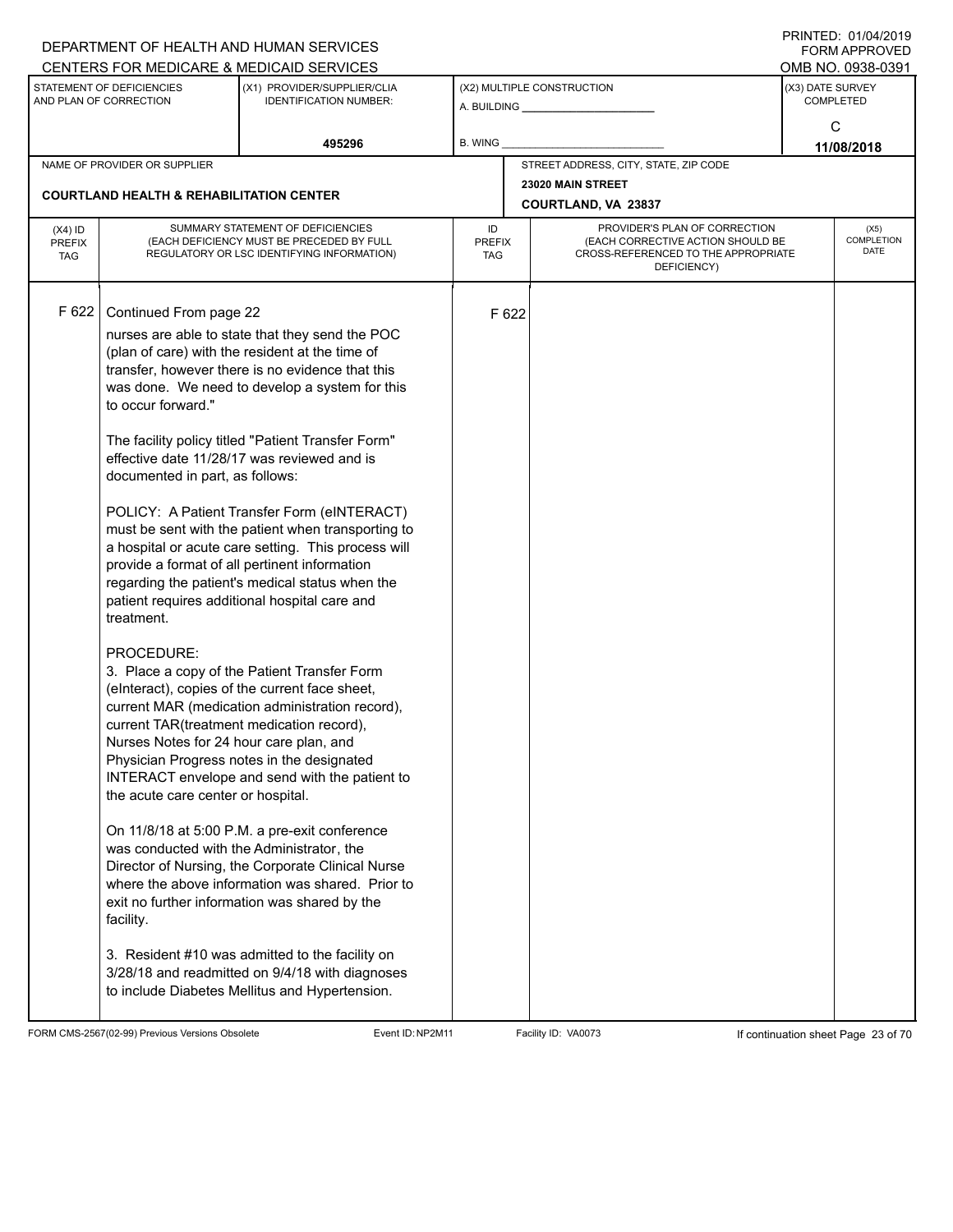|                                          |                                                                                                                                                                                                                                                                                                                                                                                                  | DEPARTMENT OF HEALTH AND HUMAN SERVICES<br>CENTERS FOR MEDICARE & MEDICAID SERVICES                                                                                                                                                                                                                                                                                                                                                                                                                                                                                                                                                                                                                                                                                                                                                                                                                                                                                                                                                                                                                                                                                                                                                 |                                   |       |                                                 |                                                                                                               | FININILU. VIIVHIZVI J<br><b>FORM APPROVED</b><br>OMB NO. 0938-0391 |  |
|------------------------------------------|--------------------------------------------------------------------------------------------------------------------------------------------------------------------------------------------------------------------------------------------------------------------------------------------------------------------------------------------------------------------------------------------------|-------------------------------------------------------------------------------------------------------------------------------------------------------------------------------------------------------------------------------------------------------------------------------------------------------------------------------------------------------------------------------------------------------------------------------------------------------------------------------------------------------------------------------------------------------------------------------------------------------------------------------------------------------------------------------------------------------------------------------------------------------------------------------------------------------------------------------------------------------------------------------------------------------------------------------------------------------------------------------------------------------------------------------------------------------------------------------------------------------------------------------------------------------------------------------------------------------------------------------------|-----------------------------------|-------|-------------------------------------------------|---------------------------------------------------------------------------------------------------------------|--------------------------------------------------------------------|--|
|                                          | STATEMENT OF DEFICIENCIES<br>AND PLAN OF CORRECTION                                                                                                                                                                                                                                                                                                                                              | (X1) PROVIDER/SUPPLIER/CLIA<br><b>IDENTIFICATION NUMBER:</b>                                                                                                                                                                                                                                                                                                                                                                                                                                                                                                                                                                                                                                                                                                                                                                                                                                                                                                                                                                                                                                                                                                                                                                        |                                   |       | (X2) MULTIPLE CONSTRUCTION                      | (X3) DATE SURVEY<br><b>COMPLETED</b>                                                                          |                                                                    |  |
|                                          |                                                                                                                                                                                                                                                                                                                                                                                                  | 495296                                                                                                                                                                                                                                                                                                                                                                                                                                                                                                                                                                                                                                                                                                                                                                                                                                                                                                                                                                                                                                                                                                                                                                                                                              | <b>B. WING</b>                    |       |                                                 |                                                                                                               | C<br>11/08/2018                                                    |  |
|                                          | NAME OF PROVIDER OR SUPPLIER                                                                                                                                                                                                                                                                                                                                                                     |                                                                                                                                                                                                                                                                                                                                                                                                                                                                                                                                                                                                                                                                                                                                                                                                                                                                                                                                                                                                                                                                                                                                                                                                                                     |                                   |       | STREET ADDRESS, CITY, STATE, ZIP CODE           |                                                                                                               |                                                                    |  |
|                                          | <b>COURTLAND HEALTH &amp; REHABILITATION CENTER</b>                                                                                                                                                                                                                                                                                                                                              |                                                                                                                                                                                                                                                                                                                                                                                                                                                                                                                                                                                                                                                                                                                                                                                                                                                                                                                                                                                                                                                                                                                                                                                                                                     |                                   |       | 23020 MAIN STREET<br><b>COURTLAND, VA 23837</b> |                                                                                                               |                                                                    |  |
| $(X4)$ ID<br><b>PREFIX</b><br><b>TAG</b> |                                                                                                                                                                                                                                                                                                                                                                                                  | SUMMARY STATEMENT OF DEFICIENCIES<br>(EACH DEFICIENCY MUST BE PRECEDED BY FULL<br>REGULATORY OR LSC IDENTIFYING INFORMATION)                                                                                                                                                                                                                                                                                                                                                                                                                                                                                                                                                                                                                                                                                                                                                                                                                                                                                                                                                                                                                                                                                                        | ID<br><b>PREFIX</b><br><b>TAG</b> |       | PROVIDER'S PLAN OF CORRECTION<br>DEFICIENCY)    | (X5)<br>COMPLETION<br>(EACH CORRECTIVE ACTION SHOULD BE<br><b>DATE</b><br>CROSS-REFERENCED TO THE APPROPRIATE |                                                                    |  |
| F 622                                    | Continued From page 23<br>capable of daily decision making. While<br>of 9/02/18 was identified.<br>and are documented in part, as follows:<br>with hyponatremia to hospital ruling out<br>concussion from earlier fall.<br>Date of Admission: Sep-02-2018<br>Date of Discharge: Sep-04-2018<br>sent with her on 9/2/18 when<br>nurses are able to state that they send the<br>to occur forward." | The most recent Minimum Data Set (MDS) was a<br>Quarterly with an Assessment Reference Date<br>(ARD) of 8/14/18. The Brief Interview for Mental<br>Status was coded as a 10 out of a possible 15<br>indicating Resident #10 was cognitively intact and<br>reviewing Resident #10's MDS' a Discharge<br>Assessment-return anticipated with an ARD date<br>Resident #10's Progress Notes were reviewed<br>9/2/18 22:03 (10:03) P.M.: Resident vomited 4<br>times in 30 minutes. Doctor notifies and advised<br>to send to ER (emergency room) for evaluation.<br>9/2/18 22:32 (10:32) P.M.: Resident admitted<br>Resident #10's Hospital Discharge Summary was<br>reviewed and is documented in part, as follows:<br>On 11/7/18 at approximately 11:45 A.M. the<br>facility was asked for documentation to show that<br>Resident #10's Comprehensive Plan of Care was<br>transferred/discharged the he hospital. The<br>Corporate Clinical Nurse stated, "We do not have<br>any documentation to support the care plan was<br>sent with the resident when discharged. The<br>POC(plan of care) with the resident at the time of<br>transfer, however there is no evidence that this<br>was done. We need to develop a system for this |                                   | F 622 |                                                 |                                                                                                               |                                                                    |  |

FORM CMS-2567(02-99) Previous Versions Obsolete Event ID:NP2M11 Facility ID: VA0073 If continuation sheet Page 24 of 70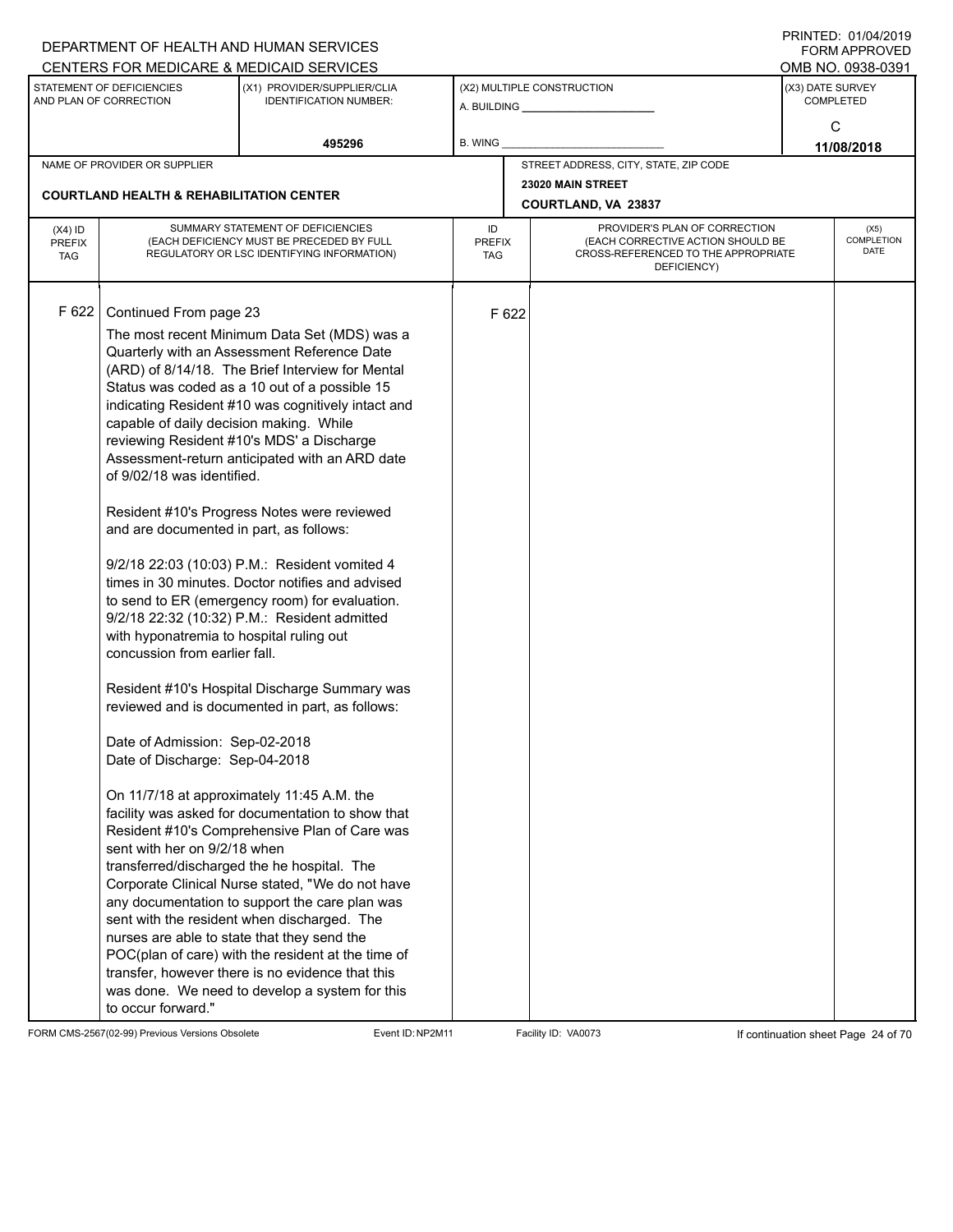|                                          |                                                                                                                                          | DEPARTMENT OF HEALTH AND HUMAN SERVICES<br>CENTERS FOR MEDICARE & MEDICAID SERVICES                                                                                                                                                                                                                           |                                   |       |                                                                                                                          |                  | FININILU. VIIVHIZVI J<br><b>FORM APPROVED</b><br>OMB NO. 0938-0391 |
|------------------------------------------|------------------------------------------------------------------------------------------------------------------------------------------|---------------------------------------------------------------------------------------------------------------------------------------------------------------------------------------------------------------------------------------------------------------------------------------------------------------|-----------------------------------|-------|--------------------------------------------------------------------------------------------------------------------------|------------------|--------------------------------------------------------------------|
|                                          | STATEMENT OF DEFICIENCIES<br>AND PLAN OF CORRECTION                                                                                      | (X1) PROVIDER/SUPPLIER/CLIA<br><b>IDENTIFICATION NUMBER:</b>                                                                                                                                                                                                                                                  |                                   |       | (X2) MULTIPLE CONSTRUCTION                                                                                               | (X3) DATE SURVEY | <b>COMPLETED</b>                                                   |
|                                          |                                                                                                                                          | 495296                                                                                                                                                                                                                                                                                                        | <b>B. WING</b>                    |       |                                                                                                                          |                  | C<br>11/08/2018                                                    |
|                                          | NAME OF PROVIDER OR SUPPLIER                                                                                                             |                                                                                                                                                                                                                                                                                                               |                                   |       | STREET ADDRESS, CITY, STATE, ZIP CODE                                                                                    |                  |                                                                    |
|                                          | <b>COURTLAND HEALTH &amp; REHABILITATION CENTER</b>                                                                                      |                                                                                                                                                                                                                                                                                                               |                                   |       | 23020 MAIN STREET<br><b>COURTLAND, VA 23837</b>                                                                          |                  |                                                                    |
| $(X4)$ ID<br><b>PREFIX</b><br><b>TAG</b> |                                                                                                                                          | SUMMARY STATEMENT OF DEFICIENCIES<br>(EACH DEFICIENCY MUST BE PRECEDED BY FULL<br>REGULATORY OR LSC IDENTIFYING INFORMATION)                                                                                                                                                                                  | ID<br><b>PREFIX</b><br><b>TAG</b> |       | PROVIDER'S PLAN OF CORRECTION<br>(EACH CORRECTIVE ACTION SHOULD BE<br>CROSS-REFERENCED TO THE APPROPRIATE<br>DEFICIENCY) |                  | (X5)<br>COMPLETION<br><b>DATE</b>                                  |
| F 622                                    | Continued From page 24                                                                                                                   |                                                                                                                                                                                                                                                                                                               |                                   | F 622 |                                                                                                                          |                  |                                                                    |
|                                          | documented in part, as follows:                                                                                                          | The facility policy titled "Patient Transfer Form"<br>effective date 11/28/17 was reviewed and is                                                                                                                                                                                                             |                                   |       |                                                                                                                          |                  |                                                                    |
|                                          | treatment.                                                                                                                               | POLICY: A Patient Transfer Form (eINTERACT)<br>must be sent with the patient when transporting to<br>a hospital or acute care setting. This process will<br>provide a format of all pertinent information<br>regarding the patient's medical status when the<br>patient requires additional hospital care and |                                   |       |                                                                                                                          |                  |                                                                    |
|                                          | PROCEDURE:<br>current TAR(treatment medication record),<br>Nurses Notes for 24 hour care plan, and<br>the acute care center or hospital. | 3. Place a copy of the Patient Transfer Form<br>(elnteract), copies of the current face sheet,<br>current MAR (medication administration record),<br>Physician Progress notes in the designated<br>INTERACT envelope and send with the patient to                                                             |                                   |       |                                                                                                                          |                  |                                                                    |
|                                          | was conducted with the Administrator, the<br>facility.                                                                                   | On 11/8/18 at 5:00 P.M. a pre-exit conference<br>Director of Nursing, the Corporate Clinical Nurse<br>where the above information was shared. Prior to<br>exit no further information was shared by the                                                                                                       |                                   |       |                                                                                                                          |                  |                                                                    |
|                                          | and Hypertension.                                                                                                                        | 4. Resident #26 is a 76 year old admitted to the<br>facility on 9/19/16 and readmitted on 5/21/18 with<br>diagnoses to include Congestive Heart Failure                                                                                                                                                       |                                   |       |                                                                                                                          |                  |                                                                    |
|                                          |                                                                                                                                          | The most recent Minimum Data Set (MDS) was a<br>Quarterly with an Assessment Reference Date<br>(ARD) of 8/28/18. The Brief Interview for Mental<br>Status was coded as a 15 out of a possible 15                                                                                                              |                                   |       |                                                                                                                          |                  |                                                                    |

FORM CMS-2567(02-99) Previous Versions Obsolete Event ID:NP2M11 Facility ID: VA0073 If continuation sheet Page 25 of 70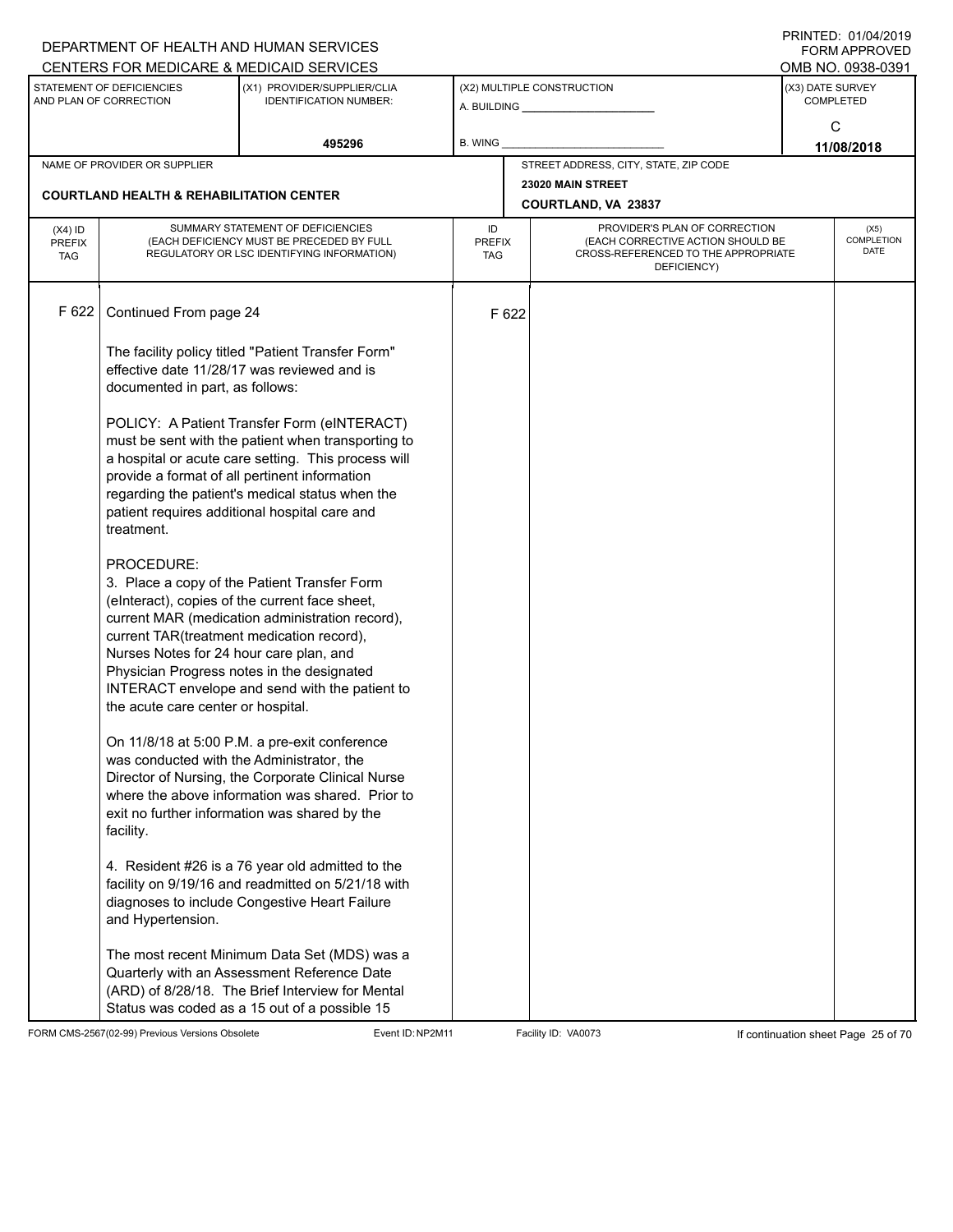|                                   |                                                                                                                                                                                                                                                                                                                                                                                                                                                     | DEPARTMENT OF HEALTH AND HUMAN SERVICES                                                                                                                                                                                                                                                                                                                                                                                                                                                                                                                                                                                                                                                                                                                                                                                                                                                                                                                                                                                              |                            |       |                                                                                                                          |                  | <b>FORM APPROVED</b>              |
|-----------------------------------|-----------------------------------------------------------------------------------------------------------------------------------------------------------------------------------------------------------------------------------------------------------------------------------------------------------------------------------------------------------------------------------------------------------------------------------------------------|--------------------------------------------------------------------------------------------------------------------------------------------------------------------------------------------------------------------------------------------------------------------------------------------------------------------------------------------------------------------------------------------------------------------------------------------------------------------------------------------------------------------------------------------------------------------------------------------------------------------------------------------------------------------------------------------------------------------------------------------------------------------------------------------------------------------------------------------------------------------------------------------------------------------------------------------------------------------------------------------------------------------------------------|----------------------------|-------|--------------------------------------------------------------------------------------------------------------------------|------------------|-----------------------------------|
|                                   |                                                                                                                                                                                                                                                                                                                                                                                                                                                     | CENTERS FOR MEDICARE & MEDICAID SERVICES                                                                                                                                                                                                                                                                                                                                                                                                                                                                                                                                                                                                                                                                                                                                                                                                                                                                                                                                                                                             |                            |       |                                                                                                                          |                  | OMB NO. 0938-0391                 |
|                                   | STATEMENT OF DEFICIENCIES<br>AND PLAN OF CORRECTION                                                                                                                                                                                                                                                                                                                                                                                                 | (X1) PROVIDER/SUPPLIER/CLIA<br><b>IDENTIFICATION NUMBER:</b>                                                                                                                                                                                                                                                                                                                                                                                                                                                                                                                                                                                                                                                                                                                                                                                                                                                                                                                                                                         |                            |       | (X2) MULTIPLE CONSTRUCTION                                                                                               | (X3) DATE SURVEY | <b>COMPLETED</b>                  |
|                                   |                                                                                                                                                                                                                                                                                                                                                                                                                                                     | 495296                                                                                                                                                                                                                                                                                                                                                                                                                                                                                                                                                                                                                                                                                                                                                                                                                                                                                                                                                                                                                               | B. WING                    |       |                                                                                                                          |                  | C<br>11/08/2018                   |
|                                   | NAME OF PROVIDER OR SUPPLIER                                                                                                                                                                                                                                                                                                                                                                                                                        |                                                                                                                                                                                                                                                                                                                                                                                                                                                                                                                                                                                                                                                                                                                                                                                                                                                                                                                                                                                                                                      |                            |       | STREET ADDRESS, CITY, STATE, ZIP CODE                                                                                    |                  |                                   |
|                                   | <b>COURTLAND HEALTH &amp; REHABILITATION CENTER</b>                                                                                                                                                                                                                                                                                                                                                                                                 |                                                                                                                                                                                                                                                                                                                                                                                                                                                                                                                                                                                                                                                                                                                                                                                                                                                                                                                                                                                                                                      |                            |       | 23020 MAIN STREET<br>COURTLAND, VA 23837                                                                                 |                  |                                   |
|                                   |                                                                                                                                                                                                                                                                                                                                                                                                                                                     |                                                                                                                                                                                                                                                                                                                                                                                                                                                                                                                                                                                                                                                                                                                                                                                                                                                                                                                                                                                                                                      |                            |       |                                                                                                                          |                  |                                   |
| $(X4)$ ID<br>PREFIX<br><b>TAG</b> |                                                                                                                                                                                                                                                                                                                                                                                                                                                     | SUMMARY STATEMENT OF DEFICIENCIES<br>(EACH DEFICIENCY MUST BE PRECEDED BY FULL<br>REGULATORY OR LSC IDENTIFYING INFORMATION)                                                                                                                                                                                                                                                                                                                                                                                                                                                                                                                                                                                                                                                                                                                                                                                                                                                                                                         | ID<br><b>PREFIX</b><br>TAG |       | PROVIDER'S PLAN OF CORRECTION<br>(EACH CORRECTIVE ACTION SHOULD BE<br>CROSS-REFERENCED TO THE APPROPRIATE<br>DEFICIENCY) |                  | (X5)<br>COMPLETION<br><b>DATE</b> |
| F 622                             | Continued From page 25<br>capable of daily decision making. While<br>of 5/07/18 was identified.<br>and are documented in part, as follows:<br>ER via stretcher with transportation drivers.<br>has been admitted to hospital with Sepsis<br>diagnosis.<br>Admit Date: 5/7/2018<br>Discharge Date: 5/21/2018<br>sent with her on 5/7/18 when<br>nurses are able to state that they send the<br>to occur forward."<br>documented in part, as follows: | indicating Resident #26 was cognitively intact and<br>reviewing Resident #26's MDS' a Discharge<br>Assessment-return anticipated with an ARD date<br>Resident #26's Progress Notes were reviewed<br>5/7/18 at 15:58 (1:58) P.M.: Resident was sent to<br>5/7/18 at 22:44 (10:44) P.M.: Per ER, resident<br>Resident #26's Hospital Discharge Summary was<br>reviewed and is documented in part, as follows:<br>On 11/7/18 at approximately 11:45 A.M. the<br>facility was asked for documentation to show that<br>Resident #26's Comprehensive Plan of Care was<br>transferred/discharged the he hospital. The<br>Corporate Clinical Nurse stated, "We do not have<br>any documentation to support the care plan was<br>sent with the resident when discharged. The<br>POC(plan of care) with the resident at the time of<br>transfer, however there is no evidence that this<br>was done. We need to develop a system for this<br>The facility policy titled "Patient Transfer Form"<br>effective date 11/28/17 was reviewed and is |                            | F 622 |                                                                                                                          |                  |                                   |
|                                   |                                                                                                                                                                                                                                                                                                                                                                                                                                                     |                                                                                                                                                                                                                                                                                                                                                                                                                                                                                                                                                                                                                                                                                                                                                                                                                                                                                                                                                                                                                                      |                            |       |                                                                                                                          |                  |                                   |

FORM CMS-2567(02-99) Previous Versions Obsolete Event ID:NP2M11 Facility ID: VA0073 If continuation sheet Page 26 of 70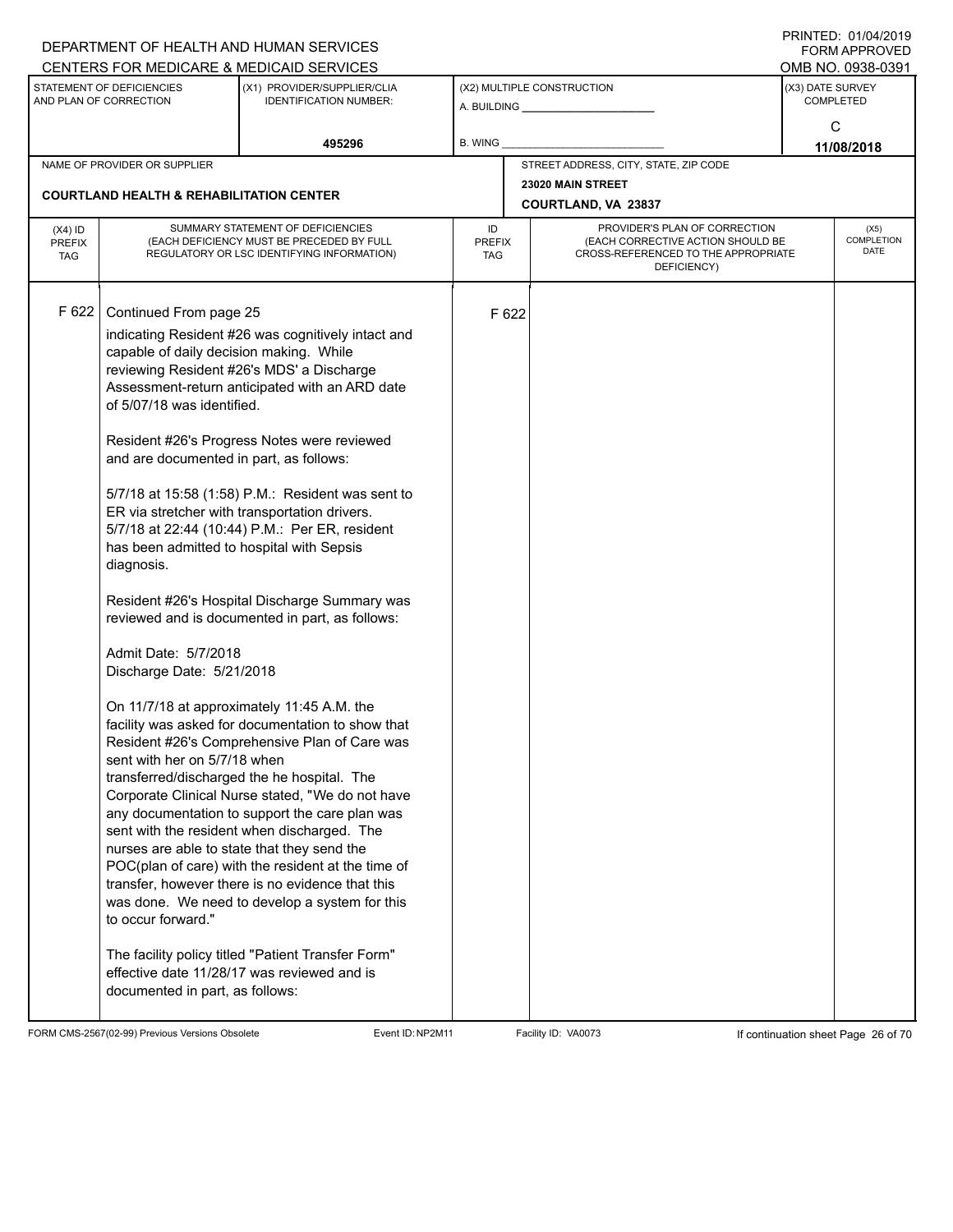|                                          |                                                                                                                                                                                                                                                                                                                                                                      | DEPARTMENT OF HEALTH AND HUMAN SERVICES<br>CENTERS FOR MEDICARE & MEDICAID SERVICES                                                                                                                                                                                                                                                                                                                                                                                                                                                                                                                                                                                                                                                                                                                                                                                                                                                                                                                                                                                                                                                                                                                                                                                                          |                                   |       |                                                                                                                          | FININILU. VIIVHIZVI J<br><b>FORM APPROVED</b><br>OMB NO. 0938-0391 |
|------------------------------------------|----------------------------------------------------------------------------------------------------------------------------------------------------------------------------------------------------------------------------------------------------------------------------------------------------------------------------------------------------------------------|----------------------------------------------------------------------------------------------------------------------------------------------------------------------------------------------------------------------------------------------------------------------------------------------------------------------------------------------------------------------------------------------------------------------------------------------------------------------------------------------------------------------------------------------------------------------------------------------------------------------------------------------------------------------------------------------------------------------------------------------------------------------------------------------------------------------------------------------------------------------------------------------------------------------------------------------------------------------------------------------------------------------------------------------------------------------------------------------------------------------------------------------------------------------------------------------------------------------------------------------------------------------------------------------|-----------------------------------|-------|--------------------------------------------------------------------------------------------------------------------------|--------------------------------------------------------------------|
|                                          | STATEMENT OF DEFICIENCIES<br>AND PLAN OF CORRECTION                                                                                                                                                                                                                                                                                                                  | (X1) PROVIDER/SUPPLIER/CLIA<br><b>IDENTIFICATION NUMBER:</b>                                                                                                                                                                                                                                                                                                                                                                                                                                                                                                                                                                                                                                                                                                                                                                                                                                                                                                                                                                                                                                                                                                                                                                                                                                 |                                   |       | (X2) MULTIPLE CONSTRUCTION<br>A. BUILDING A. BUILDING                                                                    | (X3) DATE SURVEY<br><b>COMPLETED</b>                               |
|                                          |                                                                                                                                                                                                                                                                                                                                                                      | 495296                                                                                                                                                                                                                                                                                                                                                                                                                                                                                                                                                                                                                                                                                                                                                                                                                                                                                                                                                                                                                                                                                                                                                                                                                                                                                       | B. WING                           |       |                                                                                                                          | C<br>11/08/2018                                                    |
|                                          | NAME OF PROVIDER OR SUPPLIER                                                                                                                                                                                                                                                                                                                                         |                                                                                                                                                                                                                                                                                                                                                                                                                                                                                                                                                                                                                                                                                                                                                                                                                                                                                                                                                                                                                                                                                                                                                                                                                                                                                              |                                   |       | STREET ADDRESS, CITY, STATE, ZIP CODE                                                                                    |                                                                    |
|                                          | <b>COURTLAND HEALTH &amp; REHABILITATION CENTER</b>                                                                                                                                                                                                                                                                                                                  |                                                                                                                                                                                                                                                                                                                                                                                                                                                                                                                                                                                                                                                                                                                                                                                                                                                                                                                                                                                                                                                                                                                                                                                                                                                                                              |                                   |       | 23020 MAIN STREET<br>COURTLAND, VA 23837                                                                                 |                                                                    |
| $(X4)$ ID<br><b>PREFIX</b><br><b>TAG</b> |                                                                                                                                                                                                                                                                                                                                                                      | SUMMARY STATEMENT OF DEFICIENCIES<br>(EACH DEFICIENCY MUST BE PRECEDED BY FULL<br>REGULATORY OR LSC IDENTIFYING INFORMATION)                                                                                                                                                                                                                                                                                                                                                                                                                                                                                                                                                                                                                                                                                                                                                                                                                                                                                                                                                                                                                                                                                                                                                                 | ID<br><b>PREFIX</b><br><b>TAG</b> |       | PROVIDER'S PLAN OF CORRECTION<br>(EACH CORRECTIVE ACTION SHOULD BE<br>CROSS-REFERENCED TO THE APPROPRIATE<br>DEFICIENCY) | (X5)<br>COMPLETION<br><b>DATE</b>                                  |
| F 622                                    | Continued From page 26<br>treatment.<br>PROCEDURE:<br>current TAR(treatment medication record),<br>Nurses Notes for 24 hour care plan, and<br>the acute care center or hospital.<br>was conducted with the Administrator, the<br>facility.<br>Diabetes Mellitus and Schizophrenia.<br>for daily decision making. While reviewing<br>Resident #122's MDS' a Discharge | POLICY: A Patient Transfer Form (eINTERACT)<br>must be sent with the patient when transporting to<br>a hospital or acute care setting. This process will<br>provide a format of all pertinent information<br>regarding the patient's medical status when the<br>patient requires additional hospital care and<br>3. Place a copy of the Patient Transfer Form<br>(elnteract), copies of the current face sheet,<br>current MAR (medication administration record),<br>Physician Progress notes in the designated<br>INTERACT envelope and send with the patient to<br>On 11/8/18 at 5:00 P.M. a pre-exit conference<br>Director of Nursing, the Corporate Clinical Nurse<br>where the above information was shared. Prior to<br>exit no further information was shared by the<br>5. Resident #122 is a 83 year old admitted to the<br>facility on 11/20/17 with diagnoses to include<br>The most recent Minimum Data Set (MDS) was a<br>Quarterly with an Assessment Reference Date<br>(ARD) of 2/27/18. The Brief Interview for Mental<br>Status was coded as 0, not attempted because<br>the resident is rarely/never understood. Under<br>Section C Cognitive Patterns Resident #122 was<br>coded to have long and short term memory<br>deficits and was moderately impaired in cognition |                                   | F 622 |                                                                                                                          |                                                                    |

FORM CMS-2567(02-99) Previous Versions Obsolete Event ID:NP2M11 Facility ID: VA0073 If continuation sheet Page 27 of 70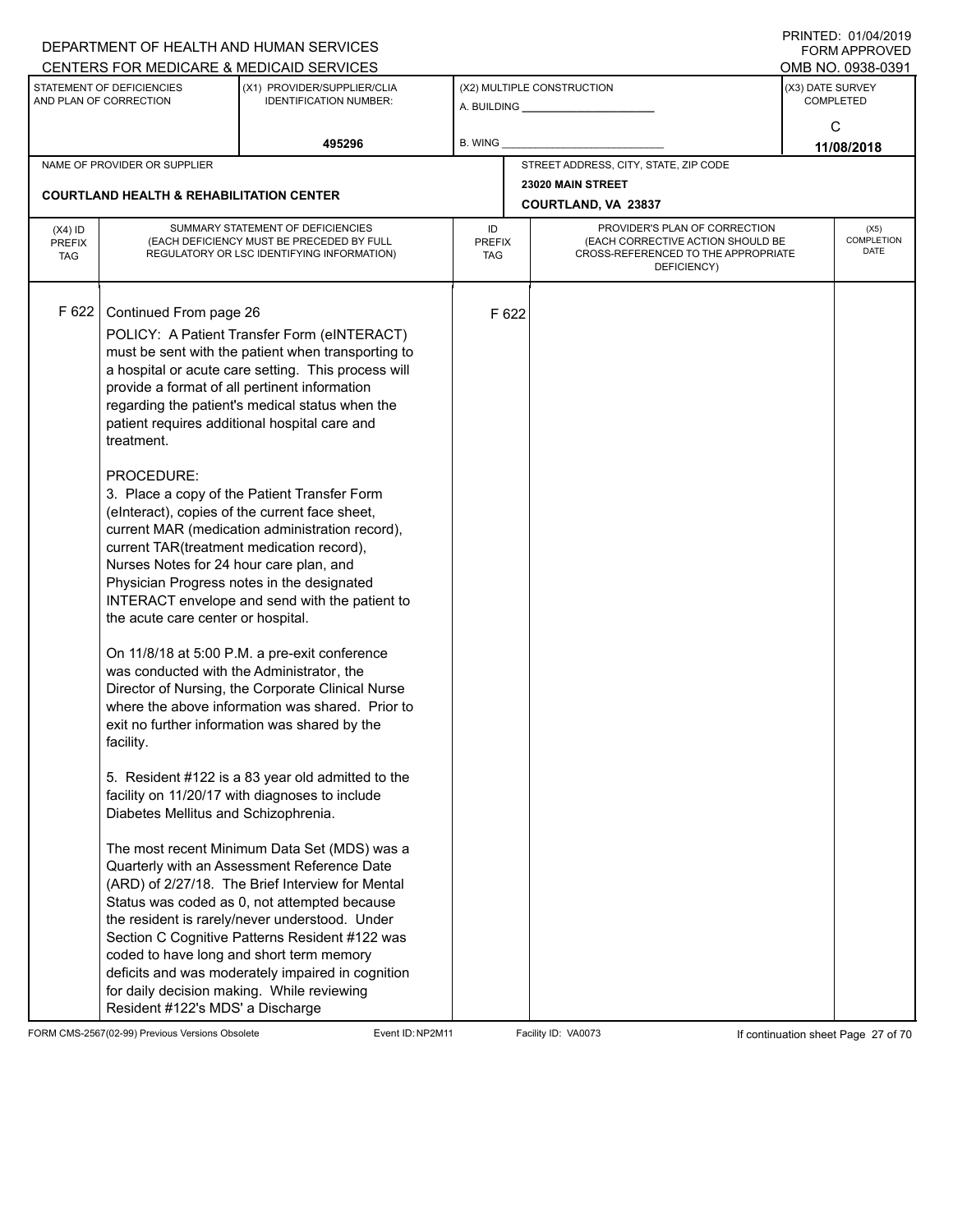|                                          |                                                                                                                                                                                                                                                                                          | DEPARTMENT OF HEALTH AND HUMAN SERVICES<br>CENTERS FOR MEDICARE & MEDICAID SERVICES                                                                                                                                                                                                                                                                                                                                                                                                                                                                                                                                                                                                                                                                                                                         |                                   |       |                                                                                                                          |                  | FININILU. VIIVHIZVI J<br>FORM APPROVED<br>OMB NO. 0938-0391 |
|------------------------------------------|------------------------------------------------------------------------------------------------------------------------------------------------------------------------------------------------------------------------------------------------------------------------------------------|-------------------------------------------------------------------------------------------------------------------------------------------------------------------------------------------------------------------------------------------------------------------------------------------------------------------------------------------------------------------------------------------------------------------------------------------------------------------------------------------------------------------------------------------------------------------------------------------------------------------------------------------------------------------------------------------------------------------------------------------------------------------------------------------------------------|-----------------------------------|-------|--------------------------------------------------------------------------------------------------------------------------|------------------|-------------------------------------------------------------|
|                                          | STATEMENT OF DEFICIENCIES<br>AND PLAN OF CORRECTION                                                                                                                                                                                                                                      | (X1) PROVIDER/SUPPLIER/CLIA<br><b>IDENTIFICATION NUMBER:</b>                                                                                                                                                                                                                                                                                                                                                                                                                                                                                                                                                                                                                                                                                                                                                |                                   |       | (X2) MULTIPLE CONSTRUCTION                                                                                               | (X3) DATE SURVEY | <b>COMPLETED</b>                                            |
|                                          |                                                                                                                                                                                                                                                                                          | 495296                                                                                                                                                                                                                                                                                                                                                                                                                                                                                                                                                                                                                                                                                                                                                                                                      | <b>B. WING</b>                    |       |                                                                                                                          |                  | C<br>11/08/2018                                             |
|                                          | NAME OF PROVIDER OR SUPPLIER                                                                                                                                                                                                                                                             |                                                                                                                                                                                                                                                                                                                                                                                                                                                                                                                                                                                                                                                                                                                                                                                                             |                                   |       | STREET ADDRESS, CITY, STATE, ZIP CODE                                                                                    |                  |                                                             |
|                                          | <b>COURTLAND HEALTH &amp; REHABILITATION CENTER</b>                                                                                                                                                                                                                                      |                                                                                                                                                                                                                                                                                                                                                                                                                                                                                                                                                                                                                                                                                                                                                                                                             |                                   |       | 23020 MAIN STREET<br>COURTLAND, VA 23837                                                                                 |                  |                                                             |
| $(X4)$ ID<br><b>PREFIX</b><br><b>TAG</b> |                                                                                                                                                                                                                                                                                          | SUMMARY STATEMENT OF DEFICIENCIES<br>(EACH DEFICIENCY MUST BE PRECEDED BY FULL<br>REGULATORY OR LSC IDENTIFYING INFORMATION)                                                                                                                                                                                                                                                                                                                                                                                                                                                                                                                                                                                                                                                                                | ID<br><b>PREFIX</b><br><b>TAG</b> |       | PROVIDER'S PLAN OF CORRECTION<br>(EACH CORRECTIVE ACTION SHOULD BE<br>CROSS-REFERENCED TO THE APPROPRIATE<br>DEFICIENCY) |                  | (X5)<br>COMPLETION<br><b>DATE</b>                           |
| F 622                                    | Continued From page 27<br>date of 3/7/18 was identified.<br>and are documented in part, as follows:<br>3/7/2048 10:24 A.M.: Sent to ER via EMS<br>follows:<br>Date of Admission: Mar-07-2018<br>Date of Discharge: Mar-12-2018<br>was sent with her on 3/7/18 when<br>to occur forward." | Assessment-return not anticipated with an ARD<br>Resident #122's Progress Notes were reviewed<br>(emergency medical services) to be evaluated.<br>Resident #122's Hospital Discharge Summary<br>was reviewed and is documented in part, as<br>On 11/7/18 at approximately 11:45 P.M. the<br>facility was asked for documentation to show that<br>Resident #122's Comprehensive Plan of Care<br>transferred/discharged the he hospital. The<br>Corporate Clinical Nurse stated, "We do not have<br>any documentation to support the care plan was<br>sent with the resident when discharged. The<br>nurses are able to state that they send the POC<br>(plan of care) with the resident at the time of<br>transfer, however there is no evidence that this<br>was done. We need to develop a system for this |                                   | F 622 |                                                                                                                          |                  |                                                             |
|                                          | documented in part, as follows:                                                                                                                                                                                                                                                          | The facility policy titled "Patient Transfer Form"<br>effective date 11/28/17 was reviewed and is                                                                                                                                                                                                                                                                                                                                                                                                                                                                                                                                                                                                                                                                                                           |                                   |       |                                                                                                                          |                  |                                                             |
|                                          |                                                                                                                                                                                                                                                                                          | POLICY: A Patient Transfer Form (eINTERACT)<br>must be sent with the patient when transporting to<br>a hospital or acute care setting. This process will<br>provide a format of all pertinent information<br>regarding the patient's medical status when the                                                                                                                                                                                                                                                                                                                                                                                                                                                                                                                                                |                                   |       |                                                                                                                          |                  |                                                             |

FORM CMS-2567(02-99) Previous Versions Obsolete Event ID:NP2M11 Facility ID: VA0073 If continuation sheet Page 28 of 70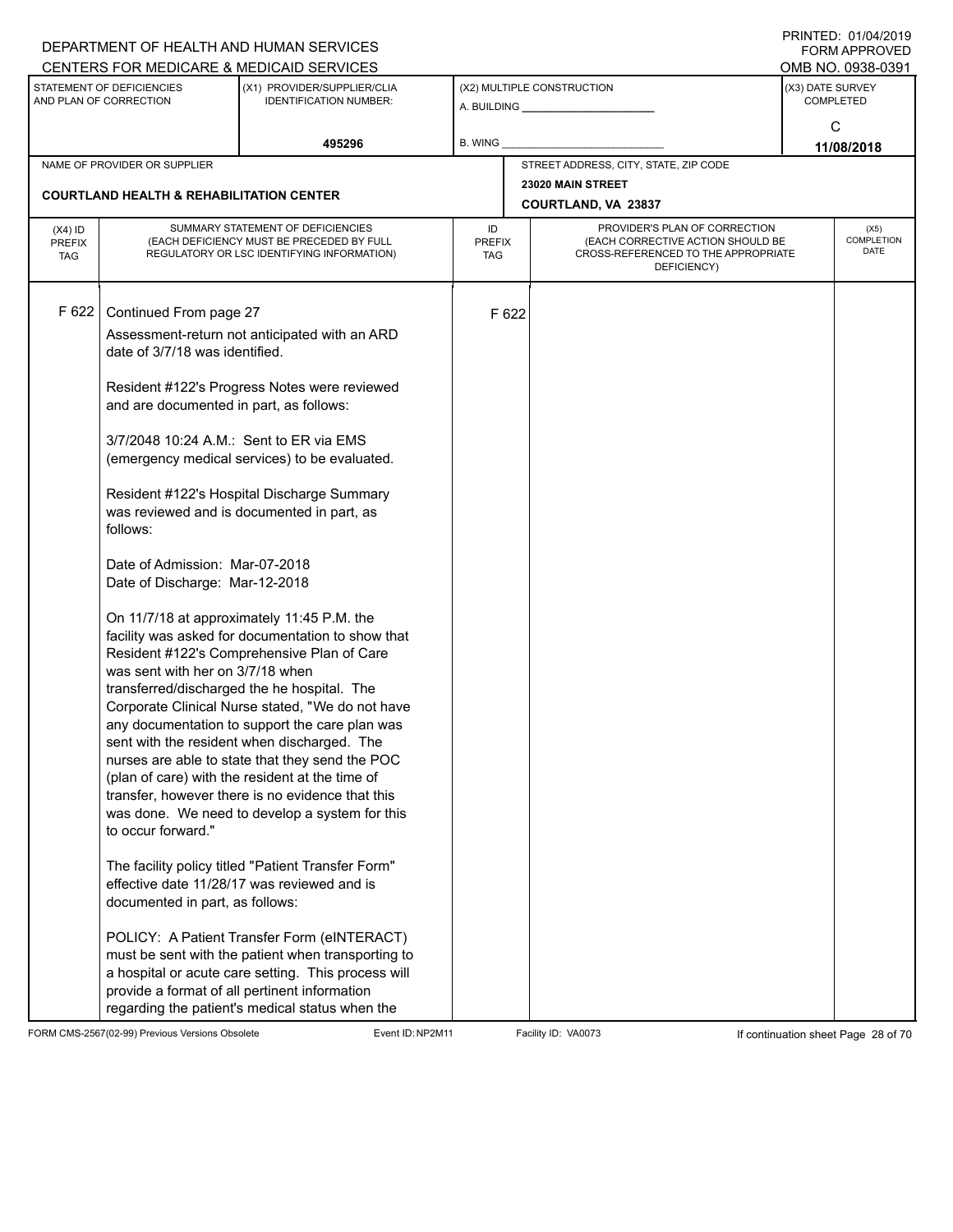|               |                                                     | DEPARTMENT OF HEALTH AND HUMAN SERVICES                                                       |               |       |                                                                          |                  | $1 \times 11 \times 11 = 12.$ $0 \times 110 = 12$<br><b>FORM APPROVED</b> |  |  |
|---------------|-----------------------------------------------------|-----------------------------------------------------------------------------------------------|---------------|-------|--------------------------------------------------------------------------|------------------|---------------------------------------------------------------------------|--|--|
|               |                                                     | CENTERS FOR MEDICARE & MEDICAID SERVICES                                                      |               |       |                                                                          |                  | OMB NO. 0938-0391                                                         |  |  |
|               | STATEMENT OF DEFICIENCIES<br>AND PLAN OF CORRECTION | (X1) PROVIDER/SUPPLIER/CLIA<br><b>IDENTIFICATION NUMBER:</b>                                  |               |       | (X2) MULTIPLE CONSTRUCTION                                               | (X3) DATE SURVEY | <b>COMPLETED</b>                                                          |  |  |
|               |                                                     |                                                                                               |               |       | A. BUILDING <b>A.</b> BUILDING                                           |                  | C                                                                         |  |  |
|               |                                                     | 495296                                                                                        | B. WING       |       |                                                                          |                  |                                                                           |  |  |
|               | NAME OF PROVIDER OR SUPPLIER                        |                                                                                               |               |       | STREET ADDRESS, CITY, STATE, ZIP CODE                                    | 11/08/2018       |                                                                           |  |  |
|               |                                                     |                                                                                               |               |       | 23020 MAIN STREET                                                        |                  |                                                                           |  |  |
|               | <b>COURTLAND HEALTH &amp; REHABILITATION CENTER</b> |                                                                                               |               |       | COURTLAND, VA 23837                                                      |                  |                                                                           |  |  |
| $(X4)$ ID     |                                                     | SUMMARY STATEMENT OF DEFICIENCIES                                                             | ID            |       | PROVIDER'S PLAN OF CORRECTION                                            |                  | (X5)                                                                      |  |  |
| <b>PREFIX</b> |                                                     | (EACH DEFICIENCY MUST BE PRECEDED BY FULL<br>REGULATORY OR LSC IDENTIFYING INFORMATION)       | <b>PREFIX</b> |       | (EACH CORRECTIVE ACTION SHOULD BE<br>CROSS-REFERENCED TO THE APPROPRIATE |                  | COMPLETION<br><b>DATE</b>                                                 |  |  |
| <b>TAG</b>    |                                                     |                                                                                               | TAG           |       | DEFICIENCY)                                                              |                  |                                                                           |  |  |
|               |                                                     |                                                                                               |               |       |                                                                          |                  |                                                                           |  |  |
| F 622         | Continued From page 28                              |                                                                                               |               | F 622 |                                                                          |                  |                                                                           |  |  |
|               |                                                     | patient requires additional hospital care and                                                 |               |       |                                                                          |                  |                                                                           |  |  |
|               | treatment.                                          |                                                                                               |               |       |                                                                          |                  |                                                                           |  |  |
|               |                                                     |                                                                                               |               |       |                                                                          |                  |                                                                           |  |  |
|               | PROCEDURE:                                          |                                                                                               |               |       |                                                                          |                  |                                                                           |  |  |
|               |                                                     | 3. Place a copy of the Patient Transfer Form                                                  |               |       |                                                                          |                  |                                                                           |  |  |
|               |                                                     | (einteract), copies of the current face sheet,                                                |               |       |                                                                          |                  |                                                                           |  |  |
|               |                                                     | current MAR (medication administration record),                                               |               |       |                                                                          |                  |                                                                           |  |  |
|               | current TAR(treatment medication record),           |                                                                                               |               |       |                                                                          |                  |                                                                           |  |  |
|               | Nurses Notes for 24 hour care plan, and             |                                                                                               |               |       |                                                                          |                  |                                                                           |  |  |
|               |                                                     | Physician Progress notes in the designated<br>INTERACT envelope and send with the patient to  |               |       |                                                                          |                  |                                                                           |  |  |
|               | the acute care center or hospital.                  |                                                                                               |               |       |                                                                          |                  |                                                                           |  |  |
|               |                                                     |                                                                                               |               |       |                                                                          |                  |                                                                           |  |  |
|               |                                                     | On 11/8/18 at 5:00 P.M. a pre-exit conference                                                 |               |       |                                                                          |                  |                                                                           |  |  |
|               | was conducted with the Administrator, the           |                                                                                               |               |       |                                                                          |                  |                                                                           |  |  |
|               |                                                     | Director of Nursing, the Corporate Clinical Nurse                                             |               |       |                                                                          |                  |                                                                           |  |  |
|               |                                                     | where the above information was shared. Prior to                                              |               |       |                                                                          |                  |                                                                           |  |  |
|               |                                                     | exit no further information was shared by the                                                 |               |       |                                                                          |                  |                                                                           |  |  |
|               | facility.                                           |                                                                                               |               |       |                                                                          |                  |                                                                           |  |  |
|               |                                                     | 6. Resident #7 was originally admitted to the                                                 |               |       |                                                                          |                  |                                                                           |  |  |
|               |                                                     | facility 10/12/16 and was last readmitted to the                                              |               |       |                                                                          |                  |                                                                           |  |  |
|               |                                                     | facility after a hospital admission 2/21/18. The                                              |               |       |                                                                          |                  |                                                                           |  |  |
|               |                                                     | current diagnoses included; protein energy                                                    |               |       |                                                                          |                  |                                                                           |  |  |
|               | malnutrition, cardiomegaly and dementia.            |                                                                                               |               |       |                                                                          |                  |                                                                           |  |  |
|               |                                                     |                                                                                               |               |       |                                                                          |                  |                                                                           |  |  |
|               |                                                     | The significant change Minimum Data Set (MDS)<br>assessment with an assessment reference date |               |       |                                                                          |                  |                                                                           |  |  |
|               |                                                     | (ARD) of 8/1/18 coded the resident as not having                                              |               |       |                                                                          |                  |                                                                           |  |  |
|               |                                                     | the ability to complete the Brief Interview for                                               |               |       |                                                                          |                  |                                                                           |  |  |
|               |                                                     | Mental Status (BIMS). The staff interview was                                                 |               |       |                                                                          |                  |                                                                           |  |  |
|               |                                                     | coded for long and short term memory problems                                                 |               |       |                                                                          |                  |                                                                           |  |  |
|               |                                                     | as well as moderately impaired abilities for daily                                            |               |       |                                                                          |                  |                                                                           |  |  |
|               | decision making.                                    |                                                                                               |               |       |                                                                          |                  |                                                                           |  |  |
|               |                                                     | In section "G" (Physical functioning) the resident                                            |               |       |                                                                          |                  |                                                                           |  |  |
|               |                                                     | was coded as requiring limited assistance of 1                                                |               |       |                                                                          |                  |                                                                           |  |  |
|               |                                                     | person with walking, extensive assistance of 2                                                |               |       |                                                                          |                  |                                                                           |  |  |
|               |                                                     | people with bed mobility, extensive assistance of                                             |               |       |                                                                          |                  |                                                                           |  |  |

FORM CMS-2567(02-99) Previous Versions Obsolete Event ID:NP2M11 Facility ID: VA0073 If continuation sheet Page 29 of 70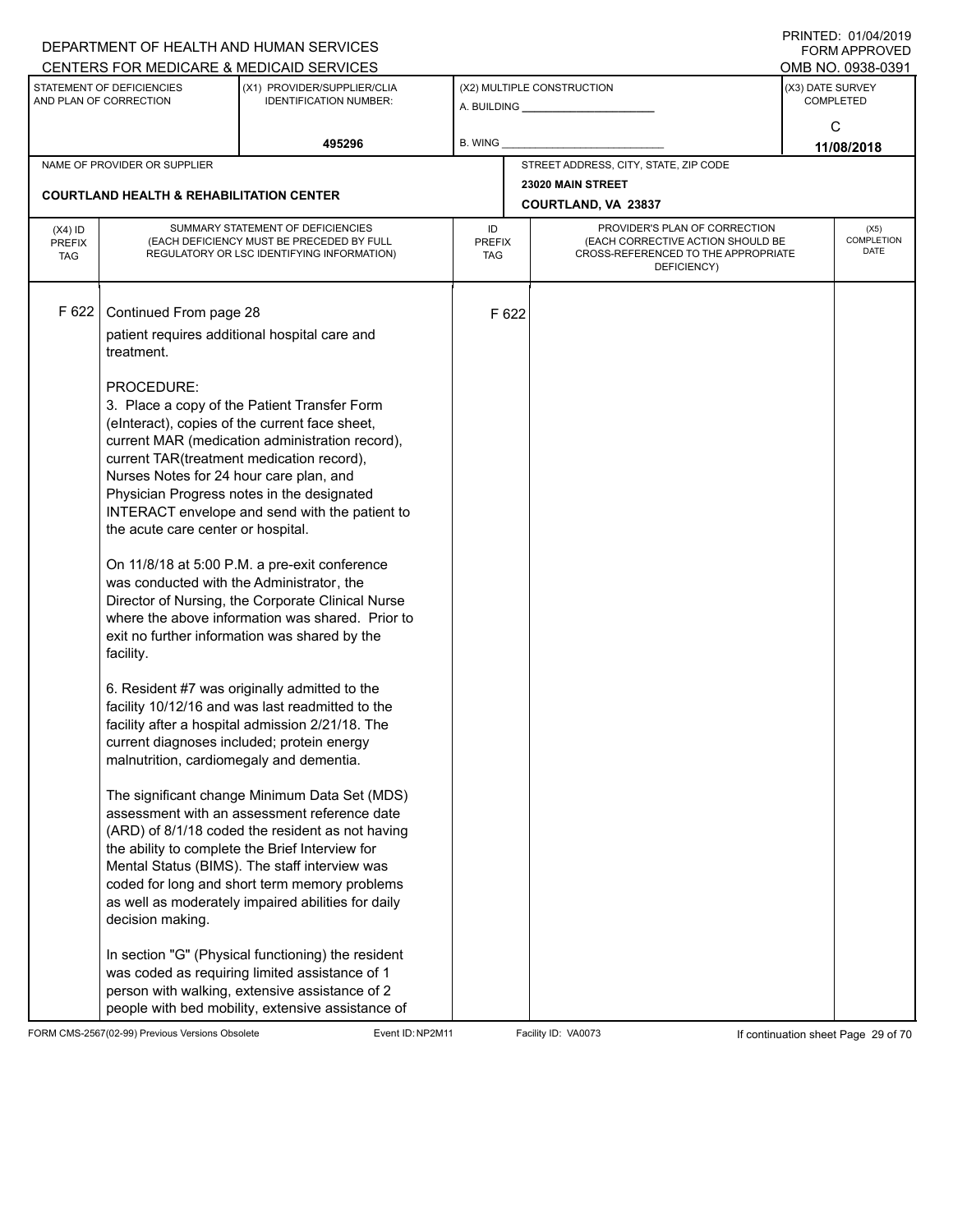|                                          |                                                                                                                                                                                                            | DEPARTMENT OF HEALTH AND HUMAN SERVICES<br>CENTERS FOR MEDICARE & MEDICAID SERVICES                                                                                                                                                                                                                                                                                                                                                                                                                                                                                                                                                                                                                                                                                                                                                                                                                                                                                                                                                                                                                                                                                                                                                                                                                                                                                                      |                                   |       |                                                                                                                          | FININILU. VIIVHIZVI J<br><b>FORM APPROVED</b><br>OMB NO. 0938-0391 |
|------------------------------------------|------------------------------------------------------------------------------------------------------------------------------------------------------------------------------------------------------------|------------------------------------------------------------------------------------------------------------------------------------------------------------------------------------------------------------------------------------------------------------------------------------------------------------------------------------------------------------------------------------------------------------------------------------------------------------------------------------------------------------------------------------------------------------------------------------------------------------------------------------------------------------------------------------------------------------------------------------------------------------------------------------------------------------------------------------------------------------------------------------------------------------------------------------------------------------------------------------------------------------------------------------------------------------------------------------------------------------------------------------------------------------------------------------------------------------------------------------------------------------------------------------------------------------------------------------------------------------------------------------------|-----------------------------------|-------|--------------------------------------------------------------------------------------------------------------------------|--------------------------------------------------------------------|
|                                          | STATEMENT OF DEFICIENCIES<br>AND PLAN OF CORRECTION                                                                                                                                                        | (X1) PROVIDER/SUPPLIER/CLIA<br><b>IDENTIFICATION NUMBER:</b>                                                                                                                                                                                                                                                                                                                                                                                                                                                                                                                                                                                                                                                                                                                                                                                                                                                                                                                                                                                                                                                                                                                                                                                                                                                                                                                             |                                   |       | (X2) MULTIPLE CONSTRUCTION                                                                                               | (X3) DATE SURVEY<br><b>COMPLETED</b>                               |
|                                          |                                                                                                                                                                                                            | 495296                                                                                                                                                                                                                                                                                                                                                                                                                                                                                                                                                                                                                                                                                                                                                                                                                                                                                                                                                                                                                                                                                                                                                                                                                                                                                                                                                                                   | <b>B. WING</b>                    |       |                                                                                                                          | C<br>11/08/2018                                                    |
|                                          | NAME OF PROVIDER OR SUPPLIER                                                                                                                                                                               |                                                                                                                                                                                                                                                                                                                                                                                                                                                                                                                                                                                                                                                                                                                                                                                                                                                                                                                                                                                                                                                                                                                                                                                                                                                                                                                                                                                          |                                   |       | STREET ADDRESS, CITY, STATE, ZIP CODE                                                                                    |                                                                    |
|                                          | <b>COURTLAND HEALTH &amp; REHABILITATION CENTER</b>                                                                                                                                                        |                                                                                                                                                                                                                                                                                                                                                                                                                                                                                                                                                                                                                                                                                                                                                                                                                                                                                                                                                                                                                                                                                                                                                                                                                                                                                                                                                                                          |                                   |       | 23020 MAIN STREET<br><b>COURTLAND, VA 23837</b>                                                                          |                                                                    |
| $(X4)$ ID<br><b>PREFIX</b><br><b>TAG</b> |                                                                                                                                                                                                            | SUMMARY STATEMENT OF DEFICIENCIES<br>(EACH DEFICIENCY MUST BE PRECEDED BY FULL<br>REGULATORY OR LSC IDENTIFYING INFORMATION)                                                                                                                                                                                                                                                                                                                                                                                                                                                                                                                                                                                                                                                                                                                                                                                                                                                                                                                                                                                                                                                                                                                                                                                                                                                             | ID<br><b>PREFIX</b><br><b>TAG</b> |       | PROVIDER'S PLAN OF CORRECTION<br>(EACH CORRECTIVE ACTION SHOULD BE<br>CROSS-REFERENCED TO THE APPROPRIATE<br>DEFICIENCY) | (X5)<br>COMPLETION<br><b>DATE</b>                                  |
| F 622                                    | Continued From page 29<br>2/17/18, revealed Resident #7 was<br>discharged-return anticipated.<br>pain at a level 5.<br>allergies.<br>the actual time of transfer.<br>Director of Nursing and two Corporate | 1 person with transfers dressing, eating, toileting,<br>personal hygiene and total care with bathing.<br>Review of the discharge MDS assessment dated<br>Review of the clinical record revealed a Nursing<br>Home to Hospital Transfer Form dated 2/17/18,<br>which stated Resident #7 had a fall and was with<br>Included on the Hospital Transfer Form was the<br>following information; Contact information of the<br>practitioner who was responsible for the care of<br>the resident, Resident representative information,<br>including contact information, Advance directive<br>information, Treatments and devices (oxygen,<br>implants, IVs, tubes/catheters), Precautions such<br>as isolation or contact, Special risks such as risk<br>for falls, elopement, bleeding, or pressure injury<br>and/or aspiration precautions, Resident status,<br>including baseline and current mental, behavioral,<br>and functional status, reason for transfer, recent<br>vital signs, some recent immunizations, and<br>No documentation was included which stated the<br>facility staff conveyed to the receiving providers<br>the resident's comprehensive care plan goals at<br>the time of discharge or as soon as possible to<br>On 11/8/18 at approximately 5:00 p.m., the above<br>findings were shared with the Administrator,<br>Consultants. Corporate Consultant #1 stated she |                                   | F 622 |                                                                                                                          |                                                                    |
|                                          |                                                                                                                                                                                                            | thinks the care plan was sent with the resident to<br>the hospital but she has no way of proving it was                                                                                                                                                                                                                                                                                                                                                                                                                                                                                                                                                                                                                                                                                                                                                                                                                                                                                                                                                                                                                                                                                                                                                                                                                                                                                  |                                   |       |                                                                                                                          |                                                                    |

FORM CMS-2567(02-99) Previous Versions Obsolete Event ID:NP2M11 Facility ID: VA0073 If continuation sheet Page 30 of 70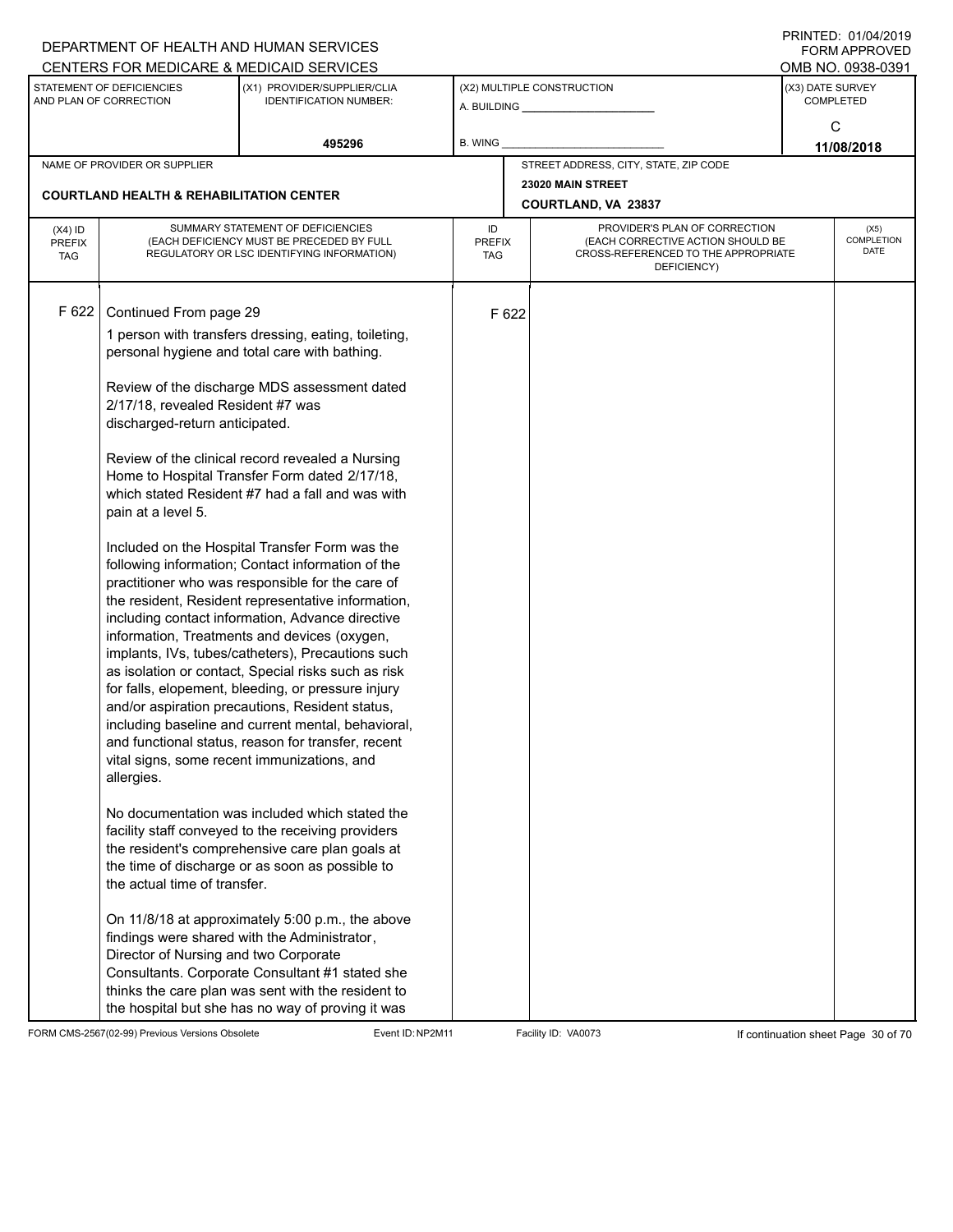|                                                                                                 |                                                     | DEPARTMENT OF HEALTH AND HUMAN SERVICES                                                                                                                                                                                                                                                                                                            |                                   |       |                                                                                                                                           |                  | FININILU. VIIVHIZVIJ<br><b>FORM APPROVED</b><br>OMB NO. 0938-0391 |  |
|-------------------------------------------------------------------------------------------------|-----------------------------------------------------|----------------------------------------------------------------------------------------------------------------------------------------------------------------------------------------------------------------------------------------------------------------------------------------------------------------------------------------------------|-----------------------------------|-------|-------------------------------------------------------------------------------------------------------------------------------------------|------------------|-------------------------------------------------------------------|--|
| CENTERS FOR MEDICARE & MEDICAID SERVICES<br>STATEMENT OF DEFICIENCIES<br>AND PLAN OF CORRECTION |                                                     | (X1) PROVIDER/SUPPLIER/CLIA<br><b>IDENTIFICATION NUMBER:</b>                                                                                                                                                                                                                                                                                       |                                   |       | (X2) MULTIPLE CONSTRUCTION                                                                                                                | (X3) DATE SURVEY | COMPLETED                                                         |  |
|                                                                                                 |                                                     | 495296                                                                                                                                                                                                                                                                                                                                             | <b>B. WING</b>                    |       |                                                                                                                                           |                  | C<br>11/08/2018                                                   |  |
|                                                                                                 | NAME OF PROVIDER OR SUPPLIER                        |                                                                                                                                                                                                                                                                                                                                                    |                                   |       | STREET ADDRESS, CITY, STATE, ZIP CODE                                                                                                     |                  |                                                                   |  |
|                                                                                                 | <b>COURTLAND HEALTH &amp; REHABILITATION CENTER</b> |                                                                                                                                                                                                                                                                                                                                                    |                                   |       | 23020 MAIN STREET<br>COURTLAND, VA 23837                                                                                                  |                  |                                                                   |  |
| $(X4)$ ID<br><b>PREFIX</b><br><b>TAG</b>                                                        |                                                     | SUMMARY STATEMENT OF DEFICIENCIES<br>(EACH DEFICIENCY MUST BE PRECEDED BY FULL<br>REGULATORY OR LSC IDENTIFYING INFORMATION)                                                                                                                                                                                                                       | ID<br><b>PREFIX</b><br><b>TAG</b> |       | PROVIDER'S PLAN OF CORRECTION<br>(EACH CORRECTIVE ACTION SHOULD BE<br>CROSS-REFERENCED TO THE APPROPRIATE<br>DEFICIENCY)                  |                  | (X5)<br><b>COMPLETION</b><br><b>DATE</b>                          |  |
| F 622                                                                                           | Continued From page 30<br>sent.                     |                                                                                                                                                                                                                                                                                                                                                    |                                   | F 622 |                                                                                                                                           |                  |                                                                   |  |
| F 625<br>$SS = E$                                                                               | CFR(s): 483.15(d)(1)(2)                             | Notice of Bed Hold Policy Before/Upon Trnsfr                                                                                                                                                                                                                                                                                                       |                                   | F 625 |                                                                                                                                           |                  | 12/18/18                                                          |  |
|                                                                                                 |                                                     | §483.15(d) Notice of bed-hold policy and return-                                                                                                                                                                                                                                                                                                   |                                   |       |                                                                                                                                           |                  |                                                                   |  |
|                                                                                                 | specifies-                                          | §483.15(d)(1) Notice before transfer. Before a<br>nursing facility transfers a resident to a hospital or<br>the resident goes on therapeutic leave, the<br>nursing facility must provide written information to<br>the resident or resident representative that                                                                                    |                                   |       |                                                                                                                                           |                  |                                                                   |  |
|                                                                                                 | facility;                                           | (i) The duration of the state bed-hold policy, if<br>any, during which the resident is permitted to<br>return and resume residence in the nursing                                                                                                                                                                                                  |                                   |       |                                                                                                                                           |                  |                                                                   |  |
|                                                                                                 | (iii) The nursing facility's policies regarding     | (ii) The reserve bed payment policy in the state<br>plan, under § 447.40 of this chapter, if any;<br>bed-hold periods, which must be consistent with<br>paragraph (e)(1) of this section, permitting a                                                                                                                                             |                                   |       |                                                                                                                                           |                  |                                                                   |  |
|                                                                                                 | resident to return; and<br>of this section.         | (iv) The information specified in paragraph (e)(1)                                                                                                                                                                                                                                                                                                 |                                   |       |                                                                                                                                           |                  |                                                                   |  |
|                                                                                                 | the time of transfer of a resident for<br>by:       | §483.15(d)(2) Bed-hold notice upon transfer. At<br>hospitalization or therapeutic leave, a nursing<br>facility must provide to the resident and the<br>resident representative written notice which<br>specifies the duration of the bed-hold policy<br>described in paragraph (d)(1) of this section.<br>This REQUIREMENT is not met as evidenced |                                   |       |                                                                                                                                           |                  |                                                                   |  |
|                                                                                                 | Based on medical record review, facility            | document review and staff interviews the facility<br>staff failed to issue a written notice of Bed-Hold<br>upon transfer/discharge to the hospital for 6 of 39                                                                                                                                                                                     |                                   |       | 1-Resident #60, 18, 10, 26 and 7 have<br>returned to the facility. Resident #122 was<br>discharged and did not return to the<br>facility. |                  |                                                                   |  |

FORM CMS-2567(02-99) Previous Versions Obsolete Event ID:NP2M11 Facility ID: VA0073 If continuation sheet Page 31 of 70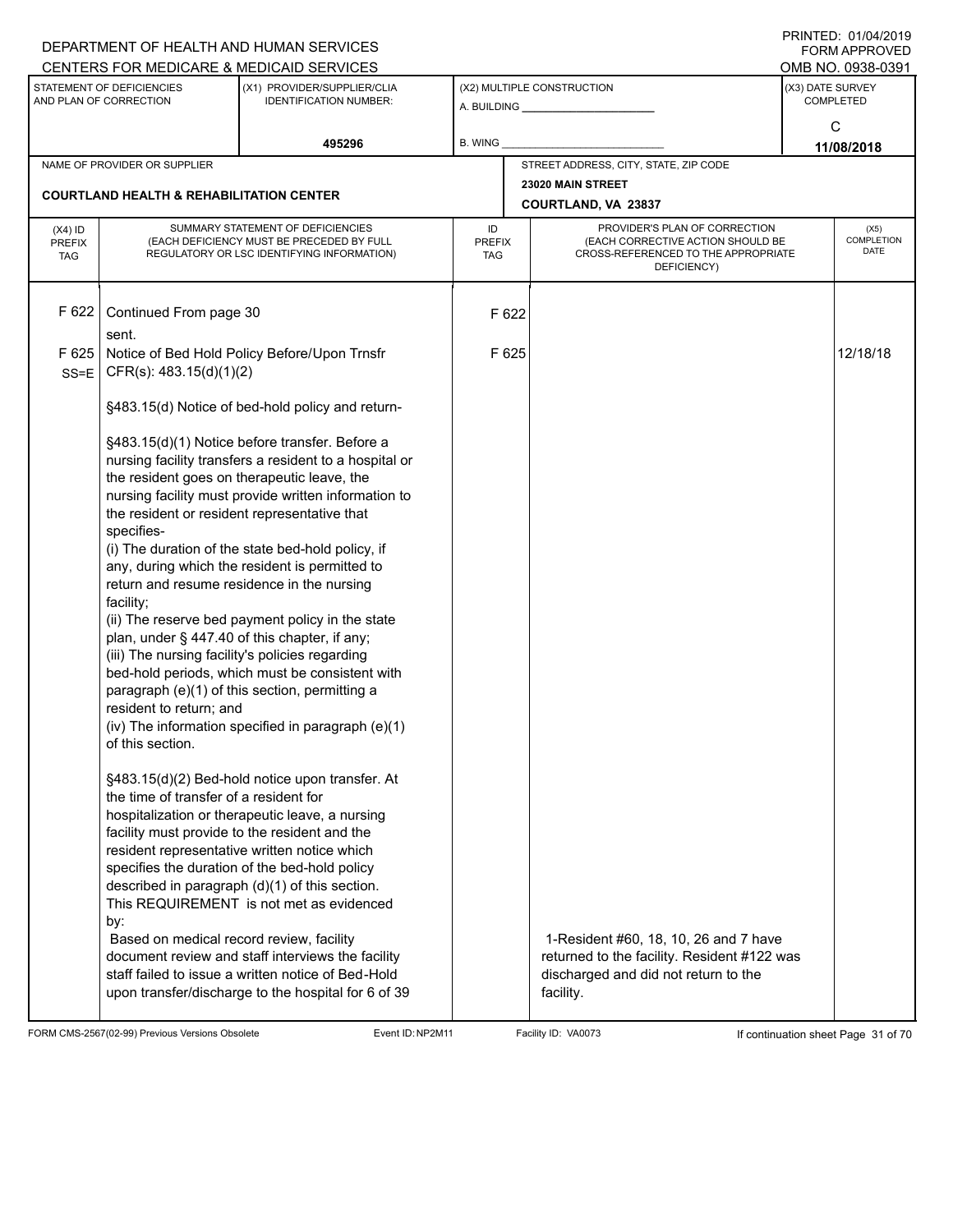|                                          |                                                                                                                                                                                                                                                          | DEPARTMENT OF HEALTH AND HUMAN SERVICES                                                                                                                                                                                                                                                                                                                                                                                                                                                                                                                                                                                                                                                                                                                                                                                                                                                                                                                                                                                                                                                |                            |       |                                                                                                                                                                                                                                                                                                                                                                                                                                                                                                                                                                                                                                                                                                                                                                                                                                                                                                                                                                                         |                  | FORM APPROVED                     |
|------------------------------------------|----------------------------------------------------------------------------------------------------------------------------------------------------------------------------------------------------------------------------------------------------------|----------------------------------------------------------------------------------------------------------------------------------------------------------------------------------------------------------------------------------------------------------------------------------------------------------------------------------------------------------------------------------------------------------------------------------------------------------------------------------------------------------------------------------------------------------------------------------------------------------------------------------------------------------------------------------------------------------------------------------------------------------------------------------------------------------------------------------------------------------------------------------------------------------------------------------------------------------------------------------------------------------------------------------------------------------------------------------------|----------------------------|-------|-----------------------------------------------------------------------------------------------------------------------------------------------------------------------------------------------------------------------------------------------------------------------------------------------------------------------------------------------------------------------------------------------------------------------------------------------------------------------------------------------------------------------------------------------------------------------------------------------------------------------------------------------------------------------------------------------------------------------------------------------------------------------------------------------------------------------------------------------------------------------------------------------------------------------------------------------------------------------------------------|------------------|-----------------------------------|
|                                          | STATEMENT OF DEFICIENCIES                                                                                                                                                                                                                                | CENTERS FOR MEDICARE & MEDICAID SERVICES<br>(X1) PROVIDER/SUPPLIER/CLIA                                                                                                                                                                                                                                                                                                                                                                                                                                                                                                                                                                                                                                                                                                                                                                                                                                                                                                                                                                                                                |                            |       | (X2) MULTIPLE CONSTRUCTION                                                                                                                                                                                                                                                                                                                                                                                                                                                                                                                                                                                                                                                                                                                                                                                                                                                                                                                                                              | (X3) DATE SURVEY | OMB NO. 0938-0391                 |
|                                          | AND PLAN OF CORRECTION                                                                                                                                                                                                                                   | <b>IDENTIFICATION NUMBER:</b>                                                                                                                                                                                                                                                                                                                                                                                                                                                                                                                                                                                                                                                                                                                                                                                                                                                                                                                                                                                                                                                          |                            |       |                                                                                                                                                                                                                                                                                                                                                                                                                                                                                                                                                                                                                                                                                                                                                                                                                                                                                                                                                                                         |                  | <b>COMPLETED</b>                  |
|                                          |                                                                                                                                                                                                                                                          |                                                                                                                                                                                                                                                                                                                                                                                                                                                                                                                                                                                                                                                                                                                                                                                                                                                                                                                                                                                                                                                                                        |                            |       |                                                                                                                                                                                                                                                                                                                                                                                                                                                                                                                                                                                                                                                                                                                                                                                                                                                                                                                                                                                         |                  | C                                 |
|                                          |                                                                                                                                                                                                                                                          | 495296                                                                                                                                                                                                                                                                                                                                                                                                                                                                                                                                                                                                                                                                                                                                                                                                                                                                                                                                                                                                                                                                                 | B. WING                    |       |                                                                                                                                                                                                                                                                                                                                                                                                                                                                                                                                                                                                                                                                                                                                                                                                                                                                                                                                                                                         |                  | 11/08/2018                        |
|                                          | NAME OF PROVIDER OR SUPPLIER                                                                                                                                                                                                                             |                                                                                                                                                                                                                                                                                                                                                                                                                                                                                                                                                                                                                                                                                                                                                                                                                                                                                                                                                                                                                                                                                        |                            |       | STREET ADDRESS, CITY, STATE, ZIP CODE                                                                                                                                                                                                                                                                                                                                                                                                                                                                                                                                                                                                                                                                                                                                                                                                                                                                                                                                                   |                  |                                   |
|                                          | <b>COURTLAND HEALTH &amp; REHABILITATION CENTER</b>                                                                                                                                                                                                      |                                                                                                                                                                                                                                                                                                                                                                                                                                                                                                                                                                                                                                                                                                                                                                                                                                                                                                                                                                                                                                                                                        |                            |       | 23020 MAIN STREET<br>COURTLAND, VA 23837                                                                                                                                                                                                                                                                                                                                                                                                                                                                                                                                                                                                                                                                                                                                                                                                                                                                                                                                                |                  |                                   |
| $(X4)$ ID<br><b>PREFIX</b><br><b>TAG</b> |                                                                                                                                                                                                                                                          | SUMMARY STATEMENT OF DEFICIENCIES<br>(EACH DEFICIENCY MUST BE PRECEDED BY FULL<br>REGULATORY OR LSC IDENTIFYING INFORMATION)                                                                                                                                                                                                                                                                                                                                                                                                                                                                                                                                                                                                                                                                                                                                                                                                                                                                                                                                                           | ID<br><b>PREFIX</b><br>TAG |       | PROVIDER'S PLAN OF CORRECTION<br>(EACH CORRECTIVE ACTION SHOULD BE<br>CROSS-REFERENCED TO THE APPROPRIATE<br>DEFICIENCY)                                                                                                                                                                                                                                                                                                                                                                                                                                                                                                                                                                                                                                                                                                                                                                                                                                                                |                  | (X5)<br>COMPLETION<br><b>DATE</b> |
| F 625                                    | Continued From page 31<br>#18, #10, #26, #122 and #7.<br>Resident #60.<br>for Resident #18<br>Resident #10<br>Resident #26<br>Resident #122<br>for Resident #7.<br>The findings included:<br>Diabetes Mellitus.<br>Significant Change with an Assessment | Residents in the survey sample, Resident #60,<br>1. The facility staff failed to issue a written notice<br>of Bed-Hold upon transfer/discharge on 8/1/18 for<br>2. The facility staff failed to issue a written notice<br>of Bed-Hold upon transfer/discharge on 8/11/18<br>3. The facility staff failed to issue a written notice<br>of Bed-Hold upon transfer/discharge on 9/2/18 for<br>4. The facility staff failed to issue a written notice<br>of Bed-Hold upon transfer/discharge on 5/7/18 for<br>5. The facility staff failed to issue a written notice<br>of Bed-Hold upon transfer/discharge on 3/7/18 for<br>6. The facility staff failed to issue a written notice<br>of Bed-Hold upon transfer/discharge on 2/17/18<br>1. Resident #60 was a 72 year old admitted to<br>the facility on 1/8/99 and readmitted on 8/5/18<br>with diagnoses to include Hypertension and<br>The most recent Minimum Data Set (MDS) was a<br>Reference Date (ARD) of 7/13/18. The Brief<br>Interview for Mental Status was coded as 0, not<br>attempted because the resident is rarely/never |                            | F 625 | 2- Residents being transferred or<br>discharged to the hospital will receive the<br>bed-hold notice upon transfer or<br>discharge.<br>3-The Administrator educated the<br>Admissions Department staff and the<br>Discharge Planner on the requirements<br>for providing the bed-hold notice to<br>residents being transferred to the hospital.<br>The DON or designee will provide<br>education to the Licensed Nursing staff on<br>providing each resident the written notice<br>of the Bed-hold upon transfer/discharge<br>from the facility and to include<br>documentation that the notice was<br>provided.<br>4-The DON or designee will review any<br>residents transferred to the hospital on a<br>weekly basis to ensure that the bed-hold<br>written notice was sent with the resident at<br>the time of transfer. Results of the audits<br>will be presented to the quarterly Quality<br>Assurance committee for review and<br>recommendation.<br>5-Completion date 12/18/18. |                  |                                   |

FORM CMS-2567(02-99) Previous Versions Obsolete Event ID:NP2M11 Facility ID: VA0073 If continuation sheet Page 32 of 70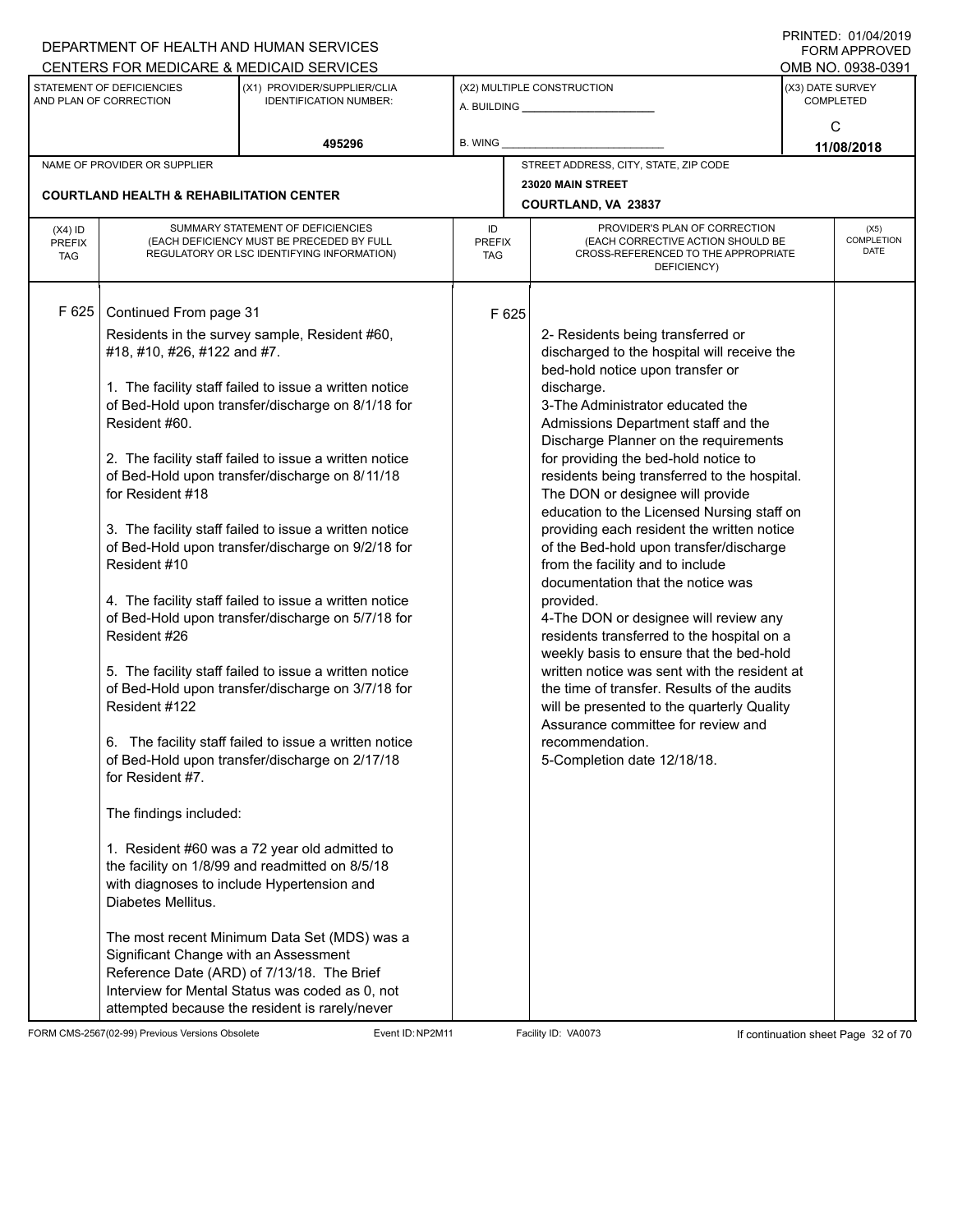|                                          |                                                                                                                                                                                                                                                                                                                                           | DEPARTMENT OF HEALTH AND HUMAN SERVICES<br>CENTERS FOR MEDICARE & MEDICAID SERVICES                                                                                                                                                                                                                                                                                                                                                                                                                                                                                                                                                                                                                                                                                                                                                                                                                                                                                                                                                                                                                                                                                               |                                   |       |                                                                                                                          | FININILU. VIIVHIZVI J<br><b>FORM APPROVED</b><br>OMB NO. 0938-0391 |
|------------------------------------------|-------------------------------------------------------------------------------------------------------------------------------------------------------------------------------------------------------------------------------------------------------------------------------------------------------------------------------------------|-----------------------------------------------------------------------------------------------------------------------------------------------------------------------------------------------------------------------------------------------------------------------------------------------------------------------------------------------------------------------------------------------------------------------------------------------------------------------------------------------------------------------------------------------------------------------------------------------------------------------------------------------------------------------------------------------------------------------------------------------------------------------------------------------------------------------------------------------------------------------------------------------------------------------------------------------------------------------------------------------------------------------------------------------------------------------------------------------------------------------------------------------------------------------------------|-----------------------------------|-------|--------------------------------------------------------------------------------------------------------------------------|--------------------------------------------------------------------|
|                                          | STATEMENT OF DEFICIENCIES<br>AND PLAN OF CORRECTION                                                                                                                                                                                                                                                                                       | (X1) PROVIDER/SUPPLIER/CLIA<br><b>IDENTIFICATION NUMBER:</b>                                                                                                                                                                                                                                                                                                                                                                                                                                                                                                                                                                                                                                                                                                                                                                                                                                                                                                                                                                                                                                                                                                                      |                                   |       | (X2) MULTIPLE CONSTRUCTION                                                                                               | (X3) DATE SURVEY<br><b>COMPLETED</b>                               |
|                                          |                                                                                                                                                                                                                                                                                                                                           | 495296                                                                                                                                                                                                                                                                                                                                                                                                                                                                                                                                                                                                                                                                                                                                                                                                                                                                                                                                                                                                                                                                                                                                                                            | B. WING                           |       |                                                                                                                          | C<br>11/08/2018                                                    |
|                                          | NAME OF PROVIDER OR SUPPLIER                                                                                                                                                                                                                                                                                                              |                                                                                                                                                                                                                                                                                                                                                                                                                                                                                                                                                                                                                                                                                                                                                                                                                                                                                                                                                                                                                                                                                                                                                                                   |                                   |       | STREET ADDRESS, CITY, STATE, ZIP CODE                                                                                    |                                                                    |
|                                          | <b>COURTLAND HEALTH &amp; REHABILITATION CENTER</b>                                                                                                                                                                                                                                                                                       |                                                                                                                                                                                                                                                                                                                                                                                                                                                                                                                                                                                                                                                                                                                                                                                                                                                                                                                                                                                                                                                                                                                                                                                   |                                   |       | 23020 MAIN STREET<br><b>COURTLAND, VA 23837</b>                                                                          |                                                                    |
| $(X4)$ ID<br><b>PREFIX</b><br><b>TAG</b> |                                                                                                                                                                                                                                                                                                                                           | SUMMARY STATEMENT OF DEFICIENCIES<br>(EACH DEFICIENCY MUST BE PRECEDED BY FULL<br>REGULATORY OR LSC IDENTIFYING INFORMATION)                                                                                                                                                                                                                                                                                                                                                                                                                                                                                                                                                                                                                                                                                                                                                                                                                                                                                                                                                                                                                                                      | ID<br><b>PREFIX</b><br><b>TAG</b> |       | PROVIDER'S PLAN OF CORRECTION<br>(EACH CORRECTIVE ACTION SHOULD BE<br>CROSS-REFERENCED TO THE APPROPRIATE<br>DEFICIENCY) | (X5)<br>COMPLETION<br><b>DATE</b>                                  |
| F 625                                    | Continued From page 32<br>of 8/1/18 was identified.<br>and are documented in part, as follows:<br>(acute renal failure). MD (Medical Doctor)<br>notified.<br>Date of Admission: Aug-01-2018<br>Date of Discharge: Aug-05-2018<br>The Corporate Clinical Nurse stated, "The<br>place for the resident."<br>documented in part, as follows: | understood. Under Section C Cognitive Patterns<br>Resident #60 was coded to have long and short<br>term memory deficits and was severely impaired<br>in cognition for daily decision making. While<br>reviewing Resident #60's MDS's a Discharge<br>Assessment-return anticipated with an ARD date<br>Resident #60's Progress Notes were reviewed<br>8/1/18 22:39 (10:39) P.M. Health Status Note:<br>Resident admitted to Hospital for sepsis and ARF<br>Resident #60's Hospital Discharge Summary was<br>reviewed and is documented in part, as follows:<br>On 11/7/18 at approximately 11:55 A.M. the<br>facility was asked for documentation to show that<br>a Bed-Hold Notice was provided prior to Resident<br>#60 being transferred to the hospital on 8/1/18.<br>evidence that the Bed-Hold policy was provided<br>for the resident or responsible party is not in<br>The facility policy titled "Documentation-Bed<br>Hold" effective date 2/5/15 was reviewed and is<br>POLICY: The Admissions Director will ensure all<br>proper documents are executed whenever a<br>patient returns to the Health and Rehabilitation<br>Center from a bed hold retention arrangement |                                   | F 625 |                                                                                                                          |                                                                    |

FORM CMS-2567(02-99) Previous Versions Obsolete Event ID:NP2M11 Facility ID: VA0073 If continuation sheet Page 33 of 70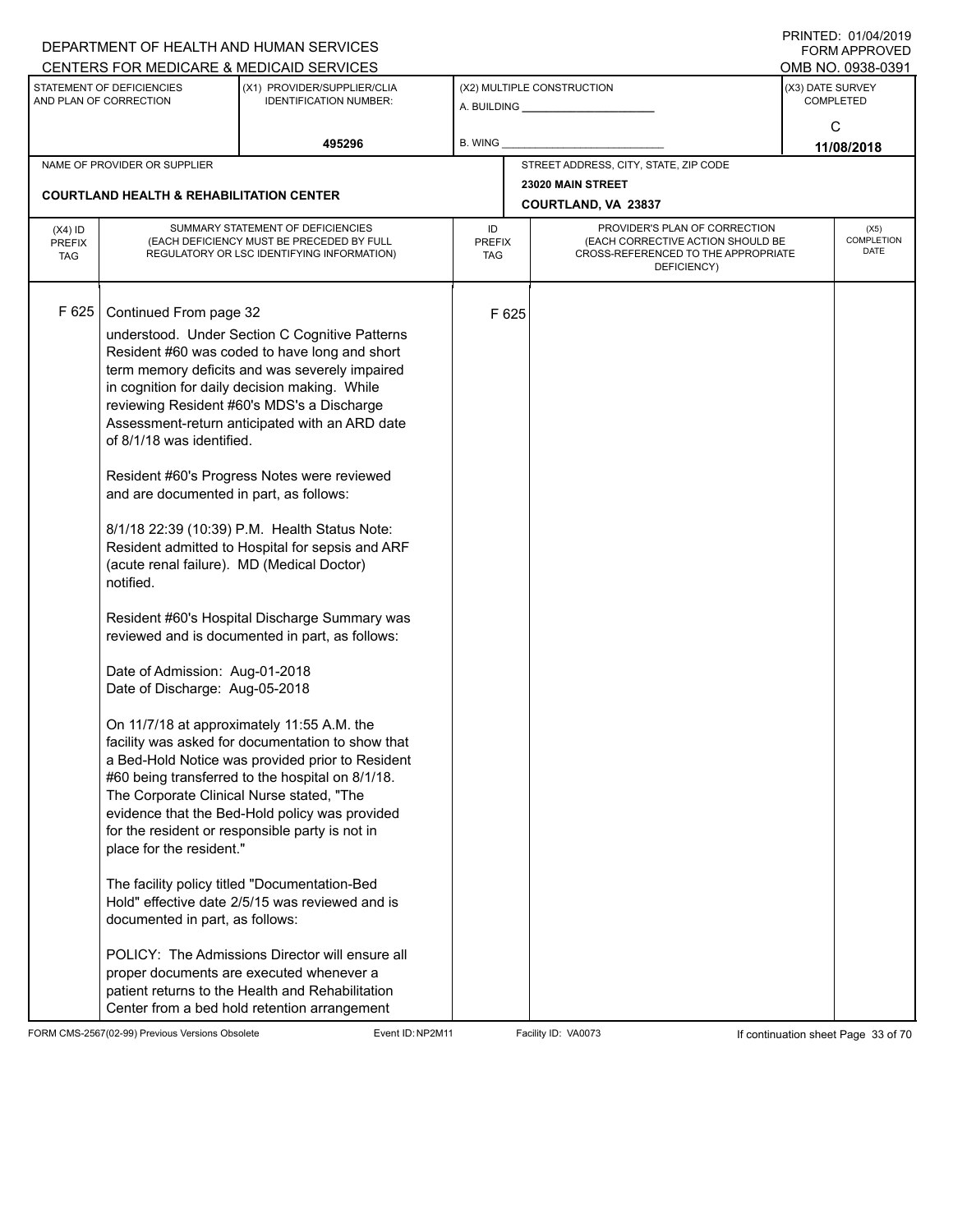|                                          |                                                                                                                     | DEPARTMENT OF HEALTH AND HUMAN SERVICES<br>CENTERS FOR MEDICARE & MEDICAID SERVICES                                                                                                                                                                                                                                                                                                                  |                                   |       |                                                                                                                          |                  | <b>FININILU. UIIUHIZUI J</b><br>FORM APPROVED<br>OMB NO. 0938-0391 |  |
|------------------------------------------|---------------------------------------------------------------------------------------------------------------------|------------------------------------------------------------------------------------------------------------------------------------------------------------------------------------------------------------------------------------------------------------------------------------------------------------------------------------------------------------------------------------------------------|-----------------------------------|-------|--------------------------------------------------------------------------------------------------------------------------|------------------|--------------------------------------------------------------------|--|
|                                          | STATEMENT OF DEFICIENCIES<br>AND PLAN OF CORRECTION                                                                 | (X1) PROVIDER/SUPPLIER/CLIA<br><b>IDENTIFICATION NUMBER:</b>                                                                                                                                                                                                                                                                                                                                         |                                   |       | (X2) MULTIPLE CONSTRUCTION                                                                                               | (X3) DATE SURVEY | <b>COMPLETED</b><br>C                                              |  |
|                                          |                                                                                                                     | 495296                                                                                                                                                                                                                                                                                                                                                                                               | <b>B. WING</b>                    |       |                                                                                                                          | 11/08/2018       |                                                                    |  |
|                                          | NAME OF PROVIDER OR SUPPLIER                                                                                        |                                                                                                                                                                                                                                                                                                                                                                                                      |                                   |       | STREET ADDRESS, CITY, STATE, ZIP CODE                                                                                    |                  |                                                                    |  |
|                                          | <b>COURTLAND HEALTH &amp; REHABILITATION CENTER</b>                                                                 |                                                                                                                                                                                                                                                                                                                                                                                                      |                                   |       | 23020 MAIN STREET<br><b>COURTLAND, VA 23837</b>                                                                          |                  |                                                                    |  |
| $(X4)$ ID<br><b>PREFIX</b><br><b>TAG</b> |                                                                                                                     | SUMMARY STATEMENT OF DEFICIENCIES<br>(EACH DEFICIENCY MUST BE PRECEDED BY FULL<br>REGULATORY OR LSC IDENTIFYING INFORMATION)                                                                                                                                                                                                                                                                         | ID<br><b>PREFIX</b><br><b>TAG</b> |       | PROVIDER'S PLAN OF CORRECTION<br>(EACH CORRECTIVE ACTION SHOULD BE<br>CROSS-REFERENCED TO THE APPROPRIATE<br>DEFICIENCY) |                  | (X5)<br>COMPLETION<br><b>DATE</b>                                  |  |
| F 625                                    | Continued From page 33                                                                                              |                                                                                                                                                                                                                                                                                                                                                                                                      |                                   | F 625 |                                                                                                                          |                  |                                                                    |  |
|                                          | PROCEDURE:<br>complete the appropriate Medicare<br>was conducted with the Administrator, the<br>the facility staff. | 1. Readmitted from Bed Retention-Patients who<br>have reserved a bed while hospitalized by way of<br>a Voluntary Bed Retention Agreement must<br>documentation resubmission requirements.<br>On 11/8/18 at 5:00 P.M. a pre-exit conference<br>Director of Nursing, and the Corporate Clinical<br>Nurse where the above information was shared.<br>Prior to exit no further information was shared by |                                   |       |                                                                                                                          |                  |                                                                    |  |
|                                          | the facility on 7/21/2016 and readmitted on<br>and Anemia.                                                          | 2. Resident #18 was a 82 year old admitted to<br>8/13/18 with diagnoses to include Hypertension                                                                                                                                                                                                                                                                                                      |                                   |       |                                                                                                                          |                  |                                                                    |  |
|                                          | making.                                                                                                             | The most recent Minimum Data Set (MDS) was<br>an Annual Assessment with an Assessment<br>Reference Date (ARD) of 10/16/18. The Brief<br>Interview for Mental Status was coded as a 15<br>out of a possible 15 indicating Resident #18 was<br>cognitively intact and capable of daily decision                                                                                                        |                                   |       |                                                                                                                          |                  |                                                                    |  |
|                                          | While reviewing Resident #18's MDS' a<br>ARD date of 8/11/18 was identified.                                        | Discharge Assessment-return anticipated with an                                                                                                                                                                                                                                                                                                                                                      |                                   |       |                                                                                                                          |                  |                                                                    |  |
|                                          | and are documented in part, as follows:                                                                             | Resident #18's Progress Notes were reviewed                                                                                                                                                                                                                                                                                                                                                          |                                   |       |                                                                                                                          |                  |                                                                    |  |
|                                          |                                                                                                                     | 8/12/18 at 11:01 A.M.: Resident was sent to ER<br>(emergency room) and was admitted 8/11/18.                                                                                                                                                                                                                                                                                                         |                                   |       |                                                                                                                          |                  |                                                                    |  |

FORM CMS-2567(02-99) Previous Versions Obsolete Event ID:NP2M11 Facility ID: VA0073 If continuation sheet Page 34 of 70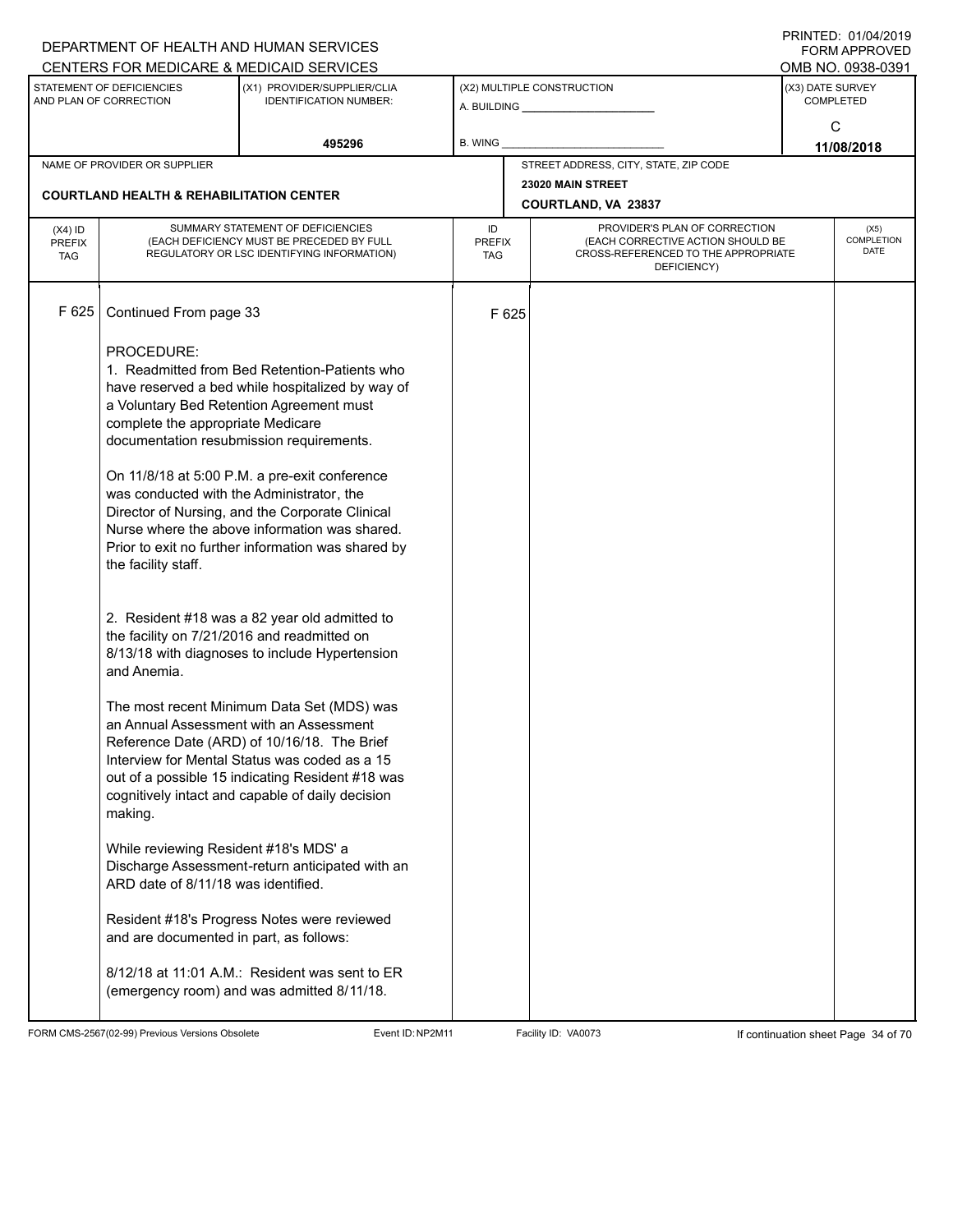|                                          |                                                                                                                                                                                                                                                       | DEPARTMENT OF HEALTH AND HUMAN SERVICES<br>CENTERS FOR MEDICARE & MEDICAID SERVICES                                                                                                                                                                                                                                                                                                                                                                                                                                                                                                                                                                                                                                                                                                                                                                                                                                                                                                                                                                                                                                                                                                                                                                                                                                                     |                                   |       |                                                                                                                          |                  | FININILU. VIIVHIZVI J<br><b>FORM APPROVED</b><br>OMB NO. 0938-0391 |
|------------------------------------------|-------------------------------------------------------------------------------------------------------------------------------------------------------------------------------------------------------------------------------------------------------|-----------------------------------------------------------------------------------------------------------------------------------------------------------------------------------------------------------------------------------------------------------------------------------------------------------------------------------------------------------------------------------------------------------------------------------------------------------------------------------------------------------------------------------------------------------------------------------------------------------------------------------------------------------------------------------------------------------------------------------------------------------------------------------------------------------------------------------------------------------------------------------------------------------------------------------------------------------------------------------------------------------------------------------------------------------------------------------------------------------------------------------------------------------------------------------------------------------------------------------------------------------------------------------------------------------------------------------------|-----------------------------------|-------|--------------------------------------------------------------------------------------------------------------------------|------------------|--------------------------------------------------------------------|
|                                          | STATEMENT OF DEFICIENCIES<br>AND PLAN OF CORRECTION                                                                                                                                                                                                   | (X1) PROVIDER/SUPPLIER/CLIA<br><b>IDENTIFICATION NUMBER:</b>                                                                                                                                                                                                                                                                                                                                                                                                                                                                                                                                                                                                                                                                                                                                                                                                                                                                                                                                                                                                                                                                                                                                                                                                                                                                            |                                   |       | (X2) MULTIPLE CONSTRUCTION                                                                                               | (X3) DATE SURVEY | <b>COMPLETED</b>                                                   |
|                                          |                                                                                                                                                                                                                                                       | 495296                                                                                                                                                                                                                                                                                                                                                                                                                                                                                                                                                                                                                                                                                                                                                                                                                                                                                                                                                                                                                                                                                                                                                                                                                                                                                                                                  | B. WING                           |       |                                                                                                                          |                  | C<br>11/08/2018                                                    |
|                                          | NAME OF PROVIDER OR SUPPLIER                                                                                                                                                                                                                          |                                                                                                                                                                                                                                                                                                                                                                                                                                                                                                                                                                                                                                                                                                                                                                                                                                                                                                                                                                                                                                                                                                                                                                                                                                                                                                                                         |                                   |       | STREET ADDRESS, CITY, STATE, ZIP CODE                                                                                    |                  |                                                                    |
|                                          | <b>COURTLAND HEALTH &amp; REHABILITATION CENTER</b>                                                                                                                                                                                                   |                                                                                                                                                                                                                                                                                                                                                                                                                                                                                                                                                                                                                                                                                                                                                                                                                                                                                                                                                                                                                                                                                                                                                                                                                                                                                                                                         |                                   |       | 23020 MAIN STREET<br><b>COURTLAND, VA 23837</b>                                                                          |                  |                                                                    |
| $(X4)$ ID<br><b>PREFIX</b><br><b>TAG</b> |                                                                                                                                                                                                                                                       | SUMMARY STATEMENT OF DEFICIENCIES<br>(EACH DEFICIENCY MUST BE PRECEDED BY FULL<br>REGULATORY OR LSC IDENTIFYING INFORMATION)                                                                                                                                                                                                                                                                                                                                                                                                                                                                                                                                                                                                                                                                                                                                                                                                                                                                                                                                                                                                                                                                                                                                                                                                            | ID<br><b>PREFIX</b><br><b>TAG</b> |       | PROVIDER'S PLAN OF CORRECTION<br>(EACH CORRECTIVE ACTION SHOULD BE<br>CROSS-REFERENCED TO THE APPROPRIATE<br>DEFICIENCY) |                  | (X5)<br>COMPLETION<br><b>DATE</b>                                  |
| F 625                                    | Continued From page 34<br>The Corporate Clinical Nurse stated, "The<br>place for the resident."<br>documented in part, as follows:<br>PROCEDURE:<br>complete the appropriate Medicare<br>was conducted with the Administrator, the<br>facility staff. | On 11/7/18 at approximately 11:55 A.M. the<br>facility was asked for documentation to show that<br>a Bed-Hold Notice was provided prior to Resident<br>#18 being transferred to the hospital on 8/11/18.<br>evidence that the Bed-Hold policy was provided<br>for the resident or responsible party is not in<br>The facility policy titled "Documentation-Bed<br>Hold" effective date 2/5/15 was reviewed and is<br>POLICY: The Admissions Director will ensure all<br>proper documents are executed whenever a<br>patient returns to the Health and Rehabilitation<br>Center from a bed hold retention arrangement<br>1. Readmitted from Bed Retention-Patients who<br>have reserved a bed while hospitalized by way of<br>a Voluntary Bed Retention Agreement must<br>documentation resubmission requirements.<br>On 11/8/18 at 5:00 P.M. a pre-exit conference<br>Director of Nursing, the Corporate Clinical Nurse<br>where the above information was shared. Prior to<br>exit no further information was shared by the<br>3. Resident #10 was admitted to the facility on<br>3/28/18 and readmitted on 9/4/18 with diagnoses<br>to include Diabetes Mellitus and Hypertension.<br>The most recent Minimum Data Set (MDS) was a<br>Quarterly with an Assessment Reference Date<br>(ARD) of 8/14/18. The Brief Interview for Mental |                                   | F 625 |                                                                                                                          |                  |                                                                    |

FORM CMS-2567(02-99) Previous Versions Obsolete Event ID:NP2M11 Facility ID: VA0073 If continuation sheet Page 35 of 70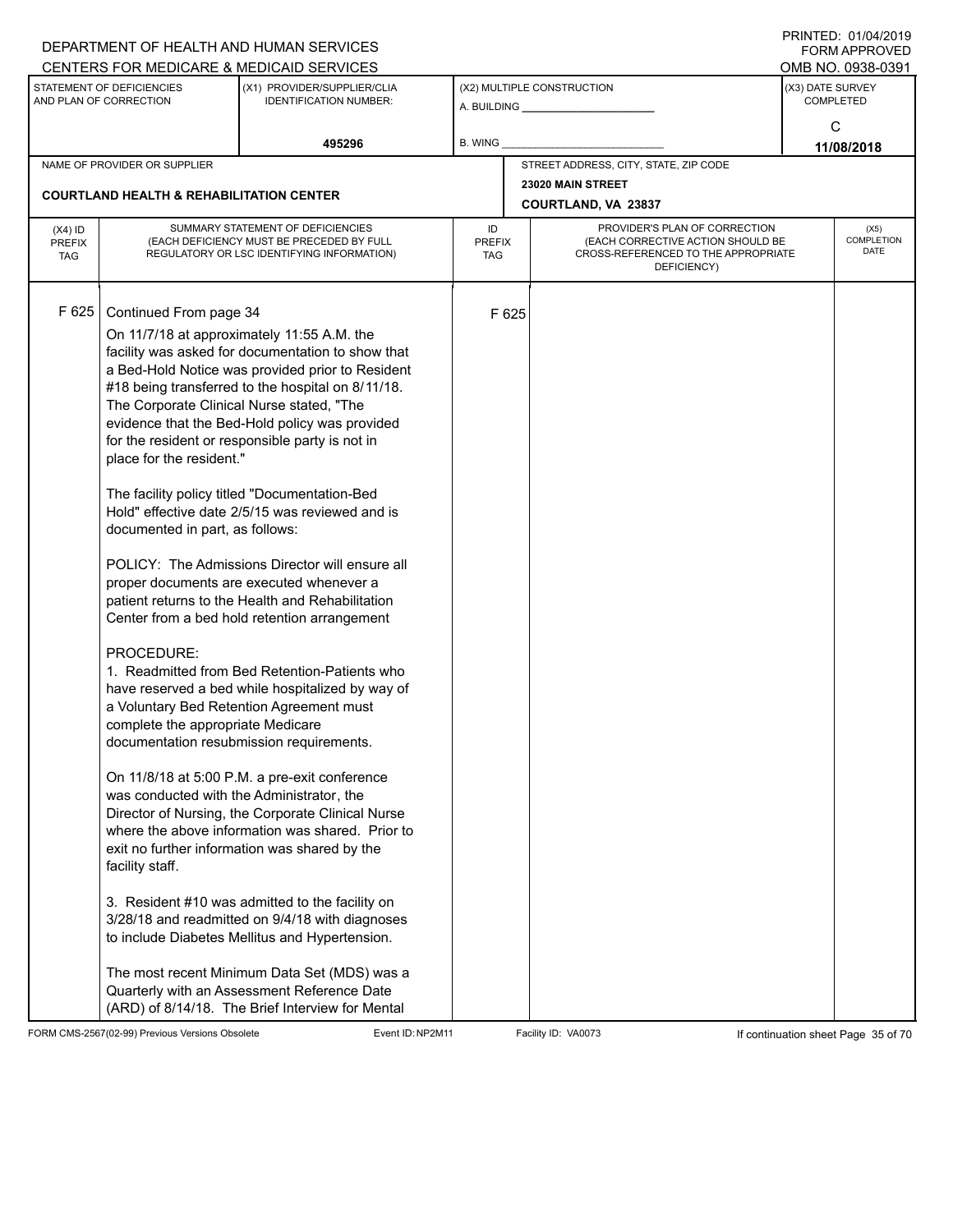|                                                                                                 |                                                                                                                                                                                                                                                                                                                                                              | DEPARTMENT OF HEALTH AND HUMAN SERVICES                                                                                                                                                                                                                                                                                                                                                                                                                                                                                                                                                                                                                                                                                                                                                                                                                                                                                                                                                                                                                                                                                                                                            |                                   |       |                                                                                                                          |                  | FININILU. VIIVHIZVI J<br><b>FORM APPROVED</b><br>OMB NO. 0938-0391 |
|-------------------------------------------------------------------------------------------------|--------------------------------------------------------------------------------------------------------------------------------------------------------------------------------------------------------------------------------------------------------------------------------------------------------------------------------------------------------------|------------------------------------------------------------------------------------------------------------------------------------------------------------------------------------------------------------------------------------------------------------------------------------------------------------------------------------------------------------------------------------------------------------------------------------------------------------------------------------------------------------------------------------------------------------------------------------------------------------------------------------------------------------------------------------------------------------------------------------------------------------------------------------------------------------------------------------------------------------------------------------------------------------------------------------------------------------------------------------------------------------------------------------------------------------------------------------------------------------------------------------------------------------------------------------|-----------------------------------|-------|--------------------------------------------------------------------------------------------------------------------------|------------------|--------------------------------------------------------------------|
| CENTERS FOR MEDICARE & MEDICAID SERVICES<br>STATEMENT OF DEFICIENCIES<br>AND PLAN OF CORRECTION |                                                                                                                                                                                                                                                                                                                                                              | (X1) PROVIDER/SUPPLIER/CLIA<br><b>IDENTIFICATION NUMBER:</b>                                                                                                                                                                                                                                                                                                                                                                                                                                                                                                                                                                                                                                                                                                                                                                                                                                                                                                                                                                                                                                                                                                                       |                                   |       | (X2) MULTIPLE CONSTRUCTION<br>A. BUILDING A. BUILDING                                                                    | (X3) DATE SURVEY | <b>COMPLETED</b>                                                   |
|                                                                                                 |                                                                                                                                                                                                                                                                                                                                                              | 495296                                                                                                                                                                                                                                                                                                                                                                                                                                                                                                                                                                                                                                                                                                                                                                                                                                                                                                                                                                                                                                                                                                                                                                             | <b>B. WING</b>                    |       |                                                                                                                          |                  | C<br>11/08/2018                                                    |
|                                                                                                 | NAME OF PROVIDER OR SUPPLIER                                                                                                                                                                                                                                                                                                                                 |                                                                                                                                                                                                                                                                                                                                                                                                                                                                                                                                                                                                                                                                                                                                                                                                                                                                                                                                                                                                                                                                                                                                                                                    |                                   |       | STREET ADDRESS, CITY, STATE, ZIP CODE                                                                                    |                  |                                                                    |
|                                                                                                 | <b>COURTLAND HEALTH &amp; REHABILITATION CENTER</b>                                                                                                                                                                                                                                                                                                          |                                                                                                                                                                                                                                                                                                                                                                                                                                                                                                                                                                                                                                                                                                                                                                                                                                                                                                                                                                                                                                                                                                                                                                                    |                                   |       | 23020 MAIN STREET<br><b>COURTLAND, VA 23837</b>                                                                          |                  |                                                                    |
| $(X4)$ ID<br><b>PREFIX</b><br><b>TAG</b>                                                        |                                                                                                                                                                                                                                                                                                                                                              | SUMMARY STATEMENT OF DEFICIENCIES<br>(EACH DEFICIENCY MUST BE PRECEDED BY FULL<br>REGULATORY OR LSC IDENTIFYING INFORMATION)                                                                                                                                                                                                                                                                                                                                                                                                                                                                                                                                                                                                                                                                                                                                                                                                                                                                                                                                                                                                                                                       | ID<br><b>PREFIX</b><br><b>TAG</b> |       | PROVIDER'S PLAN OF CORRECTION<br>(EACH CORRECTIVE ACTION SHOULD BE<br>CROSS-REFERENCED TO THE APPROPRIATE<br>DEFICIENCY) |                  | (X5)<br>COMPLETION<br><b>DATE</b>                                  |
| F 625                                                                                           | Continued From page 35<br>of 9/02/18 was identified.<br>and are documented in part, as follows:<br>with hyponatremia to hospital ruling out<br>concussion from earlier fall.<br>Date of Admission: Sep-02-2018<br>Date of Discharge: Sep-04-2018<br>The Corporate Clinical Nurse stated, "The<br>place for the resident."<br>documented in part, as follows: | Status was coded as a 10 out of a possible 15<br>whic indicated Resident #10 was cognitively intact<br>and capable of daily decision making. While<br>reviewing Resident #10's MDS' a Discharge<br>Assessment-return anticipated with an ARD date<br>Resident #10's Progress Notes were reviewed<br>9/2/18 22:03 (10:03) P.M.: Resident vomited 4<br>times in 30 minutes. Doctor notifies and advised<br>to send to ER (emergency room) for evaluation.<br>9/2/18 22:32 (10:32) P.M.: Resident admitted<br>Resident #10's Hospital Discharge Summary was<br>reviewed and is documented in part, as follows:<br>On 11/7/18 at approximately 11:55 A.M. the<br>facility was asked for documentation to show that<br>a Bed-Hold Notice was provided prior to Resident<br>#10 being transferred to the hospital on 9/2/18.<br>evidence that the Bed-Hold policy was provided<br>for the resident or responsible party is not in<br>The facility policy titled "Documentation-Bed<br>Hold" effective date 2/5/15 was reviewed and is<br>POLICY: The Admissions Director will ensure all<br>proper documents are executed whenever a<br>patient returns to the Health and Rehabilitation |                                   | F 625 |                                                                                                                          |                  |                                                                    |

FORM CMS-2567(02-99) Previous Versions Obsolete Event ID:NP2M11 Facility ID: VA0073 If continuation sheet Page 36 of 70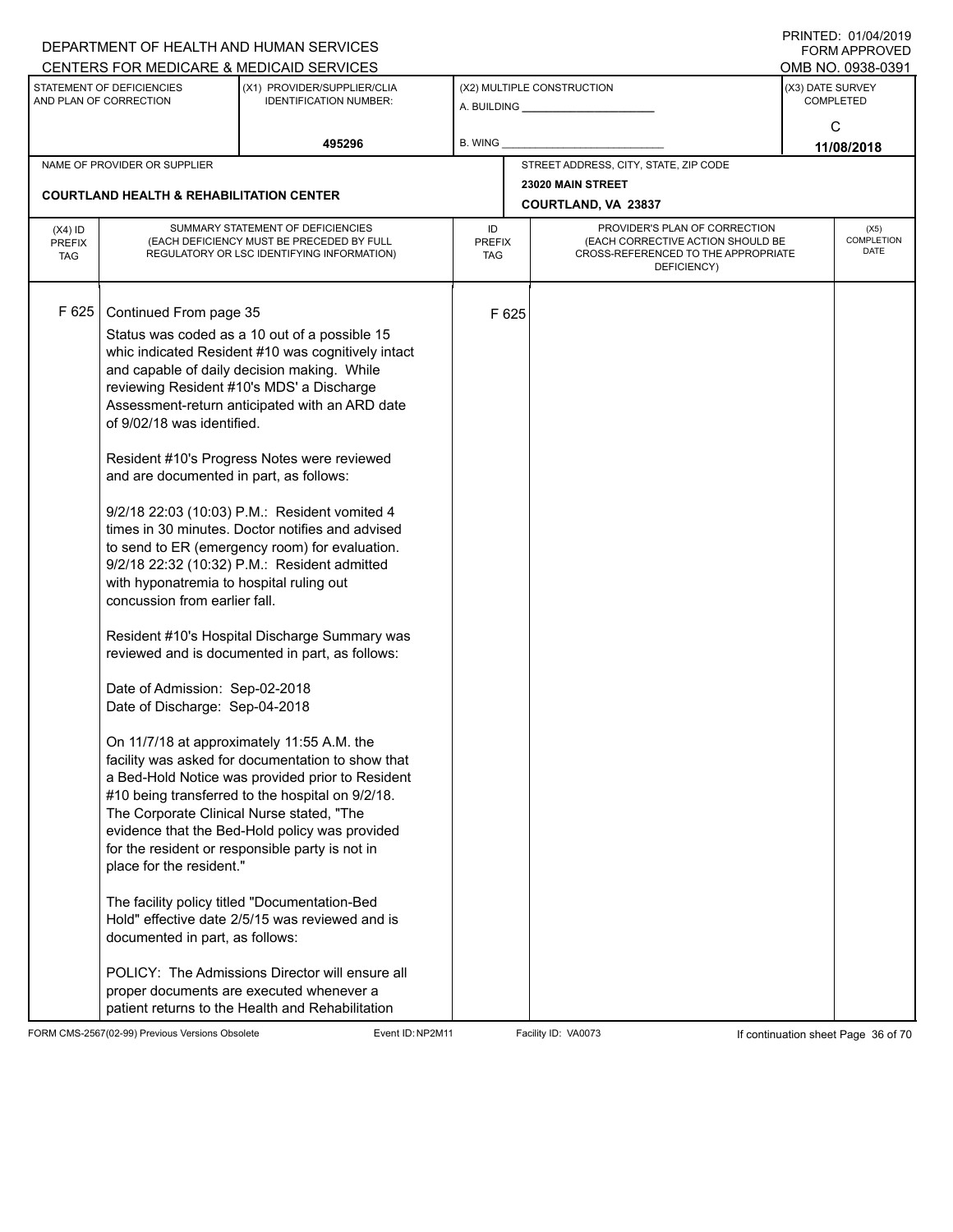|                                          |                                                                                                                                                                                                                                                                                                                                         | DEPARTMENT OF HEALTH AND HUMAN SERVICES<br>CENTERS FOR MEDICARE & MEDICAID SERVICES                                                                                                                                                                                                                                                                                                                                                                                                                                                                                                                                                                                                                                                                                                                                                                                                                                                                                                                                                                                                                                                                                       |                                   |       |                                                                                                                          | FININILU. VIIVHIZVI J<br><b>FORM APPROVED</b><br>OMB NO. 0938-0391 |
|------------------------------------------|-----------------------------------------------------------------------------------------------------------------------------------------------------------------------------------------------------------------------------------------------------------------------------------------------------------------------------------------|---------------------------------------------------------------------------------------------------------------------------------------------------------------------------------------------------------------------------------------------------------------------------------------------------------------------------------------------------------------------------------------------------------------------------------------------------------------------------------------------------------------------------------------------------------------------------------------------------------------------------------------------------------------------------------------------------------------------------------------------------------------------------------------------------------------------------------------------------------------------------------------------------------------------------------------------------------------------------------------------------------------------------------------------------------------------------------------------------------------------------------------------------------------------------|-----------------------------------|-------|--------------------------------------------------------------------------------------------------------------------------|--------------------------------------------------------------------|
|                                          | STATEMENT OF DEFICIENCIES<br>AND PLAN OF CORRECTION                                                                                                                                                                                                                                                                                     | (X1) PROVIDER/SUPPLIER/CLIA<br><b>IDENTIFICATION NUMBER:</b>                                                                                                                                                                                                                                                                                                                                                                                                                                                                                                                                                                                                                                                                                                                                                                                                                                                                                                                                                                                                                                                                                                              |                                   |       | (X2) MULTIPLE CONSTRUCTION                                                                                               | (X3) DATE SURVEY<br><b>COMPLETED</b>                               |
|                                          |                                                                                                                                                                                                                                                                                                                                         | 495296                                                                                                                                                                                                                                                                                                                                                                                                                                                                                                                                                                                                                                                                                                                                                                                                                                                                                                                                                                                                                                                                                                                                                                    | <b>B. WING</b>                    |       |                                                                                                                          | C<br>11/08/2018                                                    |
|                                          | NAME OF PROVIDER OR SUPPLIER                                                                                                                                                                                                                                                                                                            |                                                                                                                                                                                                                                                                                                                                                                                                                                                                                                                                                                                                                                                                                                                                                                                                                                                                                                                                                                                                                                                                                                                                                                           |                                   |       | STREET ADDRESS, CITY, STATE, ZIP CODE                                                                                    |                                                                    |
|                                          | <b>COURTLAND HEALTH &amp; REHABILITATION CENTER</b>                                                                                                                                                                                                                                                                                     |                                                                                                                                                                                                                                                                                                                                                                                                                                                                                                                                                                                                                                                                                                                                                                                                                                                                                                                                                                                                                                                                                                                                                                           |                                   |       | 23020 MAIN STREET<br>COURTLAND, VA 23837                                                                                 |                                                                    |
| $(X4)$ ID<br><b>PREFIX</b><br><b>TAG</b> |                                                                                                                                                                                                                                                                                                                                         | SUMMARY STATEMENT OF DEFICIENCIES<br>(EACH DEFICIENCY MUST BE PRECEDED BY FULL<br>REGULATORY OR LSC IDENTIFYING INFORMATION)                                                                                                                                                                                                                                                                                                                                                                                                                                                                                                                                                                                                                                                                                                                                                                                                                                                                                                                                                                                                                                              | ID<br><b>PREFIX</b><br><b>TAG</b> |       | PROVIDER'S PLAN OF CORRECTION<br>(EACH CORRECTIVE ACTION SHOULD BE<br>CROSS-REFERENCED TO THE APPROPRIATE<br>DEFICIENCY) | (X5)<br>COMPLETION<br><b>DATE</b>                                  |
| F 625                                    | Continued From page 36<br>PROCEDURE:<br>complete the appropriate Medicare<br>was conducted with the Administrator, the<br>facility staff.<br>Failure and Hypertension.<br>capable of daily decision making. While<br>of 5/07/18 was identified.<br>and are documented in part, as follows:<br>has been admitted to hospital with Sepsis | Center from a bed hold retention arrangement<br>1. Readmitted from Bed Retention- Patients who<br>have reserved a bed while hospitalized by way of<br>a Voluntary Bed Retention Agreement must<br>documentation resubmission requirements.<br>On 11/8/18 at 5:00 P.M. a pre-exit conference<br>Director of Nursing, the Corporate Clinical Nurse<br>where the above information was shared. Prior to<br>exit no further information was shared by the<br>4. Resident #26 was a 76 year old admitted to<br>the facility on 9/19/16 and readmitted on 5/21/18<br>with diagnoses to include Congestive Heart<br>The most recent Minimum Data Set (MDS) was a<br>Quarterly with an Assessment Reference Date<br>(ARD) of 8/28/18. The Brief Interview for Mental<br>Status was coded as a 15 out of a possible 15<br>indicating Resident #26 was cognitively intact and<br>reviewing Resident #26's MDS' a Discharge<br>Assessment-return anticipated with an ARD date<br>Resident #26's Progress Notes were reviewed<br>5/7/18 at 15:58 (1:58) P.M.: Resident was sent to<br>ER via stretcher with transportation drivers.<br>5/7/18 at 22:44 (10:44) P.M.: Per ER, resident |                                   | F 625 |                                                                                                                          |                                                                    |
|                                          | diagnosis.                                                                                                                                                                                                                                                                                                                              |                                                                                                                                                                                                                                                                                                                                                                                                                                                                                                                                                                                                                                                                                                                                                                                                                                                                                                                                                                                                                                                                                                                                                                           |                                   |       |                                                                                                                          |                                                                    |

FORM CMS-2567(02-99) Previous Versions Obsolete Event ID:NP2M11 Facility ID: VA0073 If continuation sheet Page 37 of 70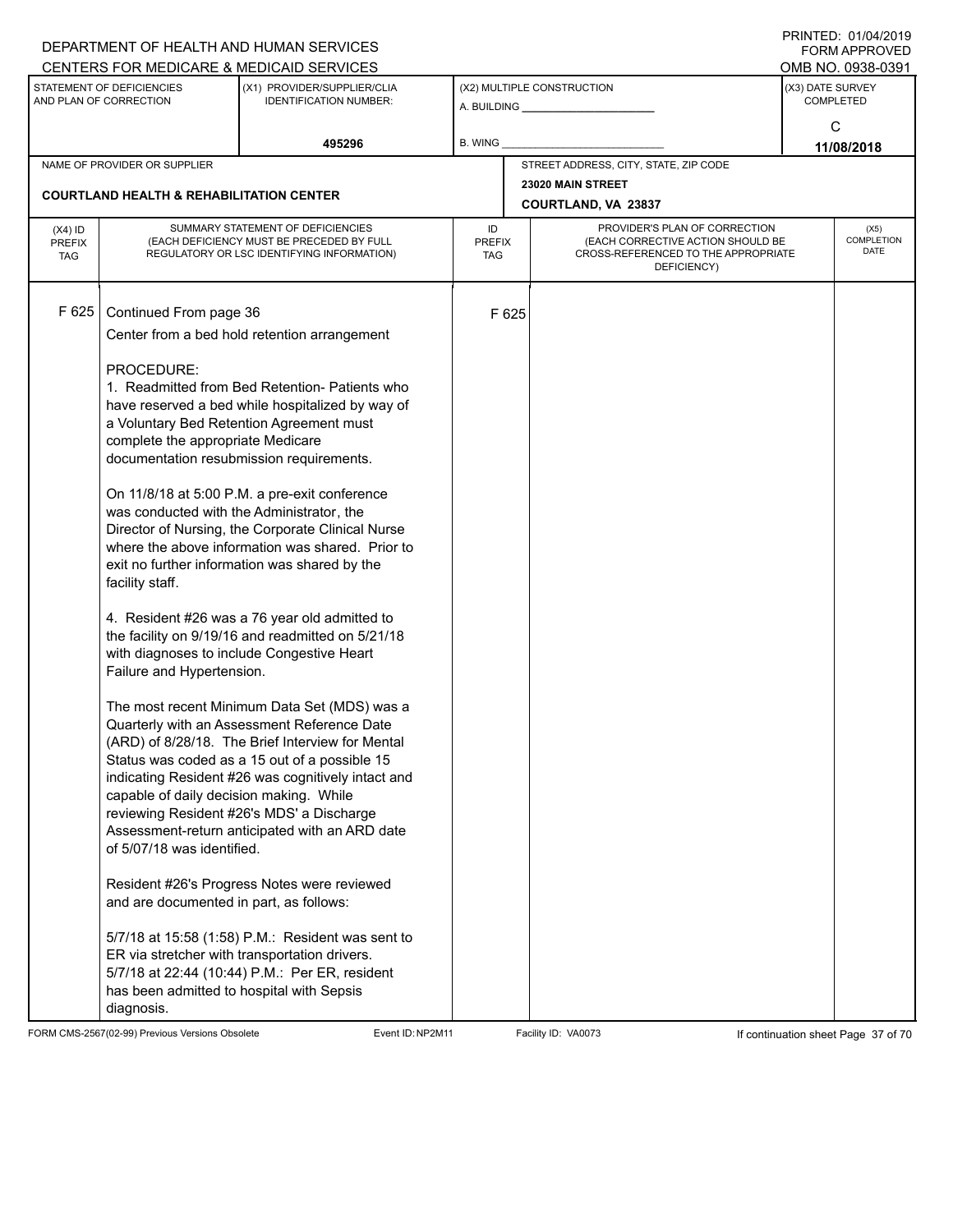|                                                                                                                     |                                                                       | DEPARTMENT OF HEALTH AND HUMAN SERVICES<br>CENTERS FOR MEDICARE & MEDICAID SERVICES                                                                                                                                                                                                                          |                                   |                            |                                                                                                                          |  | FININILU. VIIVHIZVI J<br><b>FORM APPROVED</b><br>OMB NO. 0938-0391 |
|---------------------------------------------------------------------------------------------------------------------|-----------------------------------------------------------------------|--------------------------------------------------------------------------------------------------------------------------------------------------------------------------------------------------------------------------------------------------------------------------------------------------------------|-----------------------------------|----------------------------|--------------------------------------------------------------------------------------------------------------------------|--|--------------------------------------------------------------------|
| STATEMENT OF DEFICIENCIES<br>(X1) PROVIDER/SUPPLIER/CLIA<br>AND PLAN OF CORRECTION<br><b>IDENTIFICATION NUMBER:</b> |                                                                       |                                                                                                                                                                                                                                                                                                              |                                   | (X2) MULTIPLE CONSTRUCTION | (X3) DATE SURVEY<br><b>COMPLETED</b>                                                                                     |  |                                                                    |
|                                                                                                                     |                                                                       | 495296                                                                                                                                                                                                                                                                                                       | <b>B. WING</b>                    |                            |                                                                                                                          |  | C<br>11/08/2018                                                    |
|                                                                                                                     | NAME OF PROVIDER OR SUPPLIER                                          |                                                                                                                                                                                                                                                                                                              |                                   |                            | STREET ADDRESS, CITY, STATE, ZIP CODE                                                                                    |  |                                                                    |
|                                                                                                                     | <b>COURTLAND HEALTH &amp; REHABILITATION CENTER</b>                   |                                                                                                                                                                                                                                                                                                              |                                   |                            | 23020 MAIN STREET<br>COURTLAND, VA 23837                                                                                 |  |                                                                    |
| $(X4)$ ID<br><b>PREFIX</b><br><b>TAG</b>                                                                            |                                                                       | SUMMARY STATEMENT OF DEFICIENCIES<br>(EACH DEFICIENCY MUST BE PRECEDED BY FULL<br>REGULATORY OR LSC IDENTIFYING INFORMATION)                                                                                                                                                                                 | ID<br><b>PREFIX</b><br><b>TAG</b> |                            | PROVIDER'S PLAN OF CORRECTION<br>(EACH CORRECTIVE ACTION SHOULD BE<br>CROSS-REFERENCED TO THE APPROPRIATE<br>DEFICIENCY) |  | (X5)<br>COMPLETION<br><b>DATE</b>                                  |
| F 625                                                                                                               | Continued From page 37                                                |                                                                                                                                                                                                                                                                                                              |                                   | F 625                      |                                                                                                                          |  |                                                                    |
|                                                                                                                     |                                                                       | Resident #26's Hospital Discharge Summary was<br>reviewed and is documented in part, as follows:                                                                                                                                                                                                             |                                   |                            |                                                                                                                          |  |                                                                    |
|                                                                                                                     | Admit Date: 5/7/2018<br>Discharge Date: 5/21/2018                     |                                                                                                                                                                                                                                                                                                              |                                   |                            |                                                                                                                          |  |                                                                    |
|                                                                                                                     | The Corporate Clinical Nurse stated, "The<br>place for the resident." | On 11/7/18 at approximately 11:55 A.M. the<br>facility was asked for documentation to show that<br>a Bed-Hold Notice was provided prior to Resident<br>#26 being transferred to the hospital on 5/7/18.<br>evidence that the Bed-Hold policy was provided<br>for the resident or responsible party is not in |                                   |                            |                                                                                                                          |  |                                                                    |
|                                                                                                                     | documented in part, as follows:                                       | The facility policy titled "Documentation-Bed<br>Hold" effective date 2/5/15 was reviewed and is                                                                                                                                                                                                             |                                   |                            |                                                                                                                          |  |                                                                    |
|                                                                                                                     |                                                                       | POLICY: The Admissions Director will ensure all<br>proper documents are executed whenever a<br>patient returns to the Health and Rehabilitation<br>Center from a bed hold retention arrangement                                                                                                              |                                   |                            |                                                                                                                          |  |                                                                    |
|                                                                                                                     | PROCEDURE:<br>complete the appropriate Medicare                       | 1. Readmitted from Bed Retention- Patients who<br>have reserved a bed while hospitalized by way of<br>a Voluntary Bed Retention Agreement must<br>documentation resubmission requirements.                                                                                                                   |                                   |                            |                                                                                                                          |  |                                                                    |
|                                                                                                                     | was conducted with the Administrator, the<br>facility staff.          | On 11/8/18 at 5:00 P.M. a pre-exit conference<br>Director of Nursing, the Corporate Clinical Nurse<br>where the above information was shared. Prior to<br>exit no further information was shared by the                                                                                                      |                                   |                            |                                                                                                                          |  |                                                                    |

FORM CMS-2567(02-99) Previous Versions Obsolete Event ID:NP2M11 Facility ID: VA0073 If continuation sheet Page 38 of 70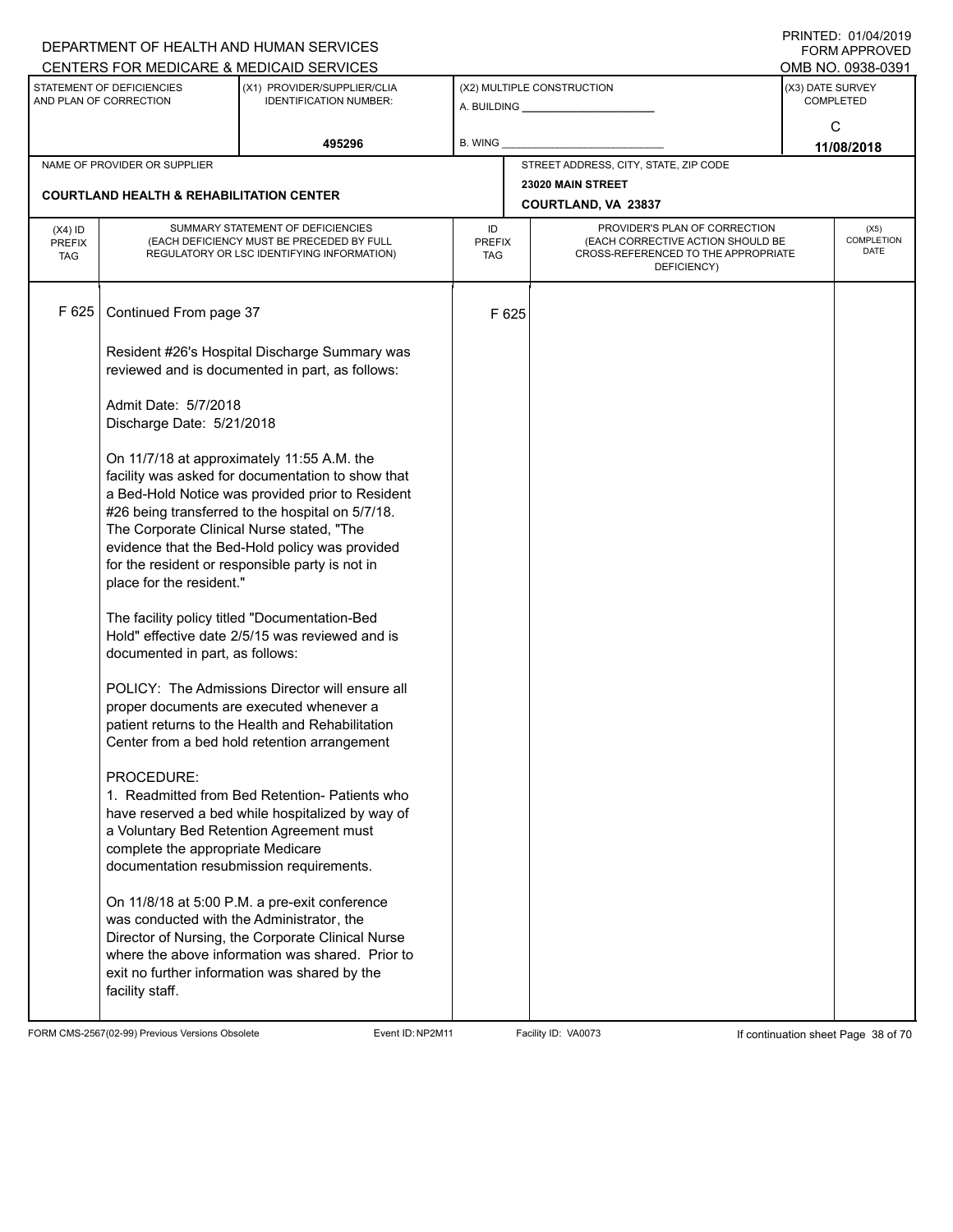|                                   |                                                                                                                                                                                                                                                                                                                                                             | DEPARTMENT OF HEALTH AND HUMAN SERVICES                                                                                                                                                                                                                                                                                                                                                                                                                                                                                                                                                                                                                                                                                                                                                                                                                                                                                                                             |                            |       |                                                                                                                          |                  | $1 \times 11 \times 11 = 12.$ $0 \times 110 = 12$<br><b>FORM APPROVED</b> |
|-----------------------------------|-------------------------------------------------------------------------------------------------------------------------------------------------------------------------------------------------------------------------------------------------------------------------------------------------------------------------------------------------------------|---------------------------------------------------------------------------------------------------------------------------------------------------------------------------------------------------------------------------------------------------------------------------------------------------------------------------------------------------------------------------------------------------------------------------------------------------------------------------------------------------------------------------------------------------------------------------------------------------------------------------------------------------------------------------------------------------------------------------------------------------------------------------------------------------------------------------------------------------------------------------------------------------------------------------------------------------------------------|----------------------------|-------|--------------------------------------------------------------------------------------------------------------------------|------------------|---------------------------------------------------------------------------|
|                                   |                                                                                                                                                                                                                                                                                                                                                             | CENTERS FOR MEDICARE & MEDICAID SERVICES                                                                                                                                                                                                                                                                                                                                                                                                                                                                                                                                                                                                                                                                                                                                                                                                                                                                                                                            |                            |       |                                                                                                                          |                  | OMB NO. 0938-0391                                                         |
|                                   | STATEMENT OF DEFICIENCIES<br>AND PLAN OF CORRECTION                                                                                                                                                                                                                                                                                                         | (X1) PROVIDER/SUPPLIER/CLIA<br><b>IDENTIFICATION NUMBER:</b>                                                                                                                                                                                                                                                                                                                                                                                                                                                                                                                                                                                                                                                                                                                                                                                                                                                                                                        |                            |       | (X2) MULTIPLE CONSTRUCTION<br>A. BUILDING A. BUILDING                                                                    | (X3) DATE SURVEY | <b>COMPLETED</b>                                                          |
|                                   |                                                                                                                                                                                                                                                                                                                                                             | 495296                                                                                                                                                                                                                                                                                                                                                                                                                                                                                                                                                                                                                                                                                                                                                                                                                                                                                                                                                              | B. WING                    |       |                                                                                                                          |                  | C<br>11/08/2018                                                           |
|                                   | NAME OF PROVIDER OR SUPPLIER                                                                                                                                                                                                                                                                                                                                |                                                                                                                                                                                                                                                                                                                                                                                                                                                                                                                                                                                                                                                                                                                                                                                                                                                                                                                                                                     |                            |       | STREET ADDRESS, CITY, STATE, ZIP CODE                                                                                    |                  |                                                                           |
|                                   | <b>COURTLAND HEALTH &amp; REHABILITATION CENTER</b>                                                                                                                                                                                                                                                                                                         |                                                                                                                                                                                                                                                                                                                                                                                                                                                                                                                                                                                                                                                                                                                                                                                                                                                                                                                                                                     |                            |       | 23020 MAIN STREET                                                                                                        |                  |                                                                           |
|                                   |                                                                                                                                                                                                                                                                                                                                                             |                                                                                                                                                                                                                                                                                                                                                                                                                                                                                                                                                                                                                                                                                                                                                                                                                                                                                                                                                                     |                            |       | COURTLAND, VA 23837                                                                                                      |                  |                                                                           |
| $(X4)$ ID<br>PREFIX<br><b>TAG</b> |                                                                                                                                                                                                                                                                                                                                                             | SUMMARY STATEMENT OF DEFICIENCIES<br>(EACH DEFICIENCY MUST BE PRECEDED BY FULL<br>REGULATORY OR LSC IDENTIFYING INFORMATION)                                                                                                                                                                                                                                                                                                                                                                                                                                                                                                                                                                                                                                                                                                                                                                                                                                        | ID<br><b>PREFIX</b><br>TAG |       | PROVIDER'S PLAN OF CORRECTION<br>(EACH CORRECTIVE ACTION SHOULD BE<br>CROSS-REFERENCED TO THE APPROPRIATE<br>DEFICIENCY) |                  | (X5)<br>COMPLETION<br><b>DATE</b>                                         |
| F 625                             | Continued From page 38<br>Diabetes Mellitus and Schizophrenia.                                                                                                                                                                                                                                                                                              | 5. Resident #122 was a 83 year old admitted to<br>the facility on 11/20/17 with diagnoses to include                                                                                                                                                                                                                                                                                                                                                                                                                                                                                                                                                                                                                                                                                                                                                                                                                                                                |                            | F 625 |                                                                                                                          |                  |                                                                           |
|                                   | for daily decision making. While reviewing<br>Resident #122's MDS' a Discharge<br>date of 3/7/18 was identified.<br>and documented in part, as follows:<br>3/7/2048 10:24 A.M.: Sent to ER via EMS<br>follows:<br>Date of Admission: Mar-07-2018<br>Date of Discharge: Mar-12-2018<br>The Corporate Clinical Nurse stated, "The<br>place for the resident." | The most recent Minimum Data Set (MDS) was a<br>Quarterly with an Assessment Reference Date<br>(ARD) of 2/27/18. The Brief Interview for Mental<br>Status was coded as 0, not attempted because<br>the resident is rarely/never understood. Under<br>Section C Cognitive Patterns Resident #122 was<br>coded to have long and short term memory<br>deficits and was moderately impaired in cognition<br>Assessment-return not anticipated with an ARD<br>Resident #122's Progress Notes were reviewed<br>(emergency medical services) to be evaluated.<br>Resident #122's Hospital Discharge Summary<br>was reviewed and is documented in part, as<br>On 11/7/18 at approximately 11:55 A.M. the<br>facility was asked for documentation to show that<br>a Bed-Hold Notice was provided prior to Resident<br>#122 being transferred to the hospital on 3/7/18.<br>evidence that the Bed-Hold policy was provided<br>for the resident or responsible party is not in |                            |       |                                                                                                                          |                  |                                                                           |

FORM CMS-2567(02-99) Previous Versions Obsolete Event ID:NP2M11 Facility ID: VA0073 If continuation sheet Page 39 of 70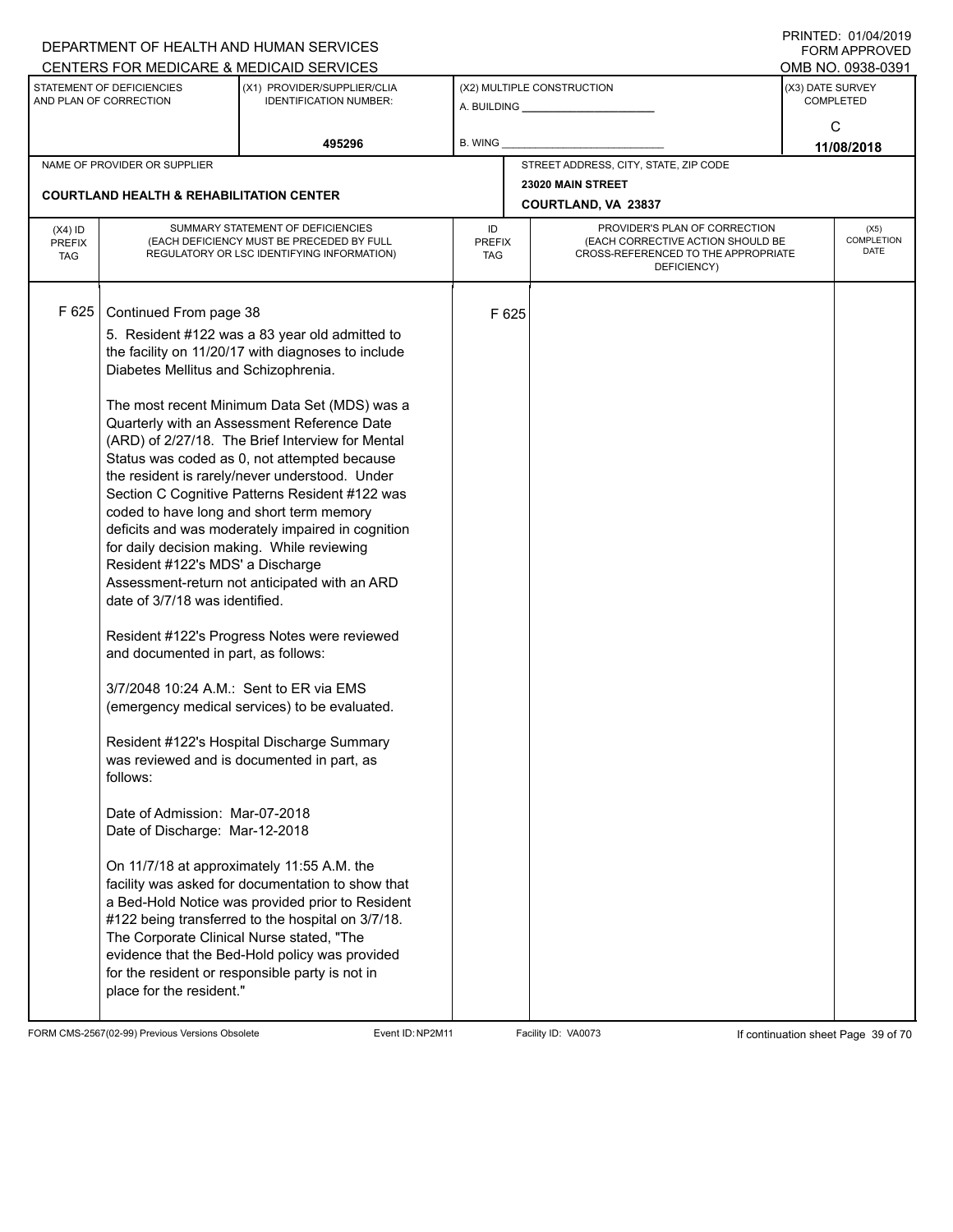|                                          |                                                                                                                                                                                                                    | DEPARTMENT OF HEALTH AND HUMAN SERVICES                                                                                                                                                                                                                                                                                                                                                                                                                                                                                                                                                                                                                                                                                                                                                                                                                                                                                                                                                                                                                                                                                                                                                                                                                                            |                            |       |                                                                                                                          |                  | $1 \times 11 \times 11 = 12.$ $0 \times 110 = 12$<br><b>FORM APPROVED</b> |
|------------------------------------------|--------------------------------------------------------------------------------------------------------------------------------------------------------------------------------------------------------------------|------------------------------------------------------------------------------------------------------------------------------------------------------------------------------------------------------------------------------------------------------------------------------------------------------------------------------------------------------------------------------------------------------------------------------------------------------------------------------------------------------------------------------------------------------------------------------------------------------------------------------------------------------------------------------------------------------------------------------------------------------------------------------------------------------------------------------------------------------------------------------------------------------------------------------------------------------------------------------------------------------------------------------------------------------------------------------------------------------------------------------------------------------------------------------------------------------------------------------------------------------------------------------------|----------------------------|-------|--------------------------------------------------------------------------------------------------------------------------|------------------|---------------------------------------------------------------------------|
|                                          |                                                                                                                                                                                                                    | CENTERS FOR MEDICARE & MEDICAID SERVICES                                                                                                                                                                                                                                                                                                                                                                                                                                                                                                                                                                                                                                                                                                                                                                                                                                                                                                                                                                                                                                                                                                                                                                                                                                           |                            |       |                                                                                                                          |                  | OMB NO. 0938-0391                                                         |
|                                          | STATEMENT OF DEFICIENCIES<br>AND PLAN OF CORRECTION                                                                                                                                                                | (X1) PROVIDER/SUPPLIER/CLIA<br><b>IDENTIFICATION NUMBER:</b>                                                                                                                                                                                                                                                                                                                                                                                                                                                                                                                                                                                                                                                                                                                                                                                                                                                                                                                                                                                                                                                                                                                                                                                                                       |                            |       | (X2) MULTIPLE CONSTRUCTION<br>A. BUILDING <b>A.</b> BUILDING                                                             | (X3) DATE SURVEY | <b>COMPLETED</b>                                                          |
|                                          |                                                                                                                                                                                                                    | 495296                                                                                                                                                                                                                                                                                                                                                                                                                                                                                                                                                                                                                                                                                                                                                                                                                                                                                                                                                                                                                                                                                                                                                                                                                                                                             | B. WING                    |       |                                                                                                                          |                  | C<br>11/08/2018                                                           |
|                                          | NAME OF PROVIDER OR SUPPLIER                                                                                                                                                                                       |                                                                                                                                                                                                                                                                                                                                                                                                                                                                                                                                                                                                                                                                                                                                                                                                                                                                                                                                                                                                                                                                                                                                                                                                                                                                                    |                            |       | STREET ADDRESS, CITY, STATE, ZIP CODE                                                                                    |                  |                                                                           |
|                                          |                                                                                                                                                                                                                    |                                                                                                                                                                                                                                                                                                                                                                                                                                                                                                                                                                                                                                                                                                                                                                                                                                                                                                                                                                                                                                                                                                                                                                                                                                                                                    |                            |       | 23020 MAIN STREET                                                                                                        |                  |                                                                           |
|                                          | <b>COURTLAND HEALTH &amp; REHABILITATION CENTER</b>                                                                                                                                                                |                                                                                                                                                                                                                                                                                                                                                                                                                                                                                                                                                                                                                                                                                                                                                                                                                                                                                                                                                                                                                                                                                                                                                                                                                                                                                    |                            |       | COURTLAND, VA 23837                                                                                                      |                  |                                                                           |
| $(X4)$ ID<br><b>PREFIX</b><br><b>TAG</b> |                                                                                                                                                                                                                    | SUMMARY STATEMENT OF DEFICIENCIES<br>(EACH DEFICIENCY MUST BE PRECEDED BY FULL<br>REGULATORY OR LSC IDENTIFYING INFORMATION)                                                                                                                                                                                                                                                                                                                                                                                                                                                                                                                                                                                                                                                                                                                                                                                                                                                                                                                                                                                                                                                                                                                                                       | ID<br><b>PREFIX</b><br>TAG |       | PROVIDER'S PLAN OF CORRECTION<br>(EACH CORRECTIVE ACTION SHOULD BE<br>CROSS-REFERENCED TO THE APPROPRIATE<br>DEFICIENCY) |                  | (X5)<br>COMPLETION<br><b>DATE</b>                                         |
| F 625                                    | Continued From page 39<br>documented in part, as follows:<br>PROCEDURE:<br>complete the appropriate Medicare<br>was conducted with the Administrator, the<br>facility.<br>malnutrition, cardiomegaly and dementia. | The facility policy titled "Documentation-Bed<br>Hold" effective date 2/5/15 was reviewed and is<br>POLICY: The Admissions Director will ensure all<br>proper documents are executed whenever a<br>patient returns to the Health and Rehabilitation<br>Center from a bed hold retention arrangement<br>1. Readmitted from Bed Retention-Patients who<br>have reserved a bed while hospitalized by way of<br>a Voluntary Bed Retention Agreement must<br>documentation resubmission requirements.<br>On 11/8/18 at 5:00 P.M. a pre-exit conference<br>Director of Nursing, the Corporate Clinical Nurse<br>where the above information was shared. Prior to<br>exit no further information was shared by the<br>6. Resident #7 was originally admitted to the<br>facility 10/12/16 and was last readmitted to the<br>facility after a hospital admission 2/21/18. The<br>current diagnoses included; protein energy<br>The significant change Minimum Data Set (MDS)<br>assessment with an assessment reference date<br>(ARD) of 8/1/18 coded the resident as not having<br>the ability to complete the Brief Interview for<br>Mental Status (BIMS). The staff interview was<br>coded for long and short term memory problems<br>as well as moderately impaired abilities for daily |                            | F 625 |                                                                                                                          |                  |                                                                           |
|                                          | decision making. In section "G" (Physical                                                                                                                                                                          | functioning) the resident was coded as requiring                                                                                                                                                                                                                                                                                                                                                                                                                                                                                                                                                                                                                                                                                                                                                                                                                                                                                                                                                                                                                                                                                                                                                                                                                                   |                            |       |                                                                                                                          |                  |                                                                           |

FORM CMS-2567(02-99) Previous Versions Obsolete Event ID:NP2M11 Facility ID: VA0073 If continuation sheet Page 40 of 70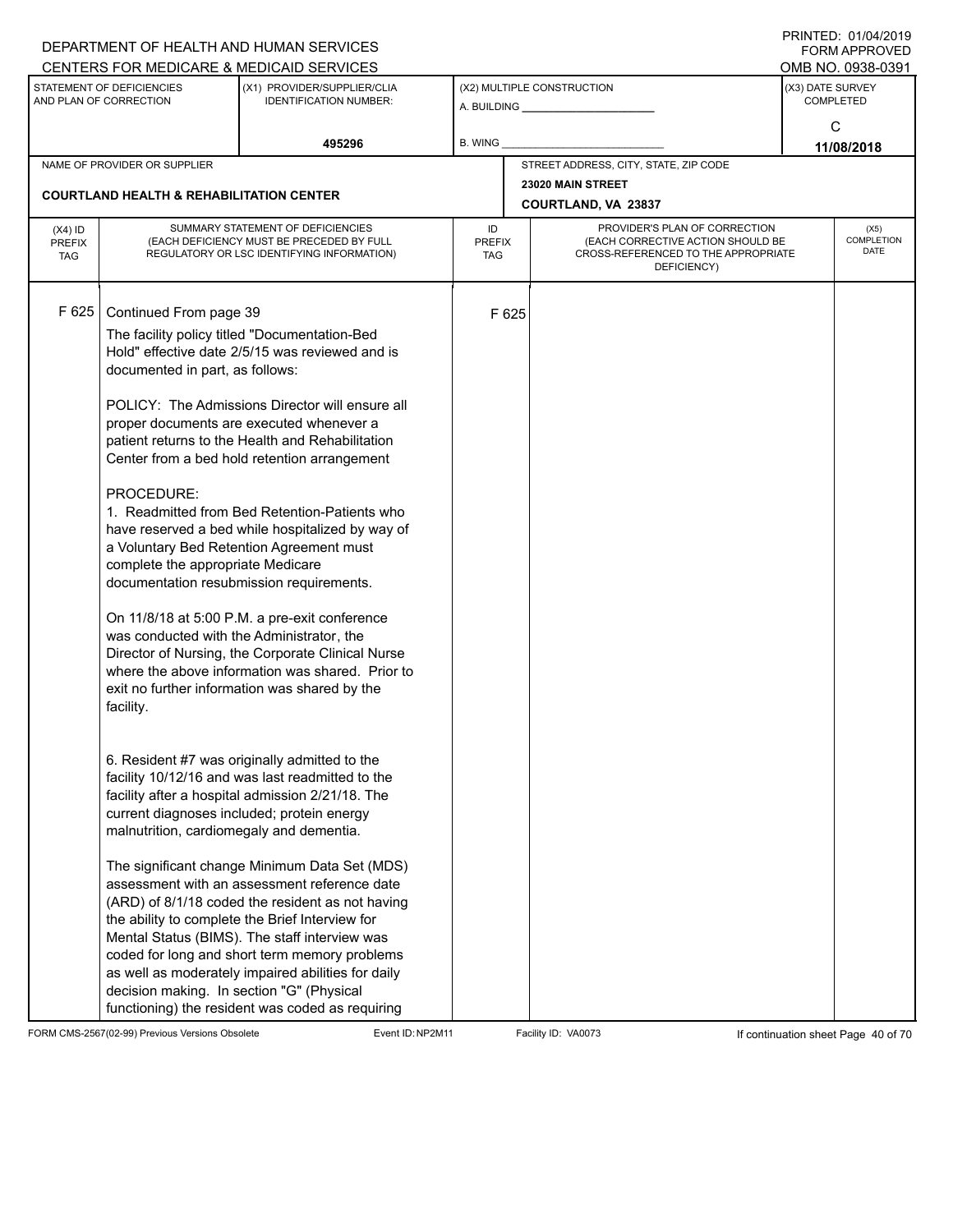|                                          |                                                                                                                                                                                                                                                                                                                                                                                                                                                                                                                                                  | DEPARTMENT OF HEALTH AND HUMAN SERVICES<br>CENTERS FOR MEDICARE & MEDICAID SERVICES                                                                                                                                                                                                                                                                                                                                                                                                                                                                                                                                                                                                                                                                                                                                                                                                                                                                                                                                                                    |                                   |       |                                                                                                                          | FININILU. VIIVHIZVI J<br><b>FORM APPROVED</b><br>OMB NO. 0938-0391 |
|------------------------------------------|--------------------------------------------------------------------------------------------------------------------------------------------------------------------------------------------------------------------------------------------------------------------------------------------------------------------------------------------------------------------------------------------------------------------------------------------------------------------------------------------------------------------------------------------------|--------------------------------------------------------------------------------------------------------------------------------------------------------------------------------------------------------------------------------------------------------------------------------------------------------------------------------------------------------------------------------------------------------------------------------------------------------------------------------------------------------------------------------------------------------------------------------------------------------------------------------------------------------------------------------------------------------------------------------------------------------------------------------------------------------------------------------------------------------------------------------------------------------------------------------------------------------------------------------------------------------------------------------------------------------|-----------------------------------|-------|--------------------------------------------------------------------------------------------------------------------------|--------------------------------------------------------------------|
|                                          | STATEMENT OF DEFICIENCIES<br>AND PLAN OF CORRECTION                                                                                                                                                                                                                                                                                                                                                                                                                                                                                              | (X1) PROVIDER/SUPPLIER/CLIA<br><b>IDENTIFICATION NUMBER:</b>                                                                                                                                                                                                                                                                                                                                                                                                                                                                                                                                                                                                                                                                                                                                                                                                                                                                                                                                                                                           |                                   |       | (X2) MULTIPLE CONSTRUCTION                                                                                               | (X3) DATE SURVEY<br><b>COMPLETED</b>                               |
|                                          |                                                                                                                                                                                                                                                                                                                                                                                                                                                                                                                                                  | 495296                                                                                                                                                                                                                                                                                                                                                                                                                                                                                                                                                                                                                                                                                                                                                                                                                                                                                                                                                                                                                                                 | <b>B. WING</b>                    |       |                                                                                                                          | C<br>11/08/2018                                                    |
|                                          | NAME OF PROVIDER OR SUPPLIER                                                                                                                                                                                                                                                                                                                                                                                                                                                                                                                     |                                                                                                                                                                                                                                                                                                                                                                                                                                                                                                                                                                                                                                                                                                                                                                                                                                                                                                                                                                                                                                                        |                                   |       | STREET ADDRESS, CITY, STATE, ZIP CODE                                                                                    |                                                                    |
|                                          | <b>COURTLAND HEALTH &amp; REHABILITATION CENTER</b>                                                                                                                                                                                                                                                                                                                                                                                                                                                                                              |                                                                                                                                                                                                                                                                                                                                                                                                                                                                                                                                                                                                                                                                                                                                                                                                                                                                                                                                                                                                                                                        |                                   |       | 23020 MAIN STREET<br><b>COURTLAND, VA 23837</b>                                                                          |                                                                    |
| $(X4)$ ID<br><b>PREFIX</b><br><b>TAG</b> |                                                                                                                                                                                                                                                                                                                                                                                                                                                                                                                                                  | SUMMARY STATEMENT OF DEFICIENCIES<br>(EACH DEFICIENCY MUST BE PRECEDED BY FULL<br>REGULATORY OR LSC IDENTIFYING INFORMATION)                                                                                                                                                                                                                                                                                                                                                                                                                                                                                                                                                                                                                                                                                                                                                                                                                                                                                                                           | ID<br><b>PREFIX</b><br><b>TAG</b> |       | PROVIDER'S PLAN OF CORRECTION<br>(EACH CORRECTIVE ACTION SHOULD BE<br>CROSS-REFERENCED TO THE APPROPRIATE<br>DEFICIENCY) | (X5)<br>COMPLETION<br><b>DATE</b>                                  |
| F 625                                    | Continued From page 40<br>limited assistance of 1 person with walking,<br>extensive assistance of 2 people with bed<br>hygiene and total care with bathing.<br>2/17/18, revealed Resident #7 was<br>discharged-return anticipated.<br>pain at a level 5.<br>the 2/17/18 discharge to the hospital<br>was admitted to the hospital 2/17/18, for<br>urosepsis and a low potassium level.<br>Director. The Admission's Director stated<br>Resident #7 wasn't offered or provided<br>time of her discharge.<br>Director of Nursing and two Corporate | mobility, extensive assistance of 1 person with<br>transfers dressing, eating, toileting, personal<br>Review of the discharge MDS assessment dated<br>Review of the clinical record revealed a Nursing<br>Home to Hospital Transfer Form dated 2/17/18,<br>which stated Resident #7 had a fall and was with<br>An interview was attempted with Resident #7 on<br>11/8/18, at approximately 12:05 p.m. The resident<br>wasn't capable of providing information regarding<br>The primary care physician's readmission history<br>and physical dated 2/22/18, revealed Resident #7<br>had been transferred to the local acute care<br>hospital after an unwitnessed fall resulting in a<br>frontal hematoma and laceration but; the resident<br>On 11/8/18 at approximately at 3:00 p.m., an<br>interview was conducted with the Admission's<br>information on the facility's bed hold policy at the<br>On 11/8/18 at approximately 5:00 p.m., the above<br>findings were shared with the Administrator,<br>Consultants. An opportunity was given for the |                                   | F 625 |                                                                                                                          |                                                                    |

FORM CMS-2567(02-99) Previous Versions Obsolete Event ID:NP2M11 Facility ID: VA0073 If continuation sheet Page 41 of 70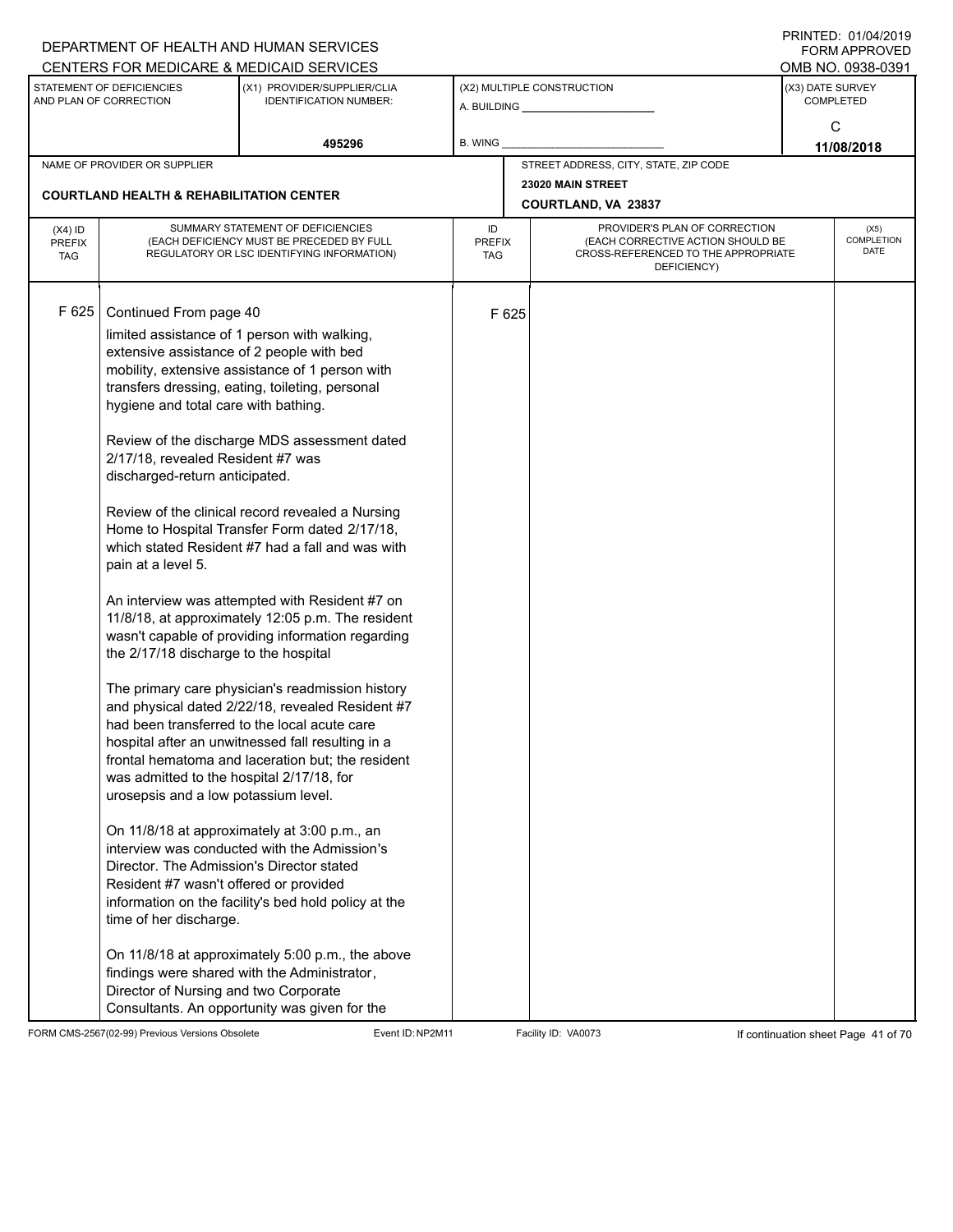|                                          |                                                                                                                                                                                                                                                                                                                                                                                                                                                                                                                                                                 | DEPARTMENT OF HEALTH AND HUMAN SERVICES                                                                                                                                                                                                                                                                                                                                                                                                                                                                                                                                  |                                   |                                                                                                                          | <b>FORM APPROVED</b>                     |
|------------------------------------------|-----------------------------------------------------------------------------------------------------------------------------------------------------------------------------------------------------------------------------------------------------------------------------------------------------------------------------------------------------------------------------------------------------------------------------------------------------------------------------------------------------------------------------------------------------------------|--------------------------------------------------------------------------------------------------------------------------------------------------------------------------------------------------------------------------------------------------------------------------------------------------------------------------------------------------------------------------------------------------------------------------------------------------------------------------------------------------------------------------------------------------------------------------|-----------------------------------|--------------------------------------------------------------------------------------------------------------------------|------------------------------------------|
|                                          |                                                                                                                                                                                                                                                                                                                                                                                                                                                                                                                                                                 | CENTERS FOR MEDICARE & MEDICAID SERVICES                                                                                                                                                                                                                                                                                                                                                                                                                                                                                                                                 |                                   |                                                                                                                          | OMB NO. 0938-0391                        |
|                                          | STATEMENT OF DEFICIENCIES<br>AND PLAN OF CORRECTION                                                                                                                                                                                                                                                                                                                                                                                                                                                                                                             | (X1) PROVIDER/SUPPLIER/CLIA<br><b>IDENTIFICATION NUMBER:</b>                                                                                                                                                                                                                                                                                                                                                                                                                                                                                                             |                                   | (X2) MULTIPLE CONSTRUCTION<br>A. BUILDING <b>A. BUILDING</b>                                                             | (X3) DATE SURVEY<br><b>COMPLETED</b>     |
|                                          |                                                                                                                                                                                                                                                                                                                                                                                                                                                                                                                                                                 | 495296                                                                                                                                                                                                                                                                                                                                                                                                                                                                                                                                                                   | B. WING                           |                                                                                                                          | C<br>11/08/2018                          |
|                                          | NAME OF PROVIDER OR SUPPLIER                                                                                                                                                                                                                                                                                                                                                                                                                                                                                                                                    |                                                                                                                                                                                                                                                                                                                                                                                                                                                                                                                                                                          |                                   | STREET ADDRESS, CITY, STATE, ZIP CODE                                                                                    |                                          |
|                                          | <b>COURTLAND HEALTH &amp; REHABILITATION CENTER</b>                                                                                                                                                                                                                                                                                                                                                                                                                                                                                                             |                                                                                                                                                                                                                                                                                                                                                                                                                                                                                                                                                                          |                                   | 23020 MAIN STREET<br>COURTLAND, VA 23837                                                                                 |                                          |
| $(X4)$ ID<br><b>PREFIX</b><br><b>TAG</b> |                                                                                                                                                                                                                                                                                                                                                                                                                                                                                                                                                                 | SUMMARY STATEMENT OF DEFICIENCIES<br>(EACH DEFICIENCY MUST BE PRECEDED BY FULL<br>REGULATORY OR LSC IDENTIFYING INFORMATION)                                                                                                                                                                                                                                                                                                                                                                                                                                             | ID<br><b>PREFIX</b><br><b>TAG</b> | PROVIDER'S PLAN OF CORRECTION<br>(EACH CORRECTIVE ACTION SHOULD BE<br>CROSS-REFERENCED TO THE APPROPRIATE<br>DEFICIENCY) | (X5)<br><b>COMPLETION</b><br><b>DATE</b> |
| F 625<br>F636<br>SS=D                    | Continued From page 41<br>was provided.<br><b>Comprehensive Assessments &amp; Timing</b><br>CFR(s): 483.20(b)(1)(2)(i)(iii)<br>§483.20 Resident Assessment<br>a comprehensive, accurate, standardized<br>functional capacity.<br>§483.20(b) Comprehensive Assessments<br>A facility must make a comprehensive<br>the following:<br>(ii) Customary routine.<br>(iii) Cognitive patterns.<br>(iv) Communication.<br>(v) Vision.<br>(vi) Mood and behavior patterns.<br>(vii) Psychological well-being.<br>(ix) Continence.<br>(xi) Dental and nutritional status. | facility to present additional information but none<br>The facility must conduct initially and periodically<br>reproducible assessment of each resident's<br>§483.20(b)(1) Resident Assessment Instrument.<br>assessment of a resident's needs, strengths,<br>goals, life history and preferences, using the<br>resident assessment instrument (RAI) specified<br>by CMS. The assessment must include at least<br>(i) Identification and demographic information<br>(viii) Physical functioning and structural problems.<br>(x) Disease diagnosis and health conditions. | F 625<br>F 636                    |                                                                                                                          | 12/18/18                                 |
|                                          | (xii) Skin Conditions.<br>(xiii) Activity pursuit.<br>(xiv) Medications.<br>(xv) Special treatments and procedures.<br>(xvi) Discharge planning.                                                                                                                                                                                                                                                                                                                                                                                                                | (xvii) Documentation of summary information<br>regarding the additional assessment performed<br>on the care areas triggered by the completion of                                                                                                                                                                                                                                                                                                                                                                                                                         |                                   |                                                                                                                          |                                          |

FORM CMS-2567(02-99) Previous Versions Obsolete Event ID:NP2M11 Facility ID: VA0073 If continuation sheet Page 42 of 70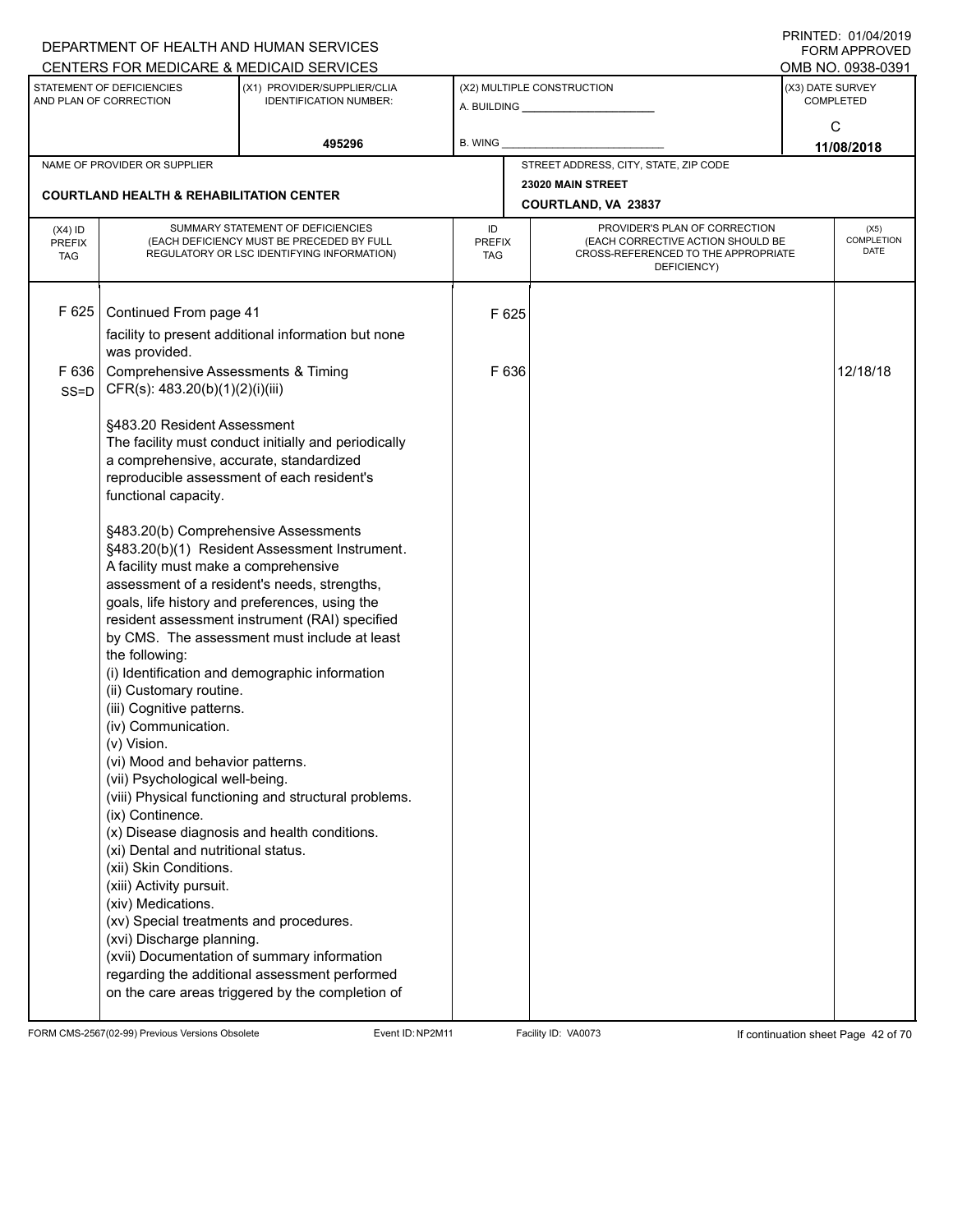|                                   |                                                                                                                                                                                                                                                                                                                                                                                                                                       | DEPARTMENT OF HEALTH AND HUMAN SERVICES                                                                                                                                                                                                                                                                                                                                                                                                                                                                                                                                                                                                                                                                                                                                                                                                                                                                                                                                                                                                                                                                             |                  |                                                                                                                                           |                                                                                                                                                                                                                                                                                                                                                                                                                                                                                                 |                  | FORM APPROVED                     |
|-----------------------------------|---------------------------------------------------------------------------------------------------------------------------------------------------------------------------------------------------------------------------------------------------------------------------------------------------------------------------------------------------------------------------------------------------------------------------------------|---------------------------------------------------------------------------------------------------------------------------------------------------------------------------------------------------------------------------------------------------------------------------------------------------------------------------------------------------------------------------------------------------------------------------------------------------------------------------------------------------------------------------------------------------------------------------------------------------------------------------------------------------------------------------------------------------------------------------------------------------------------------------------------------------------------------------------------------------------------------------------------------------------------------------------------------------------------------------------------------------------------------------------------------------------------------------------------------------------------------|------------------|-------------------------------------------------------------------------------------------------------------------------------------------|-------------------------------------------------------------------------------------------------------------------------------------------------------------------------------------------------------------------------------------------------------------------------------------------------------------------------------------------------------------------------------------------------------------------------------------------------------------------------------------------------|------------------|-----------------------------------|
|                                   |                                                                                                                                                                                                                                                                                                                                                                                                                                       | CENTERS FOR MEDICARE & MEDICAID SERVICES                                                                                                                                                                                                                                                                                                                                                                                                                                                                                                                                                                                                                                                                                                                                                                                                                                                                                                                                                                                                                                                                            |                  |                                                                                                                                           |                                                                                                                                                                                                                                                                                                                                                                                                                                                                                                 |                  | OMB NO. 0938-0391                 |
|                                   | STATEMENT OF DEFICIENCIES<br>AND PLAN OF CORRECTION                                                                                                                                                                                                                                                                                                                                                                                   | (X1) PROVIDER/SUPPLIER/CLIA<br><b>IDENTIFICATION NUMBER:</b>                                                                                                                                                                                                                                                                                                                                                                                                                                                                                                                                                                                                                                                                                                                                                                                                                                                                                                                                                                                                                                                        |                  |                                                                                                                                           | (X2) MULTIPLE CONSTRUCTION<br>A. BUILDING <b>A.</b> BUILDING                                                                                                                                                                                                                                                                                                                                                                                                                                    | (X3) DATE SURVEY | <b>COMPLETED</b>                  |
|                                   |                                                                                                                                                                                                                                                                                                                                                                                                                                       | 495296                                                                                                                                                                                                                                                                                                                                                                                                                                                                                                                                                                                                                                                                                                                                                                                                                                                                                                                                                                                                                                                                                                              | <b>B. WING</b>   |                                                                                                                                           |                                                                                                                                                                                                                                                                                                                                                                                                                                                                                                 |                  | C<br>11/08/2018                   |
|                                   | NAME OF PROVIDER OR SUPPLIER                                                                                                                                                                                                                                                                                                                                                                                                          |                                                                                                                                                                                                                                                                                                                                                                                                                                                                                                                                                                                                                                                                                                                                                                                                                                                                                                                                                                                                                                                                                                                     |                  |                                                                                                                                           | STREET ADDRESS, CITY, STATE, ZIP CODE                                                                                                                                                                                                                                                                                                                                                                                                                                                           |                  |                                   |
|                                   |                                                                                                                                                                                                                                                                                                                                                                                                                                       |                                                                                                                                                                                                                                                                                                                                                                                                                                                                                                                                                                                                                                                                                                                                                                                                                                                                                                                                                                                                                                                                                                                     |                  |                                                                                                                                           | 23020 MAIN STREET                                                                                                                                                                                                                                                                                                                                                                                                                                                                               |                  |                                   |
|                                   | <b>COURTLAND HEALTH &amp; REHABILITATION CENTER</b>                                                                                                                                                                                                                                                                                                                                                                                   |                                                                                                                                                                                                                                                                                                                                                                                                                                                                                                                                                                                                                                                                                                                                                                                                                                                                                                                                                                                                                                                                                                                     |                  |                                                                                                                                           | COURTLAND, VA 23837                                                                                                                                                                                                                                                                                                                                                                                                                                                                             |                  |                                   |
| $(X4)$ ID<br>PREFIX<br><b>TAG</b> |                                                                                                                                                                                                                                                                                                                                                                                                                                       | SUMMARY STATEMENT OF DEFICIENCIES<br>(EACH DEFICIENCY MUST BE PRECEDED BY FULL<br>REGULATORY OR LSC IDENTIFYING INFORMATION)                                                                                                                                                                                                                                                                                                                                                                                                                                                                                                                                                                                                                                                                                                                                                                                                                                                                                                                                                                                        | ID<br><b>TAG</b> | PROVIDER'S PLAN OF CORRECTION<br>(EACH CORRECTIVE ACTION SHOULD BE<br><b>PREFIX</b><br>CROSS-REFERENCED TO THE APPROPRIATE<br>DEFICIENCY) |                                                                                                                                                                                                                                                                                                                                                                                                                                                                                                 |                  | (X5)<br>COMPLETION<br><b>DATE</b> |
| F636                              | Continued From page 42<br>the Minimum Data Set (MDS).<br>(xviii) Documentation of participation in<br>licensed and nonlicensed direct care staff<br>members on all shifts.<br>apply to CAHs.<br>or therapeutic leave.)<br>(iii)Not less than once every 12 months.<br>by:<br>Based on clinical record review and staff<br>sample.<br>assessment within 14 calendar days after<br>admission to the facility.<br>The findings included: | assessment. The assessment process must<br>include direct observation and communication<br>with the resident, as well as communication with<br>§483.20(b)(2) When required. Subject to the<br>timeframes prescribed in §413.343(b) of this<br>chapter, a facility must conduct a comprehensive<br>assessment of a resident in accordance with the<br>timeframes specified in paragraphs (b)(2)(i)<br>through (iii) of this section. The timeframes<br>prescribed in §413.343(b) of this chapter do not<br>(i) Within 14 calendar days after admission,<br>excluding readmissions in which there is no<br>significant change in the resident's physical or<br>mental condition. (For purposes of this section,<br>"readmission" means a return to the facility<br>following a temporary absence for hospitalization<br>This REQUIREMENT is not met as evidenced<br>interviews the facility staff failed to complete a<br>comprehensive assessment as required for 1 of<br>39 residents (Resident #172), in the survey<br>The facility's staff failed to complete Resident<br>#172's admission Minimum Data Set (MDS) |                  | F 636                                                                                                                                     | 1-1-A modification for Resident #172 was<br>completed on Thursday, 11/8/18. A copy<br>was given to the surveyor. Validation<br>report, Batch# 1190 is attached showing<br>the assessment was accepted on 11/8/18.<br>The MDSC was terminated as the result<br>of the audit completed on 11/13/18-results<br>were sent to the corporate compliance<br>committee.<br>2An audit was completed by the Regional<br>Data Analyst & Verification Specialist on<br>11/13/18 to review all comprehensive |                  |                                   |
|                                   |                                                                                                                                                                                                                                                                                                                                                                                                                                       |                                                                                                                                                                                                                                                                                                                                                                                                                                                                                                                                                                                                                                                                                                                                                                                                                                                                                                                                                                                                                                                                                                                     |                  |                                                                                                                                           | assessments completed & accepted from                                                                                                                                                                                                                                                                                                                                                                                                                                                           |                  |                                   |

FORM CMS-2567(02-99) Previous Versions Obsolete Event ID:NP2M11 Facility ID: VA0073 If continuation sheet Page 43 of 70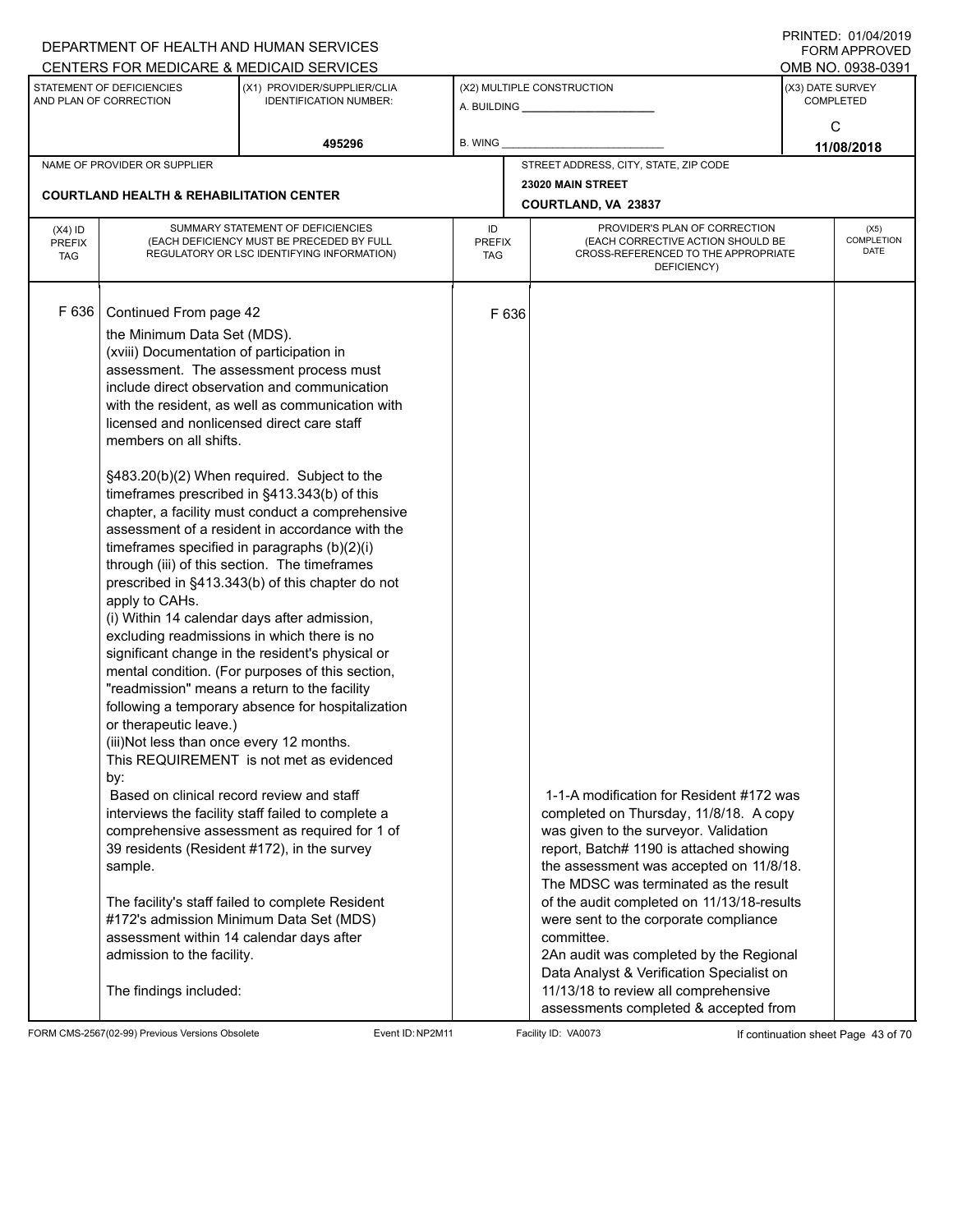|                                   |                                                                        | CENTERS FOR MEDICARE & MEDICAID SERVICES                                                                                                                                                         |                     |       |                                                                                                                          |                  | OMB NO. 0938-0391                 |
|-----------------------------------|------------------------------------------------------------------------|--------------------------------------------------------------------------------------------------------------------------------------------------------------------------------------------------|---------------------|-------|--------------------------------------------------------------------------------------------------------------------------|------------------|-----------------------------------|
|                                   | STATEMENT OF DEFICIENCIES<br>AND PLAN OF CORRECTION                    | (X1) PROVIDER/SUPPLIER/CLIA<br><b>IDENTIFICATION NUMBER:</b>                                                                                                                                     |                     |       | (X2) MULTIPLE CONSTRUCTION                                                                                               | (X3) DATE SURVEY | <b>COMPLETED</b>                  |
|                                   |                                                                        |                                                                                                                                                                                                  |                     |       |                                                                                                                          |                  | C                                 |
|                                   |                                                                        | 495296                                                                                                                                                                                           | B. WING             |       |                                                                                                                          |                  | 11/08/2018                        |
|                                   | NAME OF PROVIDER OR SUPPLIER                                           |                                                                                                                                                                                                  |                     |       | STREET ADDRESS, CITY, STATE, ZIP CODE<br>23020 MAIN STREET                                                               |                  |                                   |
|                                   | <b>COURTLAND HEALTH &amp; REHABILITATION CENTER</b>                    |                                                                                                                                                                                                  |                     |       | COURTLAND, VA 23837                                                                                                      |                  |                                   |
| $(X4)$ ID<br><b>PREFIX</b><br>TAG |                                                                        | SUMMARY STATEMENT OF DEFICIENCIES<br>(EACH DEFICIENCY MUST BE PRECEDED BY FULL<br>REGULATORY OR LSC IDENTIFYING INFORMATION)                                                                     | ID<br>PREFIX<br>TAG |       | PROVIDER'S PLAN OF CORRECTION<br>(EACH CORRECTIVE ACTION SHOULD BE<br>CROSS-REFERENCED TO THE APPROPRIATE<br>DEFICIENCY) |                  | (X5)<br><b>COMPLETION</b><br>DATE |
| F 636                             | Continued From page 43                                                 | Resident #172 was originally admitted to the                                                                                                                                                     |                     | F 636 | 8/1/18 thru 11/13/18 for late completion                                                                                 |                  |                                   |
|                                   |                                                                        | facility 10/19/18 and has never been discharged                                                                                                                                                  |                     |       | dates.3-Assessments were modified on                                                                                     |                  |                                   |
|                                   |                                                                        | from the facility. The current diagnoses included;                                                                                                                                               |                     |       | 11/13/18 to correct completion dates. All                                                                                |                  |                                   |
|                                   |                                                                        | heart failure, kidney disease and high blood                                                                                                                                                     |                     |       | assessments were accepted into the                                                                                       |                  |                                   |
|                                   | pressure.                                                              |                                                                                                                                                                                                  |                     |       | QIES ASAP system.                                                                                                        |                  |                                   |
|                                   |                                                                        | The uncompleted admission MDS assessment                                                                                                                                                         |                     |       | 3-The Regional Data Analyst and<br>Verification Specialist educated the MDSC                                             |                  |                                   |
|                                   |                                                                        | with an assessment reference date (ARD) of                                                                                                                                                       |                     |       | on accuracy of signing section Z and V                                                                                   |                  |                                   |
|                                   |                                                                        | 10/31/18 coded the resident as completing the                                                                                                                                                    |                     |       | according to the RAI manual. This was                                                                                    |                  |                                   |
|                                   |                                                                        | Brief Interview for Mental Status (BIMS) and                                                                                                                                                     |                     |       | completed during facility site visit on 11/13                                                                            |                  |                                   |
|                                   | Resident #172's cognitive abilities for daily                          | scoring 11 out of a possible 15. This indicated                                                                                                                                                  |                     |       | & 11/15/2018.                                                                                                            |                  |                                   |
|                                   |                                                                        | decision making were moderately impaired.                                                                                                                                                        |                     |       | 4-The Regional Data Analyst and                                                                                          |                  |                                   |
|                                   |                                                                        | In section "G" (Physical functioning) the resident                                                                                                                                               |                     |       | Verification Specialist or designee will<br>complete a random monthly audit of                                           |                  |                                   |
|                                   |                                                                        | was coded as requiring supervision after set-up                                                                                                                                                  |                     |       | comprehensive assessments for late                                                                                       |                  |                                   |
|                                   |                                                                        | with eating, limited assistance of 1 person with                                                                                                                                                 |                     |       | completion dates. Results of the audits                                                                                  |                  |                                   |
|                                   |                                                                        | bed mobility, transfers, walking, locomotion,                                                                                                                                                    |                     |       | will be presented to the quarterly Quality                                                                               |                  |                                   |
|                                   | dressing, toileting, and personal hygiene.                             |                                                                                                                                                                                                  |                     |       | Assurance committee for review and<br>recommendation.                                                                    |                  |                                   |
|                                   |                                                                        | An admission MDS assessment dated 10/19/18                                                                                                                                                       |                     |       | 5-Completion Date 12/18/18                                                                                               |                  |                                   |
|                                   |                                                                        | was observed in the facility's computer system for                                                                                                                                               |                     |       |                                                                                                                          |                  |                                   |
|                                   |                                                                        | Resident #172 and it was signed at Z0500B as                                                                                                                                                     |                     |       |                                                                                                                          |                  |                                   |
|                                   |                                                                        | completed 11/1/18. A copy was requested on<br>11/6/18 at 2:55 p.m., but the facility staff provided                                                                                              |                     |       |                                                                                                                          |                  |                                   |
|                                   | the entry MDS; the admission MDS was                                   |                                                                                                                                                                                                  |                     |       |                                                                                                                          |                  |                                   |
|                                   |                                                                        | requested again on 11/6/18 at approximately 5:00                                                                                                                                                 |                     |       |                                                                                                                          |                  |                                   |
|                                   | p.m. Upon receiving the admission MDS                                  |                                                                                                                                                                                                  |                     |       |                                                                                                                          |                  |                                   |
|                                   |                                                                        | assessment it was completed but; sections (A, B,<br>E, G, some of O, P, Q and S) were dated as                                                                                                   |                     |       |                                                                                                                          |                  |                                   |
|                                   | completed on 11/2/18 instead of 11/1/18.                               |                                                                                                                                                                                                  |                     |       |                                                                                                                          |                  |                                   |
|                                   | above findings were shared with the<br>provide information on Resident | On 11/8/18, at approximately 5:00 p.m., the<br>Administrator, Interim Director of Nursing and two<br>Corporate Consultants. Corporate Consultant #1<br>stated she would have the MDS Coordinator |                     |       |                                                                                                                          |                  |                                   |
|                                   | #172's MDS.                                                            |                                                                                                                                                                                                  |                     |       |                                                                                                                          |                  |                                   |

FORM CMS-2567(02-99) Previous Versions Obsolete Event ID:NP2M11 Facility ID: VA0073 If continuation sheet Page 44 of 70

DEPARTMENT OF HEALTH AND HUMAN SERVICES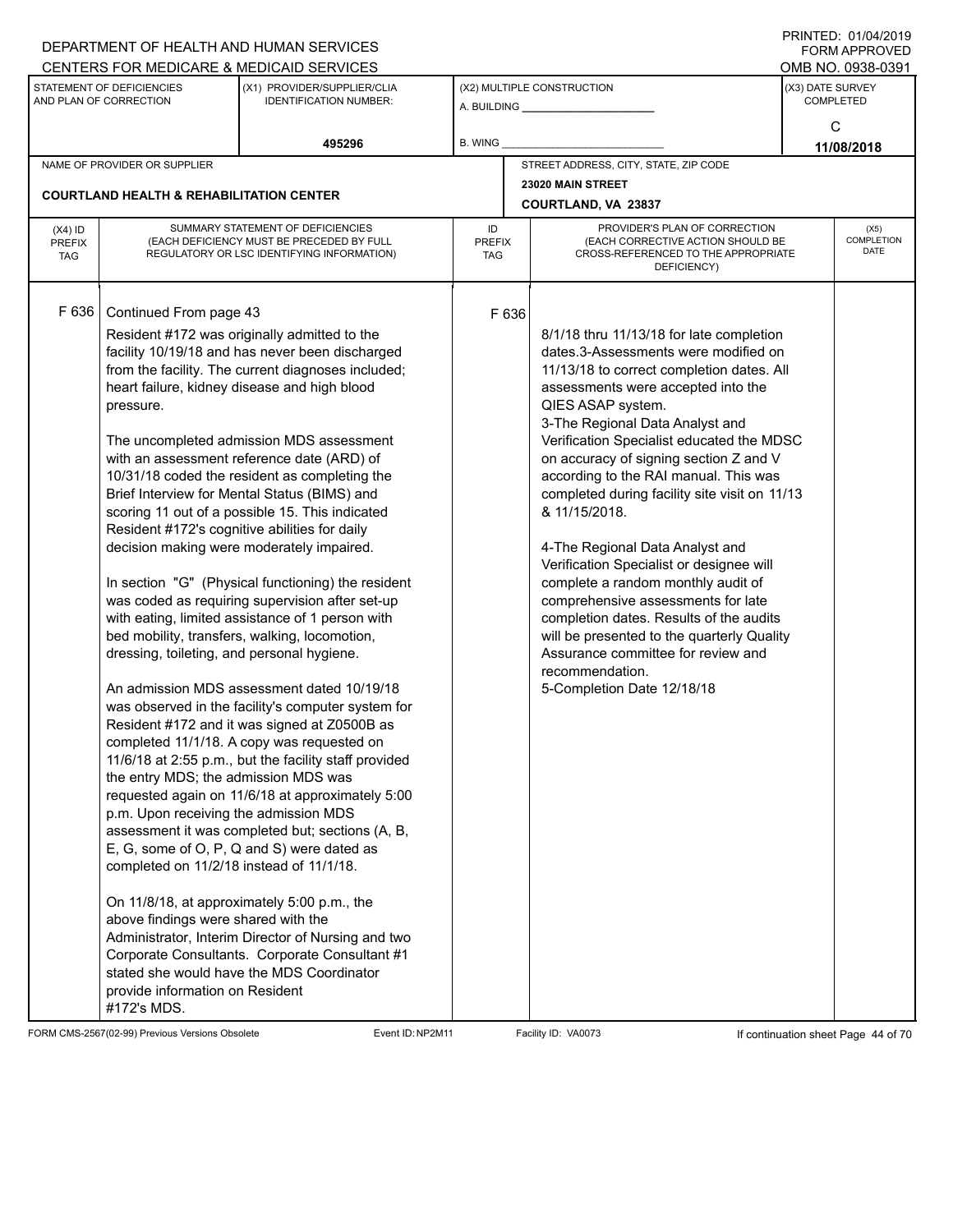|                                          |                                                                                                                           | DEPARTMENT OF HEALTH AND HUMAN SERVICES<br>CENTERS FOR MEDICARE & MEDICAID SERVICES                                                                                                                                                                                                                                                                                                                                                                                                                                                                        |                                   |       |                                                                                                                          |                  | FNINILD. VIIV <del>I</del> IZVIJ<br>FORM APPROVED<br>OMB NO. 0938-0391 |
|------------------------------------------|---------------------------------------------------------------------------------------------------------------------------|------------------------------------------------------------------------------------------------------------------------------------------------------------------------------------------------------------------------------------------------------------------------------------------------------------------------------------------------------------------------------------------------------------------------------------------------------------------------------------------------------------------------------------------------------------|-----------------------------------|-------|--------------------------------------------------------------------------------------------------------------------------|------------------|------------------------------------------------------------------------|
|                                          | STATEMENT OF DEFICIENCIES<br>AND PLAN OF CORRECTION                                                                       | (X1) PROVIDER/SUPPLIER/CLIA<br><b>IDENTIFICATION NUMBER:</b>                                                                                                                                                                                                                                                                                                                                                                                                                                                                                               |                                   |       | (X2) MULTIPLE CONSTRUCTION                                                                                               | (X3) DATE SURVEY | <b>COMPLETED</b>                                                       |
|                                          |                                                                                                                           | 495296                                                                                                                                                                                                                                                                                                                                                                                                                                                                                                                                                     | <b>B. WING</b>                    |       |                                                                                                                          |                  | C<br>11/08/2018                                                        |
|                                          | NAME OF PROVIDER OR SUPPLIER                                                                                              |                                                                                                                                                                                                                                                                                                                                                                                                                                                                                                                                                            |                                   |       | STREET ADDRESS, CITY, STATE, ZIP CODE                                                                                    |                  |                                                                        |
|                                          |                                                                                                                           |                                                                                                                                                                                                                                                                                                                                                                                                                                                                                                                                                            |                                   |       | 23020 MAIN STREET                                                                                                        |                  |                                                                        |
|                                          | <b>COURTLAND HEALTH &amp; REHABILITATION CENTER</b>                                                                       |                                                                                                                                                                                                                                                                                                                                                                                                                                                                                                                                                            |                                   |       | COURTLAND, VA 23837                                                                                                      |                  |                                                                        |
| $(X4)$ ID<br><b>PREFIX</b><br><b>TAG</b> |                                                                                                                           | SUMMARY STATEMENT OF DEFICIENCIES<br>(EACH DEFICIENCY MUST BE PRECEDED BY FULL<br>REGULATORY OR LSC IDENTIFYING INFORMATION)                                                                                                                                                                                                                                                                                                                                                                                                                               | ID<br><b>PREFIX</b><br><b>TAG</b> |       | PROVIDER'S PLAN OF CORRECTION<br>(EACH CORRECTIVE ACTION SHOULD BE<br>CROSS-REFERENCED TO THE APPROPRIATE<br>DEFICIENCY) |                  | (X5)<br>COMPLETION<br><b>DATE</b>                                      |
| F 636                                    | Continued From page 44                                                                                                    |                                                                                                                                                                                                                                                                                                                                                                                                                                                                                                                                                            |                                   | F 636 |                                                                                                                          |                  |                                                                        |
|                                          | date of 11/2/18.                                                                                                          | The MDS Coordinator stated on 11/8/18 at<br>approximately 6:45 p.m., that the admission MDS<br>was completed late for they didn't finish it until<br>11/2/18. At approximately 7:30 p.m. the MDS<br>Coordinator presented a new admission MDS<br>assessment for Resident #172 with a completion<br>The facility's policy titled Resident Assessment                                                                                                                                                                                                        |                                   |       |                                                                                                                          |                  |                                                                        |
|                                          | and Care Planning dated 7/3/18 read at                                                                                    | Procedure 2; the MDS will be completed within 14<br>days of each ARD or within 14 days of admission.                                                                                                                                                                                                                                                                                                                                                                                                                                                       |                                   |       |                                                                                                                          |                  |                                                                        |
|                                          | The CMS guidelines for Comprehensive<br>Assessments are as follows:<br>consist of: Admission Assessment, Annual           | OBRA-required comprehensive assessments<br>include the completion of both the MDS and the<br>Care Area Assessments (CAA) process, as well<br>as care planning. Comprehensive assessments<br>are completed upon admission, annually, and<br>when a significant change in a resident's status<br>has occurred or a significant correction to a prior<br>comprehensive assessment is required. They                                                                                                                                                           |                                   |       |                                                                                                                          |                  |                                                                        |
|                                          | back to determine the beginning of<br>the ARD is set for day 14 of a resident's<br>period for MDS items requiring a 7-day | Assessment, and Significant Change in Status<br>Assessment, and Significant Correction to Prior<br>Comprehensive Assessment. The ARD (Item<br>A2300) is the last day of the observation/look<br>back period, and day 1 for purposes of counting<br>observation/look back periods. For example, if<br>admission, then the beginning of the observation<br>observation period would be day 8 of admission<br>(ARD + 6 previous calendar days), while the<br>beginning of the observation period for MDS<br>items requiring a 14-day observation period would |                                   |       |                                                                                                                          |                  |                                                                        |

FORM CMS-2567(02-99) Previous Versions Obsolete Event ID:NP2M11 Facility ID: VA0073 If continuation sheet Page 45 of 70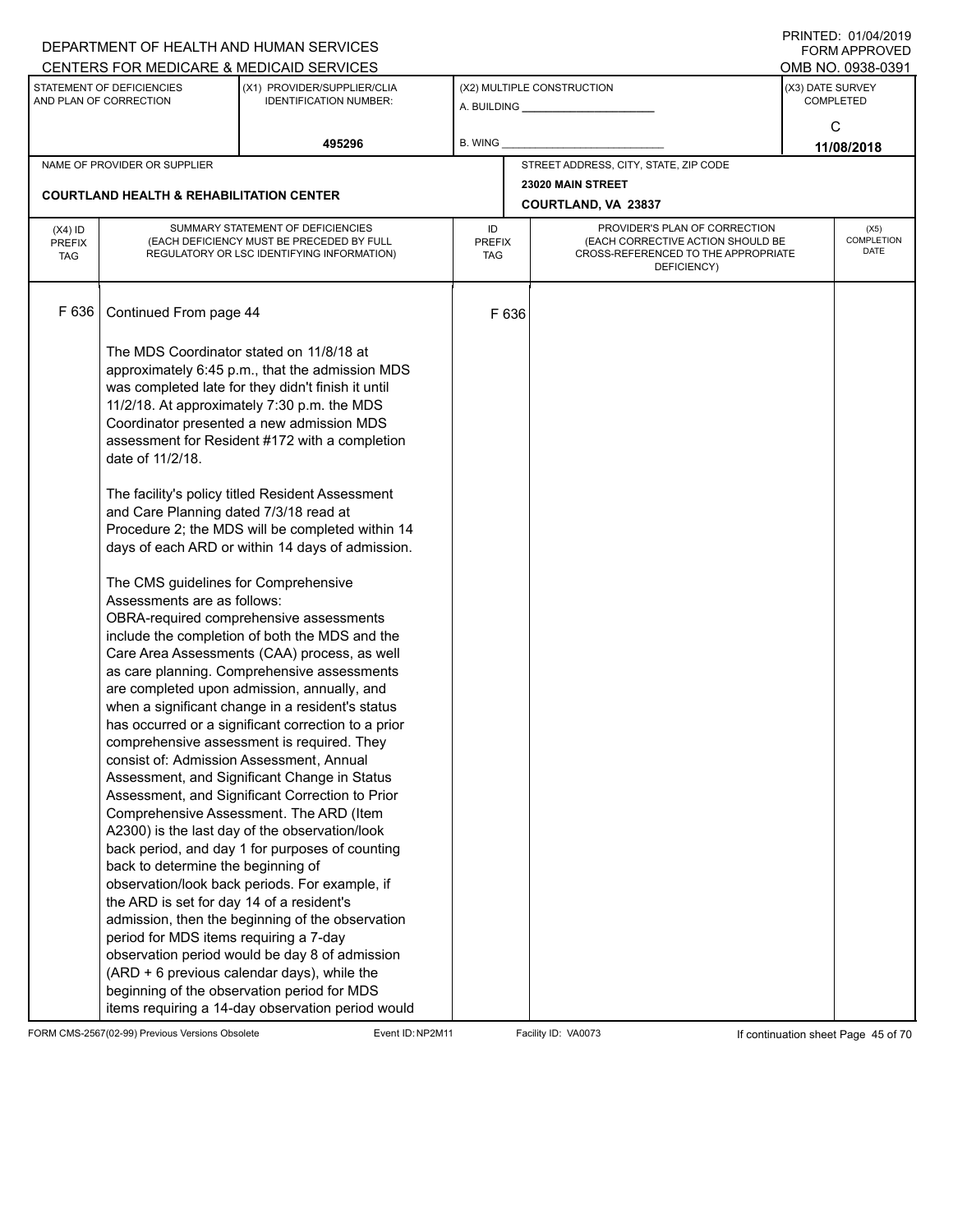|                                                     |                                                              |                                                                                                                                                                                                                                                                                                                                                                                                                                                                                                                                                                                                                                                                                                                                                                                                                                                                                                                                                                                                                                                                                                                                                                                                                                                                                                                                                                                                                                                                                                                                                                                                                                                                                                                                                                                                                                                                                                                                  |             |                                                                                                                                                                     | <b>FORM APPROVED</b>                                                                                      |  |
|-----------------------------------------------------|--------------------------------------------------------------|----------------------------------------------------------------------------------------------------------------------------------------------------------------------------------------------------------------------------------------------------------------------------------------------------------------------------------------------------------------------------------------------------------------------------------------------------------------------------------------------------------------------------------------------------------------------------------------------------------------------------------------------------------------------------------------------------------------------------------------------------------------------------------------------------------------------------------------------------------------------------------------------------------------------------------------------------------------------------------------------------------------------------------------------------------------------------------------------------------------------------------------------------------------------------------------------------------------------------------------------------------------------------------------------------------------------------------------------------------------------------------------------------------------------------------------------------------------------------------------------------------------------------------------------------------------------------------------------------------------------------------------------------------------------------------------------------------------------------------------------------------------------------------------------------------------------------------------------------------------------------------------------------------------------------------|-------------|---------------------------------------------------------------------------------------------------------------------------------------------------------------------|-----------------------------------------------------------------------------------------------------------|--|
|                                                     |                                                              |                                                                                                                                                                                                                                                                                                                                                                                                                                                                                                                                                                                                                                                                                                                                                                                                                                                                                                                                                                                                                                                                                                                                                                                                                                                                                                                                                                                                                                                                                                                                                                                                                                                                                                                                                                                                                                                                                                                                  |             |                                                                                                                                                                     | OMB NO. 0938-0391                                                                                         |  |
| STATEMENT OF DEFICIENCIES<br>AND PLAN OF CORRECTION | (X1) PROVIDER/SUPPLIER/CLIA<br><b>IDENTIFICATION NUMBER:</b> |                                                                                                                                                                                                                                                                                                                                                                                                                                                                                                                                                                                                                                                                                                                                                                                                                                                                                                                                                                                                                                                                                                                                                                                                                                                                                                                                                                                                                                                                                                                                                                                                                                                                                                                                                                                                                                                                                                                                  |             | (X3) DATE SURVEY<br><b>COMPLETED</b>                                                                                                                                |                                                                                                           |  |
|                                                     | 495296                                                       | B. WING                                                                                                                                                                                                                                                                                                                                                                                                                                                                                                                                                                                                                                                                                                                                                                                                                                                                                                                                                                                                                                                                                                                                                                                                                                                                                                                                                                                                                                                                                                                                                                                                                                                                                                                                                                                                                                                                                                                          |             |                                                                                                                                                                     | C<br>11/08/2018                                                                                           |  |
| NAME OF PROVIDER OR SUPPLIER                        |                                                              |                                                                                                                                                                                                                                                                                                                                                                                                                                                                                                                                                                                                                                                                                                                                                                                                                                                                                                                                                                                                                                                                                                                                                                                                                                                                                                                                                                                                                                                                                                                                                                                                                                                                                                                                                                                                                                                                                                                                  |             |                                                                                                                                                                     |                                                                                                           |  |
|                                                     |                                                              |                                                                                                                                                                                                                                                                                                                                                                                                                                                                                                                                                                                                                                                                                                                                                                                                                                                                                                                                                                                                                                                                                                                                                                                                                                                                                                                                                                                                                                                                                                                                                                                                                                                                                                                                                                                                                                                                                                                                  |             |                                                                                                                                                                     |                                                                                                           |  |
|                                                     |                                                              | ID<br><b>PREFIX</b><br><b>TAG</b>                                                                                                                                                                                                                                                                                                                                                                                                                                                                                                                                                                                                                                                                                                                                                                                                                                                                                                                                                                                                                                                                                                                                                                                                                                                                                                                                                                                                                                                                                                                                                                                                                                                                                                                                                                                                                                                                                                | DEFICIENCY) |                                                                                                                                                                     | (X5)<br><b>COMPLETION</b><br>DATE                                                                         |  |
| F 636                                               |                                                              |                                                                                                                                                                                                                                                                                                                                                                                                                                                                                                                                                                                                                                                                                                                                                                                                                                                                                                                                                                                                                                                                                                                                                                                                                                                                                                                                                                                                                                                                                                                                                                                                                                                                                                                                                                                                                                                                                                                                  |             |                                                                                                                                                                     |                                                                                                           |  |
| F 645<br>and<br>and                                 |                                                              |                                                                                                                                                                                                                                                                                                                                                                                                                                                                                                                                                                                                                                                                                                                                                                                                                                                                                                                                                                                                                                                                                                                                                                                                                                                                                                                                                                                                                                                                                                                                                                                                                                                                                                                                                                                                                                                                                                                                  |             |                                                                                                                                                                     | 12/18/18                                                                                                  |  |
|                                                     |                                                              |                                                                                                                                                                                                                                                                                                                                                                                                                                                                                                                                                                                                                                                                                                                                                                                                                                                                                                                                                                                                                                                                                                                                                                                                                                                                                                                                                                                                                                                                                                                                                                                                                                                                                                                                                                                                                                                                                                                                  |             |                                                                                                                                                                     |                                                                                                           |  |
|                                                     |                                                              | DEPARTMENT OF HEALTH AND HUMAN SERVICES<br>CENTERS FOR MEDICARE & MEDICAID SERVICES<br><b>COURTLAND HEALTH &amp; REHABILITATION CENTER</b><br>SUMMARY STATEMENT OF DEFICIENCIES<br>(EACH DEFICIENCY MUST BE PRECEDED BY FULL<br>REGULATORY OR LSC IDENTIFYING INFORMATION)<br>Continued From page 45<br>be day 1 of admission (ARD + 13 previous<br>calendar days). (CMS' RAI Version 3.0 Manual,<br>October 2018 Page 2-19).<br>PASARR Screening for MD & ID<br>CFR(s): 483.20(k)(1)-(3)<br>§483.20(k) Preadmission Screening for<br>individuals with a mental disorder and individuals<br>with intellectual disability.<br>§483.20(k)(1) A nursing facility must not admit, on<br>or after January 1, 1989, any new residents with:<br>(i) Mental disorder as defined in paragraph (k)(3)<br>(i) of this section, unless the State mental health<br>authority has determined, based on an<br>independent physical and mental evaluation<br>performed by a person or entity other than the<br>State mental health authority, prior to admission,<br>(A) That, because of the physical and mental<br>condition of the individual, the individual requires<br>the level of services provided by a nursing facility;<br>(B) If the individual requires such level of<br>services, whether the individual requires<br>specialized services; or<br>(ii) Intellectual disability, as defined in paragraph<br>(k)(3)(ii) of this section, unless the State<br>intellectual disability or developmental disability<br>authority has determined prior to admission-<br>(A) That, because of the physical and mental<br>condition of the individual, the individual requires<br>the level of services provided by a nursing facility;<br>(B) If the individual requires such level of<br>services, whether the individual requires<br>specialized services for intellectual disability.<br>§483.20(k)(2) Exceptions. For purposes of this |             | (X2) MULTIPLE CONSTRUCTION<br>A. BUILDING <b>A.</b> BUILDING<br>STREET ADDRESS, CITY, STATE, ZIP CODE<br>23020 MAIN STREET<br>COURTLAND, VA 23837<br>F 636<br>F 645 | PROVIDER'S PLAN OF CORRECTION<br>(EACH CORRECTIVE ACTION SHOULD BE<br>CROSS-REFERENCED TO THE APPROPRIATE |  |

FORM CMS-2567(02-99) Previous Versions Obsolete Event ID:NP2M11 Facility ID: VA0073 If continuation sheet Page 46 of 70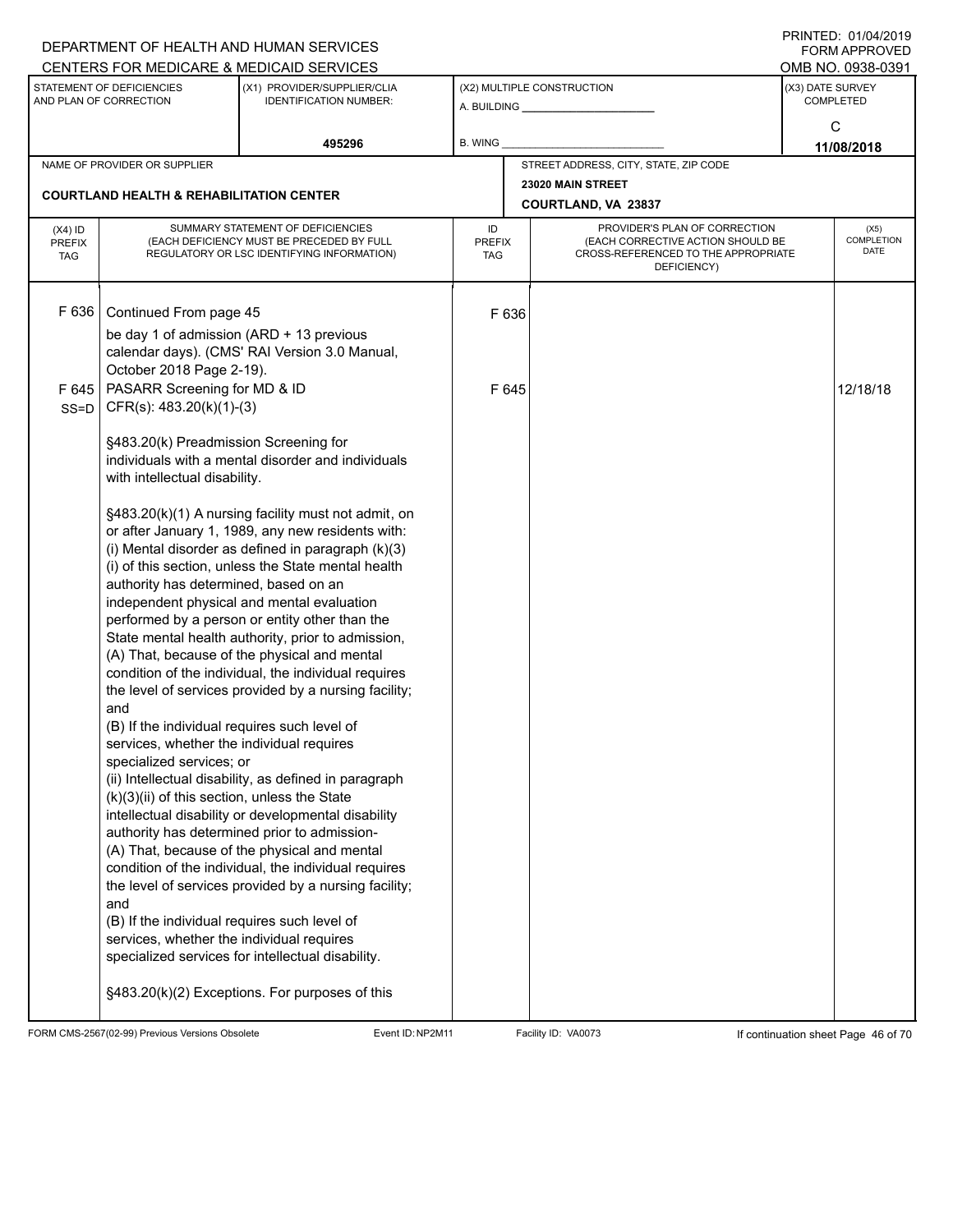|                                          |                                                                                                                                                                                                                                                                                                                                                                                                                                                                                                                                                                                                          | DEPARTMENT OF HEALTH AND HUMAN SERVICES<br>CENTERS FOR MEDICARE & MEDICAID SERVICES                                                                                                                                                                                                                                                                                                                                                                                                                                                                                                                                                                                                                                                                                                                                                                                                                                                                                                                                                                                                                                               |                                   |       |                                                                                                                                                                                     |                  | FININILU. VIIVHIZVI J<br><b>FORM APPROVED</b><br>OMB NO. 0938-0391 |
|------------------------------------------|----------------------------------------------------------------------------------------------------------------------------------------------------------------------------------------------------------------------------------------------------------------------------------------------------------------------------------------------------------------------------------------------------------------------------------------------------------------------------------------------------------------------------------------------------------------------------------------------------------|-----------------------------------------------------------------------------------------------------------------------------------------------------------------------------------------------------------------------------------------------------------------------------------------------------------------------------------------------------------------------------------------------------------------------------------------------------------------------------------------------------------------------------------------------------------------------------------------------------------------------------------------------------------------------------------------------------------------------------------------------------------------------------------------------------------------------------------------------------------------------------------------------------------------------------------------------------------------------------------------------------------------------------------------------------------------------------------------------------------------------------------|-----------------------------------|-------|-------------------------------------------------------------------------------------------------------------------------------------------------------------------------------------|------------------|--------------------------------------------------------------------|
|                                          | STATEMENT OF DEFICIENCIES<br>AND PLAN OF CORRECTION                                                                                                                                                                                                                                                                                                                                                                                                                                                                                                                                                      | (X1) PROVIDER/SUPPLIER/CLIA<br><b>IDENTIFICATION NUMBER:</b>                                                                                                                                                                                                                                                                                                                                                                                                                                                                                                                                                                                                                                                                                                                                                                                                                                                                                                                                                                                                                                                                      |                                   |       | (X2) MULTIPLE CONSTRUCTION                                                                                                                                                          | (X3) DATE SURVEY | <b>COMPLETED</b>                                                   |
|                                          |                                                                                                                                                                                                                                                                                                                                                                                                                                                                                                                                                                                                          | 495296                                                                                                                                                                                                                                                                                                                                                                                                                                                                                                                                                                                                                                                                                                                                                                                                                                                                                                                                                                                                                                                                                                                            | B. WING                           |       |                                                                                                                                                                                     |                  | C<br>11/08/2018                                                    |
|                                          | NAME OF PROVIDER OR SUPPLIER                                                                                                                                                                                                                                                                                                                                                                                                                                                                                                                                                                             |                                                                                                                                                                                                                                                                                                                                                                                                                                                                                                                                                                                                                                                                                                                                                                                                                                                                                                                                                                                                                                                                                                                                   |                                   |       | STREET ADDRESS, CITY, STATE, ZIP CODE                                                                                                                                               |                  |                                                                    |
|                                          |                                                                                                                                                                                                                                                                                                                                                                                                                                                                                                                                                                                                          |                                                                                                                                                                                                                                                                                                                                                                                                                                                                                                                                                                                                                                                                                                                                                                                                                                                                                                                                                                                                                                                                                                                                   |                                   |       | 23020 MAIN STREET                                                                                                                                                                   |                  |                                                                    |
|                                          | <b>COURTLAND HEALTH &amp; REHABILITATION CENTER</b>                                                                                                                                                                                                                                                                                                                                                                                                                                                                                                                                                      |                                                                                                                                                                                                                                                                                                                                                                                                                                                                                                                                                                                                                                                                                                                                                                                                                                                                                                                                                                                                                                                                                                                                   |                                   |       | COURTLAND, VA 23837                                                                                                                                                                 |                  |                                                                    |
| $(X4)$ ID<br><b>PREFIX</b><br><b>TAG</b> |                                                                                                                                                                                                                                                                                                                                                                                                                                                                                                                                                                                                          | SUMMARY STATEMENT OF DEFICIENCIES<br>(EACH DEFICIENCY MUST BE PRECEDED BY FULL<br>REGULATORY OR LSC IDENTIFYING INFORMATION)                                                                                                                                                                                                                                                                                                                                                                                                                                                                                                                                                                                                                                                                                                                                                                                                                                                                                                                                                                                                      | ID<br><b>PREFIX</b><br><b>TAG</b> |       | PROVIDER'S PLAN OF CORRECTION<br>(EACH CORRECTIVE ACTION SHOULD BE<br>CROSS-REFERENCED TO THE APPROPRIATE<br>DEFICIENCY)                                                            |                  | (X5)<br>COMPLETION<br><b>DATE</b>                                  |
| F 645                                    | Continued From page 46<br>section-<br>being admitted to the nursing facility, was<br>transferred for care in a hospital.<br>(ii) The State may choose not to apply the<br>preadmission screening program under<br>to a nursing facility of an individual-<br>hospital,<br>the hospital, and<br>facility services.<br>section-<br>disorder defined in 483.102(b)(1).<br>(ii) An individual is considered to have an<br>or is a person with a related condition as<br>described in 435.1010 of this chapter.<br>by:<br>Based on medical record review, facility<br>staff failed to ensure a Level I PASARR | (i) The preadmission screening program under<br>paragraph(k)(1) of this section need not provide<br>for determinations in the case of the readmission<br>to a nursing facility of an individual who, after<br>paragraph (k)(1) of this section to the admission<br>(A) Who is admitted to the facility directly from a<br>hospital after receiving acute inpatient care at the<br>(B) Who requires nursing facility services for the<br>condition for which the individual received care in<br>(C) Whose attending physician has certified,<br>before admission to the facility that the individual<br>is likely to require less than 30 days of nursing<br>§483.20(k)(3) Definition. For purposes of this<br>(i) An individual is considered to have a mental<br>disorder if the individual has a serious mental<br>intellectual disability if the individual has an<br>intellectual disability as defined in §483.102(b)(3)<br>This REQUIREMENT is not met as evidenced<br>document review and staff interviews the facility<br>(Preadmission Screening and Resident Review; a<br>pre-admission screening for a mental disorder |                                   | F 645 | 1-The Discharge Planner has contacted<br>DMAS to obtain assistance in completing<br>the Level 1 PASARR for resident #10 and<br>Resident #24.<br>2-The Discharge Planner will review |                  |                                                                    |

FORM CMS-2567(02-99) Previous Versions Obsolete Event ID:NP2M11 Facility ID: VA0073 If continuation sheet Page 47 of 70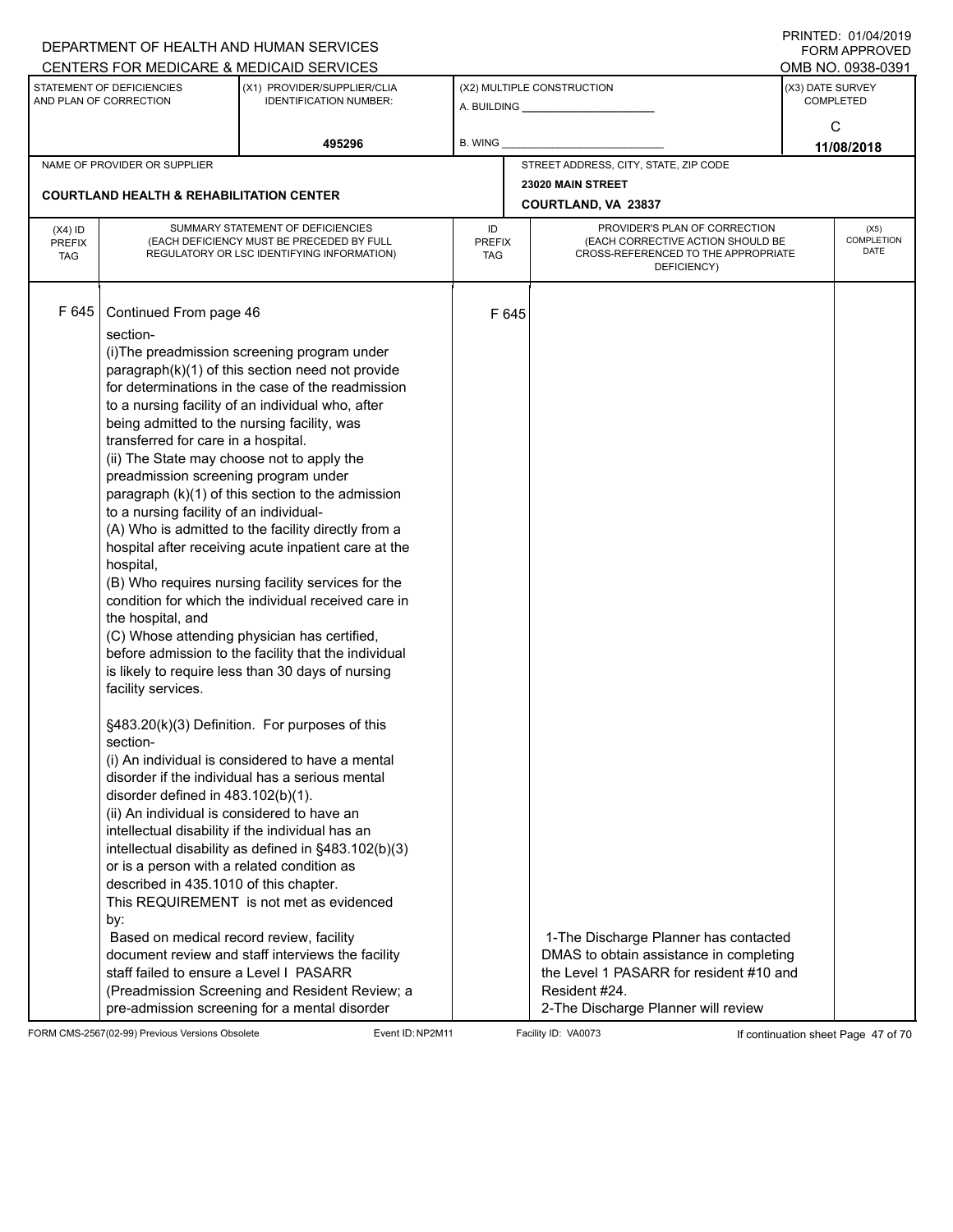|                             |                                                     | DEPARTMENT OF HEALTH AND HUMAN SERVICES                                                             |                      |       |                                                                                        |                  | 11111LD. 01/07/4019<br>FORM APPROVED |
|-----------------------------|-----------------------------------------------------|-----------------------------------------------------------------------------------------------------|----------------------|-------|----------------------------------------------------------------------------------------|------------------|--------------------------------------|
|                             |                                                     | CENTERS FOR MEDICARE & MEDICAID SERVICES                                                            |                      |       |                                                                                        |                  | OMB NO. 0938-0391                    |
|                             | STATEMENT OF DEFICIENCIES<br>AND PLAN OF CORRECTION | (X1) PROVIDER/SUPPLIER/CLIA<br><b>IDENTIFICATION NUMBER:</b>                                        |                      |       | (X2) MULTIPLE CONSTRUCTION                                                             | (X3) DATE SURVEY | <b>COMPLETED</b>                     |
|                             |                                                     |                                                                                                     |                      |       |                                                                                        |                  | C                                    |
|                             |                                                     | 495296                                                                                              | B. WING              |       |                                                                                        |                  | 11/08/2018                           |
|                             | NAME OF PROVIDER OR SUPPLIER                        |                                                                                                     |                      |       | STREET ADDRESS, CITY, STATE, ZIP CODE                                                  |                  |                                      |
|                             |                                                     |                                                                                                     |                      |       | 23020 MAIN STREET                                                                      |                  |                                      |
|                             | <b>COURTLAND HEALTH &amp; REHABILITATION CENTER</b> |                                                                                                     |                      |       | COURTLAND, VA 23837                                                                    |                  |                                      |
| $(X4)$ ID                   |                                                     | SUMMARY STATEMENT OF DEFICIENCIES                                                                   | ID                   |       | PROVIDER'S PLAN OF CORRECTION                                                          |                  | (X5)                                 |
| <b>PREFIX</b><br><b>TAG</b> |                                                     | (EACH DEFICIENCY MUST BE PRECEDED BY FULL<br>REGULATORY OR LSC IDENTIFYING INFORMATION)             | <b>PREFIX</b><br>TAG |       | (EACH CORRECTIVE ACTION SHOULD BE<br>CROSS-REFERENCED TO THE APPROPRIATE               |                  | <b>COMPLETION</b><br>DATE            |
|                             |                                                     |                                                                                                     |                      |       | DEFICIENCY)                                                                            |                  |                                      |
|                             |                                                     |                                                                                                     |                      |       |                                                                                        |                  |                                      |
| F 645                       | Continued From page 47                              |                                                                                                     |                      | F 645 |                                                                                        |                  |                                      |
|                             |                                                     | (MD) or intellectual disability) was completed prior                                                |                      |       | current residents to ensure that a                                                     |                  |                                      |
|                             |                                                     | to admission for 2 of 39 Residents in the survey                                                    |                      |       | PASARR Screening is in place and will                                                  |                  |                                      |
|                             | sample, Resident #10 and #24.                       |                                                                                                     |                      |       | address any issues noted.<br>3-The Administrator or designee will                      |                  |                                      |
|                             |                                                     | 1. The facility staff failed to ensure a Level I                                                    |                      |       | educate the Admissions Director and                                                    |                  |                                      |
|                             |                                                     | PASARR was completed prior to admission for                                                         |                      |       | Discharge Planner on the requirement of                                                |                  |                                      |
|                             | Resident #10.                                       |                                                                                                     |                      |       | obtaining PASARR Screenings upon                                                       |                  |                                      |
|                             |                                                     |                                                                                                     |                      |       | admission.                                                                             |                  |                                      |
|                             |                                                     | 2. The facility staff failed to ensure a Level I<br>PASARR was completed prior to admission for     |                      |       | 4-4-The Admissions Director or designee<br>will review residents prior to admission to |                  |                                      |
|                             | Resident #24                                        |                                                                                                     |                      |       | the facility to ensure that the PASARR                                                 |                  |                                      |
|                             |                                                     |                                                                                                     |                      |       | screening is in place and if not will take                                             |                  |                                      |
|                             | The findings included:                              |                                                                                                     |                      |       | appropriate measures to obtain the<br>PASARR screening. Results of the audits          |                  |                                      |
|                             |                                                     | 1. Resident #10 was admitted to the facility on                                                     |                      |       | will be presented to the quarterly Quality                                             |                  |                                      |
|                             |                                                     | 3/28/18 and readmitted on 9/4/18 with diagnoses                                                     |                      |       | Assurance committee for review and                                                     |                  |                                      |
|                             | Disorder.                                           | to include Anxiety Disorder and Major Depressive                                                    |                      |       | recommendation.<br>5-Completion date 12/18/18.                                         |                  |                                      |
|                             |                                                     |                                                                                                     |                      |       |                                                                                        |                  |                                      |
|                             |                                                     | The most recent Minimum Data Set (MDS) was a                                                        |                      |       |                                                                                        |                  |                                      |
|                             |                                                     | Quarterly with an Assessment Reference Date                                                         |                      |       |                                                                                        |                  |                                      |
|                             |                                                     | (ARD) of 8/14/18. The Brief Interview for Mental                                                    |                      |       |                                                                                        |                  |                                      |
|                             |                                                     | Status was coded as a 10 out of a possible 15<br>indicating Resident #10 was cognitively intact and |                      |       |                                                                                        |                  |                                      |
|                             | capable of daily decision making.                   |                                                                                                     |                      |       |                                                                                        |                  |                                      |
|                             |                                                     |                                                                                                     |                      |       |                                                                                        |                  |                                      |
|                             |                                                     | On 11/08/18 at approximately 10:53 AM the                                                           |                      |       |                                                                                        |                  |                                      |
|                             |                                                     | facility was asked for for Resident #10's PASARR                                                    |                      |       |                                                                                        |                  |                                      |
|                             |                                                     | that was completed prior to admission of 3/28/18<br>or within 30 days of admission. The Corporate   |                      |       |                                                                                        |                  |                                      |
|                             |                                                     | Clinical Nurse stated, "We can not locate any                                                       |                      |       |                                                                                        |                  |                                      |
|                             |                                                     | documentation to show that a level 1 PASARR                                                         |                      |       |                                                                                        |                  |                                      |
|                             |                                                     | was completed on the resident prior to admission                                                    |                      |       |                                                                                        |                  |                                      |
|                             |                                                     | or a screening was performed within 30 days of                                                      |                      |       |                                                                                        |                  |                                      |
|                             | admission in the facility."                         |                                                                                                     |                      |       |                                                                                        |                  |                                      |
|                             | The facility policy titled "Level I PASARR"         |                                                                                                     |                      |       |                                                                                        |                  |                                      |
|                             |                                                     | effective date 4/25/18 was reviewed and is                                                          |                      |       |                                                                                        |                  |                                      |
|                             | documented in part, as follows:                     |                                                                                                     |                      |       |                                                                                        |                  |                                      |

FORM CMS-2567(02-99) Previous Versions Obsolete Event ID:NP2M11 Facility ID: VA0073 If continuation sheet Page 48 of 70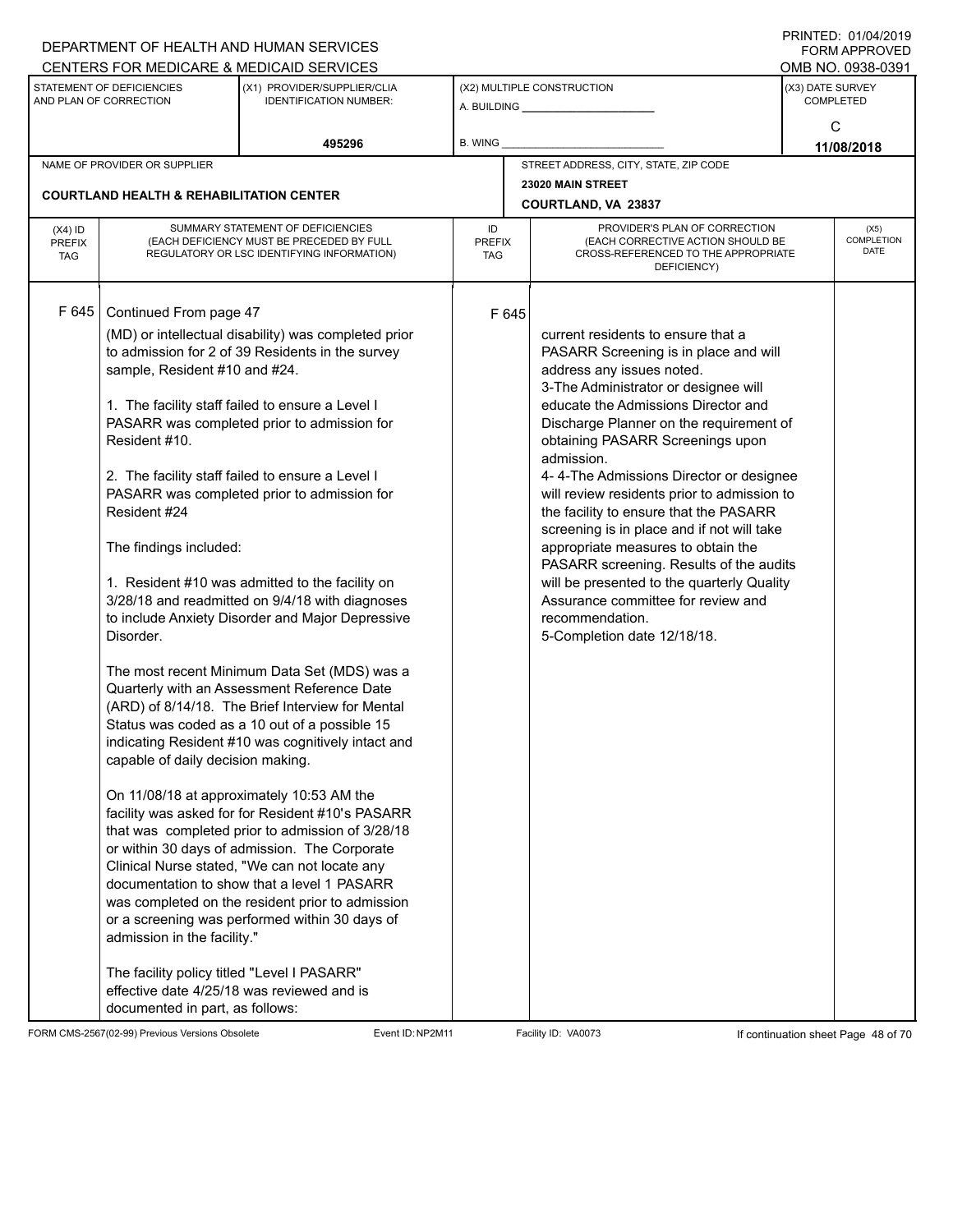|                                          |                                                                                                                                                                                                                                                                                                                                                                                                                               | DEPARTMENT OF HEALTH AND HUMAN SERVICES<br>CENTERS FOR MEDICARE & MEDICAID SERVICES                                                                                                                                                                                                                                                                                                                                                                                                                                                                                                                                                                                                                                                                                                                                                                                                                                                                                                                                                                                                                                                              |                                   |       |                                                                                                                          |                  | FININILU. VIIVHIZVI J<br>FORM APPROVED<br>OMB NO. 0938-0391 |
|------------------------------------------|-------------------------------------------------------------------------------------------------------------------------------------------------------------------------------------------------------------------------------------------------------------------------------------------------------------------------------------------------------------------------------------------------------------------------------|--------------------------------------------------------------------------------------------------------------------------------------------------------------------------------------------------------------------------------------------------------------------------------------------------------------------------------------------------------------------------------------------------------------------------------------------------------------------------------------------------------------------------------------------------------------------------------------------------------------------------------------------------------------------------------------------------------------------------------------------------------------------------------------------------------------------------------------------------------------------------------------------------------------------------------------------------------------------------------------------------------------------------------------------------------------------------------------------------------------------------------------------------|-----------------------------------|-------|--------------------------------------------------------------------------------------------------------------------------|------------------|-------------------------------------------------------------|
|                                          | STATEMENT OF DEFICIENCIES<br>AND PLAN OF CORRECTION                                                                                                                                                                                                                                                                                                                                                                           | (X1) PROVIDER/SUPPLIER/CLIA<br><b>IDENTIFICATION NUMBER:</b>                                                                                                                                                                                                                                                                                                                                                                                                                                                                                                                                                                                                                                                                                                                                                                                                                                                                                                                                                                                                                                                                                     |                                   |       | (X2) MULTIPLE CONSTRUCTION                                                                                               | (X3) DATE SURVEY | <b>COMPLETED</b><br>C                                       |
|                                          |                                                                                                                                                                                                                                                                                                                                                                                                                               | 495296                                                                                                                                                                                                                                                                                                                                                                                                                                                                                                                                                                                                                                                                                                                                                                                                                                                                                                                                                                                                                                                                                                                                           | <b>B. WING</b>                    |       |                                                                                                                          |                  | 11/08/2018                                                  |
|                                          | NAME OF PROVIDER OR SUPPLIER                                                                                                                                                                                                                                                                                                                                                                                                  |                                                                                                                                                                                                                                                                                                                                                                                                                                                                                                                                                                                                                                                                                                                                                                                                                                                                                                                                                                                                                                                                                                                                                  |                                   |       | STREET ADDRESS, CITY, STATE, ZIP CODE                                                                                    |                  |                                                             |
|                                          | <b>COURTLAND HEALTH &amp; REHABILITATION CENTER</b>                                                                                                                                                                                                                                                                                                                                                                           |                                                                                                                                                                                                                                                                                                                                                                                                                                                                                                                                                                                                                                                                                                                                                                                                                                                                                                                                                                                                                                                                                                                                                  |                                   |       | 23020 MAIN STREET<br>COURTLAND, VA 23837                                                                                 |                  |                                                             |
| $(X4)$ ID<br><b>PREFIX</b><br><b>TAG</b> |                                                                                                                                                                                                                                                                                                                                                                                                                               | SUMMARY STATEMENT OF DEFICIENCIES<br>(EACH DEFICIENCY MUST BE PRECEDED BY FULL<br>REGULATORY OR LSC IDENTIFYING INFORMATION)                                                                                                                                                                                                                                                                                                                                                                                                                                                                                                                                                                                                                                                                                                                                                                                                                                                                                                                                                                                                                     | ID<br><b>PREFIX</b><br><b>TAG</b> |       | PROVIDER'S PLAN OF CORRECTION<br>(EACH CORRECTIVE ACTION SHOULD BE<br>CROSS-REFERENCED TO THE APPROPRIATE<br>DEFICIENCY) |                  | (X5)<br>COMPLETION<br><b>DATE</b>                           |
| F 645                                    | Continued From page 48                                                                                                                                                                                                                                                                                                                                                                                                        |                                                                                                                                                                                                                                                                                                                                                                                                                                                                                                                                                                                                                                                                                                                                                                                                                                                                                                                                                                                                                                                                                                                                                  |                                   | F 645 |                                                                                                                          |                  |                                                             |
|                                          | POLICY: Prior to the arrival of a planned<br>with the Admission Director to preview the<br>transferring hospital's Level I PASARR<br>1/17/18 with diagnoses to include Major<br>Depressive Disorder and Bipolar Disorder.<br>capable of daily decision making.<br>admission in the facility."<br>The facility policy titled "Level I PASARR"<br>effective date 4/25/18 was reviewed and is<br>documented in part, as follows: | admission the Discharge Planner will collaborate<br>(Preadmission Screening and Resident Review).<br>On 11/8/18 at 5:00 PM a pre-exit conference was<br>conducted with the Administrator, the Director of<br>Nursing, the Corporate Clinical Nurse where the<br>above information was shared. Prior to exit no<br>further information was shared by the facility.<br>2. Resident #24 was a 87 year old admitted to<br>the facility originally on 1/31/16 and readmitted on<br>The most recent Minimum Data Set (MDS) was a<br>Quarterly with an Assessment Reference Date<br>(ARD) of 4/26/18. The Brief Interview for Mental<br>Status was coded as a 15 out of a possible 15<br>indicating Resident #24 was cognitively intact and<br>On 11/08/18 at approximately 10:53 AM the<br>facility was asked for for Resident #24's PASARR<br>that was completed prior to admission of 1/31/16<br>or within 30 days of admission. The Corporate<br>Clinical Nurse stated, "We can not locate any<br>documentation to show that a level 1 PASARR<br>was completed on the resident prior to admission<br>or a screening was performed within 30 days of |                                   |       |                                                                                                                          |                  |                                                             |

FORM CMS-2567(02-99) Previous Versions Obsolete Event ID:NP2M11 Facility ID: VA0073 If continuation sheet Page 49 of 70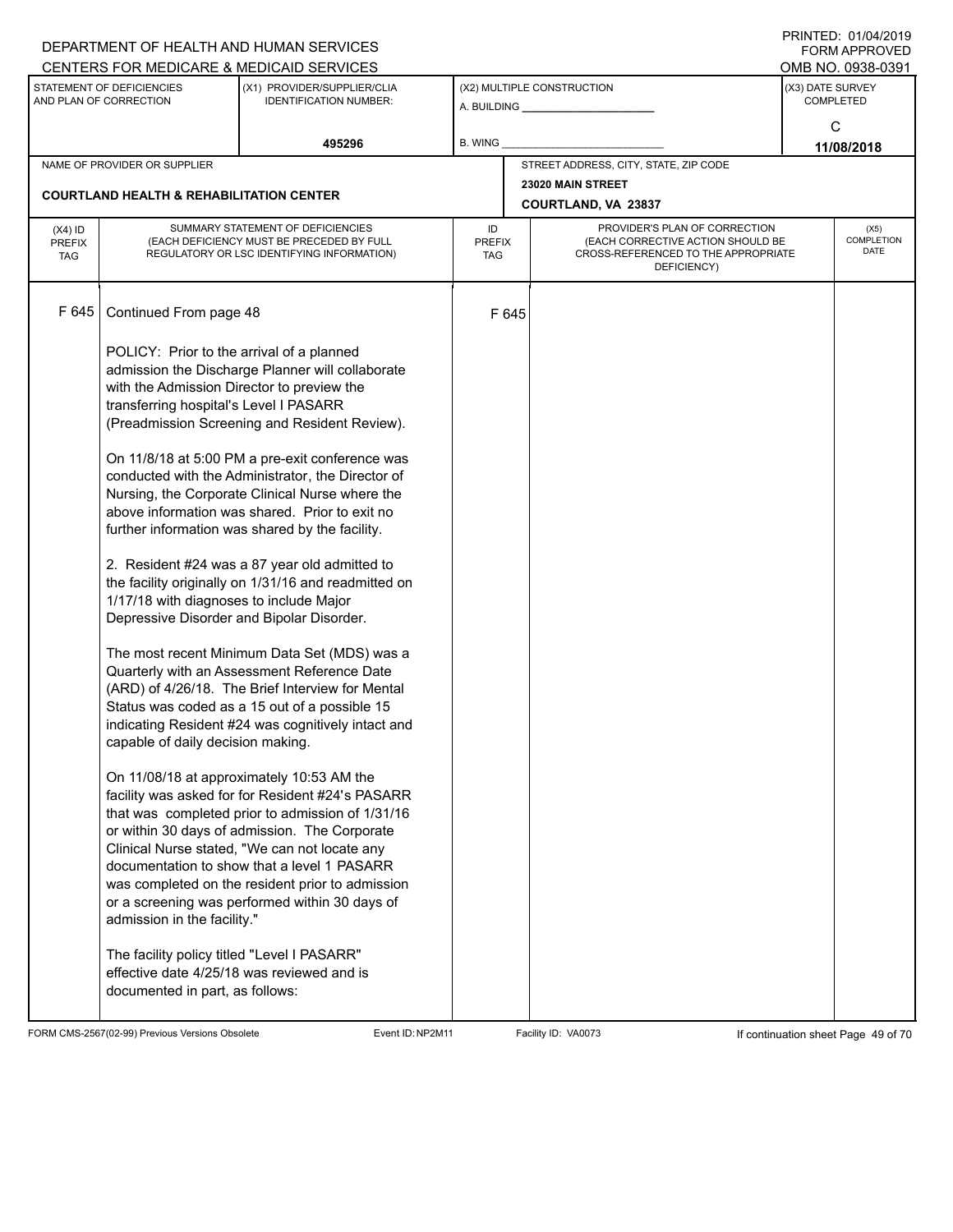|                                          |                                                                                                                                                                                                                                                                                                                                                                                                                | DEPARTMENT OF HEALTH AND HUMAN SERVICES<br>CENTERS FOR MEDICARE & MEDICAID SERVICES                                                                                                                                                                                                                                                                                                                                                                                                                                                                                                                                                                                                                                                                                                          |                                   |                                                                                                                                                                                                                         | FININILU. VIIVHIZVI J<br><b>FORM APPROVED</b><br>OMB NO. 0938-0391 |                                   |
|------------------------------------------|----------------------------------------------------------------------------------------------------------------------------------------------------------------------------------------------------------------------------------------------------------------------------------------------------------------------------------------------------------------------------------------------------------------|----------------------------------------------------------------------------------------------------------------------------------------------------------------------------------------------------------------------------------------------------------------------------------------------------------------------------------------------------------------------------------------------------------------------------------------------------------------------------------------------------------------------------------------------------------------------------------------------------------------------------------------------------------------------------------------------------------------------------------------------------------------------------------------------|-----------------------------------|-------------------------------------------------------------------------------------------------------------------------------------------------------------------------------------------------------------------------|--------------------------------------------------------------------|-----------------------------------|
|                                          | STATEMENT OF DEFICIENCIES<br>AND PLAN OF CORRECTION                                                                                                                                                                                                                                                                                                                                                            | (X1) PROVIDER/SUPPLIER/CLIA<br><b>IDENTIFICATION NUMBER:</b>                                                                                                                                                                                                                                                                                                                                                                                                                                                                                                                                                                                                                                                                                                                                 |                                   | (X2) MULTIPLE CONSTRUCTION                                                                                                                                                                                              | (X3) DATE SURVEY                                                   | <b>COMPLETED</b><br>C             |
|                                          |                                                                                                                                                                                                                                                                                                                                                                                                                | 495296                                                                                                                                                                                                                                                                                                                                                                                                                                                                                                                                                                                                                                                                                                                                                                                       | <b>B. WING</b>                    |                                                                                                                                                                                                                         |                                                                    | 11/08/2018                        |
|                                          | NAME OF PROVIDER OR SUPPLIER                                                                                                                                                                                                                                                                                                                                                                                   |                                                                                                                                                                                                                                                                                                                                                                                                                                                                                                                                                                                                                                                                                                                                                                                              |                                   | STREET ADDRESS, CITY, STATE, ZIP CODE                                                                                                                                                                                   |                                                                    |                                   |
|                                          | <b>COURTLAND HEALTH &amp; REHABILITATION CENTER</b>                                                                                                                                                                                                                                                                                                                                                            |                                                                                                                                                                                                                                                                                                                                                                                                                                                                                                                                                                                                                                                                                                                                                                                              |                                   | 23020 MAIN STREET<br>COURTLAND, VA 23837                                                                                                                                                                                |                                                                    |                                   |
| $(X4)$ ID<br><b>PREFIX</b><br><b>TAG</b> |                                                                                                                                                                                                                                                                                                                                                                                                                | SUMMARY STATEMENT OF DEFICIENCIES<br>(EACH DEFICIENCY MUST BE PRECEDED BY FULL<br>REGULATORY OR LSC IDENTIFYING INFORMATION)                                                                                                                                                                                                                                                                                                                                                                                                                                                                                                                                                                                                                                                                 | ID<br><b>PREFIX</b><br><b>TAG</b> | PROVIDER'S PLAN OF CORRECTION<br>(EACH CORRECTIVE ACTION SHOULD BE<br>CROSS-REFERENCED TO THE APPROPRIATE<br>DEFICIENCY)                                                                                                |                                                                    | (X5)<br>COMPLETION<br><b>DATE</b> |
| F645<br>F 687<br>$SS = D$                | Continued From page 49<br>POLICY: Prior to the arrival of a planned<br>with the Admission Director to preview the<br>transferring hospital's Level I PASARR<br>Foot Care<br>CFR(s): 483.25(b)(2)(i)(ii)<br>§483.25(b)(2) Foot care.<br>health, the facility must:<br>with professional standards of practice,<br>medical condition(s) and<br>appointments with a qualified person, and<br>appointments.<br>by: | admission the Discharge Planner will collaborate<br>(Preadmission Screening and Resident Review).<br>On 11/8/18 at 5:00 PM a pre-exit conference was<br>conducted with the Administrator, the Director of<br>Nursing, the Corporate Clinical Nurse where the<br>above information was shared. Prior to exit no<br>further information was shared by the facility.<br>To ensure that residents receive proper treatment<br>and care to maintain mobility and good foot<br>(i) Provide foot care and treatment, in accordance<br>including<br>to prevent complications from the resident's<br>(ii) If necessary, assist the resident in making<br>arranging for transportation to and from such<br>This REQUIREMENT is not met as evidenced<br>Based on observation, resident interview, staff | F 645<br>F 687                    | 1-Resident #44 received foot care by the                                                                                                                                                                                |                                                                    | 12/18/18                          |
|                                          | facility staff failed to ensure foot care was<br>the survey sample.                                                                                                                                                                                                                                                                                                                                            | interview and a review of clinical records, the<br>received for 1 of 39 residents (Resident #44), in<br>The facility staff failed to provide podiatry services                                                                                                                                                                                                                                                                                                                                                                                                                                                                                                                                                                                                                               |                                   | Podiatrist on 11/9/18.<br>2-The Unit Manager will review current<br>residents to ensure that they have<br>received foot care and have been seen by<br>a Podiatrist as necessary.<br>3-The DON will educate all Licensed |                                                                    |                                   |
|                                          | for Resident #44.<br>The findings included:                                                                                                                                                                                                                                                                                                                                                                    |                                                                                                                                                                                                                                                                                                                                                                                                                                                                                                                                                                                                                                                                                                                                                                                              |                                   | Nursing staff and Nursing Assistants on<br>proper foot care and notifying the<br>Physician for Podiatry care as necessary.                                                                                              |                                                                    |                                   |

FORM CMS-2567(02-99) Previous Versions Obsolete Event ID:NP2M11 Facility ID: VA0073 If continuation sheet Page 50 of 70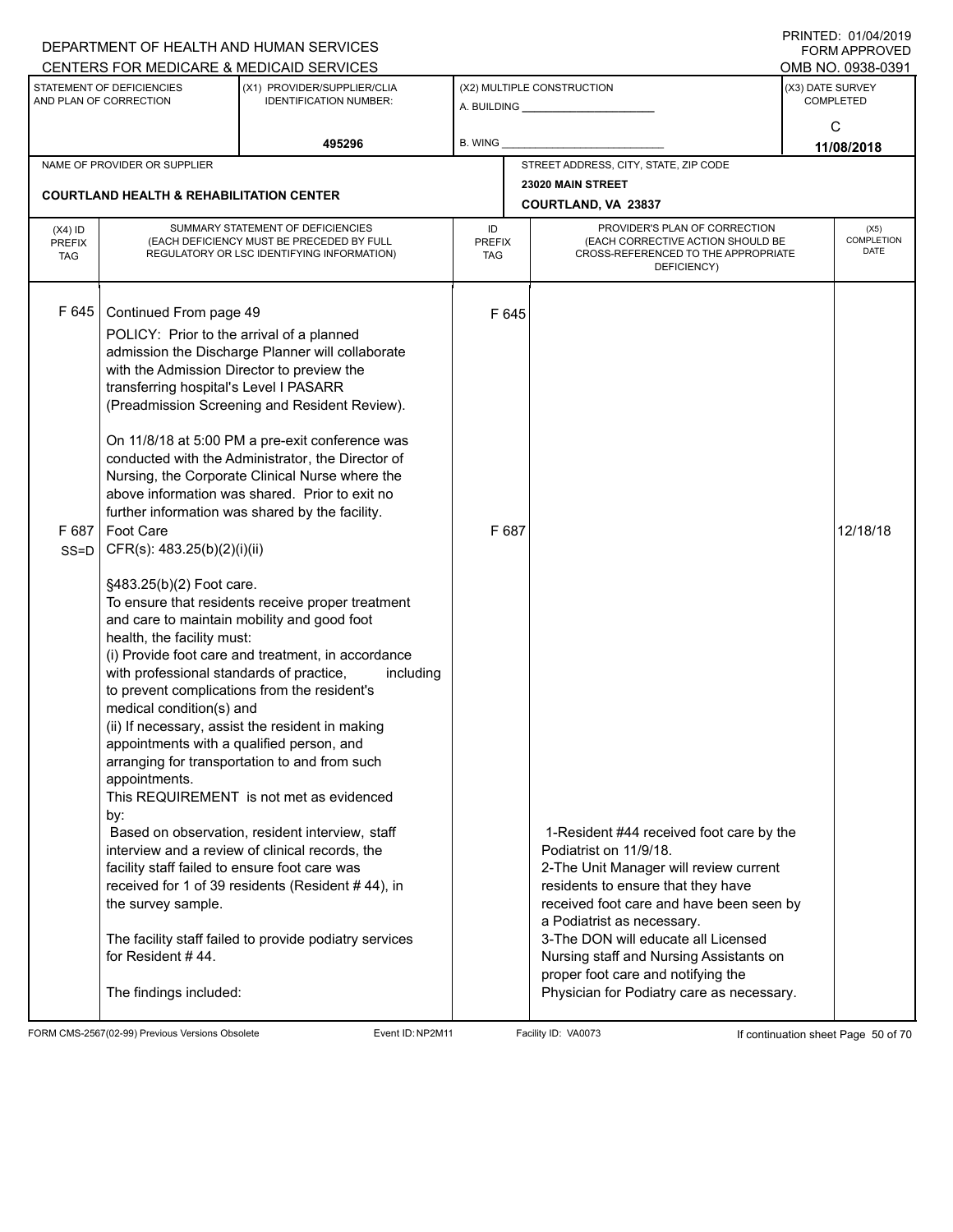|                                          |                                                                                                                                                                                                                                                                                                                                         | DEPARTMENT OF HEALTH AND HUMAN SERVICES                                                                                                                                                                                                                                                                                                                                                                                                                                                                                                                                                                                                                                                                                                                                                                                                                                                                                                                                                                                                                                                                                                                                                                                                     |                     |       |                                                                                                                                                                                                                                                                                                                                                                                    | <b>FORM APPROVED</b>                 |
|------------------------------------------|-----------------------------------------------------------------------------------------------------------------------------------------------------------------------------------------------------------------------------------------------------------------------------------------------------------------------------------------|---------------------------------------------------------------------------------------------------------------------------------------------------------------------------------------------------------------------------------------------------------------------------------------------------------------------------------------------------------------------------------------------------------------------------------------------------------------------------------------------------------------------------------------------------------------------------------------------------------------------------------------------------------------------------------------------------------------------------------------------------------------------------------------------------------------------------------------------------------------------------------------------------------------------------------------------------------------------------------------------------------------------------------------------------------------------------------------------------------------------------------------------------------------------------------------------------------------------------------------------|---------------------|-------|------------------------------------------------------------------------------------------------------------------------------------------------------------------------------------------------------------------------------------------------------------------------------------------------------------------------------------------------------------------------------------|--------------------------------------|
|                                          |                                                                                                                                                                                                                                                                                                                                         | CENTERS FOR MEDICARE & MEDICAID SERVICES                                                                                                                                                                                                                                                                                                                                                                                                                                                                                                                                                                                                                                                                                                                                                                                                                                                                                                                                                                                                                                                                                                                                                                                                    |                     |       |                                                                                                                                                                                                                                                                                                                                                                                    | OMB NO. 0938-0391                    |
|                                          | STATEMENT OF DEFICIENCIES<br>AND PLAN OF CORRECTION                                                                                                                                                                                                                                                                                     | (X1) PROVIDER/SUPPLIER/CLIA<br><b>IDENTIFICATION NUMBER:</b>                                                                                                                                                                                                                                                                                                                                                                                                                                                                                                                                                                                                                                                                                                                                                                                                                                                                                                                                                                                                                                                                                                                                                                                |                     |       | (X2) MULTIPLE CONSTRUCTION                                                                                                                                                                                                                                                                                                                                                         | (X3) DATE SURVEY<br><b>COMPLETED</b> |
|                                          |                                                                                                                                                                                                                                                                                                                                         | 495296                                                                                                                                                                                                                                                                                                                                                                                                                                                                                                                                                                                                                                                                                                                                                                                                                                                                                                                                                                                                                                                                                                                                                                                                                                      | B. WING             |       |                                                                                                                                                                                                                                                                                                                                                                                    | С<br>11/08/2018                      |
|                                          | NAME OF PROVIDER OR SUPPLIER                                                                                                                                                                                                                                                                                                            |                                                                                                                                                                                                                                                                                                                                                                                                                                                                                                                                                                                                                                                                                                                                                                                                                                                                                                                                                                                                                                                                                                                                                                                                                                             |                     |       | STREET ADDRESS, CITY, STATE, ZIP CODE                                                                                                                                                                                                                                                                                                                                              |                                      |
|                                          |                                                                                                                                                                                                                                                                                                                                         |                                                                                                                                                                                                                                                                                                                                                                                                                                                                                                                                                                                                                                                                                                                                                                                                                                                                                                                                                                                                                                                                                                                                                                                                                                             |                     |       | 23020 MAIN STREET                                                                                                                                                                                                                                                                                                                                                                  |                                      |
|                                          | <b>COURTLAND HEALTH &amp; REHABILITATION CENTER</b>                                                                                                                                                                                                                                                                                     |                                                                                                                                                                                                                                                                                                                                                                                                                                                                                                                                                                                                                                                                                                                                                                                                                                                                                                                                                                                                                                                                                                                                                                                                                                             |                     |       | <b>COURTLAND, VA 23837</b>                                                                                                                                                                                                                                                                                                                                                         |                                      |
| $(X4)$ ID<br><b>PREFIX</b><br><b>TAG</b> |                                                                                                                                                                                                                                                                                                                                         | SUMMARY STATEMENT OF DEFICIENCIES<br>(EACH DEFICIENCY MUST BE PRECEDED BY FULL<br>REGULATORY OR LSC IDENTIFYING INFORMATION)                                                                                                                                                                                                                                                                                                                                                                                                                                                                                                                                                                                                                                                                                                                                                                                                                                                                                                                                                                                                                                                                                                                | ID<br>PREFIX<br>TAG |       | PROVIDER'S PLAN OF CORRECTION<br>(EACH CORRECTIVE ACTION SHOULD BE<br>CROSS-REFERENCED TO THE APPROPRIATE<br>DEFICIENCY)                                                                                                                                                                                                                                                           | (X5)<br><b>COMPLETION</b><br>DATE    |
| F 687                                    | Continued From page 50<br>Dementia, and Type 2 Diabetes Mellitus.<br>The admission Minimum Data Set (MDS)<br>assessment for mental status coded the<br>cues/supervision required.<br>physical assistance Total assistance with<br>Bowel, the resident was coded as always<br>incontinent of bowel and bladder.<br>assistance with ADLs. | Resident #44 was originally admitted to the<br>facility on 09/12/16 and readmitted on 07/23/17.<br>The current diagnoses included; Unspecified<br>assessment with an assessment reference date<br>(ARD) of 09/13/18 was reviewed. The staff<br>assessment for mental status coded Resident<br>#44 as unable to complete the interview due to<br>short term and long term memory problems. The<br>Resident's cognitive skills for daily decision<br>making as moderately impaired decisions, poor,<br>In section "G" (Physical functioning) the resident<br>was coded as requiring extensive assistance, one<br>person physical assistance. Staff requiring weight<br>bearing support with eating requiring one person<br>physical assistance. Total dependence with<br>locomotion requiring physical assistance. Total<br>dependence with dressing, personal hygiene and<br>bathing requiring one person physical assistance.<br>Total dependence with bed mobility requiring two<br>person physical assist requiring a two personal<br>transfers, and toileting requiring two person<br>physical assistance. In section "H" Bladder and<br>11/07/18 11:40 AM Resident states he requires<br>On 11/07/18 at 12:00 PM while Resident #44 was |                     | F 687 | 4-The Unit Manager or designee will<br>check resident⊡s feet on a random<br>monthly basis to ensure that the residents<br>receive proper foot care and that the<br>resident is seen by the Podiatrist as<br>necessary. Results of the audits will be<br>presented to the quarterly Quality<br>Assurance committee for review and<br>recommendation.<br>5-Completion date 12/18/18. |                                      |
|                                          | resting in bed, CNA#1 (Certified Nursing                                                                                                                                                                                                                                                                                                | Assistant) and CNA # 2, assessed Resident's                                                                                                                                                                                                                                                                                                                                                                                                                                                                                                                                                                                                                                                                                                                                                                                                                                                                                                                                                                                                                                                                                                                                                                                                 |                     |       |                                                                                                                                                                                                                                                                                                                                                                                    |                                      |

FORM CMS-2567(02-99) Previous Versions Obsolete Event ID:NP2M11 Facility ID: VA0073 If continuation sheet Page 51 of 70

DEPARTMENT OF HEALTH AND HUMAN SERVICES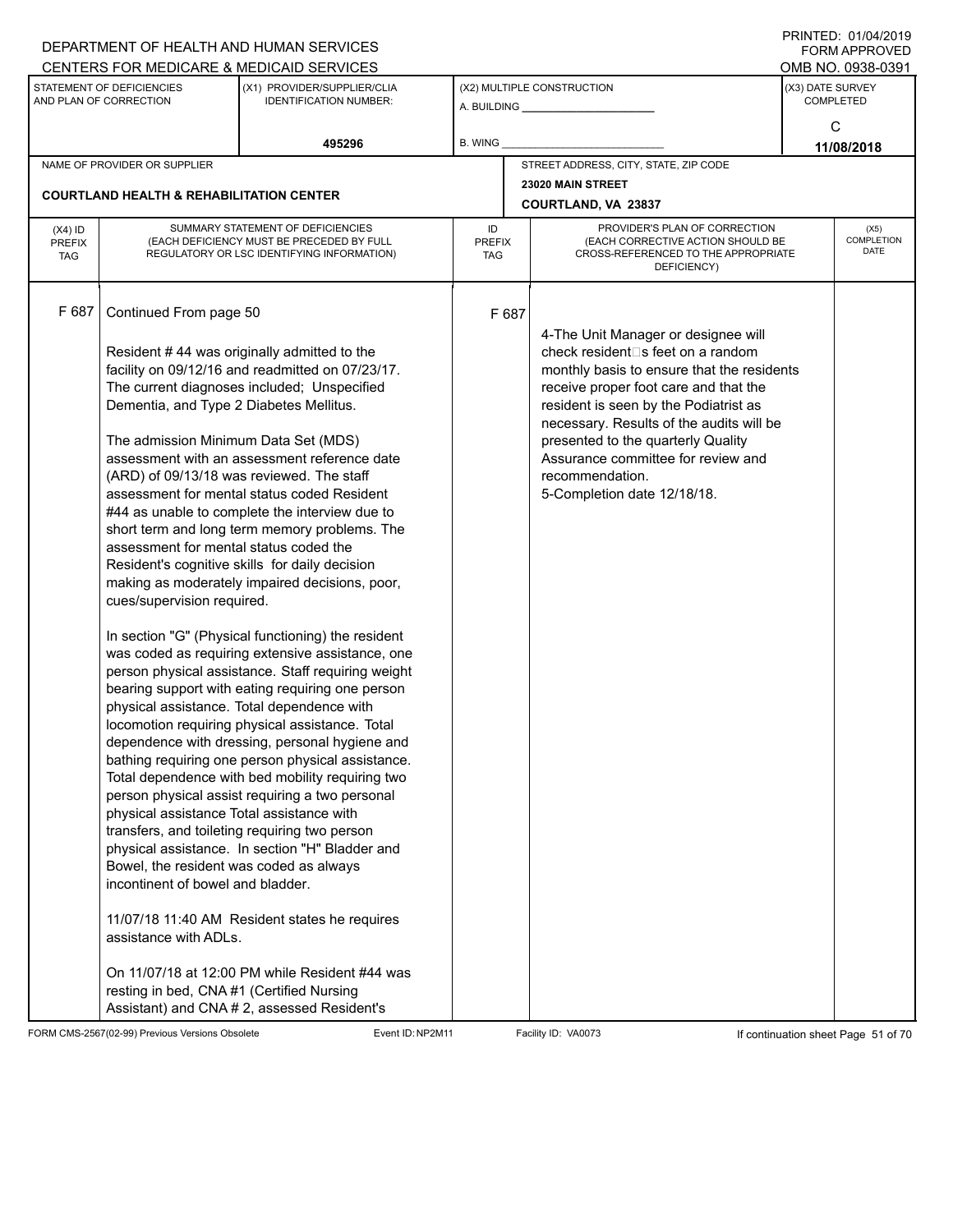|                                          |                                                                                                                                                                                                                                                                                                | DEPARTMENT OF HEALTH AND HUMAN SERVICES                                                                                                                                                                                                                                                                                                                                                                                                                                                                                                                                                                                                                                                                                                                                                                                                                                                                                                                                                                                                                                                                                                                                                                                                                                                                                                                                                   |                            |       |                                                                                                                          |                  | $1 \times 11 \times 11 = 12.$ $0 \times 110 = 12$<br>FORM APPROVED |
|------------------------------------------|------------------------------------------------------------------------------------------------------------------------------------------------------------------------------------------------------------------------------------------------------------------------------------------------|-------------------------------------------------------------------------------------------------------------------------------------------------------------------------------------------------------------------------------------------------------------------------------------------------------------------------------------------------------------------------------------------------------------------------------------------------------------------------------------------------------------------------------------------------------------------------------------------------------------------------------------------------------------------------------------------------------------------------------------------------------------------------------------------------------------------------------------------------------------------------------------------------------------------------------------------------------------------------------------------------------------------------------------------------------------------------------------------------------------------------------------------------------------------------------------------------------------------------------------------------------------------------------------------------------------------------------------------------------------------------------------------|----------------------------|-------|--------------------------------------------------------------------------------------------------------------------------|------------------|--------------------------------------------------------------------|
|                                          |                                                                                                                                                                                                                                                                                                | CENTERS FOR MEDICARE & MEDICAID SERVICES                                                                                                                                                                                                                                                                                                                                                                                                                                                                                                                                                                                                                                                                                                                                                                                                                                                                                                                                                                                                                                                                                                                                                                                                                                                                                                                                                  |                            |       |                                                                                                                          |                  | OMB NO. 0938-0391                                                  |
|                                          | STATEMENT OF DEFICIENCIES<br>AND PLAN OF CORRECTION                                                                                                                                                                                                                                            | (X1) PROVIDER/SUPPLIER/CLIA<br><b>IDENTIFICATION NUMBER:</b>                                                                                                                                                                                                                                                                                                                                                                                                                                                                                                                                                                                                                                                                                                                                                                                                                                                                                                                                                                                                                                                                                                                                                                                                                                                                                                                              |                            |       | (X2) MULTIPLE CONSTRUCTION<br>A. BUILDING A. BUILDING                                                                    | (X3) DATE SURVEY | <b>COMPLETED</b>                                                   |
|                                          |                                                                                                                                                                                                                                                                                                | 495296                                                                                                                                                                                                                                                                                                                                                                                                                                                                                                                                                                                                                                                                                                                                                                                                                                                                                                                                                                                                                                                                                                                                                                                                                                                                                                                                                                                    | B. WING                    |       |                                                                                                                          |                  | C<br>11/08/2018                                                    |
|                                          | NAME OF PROVIDER OR SUPPLIER                                                                                                                                                                                                                                                                   |                                                                                                                                                                                                                                                                                                                                                                                                                                                                                                                                                                                                                                                                                                                                                                                                                                                                                                                                                                                                                                                                                                                                                                                                                                                                                                                                                                                           |                            |       | STREET ADDRESS, CITY, STATE, ZIP CODE                                                                                    |                  |                                                                    |
|                                          | <b>COURTLAND HEALTH &amp; REHABILITATION CENTER</b>                                                                                                                                                                                                                                            |                                                                                                                                                                                                                                                                                                                                                                                                                                                                                                                                                                                                                                                                                                                                                                                                                                                                                                                                                                                                                                                                                                                                                                                                                                                                                                                                                                                           |                            |       | 23020 MAIN STREET                                                                                                        |                  |                                                                    |
|                                          |                                                                                                                                                                                                                                                                                                |                                                                                                                                                                                                                                                                                                                                                                                                                                                                                                                                                                                                                                                                                                                                                                                                                                                                                                                                                                                                                                                                                                                                                                                                                                                                                                                                                                                           |                            |       | COURTLAND, VA 23837                                                                                                      |                  |                                                                    |
| $(X4)$ ID<br><b>PREFIX</b><br><b>TAG</b> |                                                                                                                                                                                                                                                                                                | SUMMARY STATEMENT OF DEFICIENCIES<br>(EACH DEFICIENCY MUST BE PRECEDED BY FULL<br>REGULATORY OR LSC IDENTIFYING INFORMATION)                                                                                                                                                                                                                                                                                                                                                                                                                                                                                                                                                                                                                                                                                                                                                                                                                                                                                                                                                                                                                                                                                                                                                                                                                                                              | ID<br><b>PREFIX</b><br>TAG |       | PROVIDER'S PLAN OF CORRECTION<br>(EACH CORRECTIVE ACTION SHOULD BE<br>CROSS-REFERENCED TO THE APPROPRIATE<br>DEFICIENCY) |                  | (X5)<br>COMPLETION<br><b>DATE</b>                                  |
| F 687                                    | Continued From page 51<br>skin and lower extremities. Resident# 44's<br>on both feet.<br>appointments for Resident #44.<br>letter was received from Corporate Clinical<br>without gangrene.<br>Practical Nurse) was asked to do an ADL<br>made yet.<br>how do they determine who receives foot | toenails were untrimmed, long, thick and sharp<br>On 11/07/18 at 4:30 PM Corporate Clinical<br>Coordinator #1 was approached concerning<br>podiatry appointments for Resident #44. She<br>stated that she couldn't find any record of podiatry<br>On 11/08/18 at 10:45 AM a previous appointment<br>Coordinator #1. The letter included that the last<br>podiatry appointment was on 12/26/17. The<br>SOAP note from the podiatrist office read that<br>Resident #44 has diagnoses for Peripheral<br>Vascular disease, Nail dystrophy and type 2<br>diabetes mellitus with peripheral angiopathy<br>On 11/08/18 at 11:00 AM LPN # 2 (Licensed<br>assessment on Resident #44. His toenails on<br>both feet were long, thick, sharp and untrimmed.<br>LPN # 2 said that she thinks the podiatrist should<br>trim Resident #44 toenails. She stated that she<br>will put his name on the podiatry list today. She<br>was asked for the podiatry list at the nurse's<br>station. LPN #2 stated that the list hasn't been<br>On 11/08/18 at 5:01 PM The Charge Nurse,<br>LPN# 3 (Licensed Practical Nurse) was asked<br>care/podiatry services. She states that "If a nurse<br>or CNA see that a resident need toenail care that<br>they will trim the toenails or if a Resident is a<br>diabetic, they will put them on the podiatry list".<br>The Podiatry list was shown to the surveyor at |                            | F 687 |                                                                                                                          |                  |                                                                    |

FORM CMS-2567(02-99) Previous Versions Obsolete Event ID:NP2M11 Facility ID: VA0073 If continuation sheet Page 52 of 70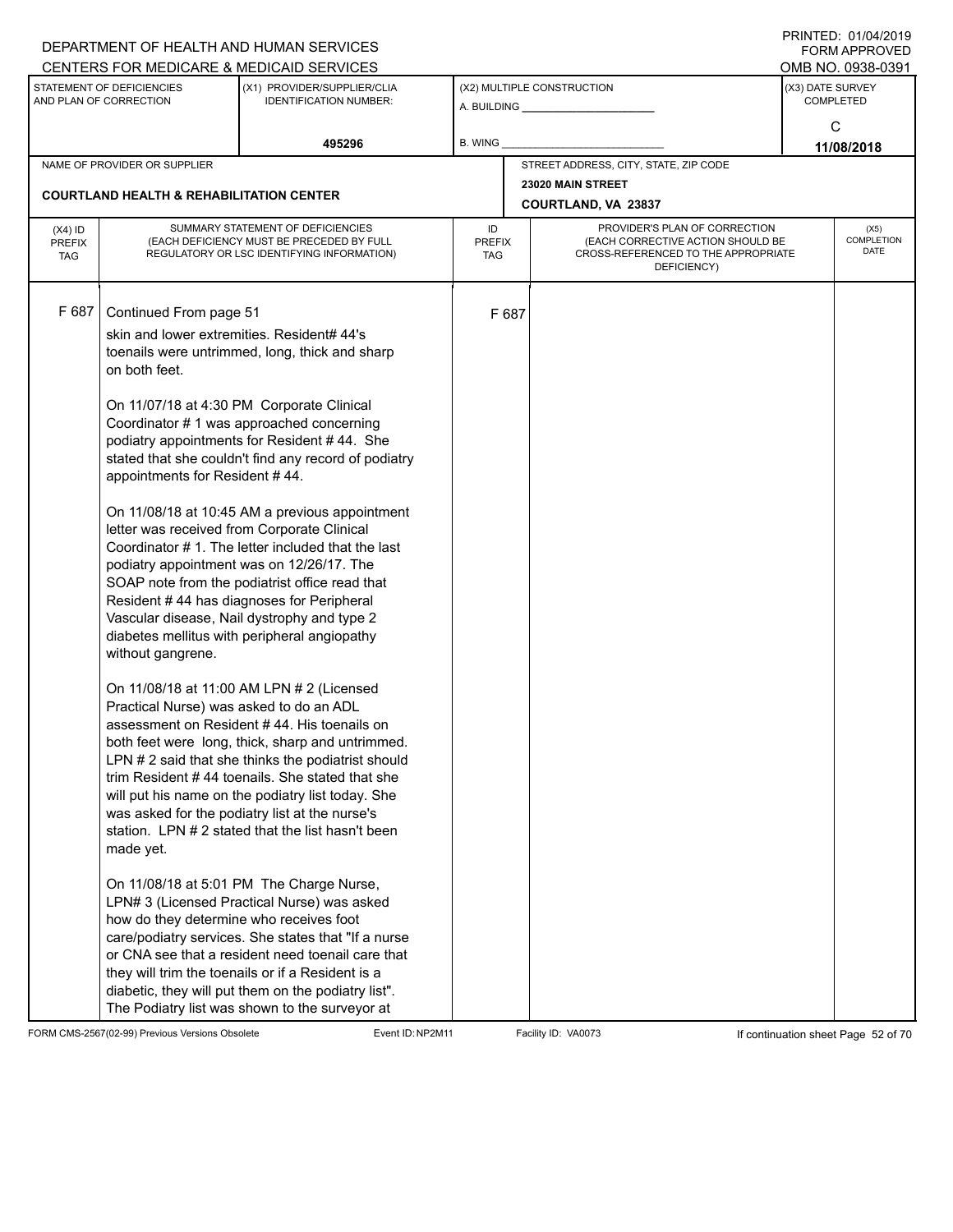| (X1) PROVIDER/SUPPLIER/CLIA<br>(X3) DATE SURVEY<br>STATEMENT OF DEFICIENCIES<br>(X2) MULTIPLE CONSTRUCTION<br>AND PLAN OF CORRECTION<br><b>IDENTIFICATION NUMBER:</b><br><b>COMPLETED</b><br>C<br><b>B. WING</b><br>495296<br>11/08/2018<br>STREET ADDRESS, CITY, STATE, ZIP CODE<br>NAME OF PROVIDER OR SUPPLIER<br>23020 MAIN STREET<br><b>COURTLAND HEALTH &amp; REHABILITATION CENTER</b><br><b>COURTLAND, VA 23837</b><br>PROVIDER'S PLAN OF CORRECTION<br>SUMMARY STATEMENT OF DEFICIENCIES<br>ID<br>$(X4)$ ID<br>(X5)<br>(EACH CORRECTIVE ACTION SHOULD BE<br>(EACH DEFICIENCY MUST BE PRECEDED BY FULL<br><b>PREFIX</b><br><b>PREFIX</b><br>DATE<br>CROSS-REFERENCED TO THE APPROPRIATE<br>REGULATORY OR LSC IDENTIFYING INFORMATION)<br><b>TAG</b><br><b>TAG</b><br>DEFICIENCY)<br>F 687<br>Continued From page 52<br>F 687<br>5:05 PM.<br>The current care plan revised on 07/23/17,<br>included that the resident has an ADL self-care<br>deficit performance relating to Disease Process<br>Rheumatoid Arthritis. The Care Plan Goal read:<br>The resident will improve his current level of<br>function in all ADLs through the review date. The<br>Care Plan interventions read: The resident's<br>preferred dressing/grooming routine is dressing in |  | DEPARTMENT OF HEALTH AND HUMAN SERVICES<br>CENTERS FOR MEDICARE & MEDICAID SERVICES |  | FININILU. VIIV <del>I</del> IZVIJ<br>FORM APPROVED<br>OMB NO. 0938-0391 |
|---------------------------------------------------------------------------------------------------------------------------------------------------------------------------------------------------------------------------------------------------------------------------------------------------------------------------------------------------------------------------------------------------------------------------------------------------------------------------------------------------------------------------------------------------------------------------------------------------------------------------------------------------------------------------------------------------------------------------------------------------------------------------------------------------------------------------------------------------------------------------------------------------------------------------------------------------------------------------------------------------------------------------------------------------------------------------------------------------------------------------------------------------------------------------------------------------------------------------------------------------------------------|--|-------------------------------------------------------------------------------------|--|-------------------------------------------------------------------------|
|                                                                                                                                                                                                                                                                                                                                                                                                                                                                                                                                                                                                                                                                                                                                                                                                                                                                                                                                                                                                                                                                                                                                                                                                                                                                     |  |                                                                                     |  |                                                                         |
|                                                                                                                                                                                                                                                                                                                                                                                                                                                                                                                                                                                                                                                                                                                                                                                                                                                                                                                                                                                                                                                                                                                                                                                                                                                                     |  |                                                                                     |  |                                                                         |
|                                                                                                                                                                                                                                                                                                                                                                                                                                                                                                                                                                                                                                                                                                                                                                                                                                                                                                                                                                                                                                                                                                                                                                                                                                                                     |  |                                                                                     |  |                                                                         |
|                                                                                                                                                                                                                                                                                                                                                                                                                                                                                                                                                                                                                                                                                                                                                                                                                                                                                                                                                                                                                                                                                                                                                                                                                                                                     |  |                                                                                     |  |                                                                         |
|                                                                                                                                                                                                                                                                                                                                                                                                                                                                                                                                                                                                                                                                                                                                                                                                                                                                                                                                                                                                                                                                                                                                                                                                                                                                     |  |                                                                                     |  | <b>COMPLETION</b>                                                       |
| the AM. Bathing/Showering: Provide sponge bath<br>when a full bath or shower cannot be tolerated.<br>The facility Administrator was asked for a policy<br>on Podiatry care/services and or a diabetic Foot<br>Care Policy. The corporate Quality Assurance<br>Nurse # 2, stated that there were no policies.<br>On 11/08/18, at approximately 5:00 p.m. a<br>pre-exit interview was conducted. The above<br>findings were shared with the Administrator,<br>Director of Nursing, Corporate Clinical<br>Coordinator and Quality Assurance nurse. There<br>were no comments made by the administrative<br>staff.<br>F 689<br>Free of Accident Hazards/Supervision/Devices<br>F 689<br>CFR(s): 483.25(d)(1)(2)<br>$SS = D$<br>§483.25(d) Accidents.<br>The facility must ensure that -<br>§483.25(d)(1) The resident environment remains<br>as free of accident hazards as is possible; and<br>§483.25(d)(2)Each resident receives adequate<br>supervision and assistance devices to prevent<br>accidents.<br>This REQUIREMENT is not met as evidenced<br>by:                                                                                                                                                                                                          |  |                                                                                     |  | 12/18/18                                                                |

FORM CMS-2567(02-99) Previous Versions Obsolete Event ID:NP2M11 Facility ID: VA0073 If continuation sheet Page 53 of 70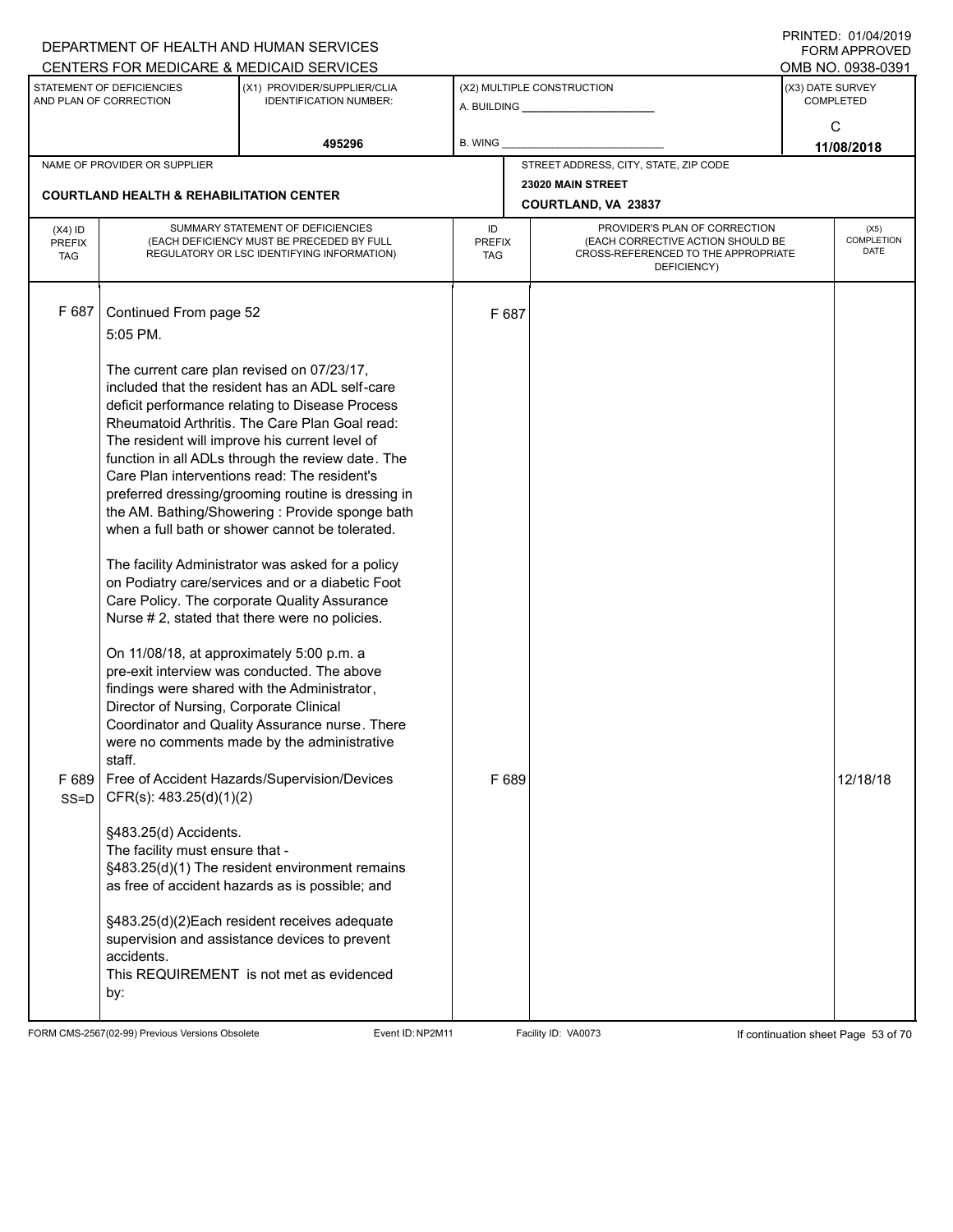|                             |                                                     | DEPARTMENT OF HEALTH AND HUMAN SERVICES                                                              |                      |       |                                                                               |                  | $1 \times 1 \times 1 = 12.5$ $1 \times 1 \times 1 = 12.5$<br>FORM APPROVED |
|-----------------------------|-----------------------------------------------------|------------------------------------------------------------------------------------------------------|----------------------|-------|-------------------------------------------------------------------------------|------------------|----------------------------------------------------------------------------|
|                             | STATEMENT OF DEFICIENCIES                           | CENTERS FOR MEDICARE & MEDICAID SERVICES<br>(X1) PROVIDER/SUPPLIER/CLIA                              |                      |       | (X2) MULTIPLE CONSTRUCTION                                                    | (X3) DATE SURVEY | OMB NO. 0938-0391                                                          |
|                             | AND PLAN OF CORRECTION                              | <b>IDENTIFICATION NUMBER:</b>                                                                        |                      |       | A. BUILDING <b>A.</b> BUILDING                                                |                  | <b>COMPLETED</b>                                                           |
|                             |                                                     |                                                                                                      |                      |       |                                                                               |                  | C                                                                          |
|                             |                                                     | 495296                                                                                               | B. WING              |       |                                                                               |                  | 11/08/2018                                                                 |
|                             | NAME OF PROVIDER OR SUPPLIER                        |                                                                                                      |                      |       | STREET ADDRESS, CITY, STATE, ZIP CODE                                         |                  |                                                                            |
|                             | <b>COURTLAND HEALTH &amp; REHABILITATION CENTER</b> |                                                                                                      |                      |       | 23020 MAIN STREET                                                             |                  |                                                                            |
|                             |                                                     |                                                                                                      |                      |       | COURTLAND, VA 23837                                                           |                  |                                                                            |
| $(X4)$ ID                   |                                                     | SUMMARY STATEMENT OF DEFICIENCIES                                                                    | ID                   |       | PROVIDER'S PLAN OF CORRECTION                                                 |                  | (X5)<br>COMPLETION                                                         |
| <b>PREFIX</b><br><b>TAG</b> |                                                     | (EACH DEFICIENCY MUST BE PRECEDED BY FULL<br>REGULATORY OR LSC IDENTIFYING INFORMATION)              | <b>PREFIX</b><br>TAG |       | (EACH CORRECTIVE ACTION SHOULD BE<br>CROSS-REFERENCED TO THE APPROPRIATE      |                  | <b>DATE</b>                                                                |
|                             |                                                     |                                                                                                      |                      |       | DEFICIENCY)                                                                   |                  |                                                                            |
|                             |                                                     |                                                                                                      |                      |       |                                                                               |                  |                                                                            |
| F 689                       | Continued From page 53                              |                                                                                                      |                      | F 689 |                                                                               |                  |                                                                            |
|                             |                                                     | Based on observations, clinical record review,                                                       |                      |       | 1- Resident #7 was re-assessed and                                            |                  |                                                                            |
|                             |                                                     | staff interviews, and review of the facility's policy,                                               |                      |       | determined that the wander guard                                              |                  |                                                                            |
|                             |                                                     | the facility staff failed to ensure a resident's<br>assistance device to prevent accidents was in    |                      |       | assistive device is no longer necessary<br>and was discontinued on 11/16/18.  |                  |                                                                            |
|                             |                                                     | place for 1 of 39 residents (Resident #7), in the                                                    |                      |       | 2-The Unit Manager or designee will                                           |                  |                                                                            |
|                             | survey sample.                                      |                                                                                                      |                      |       | review current residents with wander                                          |                  |                                                                            |
|                             |                                                     |                                                                                                      |                      |       | guard assistive devices to ensure that the                                    |                  |                                                                            |
|                             |                                                     | The facility staff failed to ensure Resident #7's                                                    |                      |       | device is in place for the resident as                                        |                  |                                                                            |
|                             | wander guard assistive device was on the            |                                                                                                      |                      |       | ordered and as indicated per the care                                         |                  |                                                                            |
|                             | care planned to aid in preventing falls.            | resident on 11/7/18 and 11/8/18, as ordered and                                                      |                      |       | plan.<br>3-The DON will educate all Licensed                                  |                  |                                                                            |
|                             |                                                     |                                                                                                      |                      |       | Nursing staff on the requirements for                                         |                  |                                                                            |
|                             |                                                     |                                                                                                      |                      |       | ensuring that wander guard devices are in                                     |                  |                                                                            |
|                             | The findings included:                              |                                                                                                      |                      |       | place for the resident as ordered and as                                      |                  |                                                                            |
|                             |                                                     |                                                                                                      |                      |       | indicated on the care plan.                                                   |                  |                                                                            |
|                             |                                                     | Resident #7 was originally admitted to the facility                                                  |                      |       | 4-The Unit Manager or designee will                                           |                  |                                                                            |
|                             |                                                     | 10/12/16 and was last readmitted to the facility<br>after a hospital admission 2/21/18. The current  |                      |       | complete audits on a weekly basis of<br>residents with wander guard assistive |                  |                                                                            |
|                             |                                                     | diagnoses included; protein energy malnutrition,                                                     |                      |       | devices to ensure that they are in place                                      |                  |                                                                            |
|                             | cardiomegaly and dementia.                          |                                                                                                      |                      |       | for the resident as ordered and as                                            |                  |                                                                            |
|                             |                                                     |                                                                                                      |                      |       | indicated on the care plan. Results of the                                    |                  |                                                                            |
|                             |                                                     | The significant change Minimum Data Set (MDS)                                                        |                      |       | audits will be presented to the quarterly                                     |                  |                                                                            |
|                             |                                                     | assessment with an assessment reference date                                                         |                      |       | Quality Assurance committee for review                                        |                  |                                                                            |
|                             |                                                     | (ARD) of 8/1/18 coded the resident as not having<br>the ability to complete the Brief Interview for  |                      |       | and recommendation.<br>5-Completion date 12/18/18.                            |                  |                                                                            |
|                             |                                                     | Mental Status (BIMS). The staff interview was                                                        |                      |       |                                                                               |                  |                                                                            |
|                             |                                                     | coded for long and short term memory problems                                                        |                      |       |                                                                               |                  |                                                                            |
|                             |                                                     | as well as moderately impaired abilities for daily                                                   |                      |       |                                                                               |                  |                                                                            |
|                             | decision making.                                    |                                                                                                      |                      |       |                                                                               |                  |                                                                            |
|                             |                                                     |                                                                                                      |                      |       |                                                                               |                  |                                                                            |
|                             |                                                     | In section "G" (Physical functioning) the resident<br>was coded as requiring limited assistance of 1 |                      |       |                                                                               |                  |                                                                            |
|                             |                                                     | person with walking, extensive assistance of 2                                                       |                      |       |                                                                               |                  |                                                                            |
|                             |                                                     | people with bed mobility, extensive assistance of                                                    |                      |       |                                                                               |                  |                                                                            |
|                             |                                                     | 1 person with transfers dressing, eating, toileting,                                                 |                      |       |                                                                               |                  |                                                                            |
|                             |                                                     | personal hygiene and total care with bathing.                                                        |                      |       |                                                                               |                  |                                                                            |
|                             |                                                     | The clinical record revealed Resident #7 had a                                                       |                      |       |                                                                               |                  |                                                                            |
|                             |                                                     | fall 9/1/18, while repositioning, no injuries were                                                   |                      |       |                                                                               |                  |                                                                            |

FORM CMS-2567(02-99) Previous Versions Obsolete Event ID:NP2M11 Facility ID: VA0073 If continuation sheet Page 54 of 70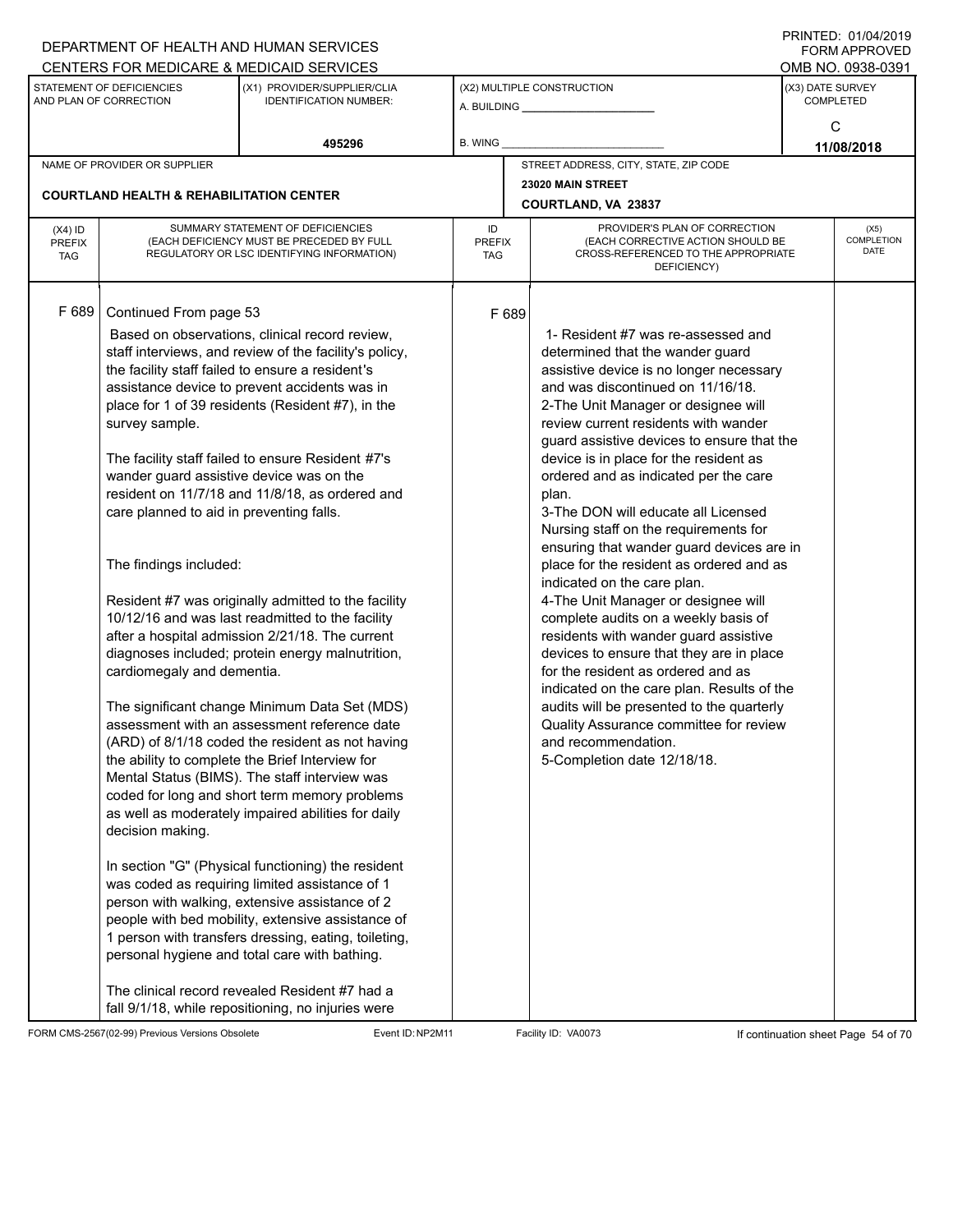|                             |                                                     | DEPARTMENT OF HEALTH AND HUMAN SERVICES                                                               |                      |       |                                                                          |                  | $1 \times 11 \times 11 = 12.$ $0 \times 110 = 12$<br>FORM APPROVED |
|-----------------------------|-----------------------------------------------------|-------------------------------------------------------------------------------------------------------|----------------------|-------|--------------------------------------------------------------------------|------------------|--------------------------------------------------------------------|
|                             |                                                     | CENTERS FOR MEDICARE & MEDICAID SERVICES                                                              |                      |       |                                                                          |                  | OMB NO. 0938-0391                                                  |
|                             | STATEMENT OF DEFICIENCIES<br>AND PLAN OF CORRECTION | (X1) PROVIDER/SUPPLIER/CLIA<br><b>IDENTIFICATION NUMBER:</b>                                          |                      |       | (X2) MULTIPLE CONSTRUCTION                                               | (X3) DATE SURVEY | <b>COMPLETED</b>                                                   |
|                             |                                                     |                                                                                                       |                      |       |                                                                          |                  | C                                                                  |
|                             |                                                     | 495296                                                                                                | B. WING              |       |                                                                          |                  | 11/08/2018                                                         |
|                             | NAME OF PROVIDER OR SUPPLIER                        |                                                                                                       |                      |       | STREET ADDRESS, CITY, STATE, ZIP CODE                                    |                  |                                                                    |
|                             | <b>COURTLAND HEALTH &amp; REHABILITATION CENTER</b> |                                                                                                       |                      |       | 23020 MAIN STREET                                                        |                  |                                                                    |
|                             |                                                     |                                                                                                       |                      |       | COURTLAND, VA 23837                                                      |                  |                                                                    |
| $(X4)$ ID                   |                                                     | SUMMARY STATEMENT OF DEFICIENCIES                                                                     | ID                   |       | PROVIDER'S PLAN OF CORRECTION                                            |                  | (X5)                                                               |
| <b>PREFIX</b><br><b>TAG</b> |                                                     | (EACH DEFICIENCY MUST BE PRECEDED BY FULL<br>REGULATORY OR LSC IDENTIFYING INFORMATION)               | <b>PREFIX</b><br>TAG |       | (EACH CORRECTIVE ACTION SHOULD BE<br>CROSS-REFERENCED TO THE APPROPRIATE |                  | COMPLETION<br>DATE                                                 |
|                             |                                                     |                                                                                                       |                      |       | DEFICIENCY)                                                              |                  |                                                                    |
|                             |                                                     |                                                                                                       |                      |       |                                                                          |                  |                                                                    |
| F 689                       | Continued From page 54                              |                                                                                                       |                      | F 689 |                                                                          |                  |                                                                    |
|                             |                                                     | documented. Another fall was documented                                                               |                      |       |                                                                          |                  |                                                                    |
|                             |                                                     | 9/8/18, while the resident was in bed, again no                                                       |                      |       |                                                                          |                  |                                                                    |
|                             | injuries were document.                             |                                                                                                       |                      |       |                                                                          |                  |                                                                    |
|                             |                                                     | In section "J1900" (number of falls since prior                                                       |                      |       |                                                                          |                  |                                                                    |
|                             |                                                     | assessment) of the 8/1/18, MDS assessment                                                             |                      |       |                                                                          |                  |                                                                    |
|                             |                                                     | Resident #7 was coded for 2 falls without injury.                                                     |                      |       |                                                                          |                  |                                                                    |
|                             | was coded the resident experienced 2 falls          | The 7/12/18 significant change MDS assessment                                                         |                      |       |                                                                          |                  |                                                                    |
|                             |                                                     | without injury and the 2/17/18 discharge MDS                                                          |                      |       |                                                                          |                  |                                                                    |
|                             |                                                     | assessment revealed the resident had one fall                                                         |                      |       |                                                                          |                  |                                                                    |
|                             |                                                     | resulting in injury. The unwitnessed fall occurred                                                    |                      |       |                                                                          |                  |                                                                    |
|                             |                                                     | 2/17/18, and resulted in a frontal hematoma and                                                       |                      |       |                                                                          |                  |                                                                    |
|                             | laceration.                                         |                                                                                                       |                      |       |                                                                          |                  |                                                                    |
|                             |                                                     | The Physician's order summary revealed the                                                            |                      |       |                                                                          |                  |                                                                    |
|                             |                                                     | following assistive devices were ordered to aid in                                                    |                      |       |                                                                          |                  |                                                                    |
|                             |                                                     | fall prevention; check wander guard function                                                          |                      |       |                                                                          |                  |                                                                    |
|                             |                                                     | every week, every day shift, every Wednesday,<br>dated 6/30/18. Check wander prevention patient       |                      |       |                                                                          |                  |                                                                    |
|                             |                                                     | band every shift dated 10/25/18. Devices; assist                                                      |                      |       |                                                                          |                  |                                                                    |
|                             |                                                     | bars to bed, concave mattress to bed, low bed,                                                        |                      |       |                                                                          |                  |                                                                    |
|                             |                                                     | mats to floor, wedge use and bed against the                                                          |                      |       |                                                                          |                  |                                                                    |
|                             | wall.                                               |                                                                                                       |                      |       |                                                                          |                  |                                                                    |
|                             |                                                     | The person centered care plan dated 10/12/16                                                          |                      |       |                                                                          |                  |                                                                    |
|                             |                                                     | had a problem which read; The resident is at risk                                                     |                      |       |                                                                          |                  |                                                                    |
|                             |                                                     | for falls related to dementia and blindness of the                                                    |                      |       |                                                                          |                  |                                                                    |
|                             |                                                     | right eye. The goal read; the resident will be free                                                   |                      |       |                                                                          |                  |                                                                    |
|                             |                                                     | of falls through the next review date 1/30/19. The<br>interventions included; anticipate and meet the |                      |       |                                                                          |                  |                                                                    |
|                             |                                                     | resident's needs. Encourage the resident to                                                           |                      |       |                                                                          |                  |                                                                    |
|                             |                                                     | participate in activities that promote exercise,                                                      |                      |       |                                                                          |                  |                                                                    |
|                             |                                                     | physical activity for strengthening and improved                                                      |                      |       |                                                                          |                  |                                                                    |
|                             |                                                     | mobility such as all group activities. Devices;                                                       |                      |       |                                                                          |                  |                                                                    |
|                             |                                                     | assist bars, wedges, wander guard, concave<br>mattress, low bed, floor mats and bed against the       |                      |       |                                                                          |                  |                                                                    |
|                             | wall,                                               |                                                                                                       |                      |       |                                                                          |                  |                                                                    |
|                             |                                                     |                                                                                                       |                      |       |                                                                          |                  |                                                                    |

FORM CMS-2567(02-99) Previous Versions Obsolete Event ID:NP2M11 Facility ID: VA0073 If continuation sheet Page 55 of 70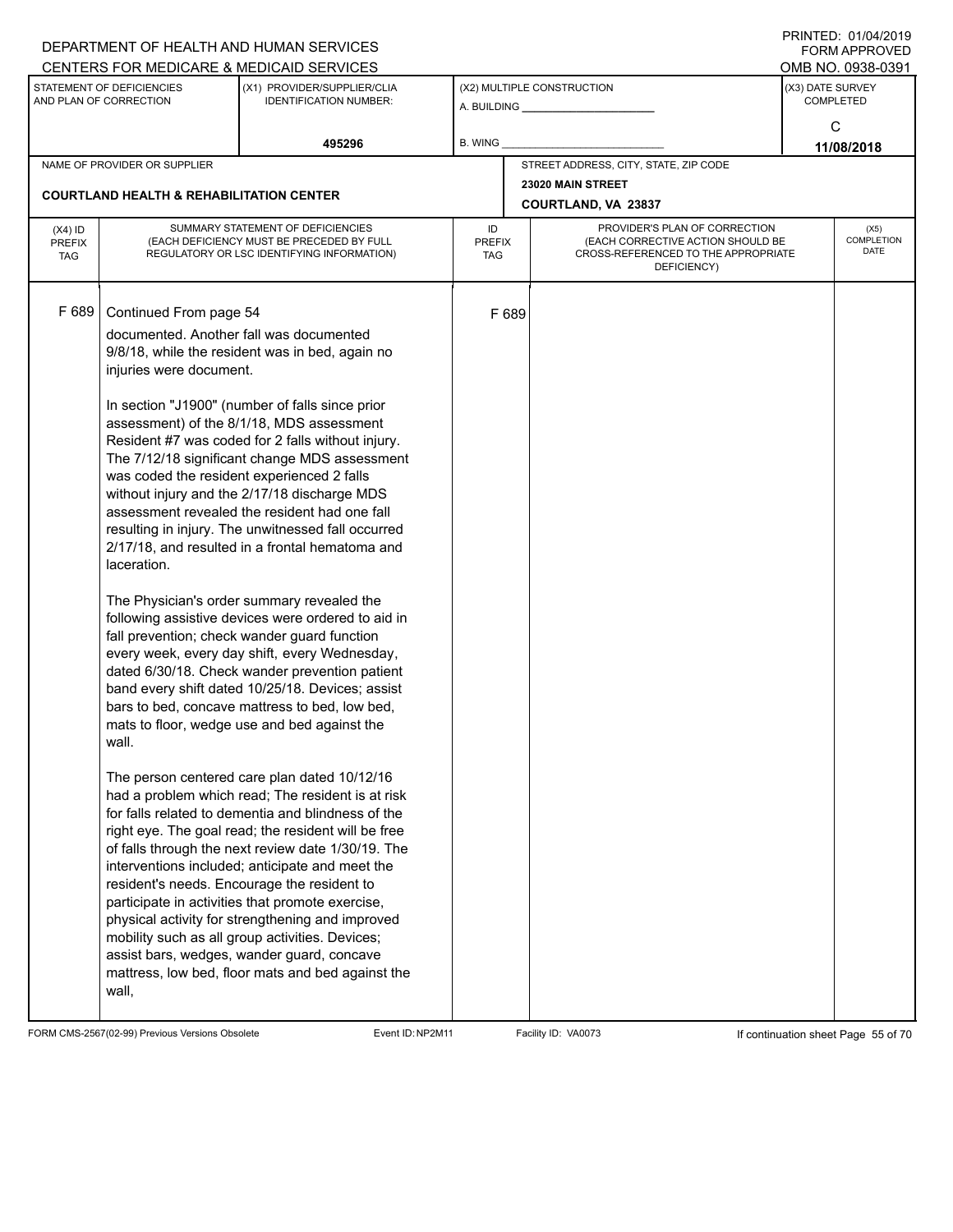|                            |                                                     | DEPARTMENT OF HEALTH AND HUMAN SERVICES                                                            |                     |       |                                                                    |                  | FORM APPROVED      |
|----------------------------|-----------------------------------------------------|----------------------------------------------------------------------------------------------------|---------------------|-------|--------------------------------------------------------------------|------------------|--------------------|
|                            |                                                     | CENTERS FOR MEDICARE & MEDICAID SERVICES                                                           |                     |       |                                                                    |                  | OMB NO. 0938-0391  |
|                            | STATEMENT OF DEFICIENCIES<br>AND PLAN OF CORRECTION | (X1) PROVIDER/SUPPLIER/CLIA<br><b>IDENTIFICATION NUMBER:</b>                                       |                     |       | (X2) MULTIPLE CONSTRUCTION                                         | (X3) DATE SURVEY | <b>COMPLETED</b>   |
|                            |                                                     |                                                                                                    |                     |       |                                                                    |                  |                    |
|                            |                                                     | 495296                                                                                             | B. WING             |       |                                                                    |                  | C<br>11/08/2018    |
|                            | NAME OF PROVIDER OR SUPPLIER                        |                                                                                                    |                     |       | STREET ADDRESS, CITY, STATE, ZIP CODE                              |                  |                    |
|                            |                                                     |                                                                                                    |                     |       | 23020 MAIN STREET                                                  |                  |                    |
|                            | <b>COURTLAND HEALTH &amp; REHABILITATION CENTER</b> |                                                                                                    |                     |       | COURTLAND, VA 23837                                                |                  |                    |
| $(X4)$ ID<br><b>PREFIX</b> |                                                     | SUMMARY STATEMENT OF DEFICIENCIES<br>(EACH DEFICIENCY MUST BE PRECEDED BY FULL                     | ID<br><b>PREFIX</b> |       | PROVIDER'S PLAN OF CORRECTION<br>(EACH CORRECTIVE ACTION SHOULD BE |                  | (X5)<br>COMPLETION |
| <b>TAG</b>                 |                                                     | REGULATORY OR LSC IDENTIFYING INFORMATION)                                                         | TAG                 |       | CROSS-REFERENCED TO THE APPROPRIATE                                |                  | DATE               |
|                            |                                                     |                                                                                                    |                     |       | DEFICIENCY)                                                        |                  |                    |
|                            |                                                     |                                                                                                    |                     |       |                                                                    |                  |                    |
| F 689                      | Continued From page 55                              |                                                                                                    |                     | F 689 |                                                                    |                  |                    |
|                            |                                                     | Observation of Resident #7 room revealed the                                                       |                     |       |                                                                    |                  |                    |
|                            |                                                     | concave mattress and the assist bars to the bed.                                                   |                     |       |                                                                    |                  |                    |
|                            | low to the floor, a floor mat was observed          | a wedge was observed in a chair, the bed was                                                       |                     |       |                                                                    |                  |                    |
|                            |                                                     | propped against the wall and the bed was against                                                   |                     |       |                                                                    |                  |                    |
|                            |                                                     | the wall as ordered and care planned but the                                                       |                     |       |                                                                    |                  |                    |
|                            |                                                     | wander guard bracelet was not in place when the                                                    |                     |       |                                                                    |                  |                    |
|                            |                                                     | Resident was observed 11/7/18 and 11/8/18.                                                         |                     |       |                                                                    |                  |                    |
|                            |                                                     | Resident #7 was observed in the day room on                                                        |                     |       |                                                                    |                  |                    |
|                            |                                                     | unit "A" on 11/7/18 at approximately 2:40 p.m., a                                                  |                     |       |                                                                    |                  |                    |
|                            |                                                     | wander guard bracelet wasn't observed on the                                                       |                     |       |                                                                    |                  |                    |
|                            |                                                     | resident. Resident #7 was observed in the dining                                                   |                     |       |                                                                    |                  |                    |
|                            |                                                     | room 11/8/18 at approximately 12:05 p.m., again<br>a wander guard bracelet was not observed on the |                     |       |                                                                    |                  |                    |
|                            |                                                     | resident or the wheel chair. Two Certified Nursing                                                 |                     |       |                                                                    |                  |                    |
|                            |                                                     | Assistants (CNAs) present in the dining room                                                       |                     |       |                                                                    |                  |                    |
|                            |                                                     | were asked if they observed a wander guard on                                                      |                     |       |                                                                    |                  |                    |
|                            |                                                     | Resident #7. Both observed the resident and                                                        |                     |       |                                                                    |                  |                    |
|                            |                                                     | touched her ankles and wrist to determine if the                                                   |                     |       |                                                                    |                  |                    |
|                            | wander guard on the resident.                       | wander guard was present, neither located a                                                        |                     |       |                                                                    |                  |                    |
|                            |                                                     |                                                                                                    |                     |       |                                                                    |                  |                    |
|                            | An interview was conducted on 11/8/18, at           |                                                                                                    |                     |       |                                                                    |                  |                    |
|                            |                                                     | approximately 12:10 p.m., with CNA #2. CNA #2                                                      |                     |       |                                                                    |                  |                    |
|                            |                                                     | stated she understood the wander guard was                                                         |                     |       |                                                                    |                  |                    |
|                            |                                                     | discontinued and it was not attached to the                                                        |                     |       |                                                                    |                  |                    |
|                            |                                                     | resident during am care and when she got her up.                                                   |                     |       |                                                                    |                  |                    |
|                            |                                                     | An interview was also conducted on 11/8/18, with                                                   |                     |       |                                                                    |                  |                    |
|                            |                                                     | Licensed Practical Nurse (LPN) #2. LPN #2                                                          |                     |       |                                                                    |                  |                    |
|                            |                                                     | stated she needed to review the resident's order                                                   |                     |       |                                                                    |                  |                    |
|                            |                                                     | before she could stated what was ordered. LPN                                                      |                     |       |                                                                    |                  |                    |
|                            |                                                     | #2 stated at approximately 1:00 p.m., the resident                                                 |                     |       |                                                                    |                  |                    |
|                            |                                                     | was supposed to have a wander guard on and<br>she had applied it. Resident #7 was observed at      |                     |       |                                                                    |                  |                    |
|                            |                                                     | approximately 2:40 p.m., with the wander guard                                                     |                     |       |                                                                    |                  |                    |
|                            | on.                                                 |                                                                                                    |                     |       |                                                                    |                  |                    |
|                            |                                                     |                                                                                                    |                     |       |                                                                    |                  |                    |

FORM CMS-2567(02-99) Previous Versions Obsolete Event ID:NP2M11 Facility ID: VA0073 If continuation sheet Page 56 of 70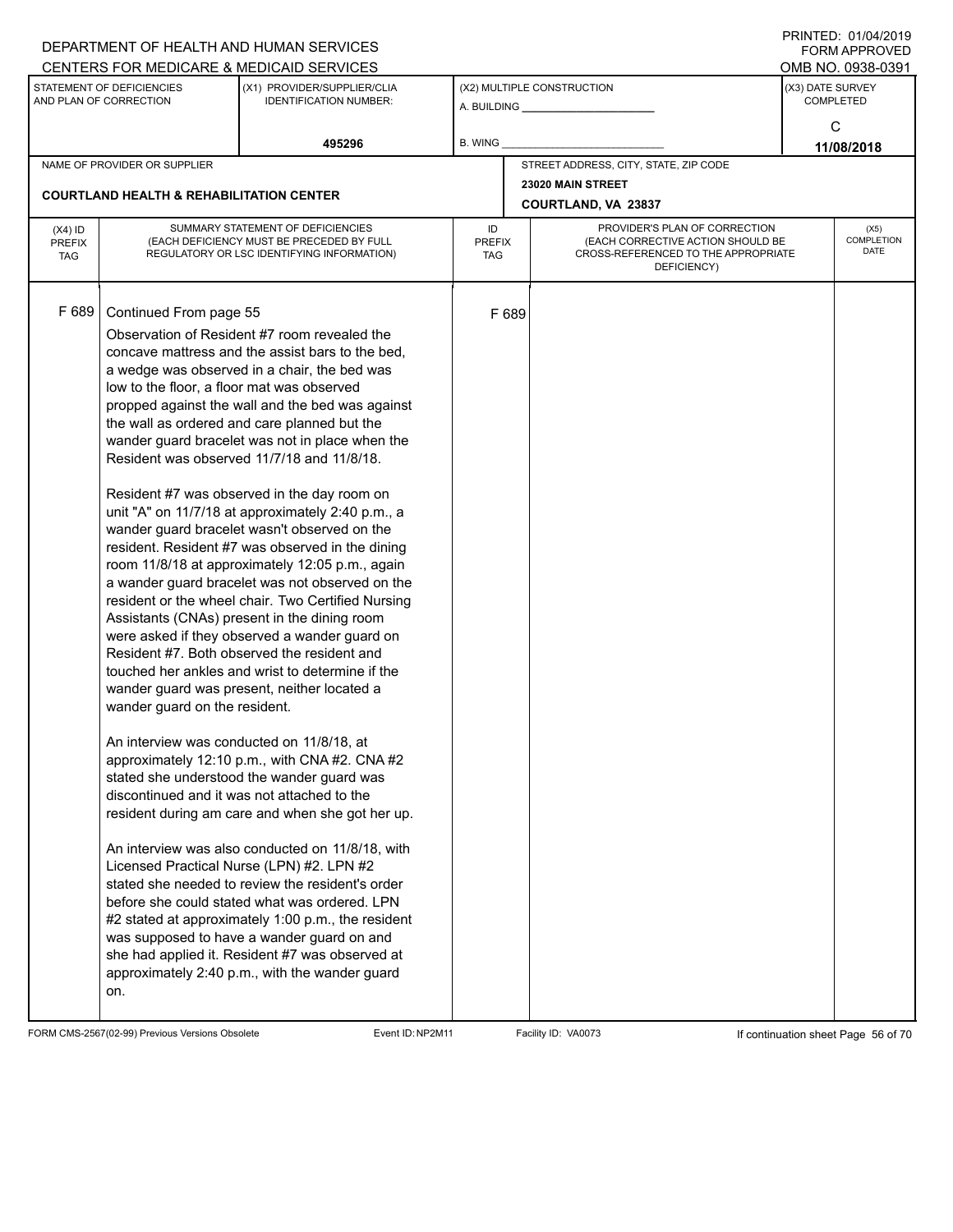|                                          |                                                                                                                                                                                                                                                                                                                                                                                                                                                                                                                                                                                                                                                         | DEPARTMENT OF HEALTH AND HUMAN SERVICES<br>CENTERS FOR MEDICARE & MEDICAID SERVICES                                                                                                                                                                                                                                                                                                                                                                                                                                                                                                                                                                                                                                                                                                                                                                                                                                                                                                                                                                   |                                   |       |                                                                                                                          |                  | FINIINILU. VIIV <del>I</del> IZVI J<br><b>FORM APPROVED</b><br>OMB NO. 0938-0391 |
|------------------------------------------|---------------------------------------------------------------------------------------------------------------------------------------------------------------------------------------------------------------------------------------------------------------------------------------------------------------------------------------------------------------------------------------------------------------------------------------------------------------------------------------------------------------------------------------------------------------------------------------------------------------------------------------------------------|-------------------------------------------------------------------------------------------------------------------------------------------------------------------------------------------------------------------------------------------------------------------------------------------------------------------------------------------------------------------------------------------------------------------------------------------------------------------------------------------------------------------------------------------------------------------------------------------------------------------------------------------------------------------------------------------------------------------------------------------------------------------------------------------------------------------------------------------------------------------------------------------------------------------------------------------------------------------------------------------------------------------------------------------------------|-----------------------------------|-------|--------------------------------------------------------------------------------------------------------------------------|------------------|----------------------------------------------------------------------------------|
|                                          | STATEMENT OF DEFICIENCIES<br>AND PLAN OF CORRECTION                                                                                                                                                                                                                                                                                                                                                                                                                                                                                                                                                                                                     | (X1) PROVIDER/SUPPLIER/CLIA<br><b>IDENTIFICATION NUMBER:</b>                                                                                                                                                                                                                                                                                                                                                                                                                                                                                                                                                                                                                                                                                                                                                                                                                                                                                                                                                                                          |                                   |       | (X2) MULTIPLE CONSTRUCTION                                                                                               | (X3) DATE SURVEY | <b>COMPLETED</b>                                                                 |
|                                          |                                                                                                                                                                                                                                                                                                                                                                                                                                                                                                                                                                                                                                                         | 495296                                                                                                                                                                                                                                                                                                                                                                                                                                                                                                                                                                                                                                                                                                                                                                                                                                                                                                                                                                                                                                                | <b>B. WING</b>                    |       |                                                                                                                          |                  | C<br>11/08/2018                                                                  |
|                                          | NAME OF PROVIDER OR SUPPLIER                                                                                                                                                                                                                                                                                                                                                                                                                                                                                                                                                                                                                            |                                                                                                                                                                                                                                                                                                                                                                                                                                                                                                                                                                                                                                                                                                                                                                                                                                                                                                                                                                                                                                                       |                                   |       | STREET ADDRESS, CITY, STATE, ZIP CODE                                                                                    |                  |                                                                                  |
|                                          | <b>COURTLAND HEALTH &amp; REHABILITATION CENTER</b>                                                                                                                                                                                                                                                                                                                                                                                                                                                                                                                                                                                                     |                                                                                                                                                                                                                                                                                                                                                                                                                                                                                                                                                                                                                                                                                                                                                                                                                                                                                                                                                                                                                                                       |                                   |       | 23020 MAIN STREET<br><b>COURTLAND, VA 23837</b>                                                                          |                  |                                                                                  |
| $(X4)$ ID<br><b>PREFIX</b><br><b>TAG</b> |                                                                                                                                                                                                                                                                                                                                                                                                                                                                                                                                                                                                                                                         | SUMMARY STATEMENT OF DEFICIENCIES<br>(EACH DEFICIENCY MUST BE PRECEDED BY FULL<br>REGULATORY OR LSC IDENTIFYING INFORMATION)                                                                                                                                                                                                                                                                                                                                                                                                                                                                                                                                                                                                                                                                                                                                                                                                                                                                                                                          | ID<br><b>PREFIX</b><br><b>TAG</b> |       | PROVIDER'S PLAN OF CORRECTION<br>(EACH CORRECTIVE ACTION SHOULD BE<br>CROSS-REFERENCED TO THE APPROPRIATE<br>DEFICIENCY) |                  | (X5)<br>COMPLETION<br><b>DATE</b>                                                |
| F 689                                    | Continued From page 56<br>The facility's policy titled Fall Management<br>Program dated 2/1/15 read "The Center<br>all patients. The center utilizes a systems<br>conducts multi-faceted, interdisciplinary<br>to develop individual care strategies. Fall<br>has completed a physical and mental<br>assessment. A licensed nurse will: assess,<br>Supervisor/Administrative personnel as<br>appropriate<br>Evaluate, monitor, and document patient<br>shifts) post fall, include a neurological<br>daily.<br>A licensed nurse will review, revise, and<br>Device Assessment. Review of Fall Risk<br>Assessment".<br>and communicate any necessary fall | considers all patients to be at risk for falls and<br>provides an environment as safe as practical for<br>approach to a Falls Management Program that<br>assessments with evidence based interventions<br>Occurrence Immediate Responsibilities: Do not<br>move or reposition patient until a licensed nurse<br>intervene, and promptly provide the necessary<br>interventions for any patient experiencing a fall.<br>Notify the physician, responsible party, and/or<br>EMS (emergency medical services, as well as the<br>response for the first 24 hours (3 consecutive<br>assessment if the fall was unwitnessed and/or the<br>patient hit his/her head. For the next 48 hours a<br>comprehensive assessment will be documented<br>implement interventions to the care plan based<br>on: Post Fall Assessment findings. Review of<br>Follow-Up Responsibilities: The Unit Manager will<br>review the Incident Report and post fall follow-up<br>management interventions to direct caregivers.<br>The DON will analyze and present an electronic |                                   | F 689 |                                                                                                                          |                  |                                                                                  |

FORM CMS-2567(02-99) Previous Versions Obsolete Event ID:NP2M11 Facility ID: VA0073 If continuation sheet Page 57 of 70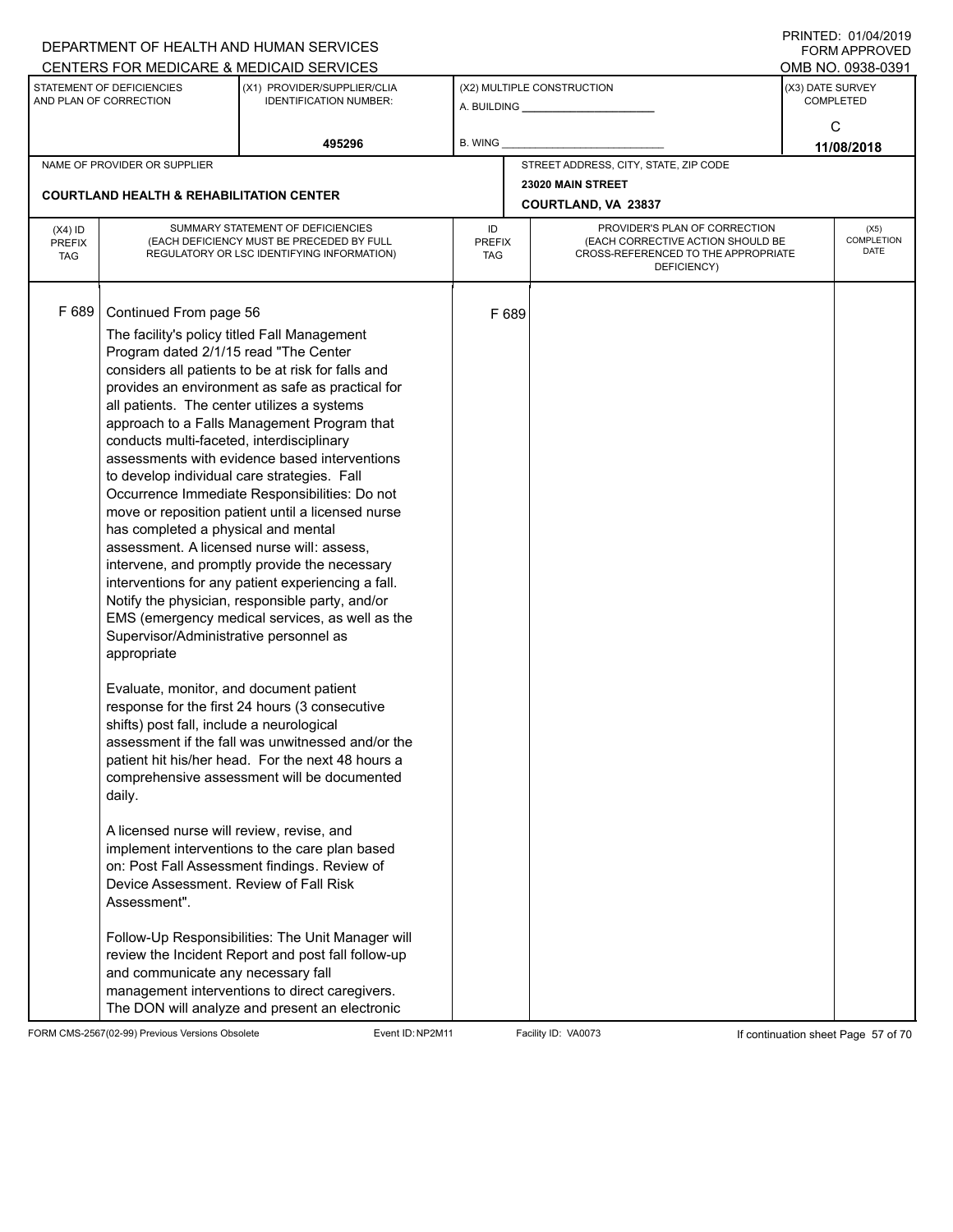|                                          |                                                                                                                                                                                                                                                                                                                                                                                                                                                                                                                                                                | DEPARTMENT OF HEALTH AND HUMAN SERVICES                                                                                                                                                                                                                                                                                                                                                                                                                                                                                                                                                                                                                                                                                                                                                                                                                                                                         |                                   |                                                                                                                          | <b>FORM APPROVED</b>                 |
|------------------------------------------|----------------------------------------------------------------------------------------------------------------------------------------------------------------------------------------------------------------------------------------------------------------------------------------------------------------------------------------------------------------------------------------------------------------------------------------------------------------------------------------------------------------------------------------------------------------|-----------------------------------------------------------------------------------------------------------------------------------------------------------------------------------------------------------------------------------------------------------------------------------------------------------------------------------------------------------------------------------------------------------------------------------------------------------------------------------------------------------------------------------------------------------------------------------------------------------------------------------------------------------------------------------------------------------------------------------------------------------------------------------------------------------------------------------------------------------------------------------------------------------------|-----------------------------------|--------------------------------------------------------------------------------------------------------------------------|--------------------------------------|
|                                          |                                                                                                                                                                                                                                                                                                                                                                                                                                                                                                                                                                | CENTERS FOR MEDICARE & MEDICAID SERVICES                                                                                                                                                                                                                                                                                                                                                                                                                                                                                                                                                                                                                                                                                                                                                                                                                                                                        |                                   |                                                                                                                          | OMB NO. 0938-0391                    |
|                                          | STATEMENT OF DEFICIENCIES<br>AND PLAN OF CORRECTION                                                                                                                                                                                                                                                                                                                                                                                                                                                                                                            | (X1) PROVIDER/SUPPLIER/CLIA<br><b>IDENTIFICATION NUMBER:</b>                                                                                                                                                                                                                                                                                                                                                                                                                                                                                                                                                                                                                                                                                                                                                                                                                                                    |                                   | (X2) MULTIPLE CONSTRUCTION<br>A. BUILDING <b>A.</b> BUILDING                                                             | (X3) DATE SURVEY<br><b>COMPLETED</b> |
|                                          |                                                                                                                                                                                                                                                                                                                                                                                                                                                                                                                                                                | 495296                                                                                                                                                                                                                                                                                                                                                                                                                                                                                                                                                                                                                                                                                                                                                                                                                                                                                                          | B. WING                           |                                                                                                                          | C<br>11/08/2018                      |
|                                          | NAME OF PROVIDER OR SUPPLIER                                                                                                                                                                                                                                                                                                                                                                                                                                                                                                                                   |                                                                                                                                                                                                                                                                                                                                                                                                                                                                                                                                                                                                                                                                                                                                                                                                                                                                                                                 |                                   | STREET ADDRESS, CITY, STATE, ZIP CODE                                                                                    |                                      |
|                                          | <b>COURTLAND HEALTH &amp; REHABILITATION CENTER</b>                                                                                                                                                                                                                                                                                                                                                                                                                                                                                                            |                                                                                                                                                                                                                                                                                                                                                                                                                                                                                                                                                                                                                                                                                                                                                                                                                                                                                                                 |                                   | 23020 MAIN STREET<br>COURTLAND, VA 23837                                                                                 |                                      |
| $(X4)$ ID<br><b>PREFIX</b><br><b>TAG</b> |                                                                                                                                                                                                                                                                                                                                                                                                                                                                                                                                                                | SUMMARY STATEMENT OF DEFICIENCIES<br>(EACH DEFICIENCY MUST BE PRECEDED BY FULL<br>REGULATORY OR LSC IDENTIFYING INFORMATION)                                                                                                                                                                                                                                                                                                                                                                                                                                                                                                                                                                                                                                                                                                                                                                                    | ID<br><b>PREFIX</b><br><b>TAG</b> | PROVIDER'S PLAN OF CORRECTION<br>(EACH CORRECTIVE ACTION SHOULD BE<br>CROSS-REFERENCED TO THE APPROPRIATE<br>DEFICIENCY) | (X5)<br><b>COMPLETION</b><br>DATE    |
| F 689<br>F 842<br>$SS = D$               | Continued From page 57<br>Assurance) meeting at least quarterly.<br>Director of Nursing and two Corporate<br>was aware if the resident required use of a<br>Resident Records - Identifiable Information<br>CFR(s): 483.20(f)(5), 483.70(i)(1)-(5)<br>resident-identifiable to the public.<br>resident-identifiable to an agent only in<br>to do so.<br>§483.70(i) Medical records.<br>§483.70(i)(1) In accordance with accepted<br>that are-<br>(i) Complete;<br>(ii) Accurately documented;<br>(iii) Readily accessible; and<br>(iv) Systematically organized | fall tracking data findings during the QA (Quality<br>On 11/8/18 at approximately 5:00 p.m., the above<br>findings were shared with the Administrator,<br>Consultants. Corporate Consultant #1 stated she<br>wander guard but if it was ordered and care<br>planned for use, it should have been in place.<br>§483.20(f)(5) Resident-identifiable information.<br>(i) A facility may not release information that is<br>(ii) The facility may release information that is<br>accordance with a contract under which the agent<br>agrees not to use or disclose the information<br>except to the extent the facility itself is permitted<br>professional standards and practices, the facility<br>must maintain medical records on each resident<br>§483.70(i)(2) The facility must keep confidential<br>all information contained in the resident's records,<br>regardless of the form or storage method of the | F 689<br>F 842                    |                                                                                                                          | 12/18/18                             |
|                                          | records, except when release is-<br>(i) To the individual, or their resident                                                                                                                                                                                                                                                                                                                                                                                                                                                                                   |                                                                                                                                                                                                                                                                                                                                                                                                                                                                                                                                                                                                                                                                                                                                                                                                                                                                                                                 |                                   |                                                                                                                          |                                      |

FORM CMS-2567(02-99) Previous Versions Obsolete Event ID:NP2M11 Facility ID: VA0073 If continuation sheet Page 58 of 70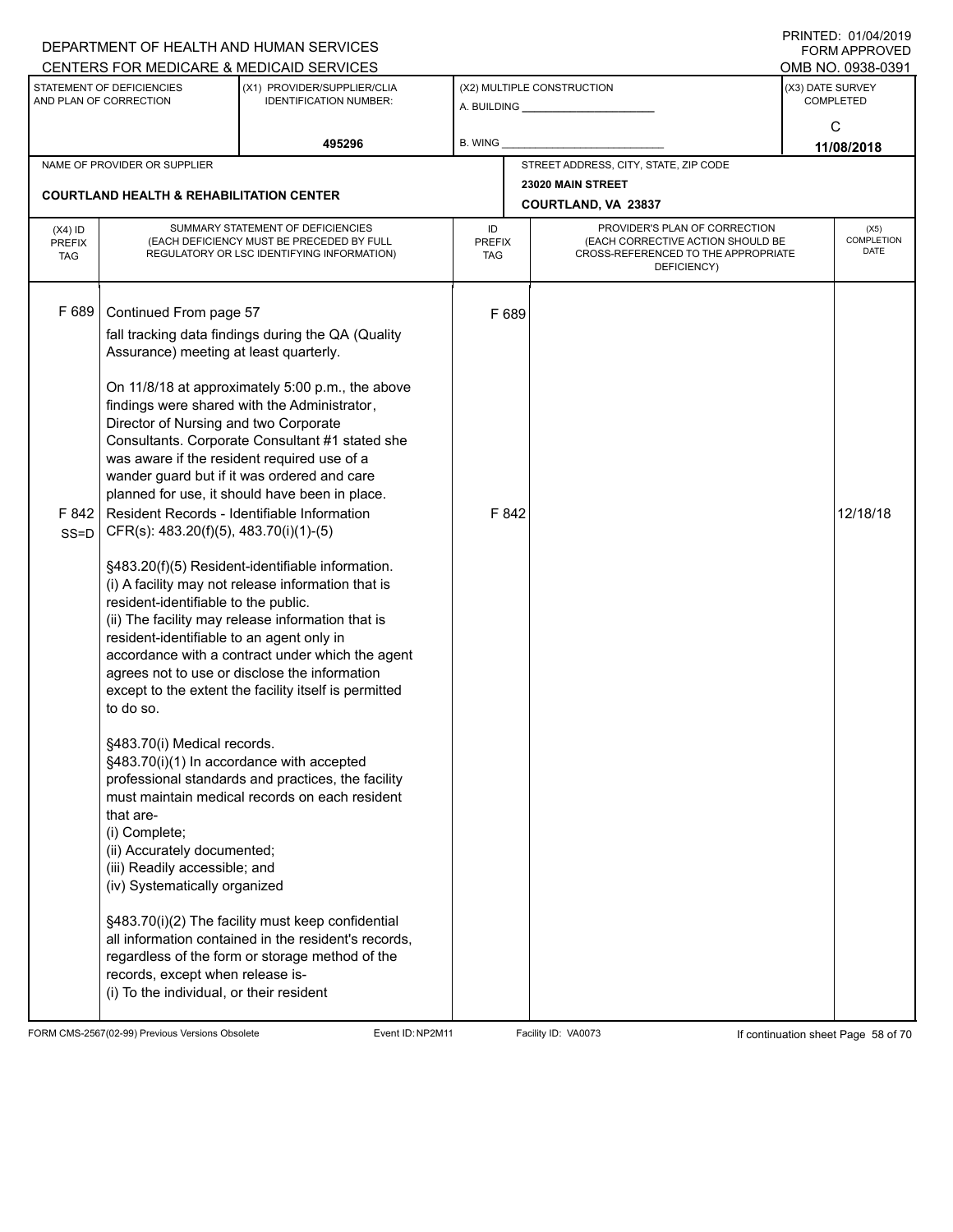|                                          |                                                                                                                                                                                                                                                                                                                                                                                                                                                                                                                | DEPARTMENT OF HEALTH AND HUMAN SERVICES<br>CENTERS FOR MEDICARE & MEDICAID SERVICES                                                                                                                                                                                                                                                                                                                                                                                                                                                                                                                                                                                                                                                                                                                                                                                                                                                                                                                                                                                                                                         |                                   |       |                                                                                                                          |                  | FININILU. VIIVHIZVI J<br><b>FORM APPROVED</b><br>OMB NO. 0938-0391 |
|------------------------------------------|----------------------------------------------------------------------------------------------------------------------------------------------------------------------------------------------------------------------------------------------------------------------------------------------------------------------------------------------------------------------------------------------------------------------------------------------------------------------------------------------------------------|-----------------------------------------------------------------------------------------------------------------------------------------------------------------------------------------------------------------------------------------------------------------------------------------------------------------------------------------------------------------------------------------------------------------------------------------------------------------------------------------------------------------------------------------------------------------------------------------------------------------------------------------------------------------------------------------------------------------------------------------------------------------------------------------------------------------------------------------------------------------------------------------------------------------------------------------------------------------------------------------------------------------------------------------------------------------------------------------------------------------------------|-----------------------------------|-------|--------------------------------------------------------------------------------------------------------------------------|------------------|--------------------------------------------------------------------|
|                                          | STATEMENT OF DEFICIENCIES<br>AND PLAN OF CORRECTION                                                                                                                                                                                                                                                                                                                                                                                                                                                            | (X1) PROVIDER/SUPPLIER/CLIA<br><b>IDENTIFICATION NUMBER:</b>                                                                                                                                                                                                                                                                                                                                                                                                                                                                                                                                                                                                                                                                                                                                                                                                                                                                                                                                                                                                                                                                |                                   |       | (X2) MULTIPLE CONSTRUCTION                                                                                               | (X3) DATE SURVEY | <b>COMPLETED</b><br>C                                              |
|                                          |                                                                                                                                                                                                                                                                                                                                                                                                                                                                                                                | 495296                                                                                                                                                                                                                                                                                                                                                                                                                                                                                                                                                                                                                                                                                                                                                                                                                                                                                                                                                                                                                                                                                                                      | B. WING                           |       |                                                                                                                          |                  | 11/08/2018                                                         |
|                                          | NAME OF PROVIDER OR SUPPLIER                                                                                                                                                                                                                                                                                                                                                                                                                                                                                   |                                                                                                                                                                                                                                                                                                                                                                                                                                                                                                                                                                                                                                                                                                                                                                                                                                                                                                                                                                                                                                                                                                                             |                                   |       | STREET ADDRESS, CITY, STATE, ZIP CODE                                                                                    |                  |                                                                    |
|                                          | <b>COURTLAND HEALTH &amp; REHABILITATION CENTER</b>                                                                                                                                                                                                                                                                                                                                                                                                                                                            |                                                                                                                                                                                                                                                                                                                                                                                                                                                                                                                                                                                                                                                                                                                                                                                                                                                                                                                                                                                                                                                                                                                             |                                   |       | 23020 MAIN STREET<br><b>COURTLAND, VA 23837</b>                                                                          |                  |                                                                    |
| $(X4)$ ID<br><b>PREFIX</b><br><b>TAG</b> |                                                                                                                                                                                                                                                                                                                                                                                                                                                                                                                | SUMMARY STATEMENT OF DEFICIENCIES<br>(EACH DEFICIENCY MUST BE PRECEDED BY FULL<br>REGULATORY OR LSC IDENTIFYING INFORMATION)                                                                                                                                                                                                                                                                                                                                                                                                                                                                                                                                                                                                                                                                                                                                                                                                                                                                                                                                                                                                | ID<br><b>PREFIX</b><br><b>TAG</b> |       | PROVIDER'S PLAN OF CORRECTION<br>(EACH CORRECTIVE ACTION SHOULD BE<br>CROSS-REFERENCED TO THE APPROPRIATE<br>DEFICIENCY) |                  | (X5)<br>COMPLETION<br><b>DATE</b>                                  |
| F 842                                    | Continued From page 58<br>(ii) Required by Law;<br>(iii) For treatment, payment, or health care<br>with 45 CFR 164.506;<br>law enforcement purposes, organ donation<br>unauthorized use.<br>for-<br>there is no requirement in State law; or<br>legal age under State law.<br>(ii) A record of the resident's assessments;<br>provided;<br>and resident review evaluations and<br>determinations conducted by the State;<br>(v) Physician's, nurse's, and other licensed<br>professional's progress notes; and | representative where permitted by applicable law;<br>operations, as permitted by and in compliance<br>(iv) For public health activities, reporting of abuse,<br>neglect, or domestic violence, health oversight<br>activities, judicial and administrative proceedings,<br>purposes, research purposes, or to coroners,<br>medical examiners, funeral directors, and to avert<br>a serious threat to health or safety as permitted<br>by and in compliance with 45 CFR 164.512.<br>§483.70(i)(3) The facility must safeguard medical<br>record information against loss, destruction, or<br>§483.70(i)(4) Medical records must be retained<br>(i) The period of time required by State law; or<br>(ii) Five years from the date of discharge when<br>(iii) For a minor, 3 years after a resident reaches<br>§483.70(i)(5) The medical record must contain-<br>(i) Sufficient information to identify the resident;<br>(iii) The comprehensive plan of care and services<br>(iv) The results of any preadmission screening<br>(vi) Laboratory, radiology and other diagnostic<br>services reports as required under §483.50. |                                   | F 842 |                                                                                                                          |                  |                                                                    |

FORM CMS-2567(02-99) Previous Versions Obsolete Event ID:NP2M11 Facility ID: VA0073 If continuation sheet Page 59 of 70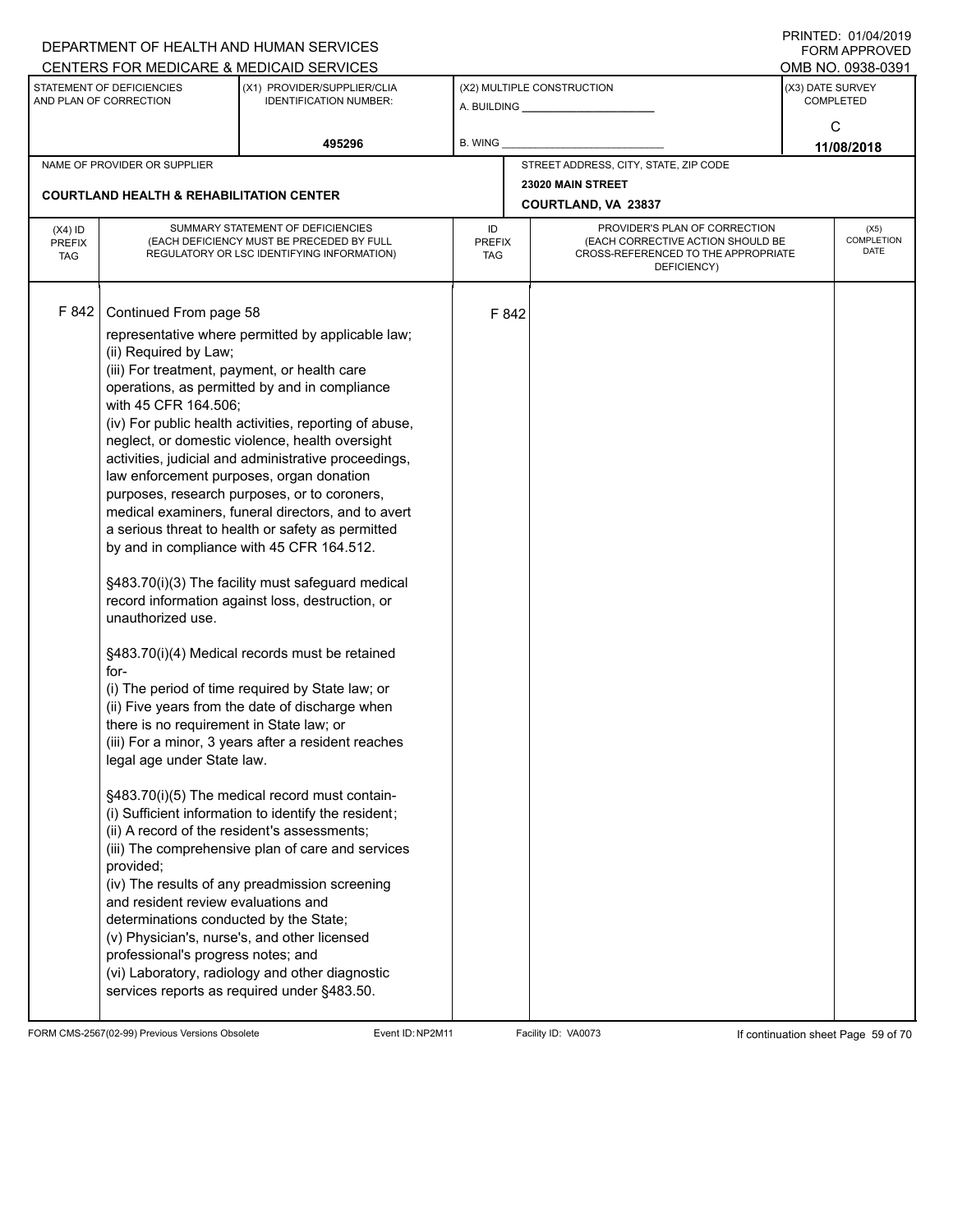|                                          |                                                                                                                                                                                                                                                                                                                                 | DEPARTMENT OF HEALTH AND HUMAN SERVICES                                                                                                                                                                                                                                                                                                                                                                                                                                                                                                                                                                                                                                                                                                                                                                                                                                                                                                                                                                                                                                                                                                                                                                            |                            |       |                                                                                                                                                                                                                                                                                                                                                                                                                                                                                                                                                                                                                                                                                                                                                                          |                  | FORM APPROVED              |
|------------------------------------------|---------------------------------------------------------------------------------------------------------------------------------------------------------------------------------------------------------------------------------------------------------------------------------------------------------------------------------|--------------------------------------------------------------------------------------------------------------------------------------------------------------------------------------------------------------------------------------------------------------------------------------------------------------------------------------------------------------------------------------------------------------------------------------------------------------------------------------------------------------------------------------------------------------------------------------------------------------------------------------------------------------------------------------------------------------------------------------------------------------------------------------------------------------------------------------------------------------------------------------------------------------------------------------------------------------------------------------------------------------------------------------------------------------------------------------------------------------------------------------------------------------------------------------------------------------------|----------------------------|-------|--------------------------------------------------------------------------------------------------------------------------------------------------------------------------------------------------------------------------------------------------------------------------------------------------------------------------------------------------------------------------------------------------------------------------------------------------------------------------------------------------------------------------------------------------------------------------------------------------------------------------------------------------------------------------------------------------------------------------------------------------------------------------|------------------|----------------------------|
|                                          |                                                                                                                                                                                                                                                                                                                                 | CENTERS FOR MEDICARE & MEDICAID SERVICES                                                                                                                                                                                                                                                                                                                                                                                                                                                                                                                                                                                                                                                                                                                                                                                                                                                                                                                                                                                                                                                                                                                                                                           |                            |       |                                                                                                                                                                                                                                                                                                                                                                                                                                                                                                                                                                                                                                                                                                                                                                          |                  | OMB NO. 0938-0391          |
|                                          | STATEMENT OF DEFICIENCIES<br>AND PLAN OF CORRECTION                                                                                                                                                                                                                                                                             | (X1) PROVIDER/SUPPLIER/CLIA<br><b>IDENTIFICATION NUMBER:</b>                                                                                                                                                                                                                                                                                                                                                                                                                                                                                                                                                                                                                                                                                                                                                                                                                                                                                                                                                                                                                                                                                                                                                       |                            |       | (X2) MULTIPLE CONSTRUCTION                                                                                                                                                                                                                                                                                                                                                                                                                                                                                                                                                                                                                                                                                                                                               | (X3) DATE SURVEY | <b>COMPLETED</b>           |
|                                          |                                                                                                                                                                                                                                                                                                                                 | 495296                                                                                                                                                                                                                                                                                                                                                                                                                                                                                                                                                                                                                                                                                                                                                                                                                                                                                                                                                                                                                                                                                                                                                                                                             | B. WING                    |       |                                                                                                                                                                                                                                                                                                                                                                                                                                                                                                                                                                                                                                                                                                                                                                          |                  | C<br>11/08/2018            |
|                                          | NAME OF PROVIDER OR SUPPLIER                                                                                                                                                                                                                                                                                                    |                                                                                                                                                                                                                                                                                                                                                                                                                                                                                                                                                                                                                                                                                                                                                                                                                                                                                                                                                                                                                                                                                                                                                                                                                    |                            |       | STREET ADDRESS, CITY, STATE, ZIP CODE                                                                                                                                                                                                                                                                                                                                                                                                                                                                                                                                                                                                                                                                                                                                    |                  |                            |
|                                          |                                                                                                                                                                                                                                                                                                                                 |                                                                                                                                                                                                                                                                                                                                                                                                                                                                                                                                                                                                                                                                                                                                                                                                                                                                                                                                                                                                                                                                                                                                                                                                                    |                            |       | 23020 MAIN STREET                                                                                                                                                                                                                                                                                                                                                                                                                                                                                                                                                                                                                                                                                                                                                        |                  |                            |
|                                          | <b>COURTLAND HEALTH &amp; REHABILITATION CENTER</b>                                                                                                                                                                                                                                                                             |                                                                                                                                                                                                                                                                                                                                                                                                                                                                                                                                                                                                                                                                                                                                                                                                                                                                                                                                                                                                                                                                                                                                                                                                                    |                            |       | COURTLAND, VA 23837                                                                                                                                                                                                                                                                                                                                                                                                                                                                                                                                                                                                                                                                                                                                                      |                  |                            |
| $(X4)$ ID<br><b>PREFIX</b><br><b>TAG</b> |                                                                                                                                                                                                                                                                                                                                 | SUMMARY STATEMENT OF DEFICIENCIES<br>(EACH DEFICIENCY MUST BE PRECEDED BY FULL<br>REGULATORY OR LSC IDENTIFYING INFORMATION)                                                                                                                                                                                                                                                                                                                                                                                                                                                                                                                                                                                                                                                                                                                                                                                                                                                                                                                                                                                                                                                                                       | ID<br><b>PREFIX</b><br>TAG |       | PROVIDER'S PLAN OF CORRECTION<br>(EACH CORRECTIVE ACTION SHOULD BE<br>CROSS-REFERENCED TO THE APPROPRIATE<br>DEFICIENCY)                                                                                                                                                                                                                                                                                                                                                                                                                                                                                                                                                                                                                                                 |                  | (X5)<br>COMPLETION<br>DATE |
| F 842                                    | Continued From page 59<br>by:<br>review of the facility's policy, and during a<br>#171), in the survey sample.<br>assessments.<br>The findings included:<br>hospital 8/23/18 for an acute problem. The<br>and a sacral pressure ulcer.<br>The admission Minimum Data Set (MDS)<br>Resident #171's cognitive abilities for daily | This REQUIREMENT is not met as evidenced<br>Based on clinical record review, staff interviews,<br>complaint investigation, the facility staff failed to<br>ensure accurate documentation of a pressure<br>ulcer wound for 1 of 39 residents (Resident<br>The facility staff failed to identify the location of<br>Resident #171's pressure ulcer on the 7/26/18,<br>8/1/18, 8/8/18, and 8/15/18 weekly pressure ulcer<br>Resident #171 was originally admitted to the<br>facility 7/26/18 and was discharged to a local<br>diagnoses at the time of the discharge included;<br>benign prostate hypertrophy with urinary retention<br>requiring a chronic indwelling catheter, elevated<br>prostate-specific antigen, a urinary tract infection<br>assessment with an assessment reference date<br>(ARD) of 8/2/18 coded the resident as completing<br>the Brief Interview for Mental Status (BIMS) and<br>scoring 4 out of a possible 15. This indicated<br>decision making were severely impaired. In<br>section "D" (Mood) the resident was coded with<br>no mood problems, in section "E" (Behavior) the<br>resident was coded with no behavior problems, in<br>section "G" (Physical functioning) the resident |                            | F 842 | 1-Resident #171 was discharged from<br>the facility on 8/23/18.<br>2-The DON will review current residents<br>with pressure ulcers to ensure that the<br>wound records are completed accurately<br>per the assessment of the pressure ulcer.<br>3-The DON will educate Licensed Nursing<br>staff on proper documentation of pressure<br>ulcers on the wound records to include<br>correct location of the pressure ulcers.<br>4-The DON or designee will complete<br>weekly audits of the wound records of<br>residents with pressure ulcers to ensure<br>that the documentation is accurate on the<br>wound record. Results of the audits will be<br>presented to the Quarterly Assurance<br>Committee for review and<br>recommendation.<br>5-Completion date 12/18/18. |                  |                            |
|                                          | was coded as requiring total care of 1 with                                                                                                                                                                                                                                                                                     | bathing and locomotion, extensive assistance of 2                                                                                                                                                                                                                                                                                                                                                                                                                                                                                                                                                                                                                                                                                                                                                                                                                                                                                                                                                                                                                                                                                                                                                                  |                            |       |                                                                                                                                                                                                                                                                                                                                                                                                                                                                                                                                                                                                                                                                                                                                                                          |                  |                            |

FORM CMS-2567(02-99) Previous Versions Obsolete Event ID:NP2M11 Facility ID: VA0073 If continuation sheet Page 60 of 70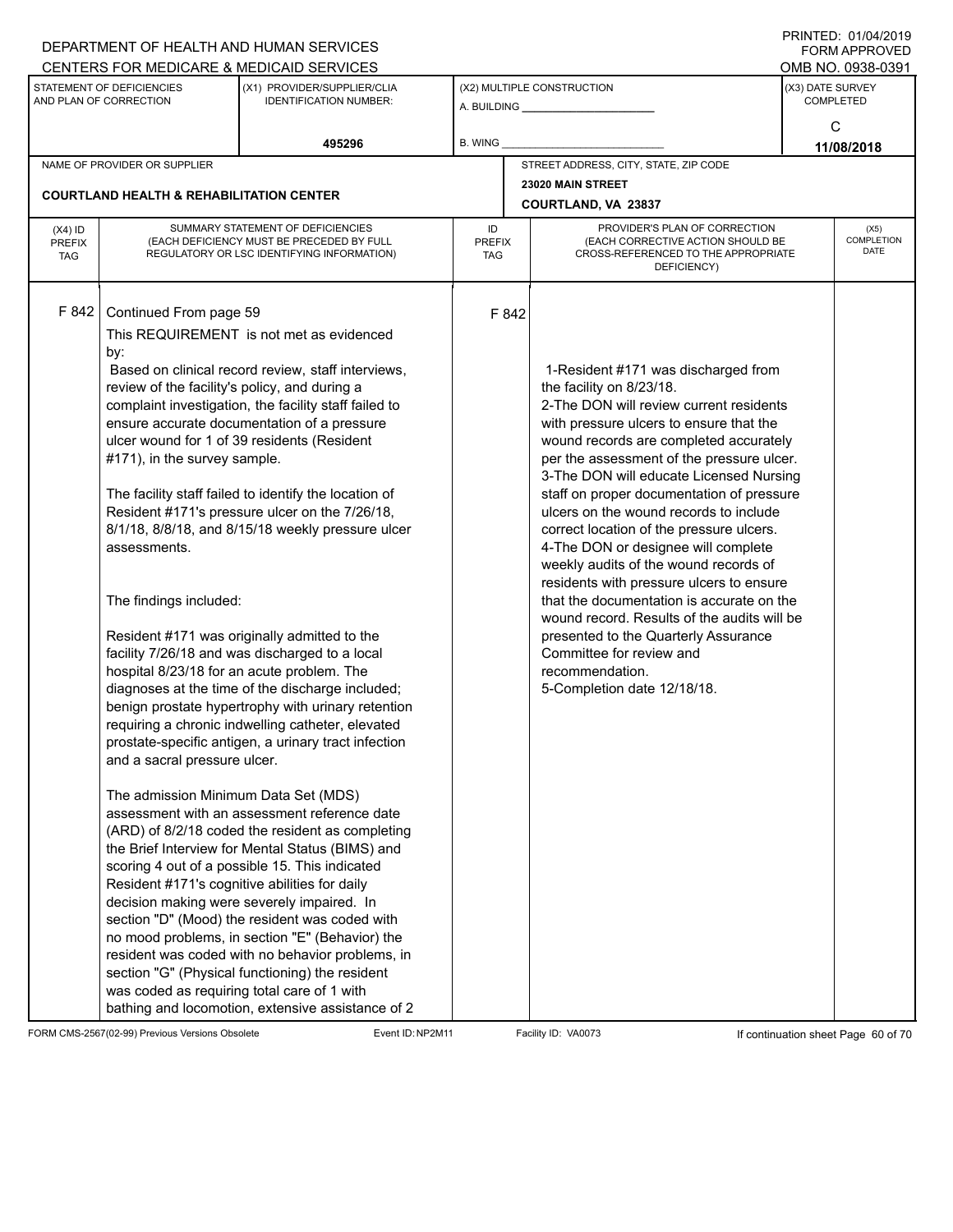|                                                     |                                                                                                                                                                                                                                                                                       | DEPARTMENT OF HEALTH AND HUMAN SERVICES<br>CENTERS FOR MEDICARE & MEDICAID SERVICES                                                                                                                                                                                                                                                                                                                                                                                                                                                                                                                                                                                                                                                                                                                                                                                                                                                                                                                                                                                                                                                                                                                                                                                                                                                                                                                                                              |                |                             |                                                                                                                          |                                      | FININILU. VIIVHIZVI J<br><b>FORM APPROVED</b><br>OMB NO. 0938-0391 |  |
|-----------------------------------------------------|---------------------------------------------------------------------------------------------------------------------------------------------------------------------------------------------------------------------------------------------------------------------------------------|--------------------------------------------------------------------------------------------------------------------------------------------------------------------------------------------------------------------------------------------------------------------------------------------------------------------------------------------------------------------------------------------------------------------------------------------------------------------------------------------------------------------------------------------------------------------------------------------------------------------------------------------------------------------------------------------------------------------------------------------------------------------------------------------------------------------------------------------------------------------------------------------------------------------------------------------------------------------------------------------------------------------------------------------------------------------------------------------------------------------------------------------------------------------------------------------------------------------------------------------------------------------------------------------------------------------------------------------------------------------------------------------------------------------------------------------------|----------------|-----------------------------|--------------------------------------------------------------------------------------------------------------------------|--------------------------------------|--------------------------------------------------------------------|--|
| STATEMENT OF DEFICIENCIES<br>AND PLAN OF CORRECTION |                                                                                                                                                                                                                                                                                       | (X1) PROVIDER/SUPPLIER/CLIA<br><b>IDENTIFICATION NUMBER:</b>                                                                                                                                                                                                                                                                                                                                                                                                                                                                                                                                                                                                                                                                                                                                                                                                                                                                                                                                                                                                                                                                                                                                                                                                                                                                                                                                                                                     |                |                             | (X2) MULTIPLE CONSTRUCTION                                                                                               | (X3) DATE SURVEY<br><b>COMPLETED</b> |                                                                    |  |
|                                                     |                                                                                                                                                                                                                                                                                       | 495296                                                                                                                                                                                                                                                                                                                                                                                                                                                                                                                                                                                                                                                                                                                                                                                                                                                                                                                                                                                                                                                                                                                                                                                                                                                                                                                                                                                                                                           | <b>B. WING</b> |                             |                                                                                                                          |                                      | C<br>11/08/2018                                                    |  |
|                                                     | NAME OF PROVIDER OR SUPPLIER                                                                                                                                                                                                                                                          |                                                                                                                                                                                                                                                                                                                                                                                                                                                                                                                                                                                                                                                                                                                                                                                                                                                                                                                                                                                                                                                                                                                                                                                                                                                                                                                                                                                                                                                  |                |                             | STREET ADDRESS, CITY, STATE, ZIP CODE                                                                                    |                                      |                                                                    |  |
|                                                     | <b>COURTLAND HEALTH &amp; REHABILITATION CENTER</b>                                                                                                                                                                                                                                   |                                                                                                                                                                                                                                                                                                                                                                                                                                                                                                                                                                                                                                                                                                                                                                                                                                                                                                                                                                                                                                                                                                                                                                                                                                                                                                                                                                                                                                                  |                |                             | 23020 MAIN STREET<br>COURTLAND, VA 23837                                                                                 |                                      |                                                                    |  |
| $(X4)$ ID<br><b>PREFIX</b><br><b>TAG</b>            | SUMMARY STATEMENT OF DEFICIENCIES<br>(EACH DEFICIENCY MUST BE PRECEDED BY FULL<br>REGULATORY OR LSC IDENTIFYING INFORMATION)                                                                                                                                                          |                                                                                                                                                                                                                                                                                                                                                                                                                                                                                                                                                                                                                                                                                                                                                                                                                                                                                                                                                                                                                                                                                                                                                                                                                                                                                                                                                                                                                                                  |                | <b>PREFIX</b><br><b>TAG</b> | PROVIDER'S PLAN OF CORRECTION<br>(EACH CORRECTIVE ACTION SHOULD BE<br>CROSS-REFERENCED TO THE APPROPRIATE<br>DEFICIENCY) |                                      | (X5)<br>COMPLETION<br><b>DATE</b>                                  |  |
| F 842                                               | Continued From page 60<br>Resident will have no evidence of skin<br>skin. Moisture barrier cream as needed for<br>(site not identified), measuring; length 2.3<br>and 100% epithelial tissue. Light<br>cleansing.<br>every day shift.<br>(site not identified), measuring; length 1.8 | people with bed mobility, transfers, and toileting,<br>extensive assistance of 1 person with personal<br>hygiene, dressing, and eating, in section "M"<br>(Skin Condition) the resident was coded as<br>having a stage 2 pressure ulcer on admission.<br>The current care plan dated 7/28/18 and revised<br>8/23/18 had a problem which read; Actual skin<br>impairment to sacrum and penis. The goal read;<br>impairment through next review, 10/30/18 and<br>Resident's wound will heal without complications<br>by review date, 10/30/18. The interventions<br>included; keep skin clean and dry. Lotion to dry<br>protection of skin. Pericare with incontinence<br>episodes. Pressure reduction mattress. Pressure<br>reduction surface to wheel chair. Routine wound<br>care and assessment. Weekly skin assessment.<br>The facility's weekly pressure ulcer assessments<br>revealed on 7/26/18, a stage 2 pressure injury<br>centimeters by width, 1.8 centimeters by 0 depth<br>serosanguineous drainage and no odor after<br>The Physician's order summary had an order<br>dated 7/28/18, which read; Wound 1: stage 2 to<br>sacrum (present on admission). Cleanse with<br>normal saline (NS) and cover with Allevyn daily<br>The facility's weekly pressure ulcer assessments<br>revealed on 8/1/18, a stage 2 pressure injury,<br>centimeters by width, 1.5 centimeters by 0 depth<br>and 100% epithelial tissue. No drainage and no |                | F 842                       |                                                                                                                          |                                      |                                                                    |  |

FORM CMS-2567(02-99) Previous Versions Obsolete Event ID:NP2M11 Facility ID: VA0073 If continuation sheet Page 61 of 70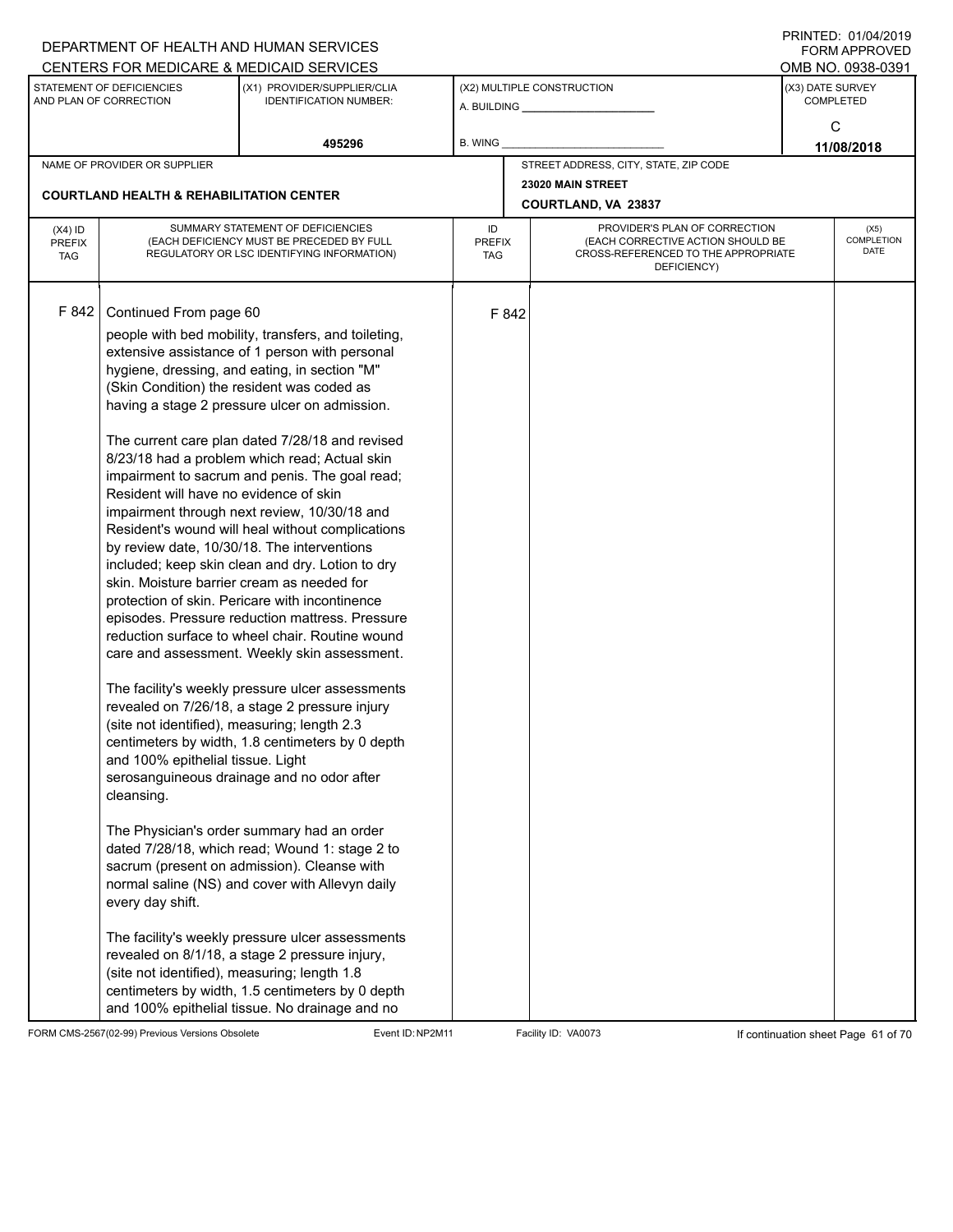|                                          |                                                                                                                                                                                                                                                         | DEPARTMENT OF HEALTH AND HUMAN SERVICES<br>CENTERS FOR MEDICARE & MEDICAID SERVICES                                                                                                                                                                                                                                                                                                                                                                                                                                                                                                                                                                                                                                                                                                                                                                                                                                                                                                                                                                                                                                                                                                                                                                                                                                                                                                                                                                                                       |                                   |                            |                                                                                                                          |  | <b>FININILU. UIIUHIZUI J</b><br>FORM APPROVED<br>OMB NO. 0938-0391 |
|------------------------------------------|---------------------------------------------------------------------------------------------------------------------------------------------------------------------------------------------------------------------------------------------------------|-------------------------------------------------------------------------------------------------------------------------------------------------------------------------------------------------------------------------------------------------------------------------------------------------------------------------------------------------------------------------------------------------------------------------------------------------------------------------------------------------------------------------------------------------------------------------------------------------------------------------------------------------------------------------------------------------------------------------------------------------------------------------------------------------------------------------------------------------------------------------------------------------------------------------------------------------------------------------------------------------------------------------------------------------------------------------------------------------------------------------------------------------------------------------------------------------------------------------------------------------------------------------------------------------------------------------------------------------------------------------------------------------------------------------------------------------------------------------------------------|-----------------------------------|----------------------------|--------------------------------------------------------------------------------------------------------------------------|--|--------------------------------------------------------------------|
|                                          | STATEMENT OF DEFICIENCIES<br>AND PLAN OF CORRECTION                                                                                                                                                                                                     | (X1) PROVIDER/SUPPLIER/CLIA<br><b>IDENTIFICATION NUMBER:</b>                                                                                                                                                                                                                                                                                                                                                                                                                                                                                                                                                                                                                                                                                                                                                                                                                                                                                                                                                                                                                                                                                                                                                                                                                                                                                                                                                                                                                              |                                   | (X2) MULTIPLE CONSTRUCTION |                                                                                                                          |  | (X3) DATE SURVEY<br><b>COMPLETED</b>                               |
|                                          |                                                                                                                                                                                                                                                         | 495296                                                                                                                                                                                                                                                                                                                                                                                                                                                                                                                                                                                                                                                                                                                                                                                                                                                                                                                                                                                                                                                                                                                                                                                                                                                                                                                                                                                                                                                                                    | <b>B. WING</b>                    |                            |                                                                                                                          |  | C<br>11/08/2018                                                    |
|                                          | NAME OF PROVIDER OR SUPPLIER                                                                                                                                                                                                                            |                                                                                                                                                                                                                                                                                                                                                                                                                                                                                                                                                                                                                                                                                                                                                                                                                                                                                                                                                                                                                                                                                                                                                                                                                                                                                                                                                                                                                                                                                           |                                   |                            | STREET ADDRESS, CITY, STATE, ZIP CODE                                                                                    |  |                                                                    |
|                                          | <b>COURTLAND HEALTH &amp; REHABILITATION CENTER</b>                                                                                                                                                                                                     |                                                                                                                                                                                                                                                                                                                                                                                                                                                                                                                                                                                                                                                                                                                                                                                                                                                                                                                                                                                                                                                                                                                                                                                                                                                                                                                                                                                                                                                                                           |                                   |                            | 23020 MAIN STREET<br>COURTLAND, VA 23837                                                                                 |  |                                                                    |
| $(X4)$ ID<br><b>PREFIX</b><br><b>TAG</b> |                                                                                                                                                                                                                                                         | SUMMARY STATEMENT OF DEFICIENCIES<br>(EACH DEFICIENCY MUST BE PRECEDED BY FULL<br>REGULATORY OR LSC IDENTIFYING INFORMATION)                                                                                                                                                                                                                                                                                                                                                                                                                                                                                                                                                                                                                                                                                                                                                                                                                                                                                                                                                                                                                                                                                                                                                                                                                                                                                                                                                              | ID<br><b>PREFIX</b><br><b>TAG</b> |                            | PROVIDER'S PLAN OF CORRECTION<br>(EACH CORRECTIVE ACTION SHOULD BE<br>CROSS-REFERENCED TO THE APPROPRIATE<br>DEFICIENCY) |  | (X5)<br>COMPLETION<br><b>DATE</b>                                  |
| F 842                                    | Continued From page 61<br>odor after cleansing.<br>definition have partial thickness loss of the<br>M-14.<br>(site not identified), measuring; length 2.7<br>Also on 8/15/18, an order was received to<br>topically every day shift for pressure ulcer: | The Physician's order summary revealed an<br>order dated 8/6/18, which read; Start 8/7/18,<br>*Santyl Ointment 250 unit/gram; Collangenase<br>Apply to sacrum topically every day shift for<br>pressure ulcer: sacrum. Apply to wound bed.<br>The facility's weekly pressure ulcer assessments<br>revealed on 8/8/18, a stage 2 pressure ulcer, (site<br>not identified), measuring; length 3.1 centimeters<br>by width, 1.6 centimeters by 0 depth and 100%<br>slough (dead) tissue. No drainage and faint odor<br>after cleansing. (A stage 2 pressure ulcers by<br>dermis. Granulation tissue, slough, and eschar<br>are not present in Stage 2 pressure ulcers.) per<br>RAI manual 3.0, October 2018 Chapter 3 page<br>The facility's weekly pressure ulcer assessments<br>revealed on 8/15/18, a stage 2 pressure ulcer,<br>centimeters by width, 2.1 centimeters by 0 depth.<br>The wound bed tissue type was not identified.<br>Light purulent drainage, with faint odor after<br>cleansing. A note was documented on page 6,<br>"wound showing no deterioration, but also no<br>improvement. Dressing changed to; cleanse with<br>normal saline, apply Aquacel Ag, and cover with<br>Allevyn every Monday, Wednesday and Friday".<br>discontinue the following order. Santyl Ointment<br>250 unit/gram; Collangenase Apply to sacrum<br>sacrum. Apply to wound bed. The Physician's<br>order summary also revealed an order dated<br>8/15/18, which read; start 8/17/18, wound 1. |                                   | F 842                      |                                                                                                                          |  |                                                                    |

FORM CMS-2567(02-99) Previous Versions Obsolete Event ID:NP2M11 Facility ID: VA0073 If continuation sheet Page 62 of 70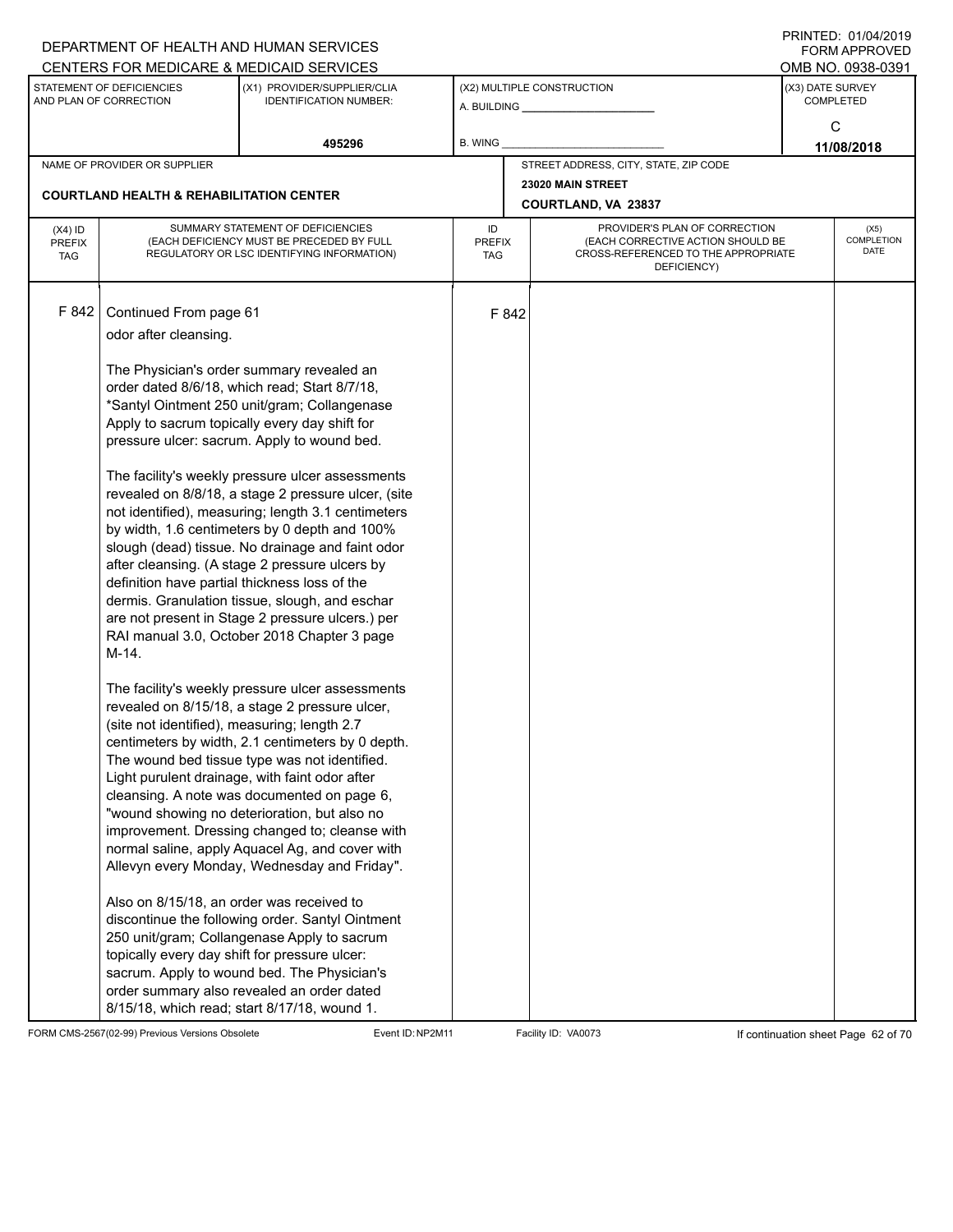|                                          |                                                                                                                                                                                                                                                                                                                                                            | DEPARTMENT OF HEALTH AND HUMAN SERVICES                                                                                                                                                                                                                                                                                                                                                                                                                                                                                                                                                                                                                                                                                                                                                                                                                                                                                                                                                                                                                                                                                                                                                                                                                     |                            |       |                                                                                                                          |                                      | $1 \times 11 \times 11 = 12.$ $0 \times 110 = 12$<br>FORM APPROVED |  |
|------------------------------------------|------------------------------------------------------------------------------------------------------------------------------------------------------------------------------------------------------------------------------------------------------------------------------------------------------------------------------------------------------------|-------------------------------------------------------------------------------------------------------------------------------------------------------------------------------------------------------------------------------------------------------------------------------------------------------------------------------------------------------------------------------------------------------------------------------------------------------------------------------------------------------------------------------------------------------------------------------------------------------------------------------------------------------------------------------------------------------------------------------------------------------------------------------------------------------------------------------------------------------------------------------------------------------------------------------------------------------------------------------------------------------------------------------------------------------------------------------------------------------------------------------------------------------------------------------------------------------------------------------------------------------------|----------------------------|-------|--------------------------------------------------------------------------------------------------------------------------|--------------------------------------|--------------------------------------------------------------------|--|
|                                          |                                                                                                                                                                                                                                                                                                                                                            | CENTERS FOR MEDICARE & MEDICAID SERVICES                                                                                                                                                                                                                                                                                                                                                                                                                                                                                                                                                                                                                                                                                                                                                                                                                                                                                                                                                                                                                                                                                                                                                                                                                    |                            |       |                                                                                                                          |                                      | OMB NO. 0938-0391                                                  |  |
|                                          | STATEMENT OF DEFICIENCIES<br>AND PLAN OF CORRECTION                                                                                                                                                                                                                                                                                                        | (X1) PROVIDER/SUPPLIER/CLIA<br><b>IDENTIFICATION NUMBER:</b>                                                                                                                                                                                                                                                                                                                                                                                                                                                                                                                                                                                                                                                                                                                                                                                                                                                                                                                                                                                                                                                                                                                                                                                                |                            |       | (X2) MULTIPLE CONSTRUCTION<br>A. BUILDING <b>A.</b> BUILDING                                                             | (X3) DATE SURVEY<br><b>COMPLETED</b> |                                                                    |  |
|                                          |                                                                                                                                                                                                                                                                                                                                                            | 495296                                                                                                                                                                                                                                                                                                                                                                                                                                                                                                                                                                                                                                                                                                                                                                                                                                                                                                                                                                                                                                                                                                                                                                                                                                                      | B. WING                    |       |                                                                                                                          |                                      | C<br>11/08/2018                                                    |  |
|                                          | NAME OF PROVIDER OR SUPPLIER                                                                                                                                                                                                                                                                                                                               |                                                                                                                                                                                                                                                                                                                                                                                                                                                                                                                                                                                                                                                                                                                                                                                                                                                                                                                                                                                                                                                                                                                                                                                                                                                             |                            |       | STREET ADDRESS, CITY, STATE, ZIP CODE                                                                                    |                                      |                                                                    |  |
|                                          |                                                                                                                                                                                                                                                                                                                                                            |                                                                                                                                                                                                                                                                                                                                                                                                                                                                                                                                                                                                                                                                                                                                                                                                                                                                                                                                                                                                                                                                                                                                                                                                                                                             |                            |       | 23020 MAIN STREET                                                                                                        |                                      |                                                                    |  |
|                                          | <b>COURTLAND HEALTH &amp; REHABILITATION CENTER</b>                                                                                                                                                                                                                                                                                                        |                                                                                                                                                                                                                                                                                                                                                                                                                                                                                                                                                                                                                                                                                                                                                                                                                                                                                                                                                                                                                                                                                                                                                                                                                                                             |                            |       | COURTLAND, VA 23837                                                                                                      |                                      |                                                                    |  |
| $(X4)$ ID<br><b>PREFIX</b><br><b>TAG</b> |                                                                                                                                                                                                                                                                                                                                                            | SUMMARY STATEMENT OF DEFICIENCIES<br>(EACH DEFICIENCY MUST BE PRECEDED BY FULL<br>REGULATORY OR LSC IDENTIFYING INFORMATION)                                                                                                                                                                                                                                                                                                                                                                                                                                                                                                                                                                                                                                                                                                                                                                                                                                                                                                                                                                                                                                                                                                                                | ID<br><b>PREFIX</b><br>TAG |       | PROVIDER'S PLAN OF CORRECTION<br>(EACH CORRECTIVE ACTION SHOULD BE<br>CROSS-REFERENCED TO THE APPROPRIATE<br>DEFICIENCY) |                                      | (X5)<br>COMPLETION<br>DATE                                         |  |
| F 842                                    | Continued From page 62<br>stage 2 to sacrum (present on admission)<br>injury to the sacrum, measuring; length 5.0<br>and 60% slough tissue with light<br>pressure ulcer.<br>The facility's policy titled Pressure Ulcer<br>pain management prior to pressure ulcer<br>Wound Record for each site.<br>Director of Nursing and two Corporate<br>Consultants. | dressing change to cleanse with normal saline,<br>Apply Aquacel Ag and cover with Allevyn every<br>day shift, Monday, Wednesday and Friday. (a 2<br>day delay in institution of the new treatment)<br>The facility's weekly pressure ulcer assessments<br>revealed on 8/22/18, an unstageable pressure<br>centimeters by width, 2.8 centimeters by 0 depth<br>serosanguineous drainage and a moderate odor<br>after cleansing. The Physician's order summary<br>revealed another order dated 8/22/18, which<br>read; start 8/23/18, Dakins (1/2 strength) solution<br>0.2-0.25%, Apply to sacrum topically every day<br>shift for wound, clean sacral wound. Apply Santyl,<br>cover with a dry dressing daily, every day shift for<br>Monitoring dated 2/1/15 read; All pressure ulcers<br>will be monitored. The procedure; A licensed<br>nurse will assess patients for the presence of<br>pressure ulcers; if a pressure ulcer is present, the<br>nurse will evaluate for complications. Provide<br>treatment as indicated. The Wound Record will<br>be competed weekly by a licensed nurse for any<br>patient with pressure ulcers. There will be a<br>On 11/8/18 at approximately 5:00 p.m., the above<br>findings were shared with the Administrator, |                            | F 842 |                                                                                                                          |                                      |                                                                    |  |
|                                          |                                                                                                                                                                                                                                                                                                                                                            | *Santyl Topical Ointment: 1g, 250U is for the<br>treatment of decubitus ulcer, diabetic foot ulcer,                                                                                                                                                                                                                                                                                                                                                                                                                                                                                                                                                                                                                                                                                                                                                                                                                                                                                                                                                                                                                                                                                                                                                         |                            |       |                                                                                                                          |                                      |                                                                    |  |

FORM CMS-2567(02-99) Previous Versions Obsolete Event ID:NP2M11 Facility ID: VA0073 If continuation sheet Page 63 of 70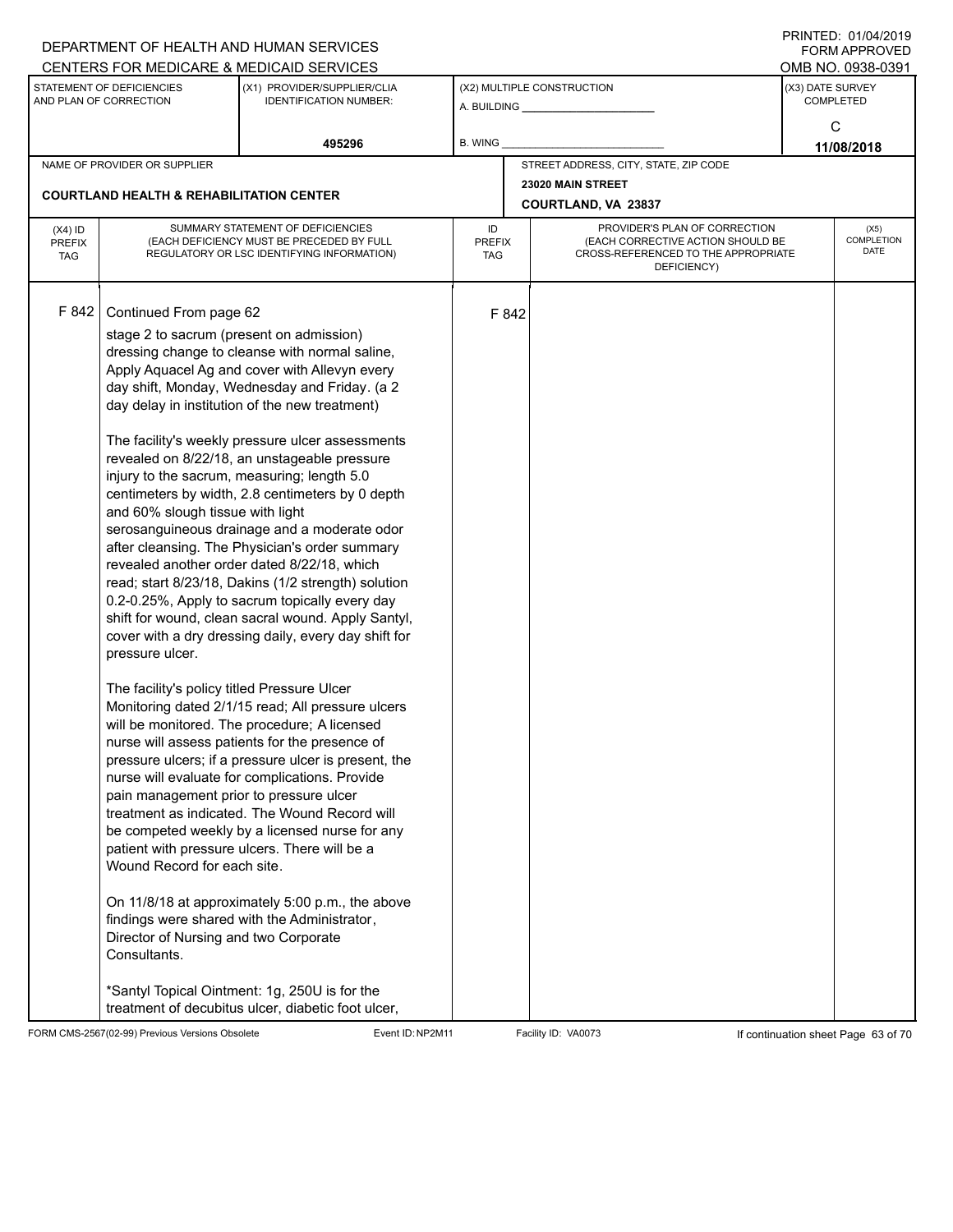|                                   |                                                                                                                                                                                                                                                                                                                                                                                                                                                                                                                                                                                       | DEPARTMENT OF HEALTH AND HUMAN SERVICES                                                                                                                                                                                                                                                                                                                                                                                                                                                                                                                                                                                                                                                                                                                                                                                 |                                   |                                                                                                                          | <b>FORM APPROVED</b>                 |
|-----------------------------------|---------------------------------------------------------------------------------------------------------------------------------------------------------------------------------------------------------------------------------------------------------------------------------------------------------------------------------------------------------------------------------------------------------------------------------------------------------------------------------------------------------------------------------------------------------------------------------------|-------------------------------------------------------------------------------------------------------------------------------------------------------------------------------------------------------------------------------------------------------------------------------------------------------------------------------------------------------------------------------------------------------------------------------------------------------------------------------------------------------------------------------------------------------------------------------------------------------------------------------------------------------------------------------------------------------------------------------------------------------------------------------------------------------------------------|-----------------------------------|--------------------------------------------------------------------------------------------------------------------------|--------------------------------------|
|                                   |                                                                                                                                                                                                                                                                                                                                                                                                                                                                                                                                                                                       | CENTERS FOR MEDICARE & MEDICAID SERVICES                                                                                                                                                                                                                                                                                                                                                                                                                                                                                                                                                                                                                                                                                                                                                                                |                                   |                                                                                                                          | OMB NO. 0938-0391                    |
|                                   | STATEMENT OF DEFICIENCIES<br>AND PLAN OF CORRECTION                                                                                                                                                                                                                                                                                                                                                                                                                                                                                                                                   | (X1) PROVIDER/SUPPLIER/CLIA<br><b>IDENTIFICATION NUMBER:</b>                                                                                                                                                                                                                                                                                                                                                                                                                                                                                                                                                                                                                                                                                                                                                            |                                   | (X2) MULTIPLE CONSTRUCTION<br>A. BUILDING __________________                                                             | (X3) DATE SURVEY<br><b>COMPLETED</b> |
|                                   |                                                                                                                                                                                                                                                                                                                                                                                                                                                                                                                                                                                       | 495296                                                                                                                                                                                                                                                                                                                                                                                                                                                                                                                                                                                                                                                                                                                                                                                                                  | B. WING                           |                                                                                                                          | C<br>11/08/2018                      |
|                                   | NAME OF PROVIDER OR SUPPLIER                                                                                                                                                                                                                                                                                                                                                                                                                                                                                                                                                          |                                                                                                                                                                                                                                                                                                                                                                                                                                                                                                                                                                                                                                                                                                                                                                                                                         |                                   | STREET ADDRESS, CITY, STATE, ZIP CODE                                                                                    |                                      |
|                                   | <b>COURTLAND HEALTH &amp; REHABILITATION CENTER</b>                                                                                                                                                                                                                                                                                                                                                                                                                                                                                                                                   |                                                                                                                                                                                                                                                                                                                                                                                                                                                                                                                                                                                                                                                                                                                                                                                                                         |                                   | 23020 MAIN STREET<br>COURTLAND, VA 23837                                                                                 |                                      |
| $(X4)$ ID<br>PREFIX<br><b>TAG</b> |                                                                                                                                                                                                                                                                                                                                                                                                                                                                                                                                                                                       | SUMMARY STATEMENT OF DEFICIENCIES<br>(EACH DEFICIENCY MUST BE PRECEDED BY FULL<br>REGULATORY OR LSC IDENTIFYING INFORMATION)                                                                                                                                                                                                                                                                                                                                                                                                                                                                                                                                                                                                                                                                                            | ID<br><b>PREFIX</b><br><b>TAG</b> | PROVIDER'S PLAN OF CORRECTION<br>(EACH CORRECTIVE ACTION SHOULD BE<br>CROSS-REFERENCED TO THE APPROPRIATE<br>DEFICIENCY) | (X5)<br>COMPLETION<br>DATE           |
| F 842<br>F849                     | Continued From page 63<br>have necrotic material.<br>Santyl-collagenase-250).<br><b>Hospice Services</b>                                                                                                                                                                                                                                                                                                                                                                                                                                                                              | or varicose ulcer that requires debridement.<br>Collagenase should only be used on wounds that<br>(https://www.pdr.net/drug-summary/Collagenase-                                                                                                                                                                                                                                                                                                                                                                                                                                                                                                                                                                                                                                                                        | F 842<br>F 849                    |                                                                                                                          | 12/18/18                             |
| $SS = D$                          | CFR(s): 483.70(o)(1)-(4)<br>§483.70(o) Hospice services.<br>do either of the following:<br>through an agreement with one or more<br>Medicare-certified hospices.<br>(ii) Not arrange for the provision of hospice<br>a Medicare-certified hospice and assist the<br>resident in transferring to a facility that will<br>when a resident requests a transfer.<br>the LTC facility must meet the following<br>requirements:<br>(i) Ensure that the hospice services meet<br>to the timeliness of the services.<br>at least the following:<br>(A) The services the hospice will provide. | §483.70(o)(1) A long-term care (LTC) facility may<br>(i) Arrange for the provision of hospice services<br>services at the facility through an agreement with<br>arrange for the provision of hospice services<br>§483.70(o)(2) If hospice care is furnished in an<br>LTC facility through an agreement as specified in<br>paragraph (o)(1)(i) of this section with a hospice,<br>professional standards and principles that apply<br>to individuals providing services in the facility, and<br>(ii) Have a written agreement with the hospice<br>that is signed by an authorized representative of<br>the hospice and an authorized representative of<br>the LTC facility before hospice care is furnished to<br>any resident. The written agreement must set out<br>(B) The hospice's responsibilities for determining |                                   |                                                                                                                          |                                      |

FORM CMS-2567(02-99) Previous Versions Obsolete Event ID:NP2M11 Facility ID: VA0073 If continuation sheet Page 64 of 70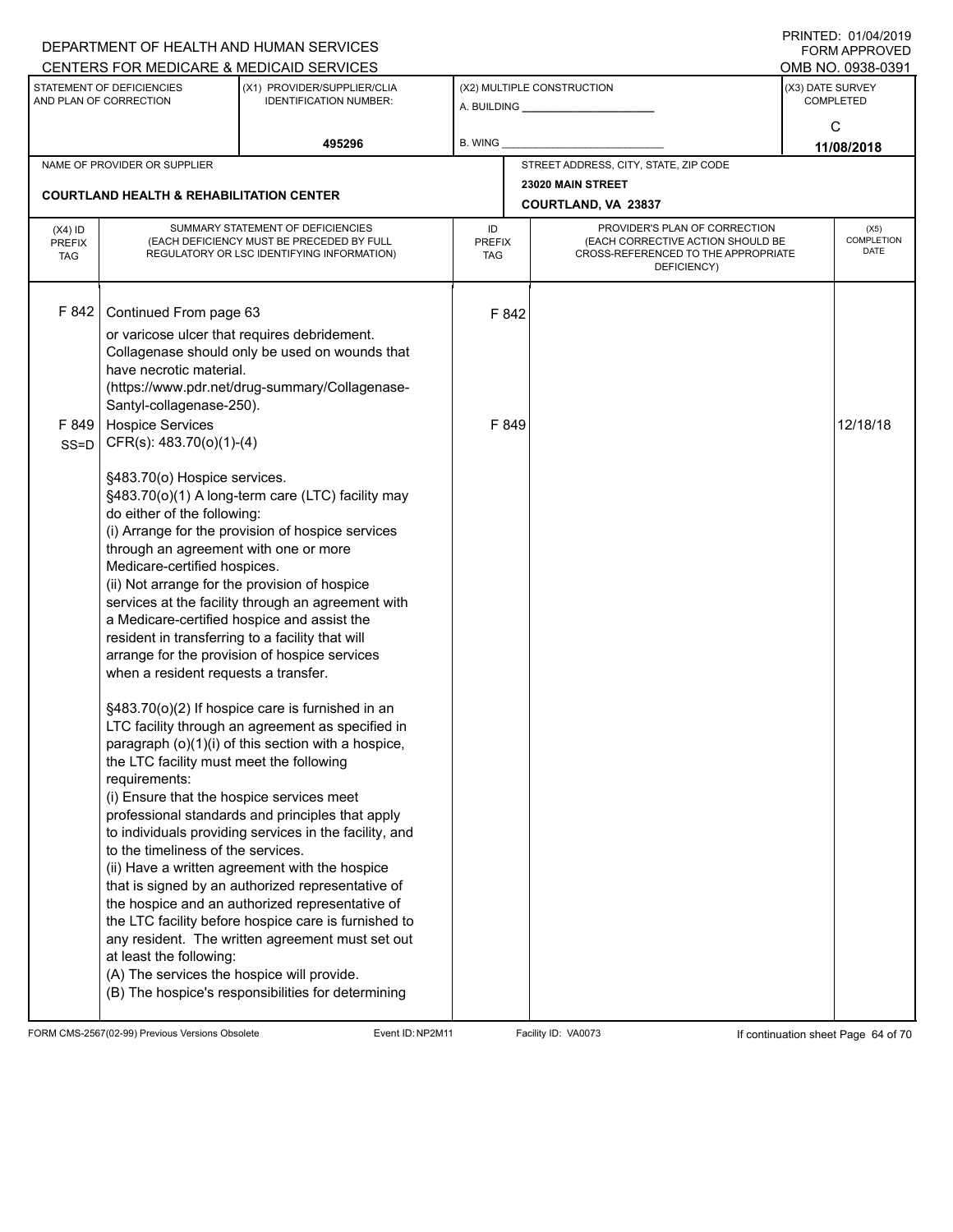|                             |                                                     | DEPARTMENT OF HEALTH AND HUMAN SERVICES<br>CENTERS FOR MEDICARE & MEDICAID SERVICES                     |                             |       |                                                                          |                  | FININILU. VIIVHIZVI J<br><b>FORM APPROVED</b><br>OMB NO. 0938-0391 |
|-----------------------------|-----------------------------------------------------|---------------------------------------------------------------------------------------------------------|-----------------------------|-------|--------------------------------------------------------------------------|------------------|--------------------------------------------------------------------|
|                             | STATEMENT OF DEFICIENCIES                           | (X1) PROVIDER/SUPPLIER/CLIA                                                                             |                             |       | (X2) MULTIPLE CONSTRUCTION                                               | (X3) DATE SURVEY |                                                                    |
|                             | AND PLAN OF CORRECTION                              | <b>IDENTIFICATION NUMBER:</b>                                                                           |                             |       |                                                                          | <b>COMPLETED</b> |                                                                    |
|                             |                                                     | 495296                                                                                                  | <b>B. WING</b>              |       |                                                                          |                  | C<br>11/08/2018                                                    |
|                             | NAME OF PROVIDER OR SUPPLIER                        |                                                                                                         |                             |       | STREET ADDRESS, CITY, STATE, ZIP CODE                                    |                  |                                                                    |
|                             |                                                     |                                                                                                         |                             |       | 23020 MAIN STREET                                                        |                  |                                                                    |
|                             | <b>COURTLAND HEALTH &amp; REHABILITATION CENTER</b> |                                                                                                         |                             |       | <b>COURTLAND, VA 23837</b>                                               |                  |                                                                    |
| $(X4)$ ID                   |                                                     | SUMMARY STATEMENT OF DEFICIENCIES                                                                       | ID                          |       | PROVIDER'S PLAN OF CORRECTION                                            |                  | (X5)                                                               |
| <b>PREFIX</b><br><b>TAG</b> |                                                     | (EACH DEFICIENCY MUST BE PRECEDED BY FULL<br>REGULATORY OR LSC IDENTIFYING INFORMATION)                 | <b>PREFIX</b><br><b>TAG</b> |       | (EACH CORRECTIVE ACTION SHOULD BE<br>CROSS-REFERENCED TO THE APPROPRIATE |                  | COMPLETION<br><b>DATE</b>                                          |
|                             |                                                     |                                                                                                         |                             |       | DEFICIENCY)                                                              |                  |                                                                    |
|                             |                                                     |                                                                                                         |                             |       |                                                                          |                  |                                                                    |
| F 849                       | Continued From page 64                              |                                                                                                         |                             | F 849 |                                                                          |                  |                                                                    |
|                             |                                                     | the appropriate hospice plan of care as specified                                                       |                             |       |                                                                          |                  |                                                                    |
|                             | in §418.112 (d) of this chapter.                    |                                                                                                         |                             |       |                                                                          |                  |                                                                    |
|                             |                                                     | (C) The services the LTC facility will continue to                                                      |                             |       |                                                                          |                  |                                                                    |
|                             |                                                     | provide based on each resident's plan of care.<br>(D) A communication process, including how the        |                             |       |                                                                          |                  |                                                                    |
|                             |                                                     | communication will be documented between the                                                            |                             |       |                                                                          |                  |                                                                    |
|                             |                                                     | LTC facility and the hospice provider, to ensure                                                        |                             |       |                                                                          |                  |                                                                    |
|                             |                                                     | that the needs of the resident are addressed and                                                        |                             |       |                                                                          |                  |                                                                    |
|                             | met 24 hours per day.                               |                                                                                                         |                             |       |                                                                          |                  |                                                                    |
|                             |                                                     | (E) A provision that the LTC facility immediately                                                       |                             |       |                                                                          |                  |                                                                    |
|                             | notifies the hospice about the following:           | (1) A significant change in the resident's physical,                                                    |                             |       |                                                                          |                  |                                                                    |
|                             | mental, social, or emotional status.                |                                                                                                         |                             |       |                                                                          |                  |                                                                    |
|                             |                                                     | (2) Clinical complications that suggest a need to                                                       |                             |       |                                                                          |                  |                                                                    |
|                             | alter the plan of care.                             |                                                                                                         |                             |       |                                                                          |                  |                                                                    |
|                             |                                                     | (3) A need to transfer the resident from the facility                                                   |                             |       |                                                                          |                  |                                                                    |
|                             | for any condition.                                  |                                                                                                         |                             |       |                                                                          |                  |                                                                    |
|                             | (4) The resident's death.                           | (F) A provision stating that the hospice assumes                                                        |                             |       |                                                                          |                  |                                                                    |
|                             |                                                     | responsibility for determining the appropriate                                                          |                             |       |                                                                          |                  |                                                                    |
|                             | course of hospice care, including the               |                                                                                                         |                             |       |                                                                          |                  |                                                                    |
|                             |                                                     | determination to change the level of services                                                           |                             |       |                                                                          |                  |                                                                    |
|                             | provided.                                           |                                                                                                         |                             |       |                                                                          |                  |                                                                    |
|                             |                                                     | (G) An agreement that it is the LTC facility's<br>responsibility to furnish 24-hour room and board      |                             |       |                                                                          |                  |                                                                    |
|                             |                                                     | care, meet the resident's personal care and                                                             |                             |       |                                                                          |                  |                                                                    |
|                             |                                                     | nursing needs in coordination with the hospice                                                          |                             |       |                                                                          |                  |                                                                    |
|                             |                                                     | representative, and ensure that the level of care                                                       |                             |       |                                                                          |                  |                                                                    |
|                             |                                                     | provided is appropriately based on the individual                                                       |                             |       |                                                                          |                  |                                                                    |
|                             | resident's needs.                                   |                                                                                                         |                             |       |                                                                          |                  |                                                                    |
|                             |                                                     | (H) A delineation of the hospice's responsibilities,<br>including but not limited to, providing medical |                             |       |                                                                          |                  |                                                                    |
|                             |                                                     | direction and management of the patient; nursing;                                                       |                             |       |                                                                          |                  |                                                                    |
|                             | counseling (including spiritual, dietary, and       |                                                                                                         |                             |       |                                                                          |                  |                                                                    |
|                             |                                                     | bereavement); social work; providing medical                                                            |                             |       |                                                                          |                  |                                                                    |
|                             |                                                     | supplies, durable medical equipment, and drugs                                                          |                             |       |                                                                          |                  |                                                                    |
|                             |                                                     | necessary for the palliation of pain and symptoms                                                       |                             |       |                                                                          |                  |                                                                    |
|                             |                                                     | associated with the terminal illness and related                                                        |                             |       |                                                                          |                  |                                                                    |

FORM CMS-2567(02-99) Previous Versions Obsolete Event ID:NP2M11 Facility ID: VA0073 If continuation sheet Page 65 of 70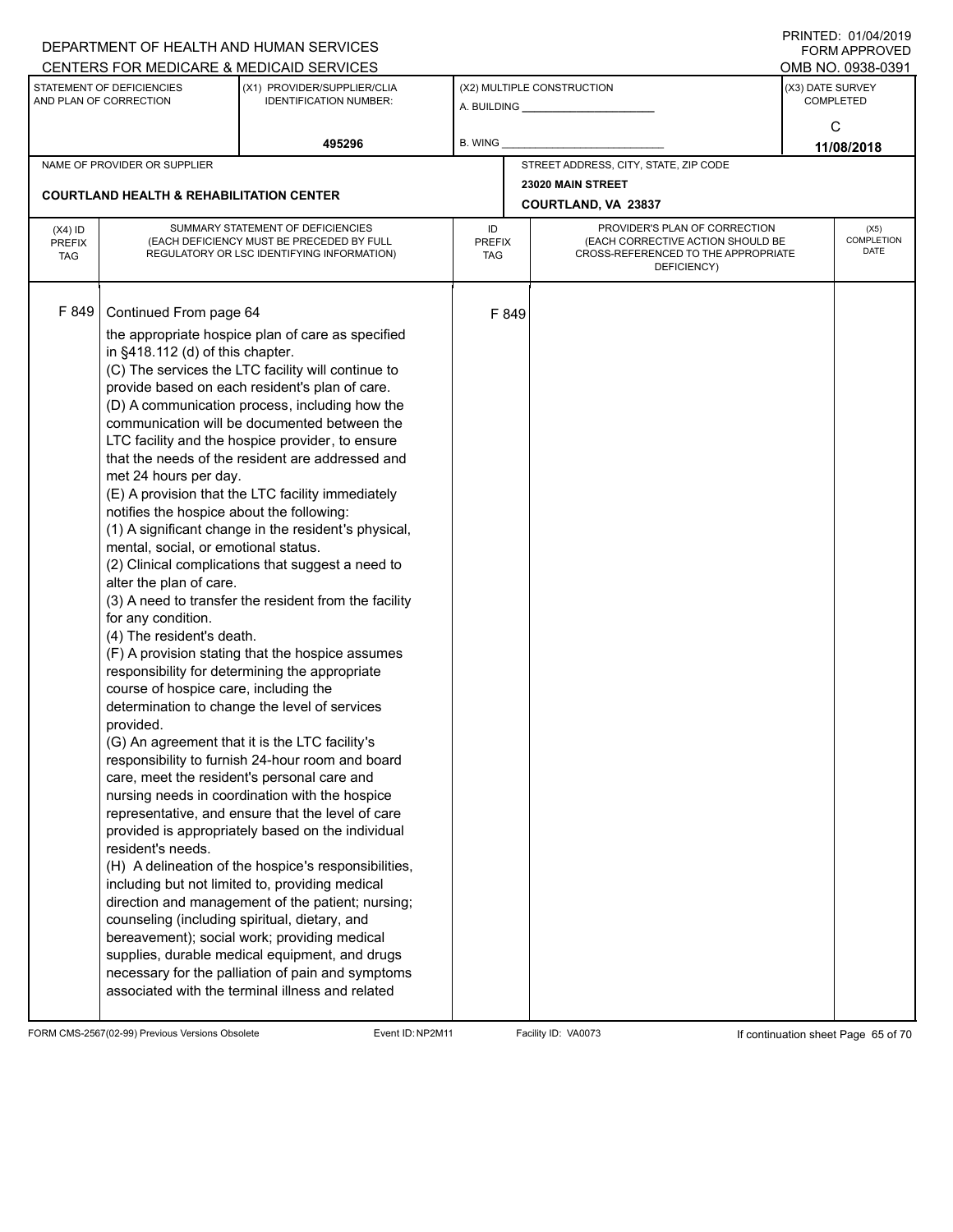|                                          |                                                                                                                                                                                                                                                                                                                                                                                                                                                                                                                                              | DEPARTMENT OF HEALTH AND HUMAN SERVICES                                                                                                                                                                                                                                                                                                                                                                                                                                                                                                                                                                                                                                                                                                                                                                                                                                                                                                                                                                                                                                                                                                                                                                                                                                       |                            |       |                                                                                                                          |                  | 11111LD. 01/07/4019<br><b>FORM APPROVED</b> |  |
|------------------------------------------|----------------------------------------------------------------------------------------------------------------------------------------------------------------------------------------------------------------------------------------------------------------------------------------------------------------------------------------------------------------------------------------------------------------------------------------------------------------------------------------------------------------------------------------------|-------------------------------------------------------------------------------------------------------------------------------------------------------------------------------------------------------------------------------------------------------------------------------------------------------------------------------------------------------------------------------------------------------------------------------------------------------------------------------------------------------------------------------------------------------------------------------------------------------------------------------------------------------------------------------------------------------------------------------------------------------------------------------------------------------------------------------------------------------------------------------------------------------------------------------------------------------------------------------------------------------------------------------------------------------------------------------------------------------------------------------------------------------------------------------------------------------------------------------------------------------------------------------|----------------------------|-------|--------------------------------------------------------------------------------------------------------------------------|------------------|---------------------------------------------|--|
|                                          |                                                                                                                                                                                                                                                                                                                                                                                                                                                                                                                                              | CENTERS FOR MEDICARE & MEDICAID SERVICES                                                                                                                                                                                                                                                                                                                                                                                                                                                                                                                                                                                                                                                                                                                                                                                                                                                                                                                                                                                                                                                                                                                                                                                                                                      |                            |       |                                                                                                                          |                  | OMB NO. 0938-0391                           |  |
|                                          | STATEMENT OF DEFICIENCIES<br>AND PLAN OF CORRECTION                                                                                                                                                                                                                                                                                                                                                                                                                                                                                          | (X1) PROVIDER/SUPPLIER/CLIA<br><b>IDENTIFICATION NUMBER:</b>                                                                                                                                                                                                                                                                                                                                                                                                                                                                                                                                                                                                                                                                                                                                                                                                                                                                                                                                                                                                                                                                                                                                                                                                                  |                            |       | (X2) MULTIPLE CONSTRUCTION<br>A. BUILDING ________________                                                               | (X3) DATE SURVEY | <b>COMPLETED</b>                            |  |
|                                          |                                                                                                                                                                                                                                                                                                                                                                                                                                                                                                                                              | 495296                                                                                                                                                                                                                                                                                                                                                                                                                                                                                                                                                                                                                                                                                                                                                                                                                                                                                                                                                                                                                                                                                                                                                                                                                                                                        | <b>B. WING</b>             |       |                                                                                                                          |                  | С<br>11/08/2018                             |  |
|                                          | NAME OF PROVIDER OR SUPPLIER                                                                                                                                                                                                                                                                                                                                                                                                                                                                                                                 |                                                                                                                                                                                                                                                                                                                                                                                                                                                                                                                                                                                                                                                                                                                                                                                                                                                                                                                                                                                                                                                                                                                                                                                                                                                                               |                            |       | STREET ADDRESS, CITY, STATE, ZIP CODE                                                                                    |                  |                                             |  |
|                                          | <b>COURTLAND HEALTH &amp; REHABILITATION CENTER</b>                                                                                                                                                                                                                                                                                                                                                                                                                                                                                          |                                                                                                                                                                                                                                                                                                                                                                                                                                                                                                                                                                                                                                                                                                                                                                                                                                                                                                                                                                                                                                                                                                                                                                                                                                                                               |                            |       | 23020 MAIN STREET                                                                                                        |                  |                                             |  |
|                                          |                                                                                                                                                                                                                                                                                                                                                                                                                                                                                                                                              |                                                                                                                                                                                                                                                                                                                                                                                                                                                                                                                                                                                                                                                                                                                                                                                                                                                                                                                                                                                                                                                                                                                                                                                                                                                                               |                            |       | COURTLAND, VA 23837                                                                                                      |                  |                                             |  |
| $(X4)$ ID<br><b>PREFIX</b><br><b>TAG</b> |                                                                                                                                                                                                                                                                                                                                                                                                                                                                                                                                              | SUMMARY STATEMENT OF DEFICIENCIES<br>(EACH DEFICIENCY MUST BE PRECEDED BY FULL<br>REGULATORY OR LSC IDENTIFYING INFORMATION)                                                                                                                                                                                                                                                                                                                                                                                                                                                                                                                                                                                                                                                                                                                                                                                                                                                                                                                                                                                                                                                                                                                                                  | ID<br><b>PREFIX</b><br>TAG |       | PROVIDER'S PLAN OF CORRECTION<br>(EACH CORRECTIVE ACTION SHOULD BE<br>CROSS-REFERENCED TO THE APPROPRIATE<br>DEFICIENCY) |                  | (X5)<br><b>COMPLETION</b><br>DATE           |  |
| F 849                                    | Continued From page 65<br>illness and related conditions.<br>(I) A provision that when the LTC facility<br>the LTC facility.<br>report all alleged violations involving<br>by hospice personnel, to the hospice<br>becomes aware of the alleged violation.<br>hospice and the LTC facility to provide<br>bereavement services to LTC facility staff.<br>provision of hospice care under a written<br>for working with hospice representatives to<br>LTC facility staff and hospice staff. The<br>resident.<br>responsible for the following: | conditions; and all other hospice services that are<br>necessary for the care of the resident's terminal<br>personnel are responsible for the administration<br>of prescribed therapies, including those therapies<br>determined appropriate by the hospice and<br>delineated in the hospice plan of care, the LTC<br>facility personnel may administer the therapies<br>where permitted by State law and as specified by<br>(J) A provision stating that the LTC facility must<br>mistreatment, neglect, or verbal, mental, sexual,<br>and physical abuse, including injuries of unknown<br>source, and misappropriation of patient property<br>administrator immediately when the LTC facility<br>(K) A delineation of the responsibilities of the<br>§483.70(o)(3) Each LTC facility arranging for the<br>agreement must designate a member of the<br>facility's interdisciplinary team who is responsible<br>coordinate care to the resident provided by the<br>interdisciplinary team member must have a<br>clinical background, function within their State<br>scope of practice act, and have the ability to<br>assess the resident or have access to someone<br>that has the skills and capabilities to assess the<br>The designated interdisciplinary team member is |                            | F 849 |                                                                                                                          |                  |                                             |  |

FORM CMS-2567(02-99) Previous Versions Obsolete Event ID:NP2M11 Facility ID: VA0073 If continuation sheet Page 66 of 70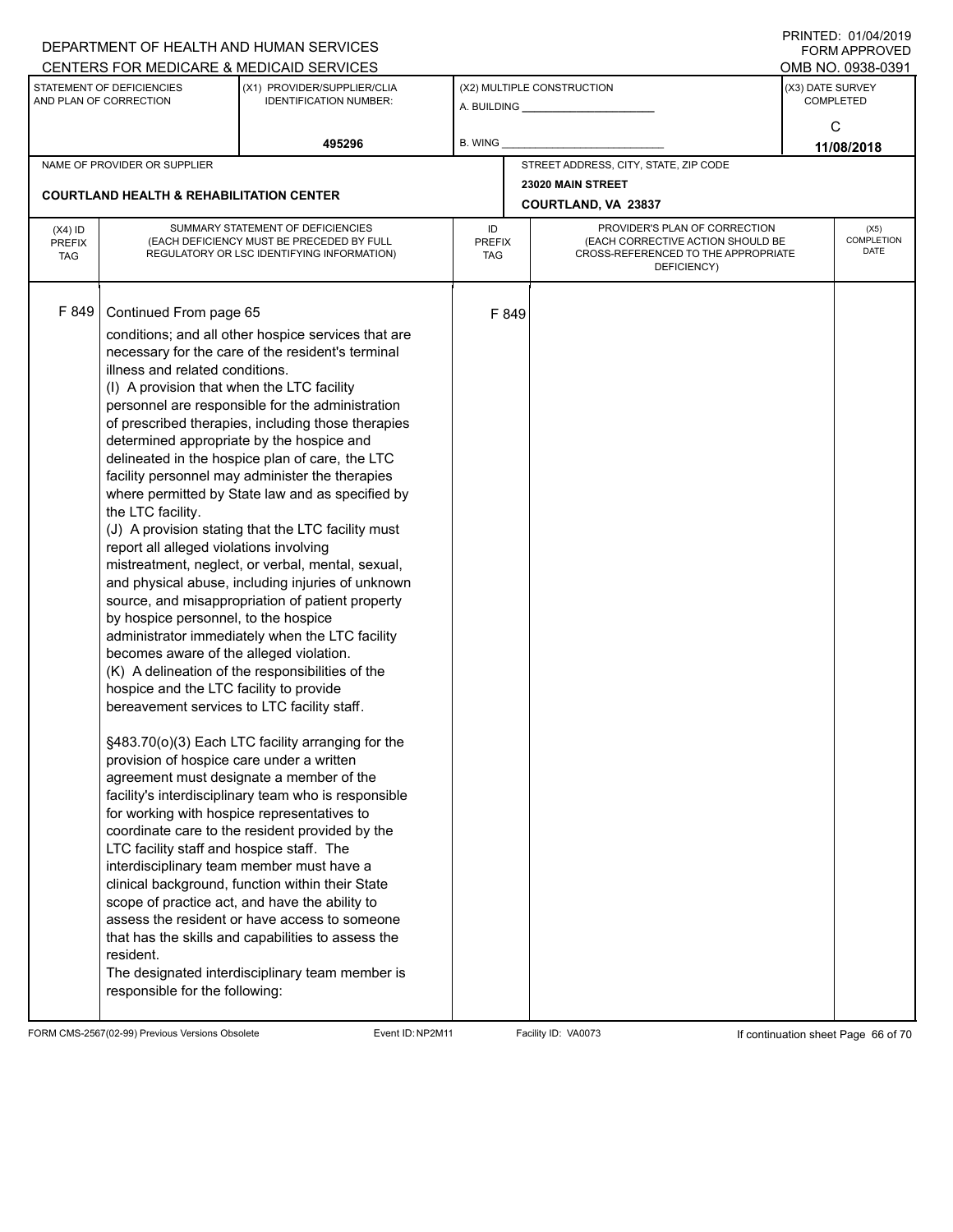|                                          |                                                                                                                                                                                                                                                                                                                                                                                                                                                                                                        | DEPARTMENT OF HEALTH AND HUMAN SERVICES<br>CENTERS FOR MEDICARE & MEDICAID SERVICES                                                                                                                                                                                                                                                                                                                                                                                                                                                                                                                                                                                                                                                                                                                                                                                                                                                                                                                                                                                                                                                                                                                                                                           |                |                             |                                                                                                                          |                  | FININILU. VIIVHIZVI J<br><b>FORM APPROVED</b><br>OMB NO. 0938-0391 |
|------------------------------------------|--------------------------------------------------------------------------------------------------------------------------------------------------------------------------------------------------------------------------------------------------------------------------------------------------------------------------------------------------------------------------------------------------------------------------------------------------------------------------------------------------------|---------------------------------------------------------------------------------------------------------------------------------------------------------------------------------------------------------------------------------------------------------------------------------------------------------------------------------------------------------------------------------------------------------------------------------------------------------------------------------------------------------------------------------------------------------------------------------------------------------------------------------------------------------------------------------------------------------------------------------------------------------------------------------------------------------------------------------------------------------------------------------------------------------------------------------------------------------------------------------------------------------------------------------------------------------------------------------------------------------------------------------------------------------------------------------------------------------------------------------------------------------------|----------------|-----------------------------|--------------------------------------------------------------------------------------------------------------------------|------------------|--------------------------------------------------------------------|
|                                          | STATEMENT OF DEFICIENCIES<br>AND PLAN OF CORRECTION                                                                                                                                                                                                                                                                                                                                                                                                                                                    | (X1) PROVIDER/SUPPLIER/CLIA<br><b>IDENTIFICATION NUMBER:</b>                                                                                                                                                                                                                                                                                                                                                                                                                                                                                                                                                                                                                                                                                                                                                                                                                                                                                                                                                                                                                                                                                                                                                                                                  |                |                             | (X2) MULTIPLE CONSTRUCTION<br>A. BUILDING <b>A.</b> BUILDING                                                             | (X3) DATE SURVEY | <b>COMPLETED</b>                                                   |
|                                          |                                                                                                                                                                                                                                                                                                                                                                                                                                                                                                        | 495296                                                                                                                                                                                                                                                                                                                                                                                                                                                                                                                                                                                                                                                                                                                                                                                                                                                                                                                                                                                                                                                                                                                                                                                                                                                        | <b>B. WING</b> |                             |                                                                                                                          |                  | C<br>11/08/2018                                                    |
|                                          | NAME OF PROVIDER OR SUPPLIER                                                                                                                                                                                                                                                                                                                                                                                                                                                                           |                                                                                                                                                                                                                                                                                                                                                                                                                                                                                                                                                                                                                                                                                                                                                                                                                                                                                                                                                                                                                                                                                                                                                                                                                                                               |                |                             | STREET ADDRESS, CITY, STATE, ZIP CODE                                                                                    |                  |                                                                    |
|                                          | <b>COURTLAND HEALTH &amp; REHABILITATION CENTER</b>                                                                                                                                                                                                                                                                                                                                                                                                                                                    |                                                                                                                                                                                                                                                                                                                                                                                                                                                                                                                                                                                                                                                                                                                                                                                                                                                                                                                                                                                                                                                                                                                                                                                                                                                               |                |                             | 23020 MAIN STREET<br><b>COURTLAND, VA 23837</b>                                                                          |                  |                                                                    |
| $(X4)$ ID<br><b>PREFIX</b><br><b>TAG</b> | SUMMARY STATEMENT OF DEFICIENCIES<br>(EACH DEFICIENCY MUST BE PRECEDED BY FULL<br>REGULATORY OR LSC IDENTIFYING INFORMATION)                                                                                                                                                                                                                                                                                                                                                                           |                                                                                                                                                                                                                                                                                                                                                                                                                                                                                                                                                                                                                                                                                                                                                                                                                                                                                                                                                                                                                                                                                                                                                                                                                                                               |                | <b>PREFIX</b><br><b>TAG</b> | PROVIDER'S PLAN OF CORRECTION<br>(EACH CORRECTIVE ACTION SHOULD BE<br>CROSS-REFERENCED TO THE APPROPRIATE<br>DEFICIENCY) |                  | (X5)<br>COMPLETION<br><b>DATE</b>                                  |
| F 849                                    | Continued From page 66<br>residents receiving these services.<br>of care for the patient and family.<br>attending physician, and other practitioners<br>medical care provided by other physicians.<br>hospice:<br>to each patient.<br>(B) Hospice election form.<br>the terminal illness specific to each patient.<br>personnel involved in hospice care of each<br>patient.<br>24-hour on-call system.<br>each patient.<br>any) orders specific to each patient.<br>furnishing care to LTC residents. | (i) Collaborating with hospice representatives<br>and coordinating LTC facility staff participation in<br>the hospice care planning process for those<br>(ii) Communicating with hospice representatives<br>and other healthcare providers participating in the<br>provision of care for the terminal illness, related<br>conditions, and other conditions, to ensure quality<br>(iii) Ensuring that the LTC facility communicates<br>with the hospice medical director, the patient's<br>participating in the provision of care to the patient<br>as needed to coordinate the hospice care with the<br>(iv) Obtaining the following information from the<br>(A) The most recent hospice plan of care specific<br>(C) Physician certification and recertification of<br>(D) Names and contact information for hospice<br>(E) Instructions on how to access the hospice's<br>(F) Hospice medication information specific to<br>(G) Hospice physician and attending physician (if<br>(v) Ensuring that the LTC facility staff provides<br>orientation in the policies and procedures of the<br>facility, including patient rights, appropriate forms,<br>and record keeping requirements, to hospice staff<br>§483.70(o)(4) Each LTC facility providing hospice |                | F 849                       |                                                                                                                          |                  |                                                                    |

FORM CMS-2567(02-99) Previous Versions Obsolete Event ID:NP2M11 Facility ID: VA0073 If continuation sheet Page 67 of 70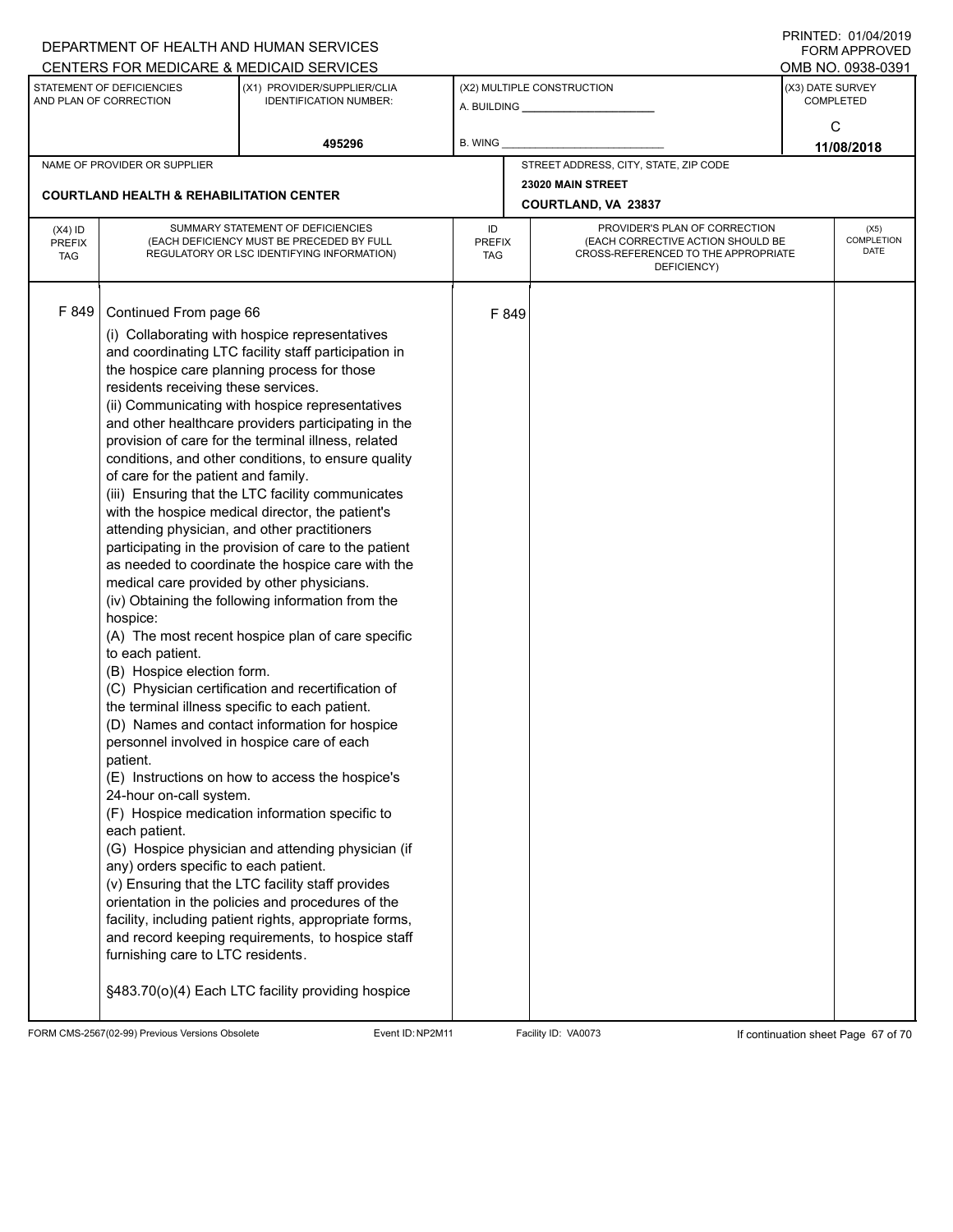|                                          |                                                                                                                                                                                                                                                                                                                   | DEPARTMENT OF HEALTH AND HUMAN SERVICES                                                                                                                                                                                                                                                                                                                                                                                                                                                                                                                                                                                                                                                                                                                                                                                                                                                                                                                                                                                                                                                                                                                                                                                                                                               |                                   |                                |                                                                                                                                                                                                                                                                                                                                                                                                                                                                                                                                                                                                                                                                                                                                                                                                                                                   |  | <b>FORM APPROVED</b>                     |
|------------------------------------------|-------------------------------------------------------------------------------------------------------------------------------------------------------------------------------------------------------------------------------------------------------------------------------------------------------------------|---------------------------------------------------------------------------------------------------------------------------------------------------------------------------------------------------------------------------------------------------------------------------------------------------------------------------------------------------------------------------------------------------------------------------------------------------------------------------------------------------------------------------------------------------------------------------------------------------------------------------------------------------------------------------------------------------------------------------------------------------------------------------------------------------------------------------------------------------------------------------------------------------------------------------------------------------------------------------------------------------------------------------------------------------------------------------------------------------------------------------------------------------------------------------------------------------------------------------------------------------------------------------------------|-----------------------------------|--------------------------------|---------------------------------------------------------------------------------------------------------------------------------------------------------------------------------------------------------------------------------------------------------------------------------------------------------------------------------------------------------------------------------------------------------------------------------------------------------------------------------------------------------------------------------------------------------------------------------------------------------------------------------------------------------------------------------------------------------------------------------------------------------------------------------------------------------------------------------------------------|--|------------------------------------------|
|                                          | STATEMENT OF DEFICIENCIES                                                                                                                                                                                                                                                                                         | CENTERS FOR MEDICARE & MEDICAID SERVICES<br>(X1) PROVIDER/SUPPLIER/CLIA                                                                                                                                                                                                                                                                                                                                                                                                                                                                                                                                                                                                                                                                                                                                                                                                                                                                                                                                                                                                                                                                                                                                                                                                               |                                   |                                | (X2) MULTIPLE CONSTRUCTION                                                                                                                                                                                                                                                                                                                                                                                                                                                                                                                                                                                                                                                                                                                                                                                                                        |  | OMB NO. 0938-0391<br>(X3) DATE SURVEY    |
|                                          | AND PLAN OF CORRECTION                                                                                                                                                                                                                                                                                            | <b>IDENTIFICATION NUMBER:</b>                                                                                                                                                                                                                                                                                                                                                                                                                                                                                                                                                                                                                                                                                                                                                                                                                                                                                                                                                                                                                                                                                                                                                                                                                                                         |                                   | A. BUILDING <b>A.</b> BUILDING |                                                                                                                                                                                                                                                                                                                                                                                                                                                                                                                                                                                                                                                                                                                                                                                                                                                   |  | <b>COMPLETED</b>                         |
|                                          |                                                                                                                                                                                                                                                                                                                   |                                                                                                                                                                                                                                                                                                                                                                                                                                                                                                                                                                                                                                                                                                                                                                                                                                                                                                                                                                                                                                                                                                                                                                                                                                                                                       |                                   |                                |                                                                                                                                                                                                                                                                                                                                                                                                                                                                                                                                                                                                                                                                                                                                                                                                                                                   |  | C                                        |
|                                          |                                                                                                                                                                                                                                                                                                                   | 495296                                                                                                                                                                                                                                                                                                                                                                                                                                                                                                                                                                                                                                                                                                                                                                                                                                                                                                                                                                                                                                                                                                                                                                                                                                                                                | B. WING                           |                                |                                                                                                                                                                                                                                                                                                                                                                                                                                                                                                                                                                                                                                                                                                                                                                                                                                                   |  | 11/08/2018                               |
|                                          | NAME OF PROVIDER OR SUPPLIER                                                                                                                                                                                                                                                                                      |                                                                                                                                                                                                                                                                                                                                                                                                                                                                                                                                                                                                                                                                                                                                                                                                                                                                                                                                                                                                                                                                                                                                                                                                                                                                                       |                                   |                                | STREET ADDRESS, CITY, STATE, ZIP CODE                                                                                                                                                                                                                                                                                                                                                                                                                                                                                                                                                                                                                                                                                                                                                                                                             |  |                                          |
|                                          | <b>COURTLAND HEALTH &amp; REHABILITATION CENTER</b>                                                                                                                                                                                                                                                               |                                                                                                                                                                                                                                                                                                                                                                                                                                                                                                                                                                                                                                                                                                                                                                                                                                                                                                                                                                                                                                                                                                                                                                                                                                                                                       |                                   |                                | 23020 MAIN STREET                                                                                                                                                                                                                                                                                                                                                                                                                                                                                                                                                                                                                                                                                                                                                                                                                                 |  |                                          |
|                                          |                                                                                                                                                                                                                                                                                                                   |                                                                                                                                                                                                                                                                                                                                                                                                                                                                                                                                                                                                                                                                                                                                                                                                                                                                                                                                                                                                                                                                                                                                                                                                                                                                                       |                                   | COURTLAND, VA 23837            |                                                                                                                                                                                                                                                                                                                                                                                                                                                                                                                                                                                                                                                                                                                                                                                                                                                   |  |                                          |
| $(X4)$ ID<br><b>PREFIX</b><br><b>TAG</b> |                                                                                                                                                                                                                                                                                                                   | SUMMARY STATEMENT OF DEFICIENCIES<br>(EACH DEFICIENCY MUST BE PRECEDED BY FULL<br>REGULATORY OR LSC IDENTIFYING INFORMATION)                                                                                                                                                                                                                                                                                                                                                                                                                                                                                                                                                                                                                                                                                                                                                                                                                                                                                                                                                                                                                                                                                                                                                          | ID<br><b>PREFIX</b><br><b>TAG</b> |                                | PROVIDER'S PLAN OF CORRECTION<br>(EACH CORRECTIVE ACTION SHOULD BE<br>CROSS-REFERENCED TO THE APPROPRIATE<br>DEFICIENCY)                                                                                                                                                                                                                                                                                                                                                                                                                                                                                                                                                                                                                                                                                                                          |  | (X5)<br><b>COMPLETION</b><br><b>DATE</b> |
| F 849                                    | Continued From page 67<br>the most recent hospice plan of care and a<br>well-being, as required at §483.24.<br>by:<br>resident specific information describing the<br>provision of services for 1 of 39 residents<br>(Resident #7), in the survey sample.<br>The findings included:<br>cardiomegaly and dementia. | care under a written agreement must ensure that<br>each resident's written plan of care includes both<br>description of the services furnished by the LTC<br>facility to attain or maintain the resident's highest<br>practicable physical, mental, and psychosocial<br>This REQUIREMENT is not met as evidenced<br>Based on staff interview, clinical record review,<br>and review of the Hospice policy; the facility staff<br>failed to ensure the Hospice Agency provided<br>The facility staff failed to ensure the Hospice<br>Agency provided the facility staff with the Hospice<br>recertification of the terminal illness and the most<br>recent coordinated plan of care for Resident #7.<br>Resident #7 was originally admitted to the facility<br>10/12/16 and was last readmitted to the facility<br>after a hospitalization on 2/21/18. The current<br>diagnoses included; protein energy malnutrition,<br>The significant change Minimum Data Set (MDS)<br>assessment with an Assessment Reference Date<br>(ARD) of 8/1/18 coded the resident as not having<br>the ability to complete the Brief Interview for<br>Mental Status (BIMS). The staff interview was<br>coded for long and short term memory problems<br>as well as moderately impaired abilities for daily |                                   | F 849                          | -The Hospice Agency provided the facility<br>a current recertification and most recent<br>plan of care for Resident #7.<br>2-The DON will review residents receiving<br>Hospice care to ensure that a current<br>recertification is in place for each resident<br>and any issues noted will be addressed<br>with the Hospice Agency.<br>3-The DON will educate the<br>Interdisciplinary team on reviewing the<br>medical record for residents receiving<br>Hospice to ensure that a current<br>recertification and plan of care provided<br>by the Hospice Agency is in place.<br>4-The DON or designee will review<br>residents receiving Hospice care on a<br>monthly basis to ensure that a current<br>recertification and plan of care provided<br>by the Hospice Agency is in place on the<br>medical record.<br>5-Completion date 12/18/18. |  |                                          |

FORM CMS-2567(02-99) Previous Versions Obsolete Event ID:NP2M11 Facility ID: VA0073 If continuation sheet Page 68 of 70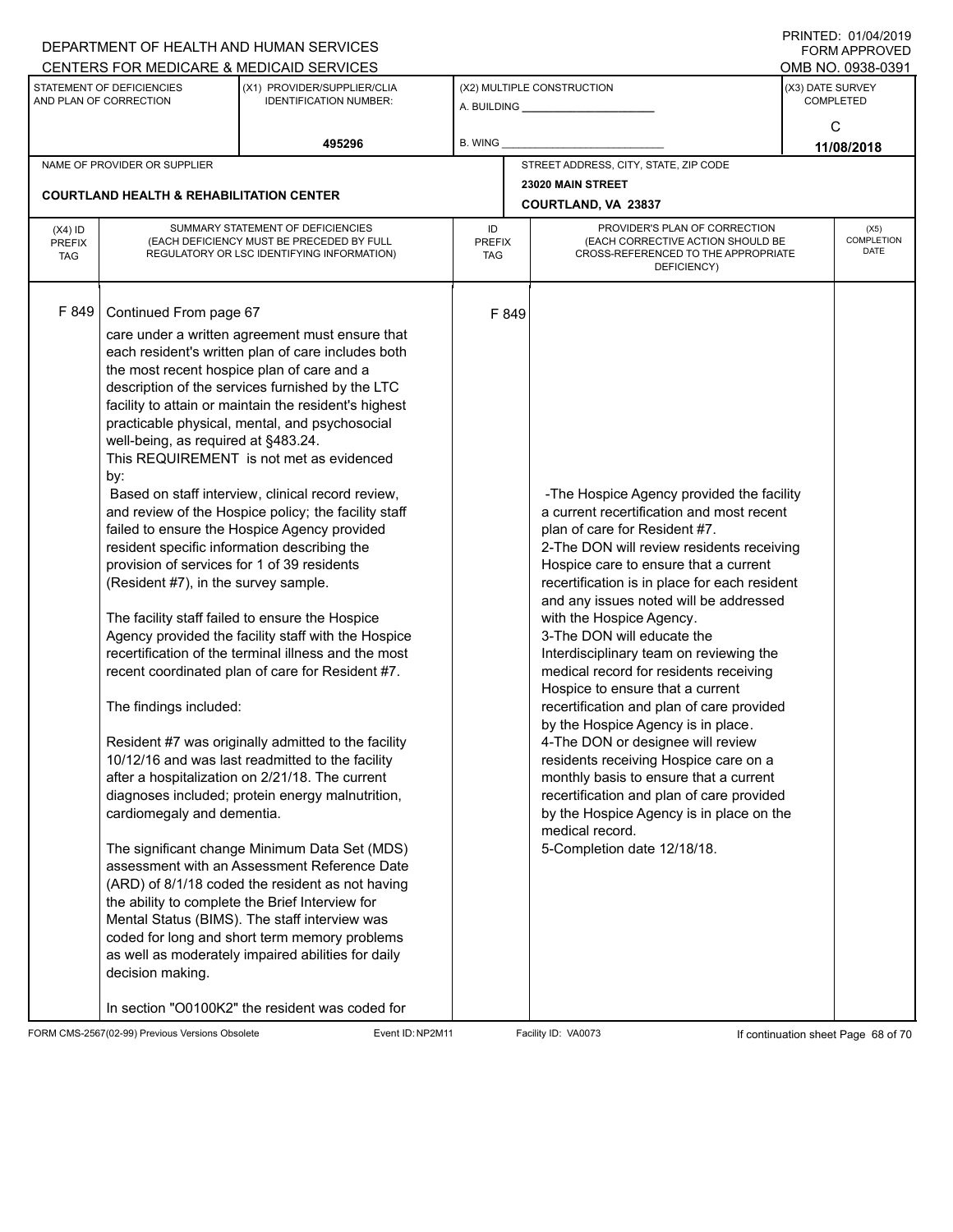|                                          |                                                                                                                                                                                                                                                                                                                                                               | DEPARTMENT OF HEALTH AND HUMAN SERVICES<br>CENTERS FOR MEDICARE & MEDICAID SERVICES                                                                                                                                                                                                                                                                                                                                                                                                                                                                                                                                                                                                                                                                                                                                                                                                                                                                                                                                                                                                                                                                                                                                                                                                                                                                                         |                                   |       |                                                                                                                          |                                      | FININILU. VIIVHIZVI J<br><b>FORM APPROVED</b><br>OMB NO. 0938-0391 |
|------------------------------------------|---------------------------------------------------------------------------------------------------------------------------------------------------------------------------------------------------------------------------------------------------------------------------------------------------------------------------------------------------------------|-----------------------------------------------------------------------------------------------------------------------------------------------------------------------------------------------------------------------------------------------------------------------------------------------------------------------------------------------------------------------------------------------------------------------------------------------------------------------------------------------------------------------------------------------------------------------------------------------------------------------------------------------------------------------------------------------------------------------------------------------------------------------------------------------------------------------------------------------------------------------------------------------------------------------------------------------------------------------------------------------------------------------------------------------------------------------------------------------------------------------------------------------------------------------------------------------------------------------------------------------------------------------------------------------------------------------------------------------------------------------------|-----------------------------------|-------|--------------------------------------------------------------------------------------------------------------------------|--------------------------------------|--------------------------------------------------------------------|
|                                          | STATEMENT OF DEFICIENCIES<br>AND PLAN OF CORRECTION                                                                                                                                                                                                                                                                                                           | (X1) PROVIDER/SUPPLIER/CLIA<br><b>IDENTIFICATION NUMBER:</b>                                                                                                                                                                                                                                                                                                                                                                                                                                                                                                                                                                                                                                                                                                                                                                                                                                                                                                                                                                                                                                                                                                                                                                                                                                                                                                                |                                   |       | (X2) MULTIPLE CONSTRUCTION                                                                                               | (X3) DATE SURVEY<br><b>COMPLETED</b> |                                                                    |
|                                          |                                                                                                                                                                                                                                                                                                                                                               | 495296                                                                                                                                                                                                                                                                                                                                                                                                                                                                                                                                                                                                                                                                                                                                                                                                                                                                                                                                                                                                                                                                                                                                                                                                                                                                                                                                                                      | B. WING                           |       |                                                                                                                          |                                      | C<br>11/08/2018                                                    |
|                                          | NAME OF PROVIDER OR SUPPLIER                                                                                                                                                                                                                                                                                                                                  |                                                                                                                                                                                                                                                                                                                                                                                                                                                                                                                                                                                                                                                                                                                                                                                                                                                                                                                                                                                                                                                                                                                                                                                                                                                                                                                                                                             |                                   |       | STREET ADDRESS, CITY, STATE, ZIP CODE                                                                                    |                                      |                                                                    |
|                                          | <b>COURTLAND HEALTH &amp; REHABILITATION CENTER</b>                                                                                                                                                                                                                                                                                                           |                                                                                                                                                                                                                                                                                                                                                                                                                                                                                                                                                                                                                                                                                                                                                                                                                                                                                                                                                                                                                                                                                                                                                                                                                                                                                                                                                                             |                                   |       | 23020 MAIN STREET<br><b>COURTLAND, VA 23837</b>                                                                          |                                      |                                                                    |
| $(X4)$ ID<br><b>PREFIX</b><br><b>TAG</b> |                                                                                                                                                                                                                                                                                                                                                               | SUMMARY STATEMENT OF DEFICIENCIES<br>(EACH DEFICIENCY MUST BE PRECEDED BY FULL<br>REGULATORY OR LSC IDENTIFYING INFORMATION)                                                                                                                                                                                                                                                                                                                                                                                                                                                                                                                                                                                                                                                                                                                                                                                                                                                                                                                                                                                                                                                                                                                                                                                                                                                | ID<br><b>PREFIX</b><br><b>TAG</b> |       | PROVIDER'S PLAN OF CORRECTION<br>(EACH CORRECTIVE ACTION SHOULD BE<br>CROSS-REFERENCED TO THE APPROPRIATE<br>DEFICIENCY) |                                      | (X5)<br>COMPLETION<br><b>DATE</b>                                  |
| F 849                                    | Continued From page 68<br>hygiene and total care with bathing.<br>Review of the physician's order summary<br>agency).<br>functional decline. The goals included; the<br>resident's dignity and autonomy will be<br>ensure the resident's spiritual, emotional,<br>of any changes in condition.<br>through 10/21/18.<br>Administrator was asked if the hospice | Hospice care. In section "D" the resident was<br>coded for sleep problems, tiredness and a poor<br>appetite 7-11 days out of 14 days. In section "G"<br>(Physical functioning) the resident was coded as<br>requiring limited assistance of 1 person with<br>walking, extensive assistance of 2 people with<br>bed mobility, extensive assistance of 1 person<br>with transfers dressing, eating, toileting, personal<br>revealed an order dated 7/25/18 which read;<br>Admit to Hospice Care with (name of the hospice<br>Review of the person centered care plan dated<br>7/26/18 was a problem which read; the resident is<br>under hospice care related to dementia and<br>resident will be free of depression and anxiety<br>through 1/30/19. The resident's comfort will be<br>maintained through the review date, 1/30/19. The<br>maintained at the highest level through the review<br>date, 1/30/19. The interventions included; work<br>cooperatively with the hospice team as ordered to<br>intellectual, physical and social needs are met.<br>Hospice nurse and aide will visit at least weekly.<br>Spiritual Care Coordinator will visit monthly and<br>as needed. Notify physician and hospice agency<br>Review of the clinical record revealed an initial<br>hospice certification and care plan for 7/24/18<br>On 11/8/18 at approximately 12:15 p.m., the |                                   | F 849 |                                                                                                                          |                                      |                                                                    |

FORM CMS-2567(02-99) Previous Versions Obsolete Event ID:NP2M11 Facility ID: VA0073 If continuation sheet Page 69 of 70